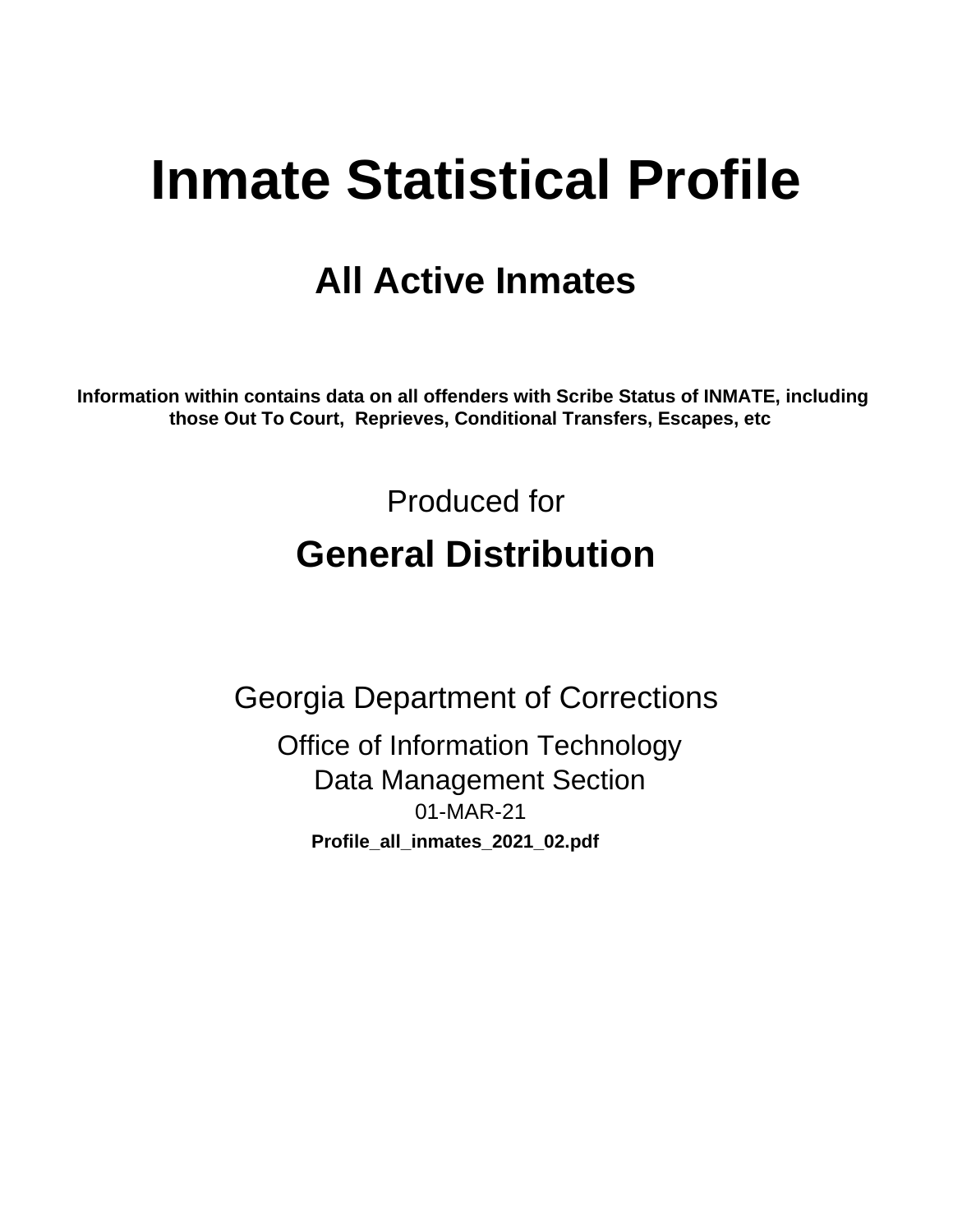#### **Inmate Statistical Profile 01-MAR-21** Contents

**All Active Inmates** 

Produced for General Distribution

# **Table of Contents**

| <b>Demographic information</b>                                        |
|-----------------------------------------------------------------------|
| 4 Current age, broken out in ten year age groups                      |
| 5 Race group                                                          |
| 6 Marital status, self-reported at entry to prison                    |
| 7 Number of Inmates with Dependents, self-reported at entry to prison |
| 8 Religious affiliation, self-reported at entry to prison             |
| 9 Home county - self-reported at entry to prison                      |
| 14 Employment status before prison, self-reported at entry to prison  |
| 15 Age at admission                                                   |
| 17 Age at admission                                                   |
| 20 Height, measured at entry to prison                                |
| 22 Weight, measured at entry to prison                                |
| 23 Military service                                                   |
| <b>Correctional information</b>                                       |
| 24 Type of admission to prison                                        |
| 25 Current / last supervision level                                   |
| 26 Current / last institution type                                    |
| 27 Institution type - transitional centers                            |
| 28 Institution type - county prisons                                  |
| 30 Institution type - state prisons                                   |
| 32 Institution type - private prisons                                 |
| 33 Institution type - inmate boot camp                                |
| 34 Number of disciplinary reports                                     |
| 35 Number of transfers                                                |
| 36 Number of escapes                                                  |
| 37 Split sentence - Probation to follow                               |
| 38 Probable future release type of still active inmates               |
| 39 Time served in current (or last) institution                       |
| Educational, psychological and physical information                   |
| 40 Highest grade level attained                                       |
| 41 Culture fair IQ scores                                             |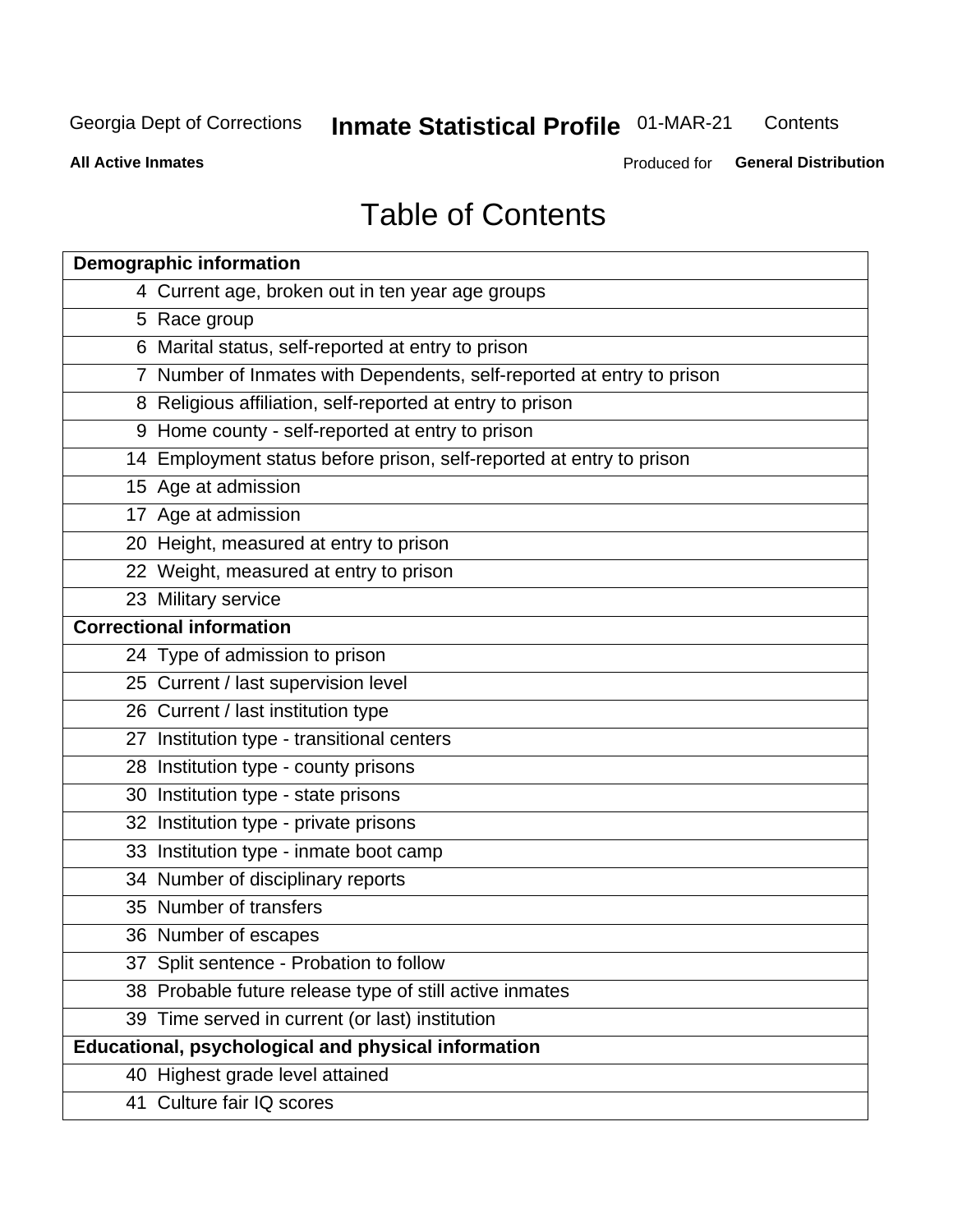# **Inmate Statistical Profile 01-MAR-21**

Contents

**All Active Inmates** 

Produced for General Distribution

# **Table of Contents**

| Educational, psychological and physical information              |
|------------------------------------------------------------------|
| 42 Wide Range Achievement Test (WRAT) reading score              |
| 43 Wide Range Achievement Test (WRAT) math score                 |
| 44 Wide Range Achievement Test (WRAT) spelling score             |
| 45 Current / last mental health treatment level                  |
| 46 PULHESDWIT medical scale - 'P' overall condition ('P'hysical) |
| 47 PULHESDWIT medical scale - 'U' upper body                     |
| 48 PULHESDWIT medical scale - 'L' lower body                     |
| 49 PULHESDWIT medical scale - 'H' hearing                        |
| 50 PULHESDWIT medical scale - 'E' vision                         |
| 51 PULHESDWIT medical scale -'S' psychiatric                     |
| 52 PULHESDWIT medical scale - 'D' dental                         |
| 53 PULHESDWIT medical scale - 'W' work ability                   |
| 54 PULHESDWIT medical scale - 'I' impairment                     |
| 55 PULHESDWIT medical scale - 'T' transportability               |
| <b>Crimes and criminal history information</b>                   |
| 56 Number of prior Georgia incarcerations                        |
| 57 Prison sentence in years                                      |
| 58 Primary offense, broken out into felonies vs misdemeanors     |
| 59 Primary offense, broken out into six broad crime categories   |
| 60 Primary offense, detailed offense code                        |
| 68 County of conviction of primary offense                       |
| 73 Circuit of conviction of primary offense                      |
| 75 Years served (jail + prison) in this incarceration            |
| <b>Medical information</b>                                       |
| 76 Results of most recent HIV test                               |
| 77 Results of most recent tuberculosis test                      |
| 78 Results of most recent syphilis test                          |
| 79 Results of most recent Hepatitis-C test                       |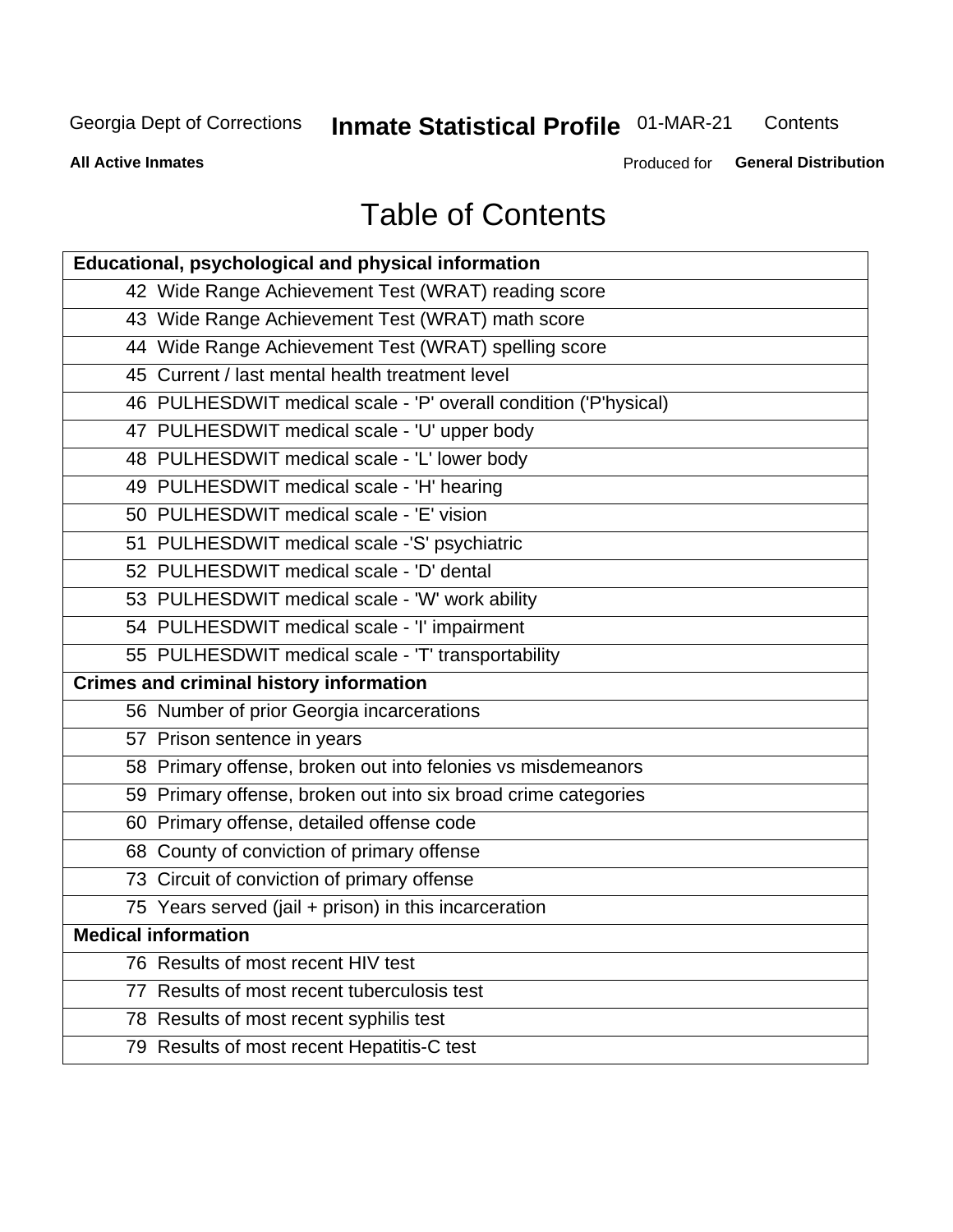#### **All Active Inmates**

#### Produced for General Distribution

### Current age, broken out in ten-year age groups

COL % - percent each COUNT is of its particular column

|                          |              | <b>Male</b> |        |                 | <b>Female</b> |          |              | <b>Total</b> |  |
|--------------------------|--------------|-------------|--------|-----------------|---------------|----------|--------------|--------------|--|
| <b>Current Age</b>       | <b>Count</b> | Col %       | Row %  | <b>Count</b>    | Col %         | Row %    | <b>Total</b> | Col %        |  |
| <b>Teens (1-19)</b>      | 340          | 0.79%       | 96.05% | 14              | 0.47%         | 3.95%    | 354          | 0.77%        |  |
| <b>Twenties (20-29)</b>  | 10,310       | 23.85%      | 93.70% | 693             | 23.39%        | $6.30\%$ | 11,003       | 23.82%       |  |
| <b>Thirties (30-39)</b>  | 13,341       | 30.86%      | 92.73% | 1,046           | 35.30%        | $7.27\%$ | 14,387       | 31.14%       |  |
| <b>Forties (40-49)</b>   | 9,776        | 22.61%      | 93.19% | 714             | 24.10%        | 6.81%    | 10,490       | 22.71%       |  |
| <b>Fifties (50-59)</b>   | 6,149        | 14.22%      | 94.35% | 368             | 12.42%        | 5.65%    | 6,517        | 14.11%       |  |
| <b>Sixties (60-69)</b>   | 2,645        | 6.12%       | 95.97% | 111             | 3.75%         | 4.03%    | 2,756        | 5.97%        |  |
| Seventy + (70 and above) | 671          | 1.55%       | 97.53% | 17 <sup>1</sup> | 0.57%         | $2.47\%$ | 688          | 1.49%        |  |
| <b>Total Reported</b>    | 43,232       | 100%        | 93.59% | 2,963           | 100%          | 6.41%    | 46,195       | 100.0%       |  |

| ----<br><b>NO</b><br>ueo | 340    |                  | 21 ·   |
|--------------------------|--------|------------------|--------|
| $T0+0'$                  | 10 F70 | ⊿ מם פ<br>-, YO4 | 46.536 |

| <b>Mean</b><br>(average) | 39.47         | 38.28 | 39.39    |
|--------------------------|---------------|-------|----------|
| Median (middle)          | $\sim$<br>ا پ |       | ^¬<br>o. |
| Mode<br>(most frequent)  |               | 29    |          |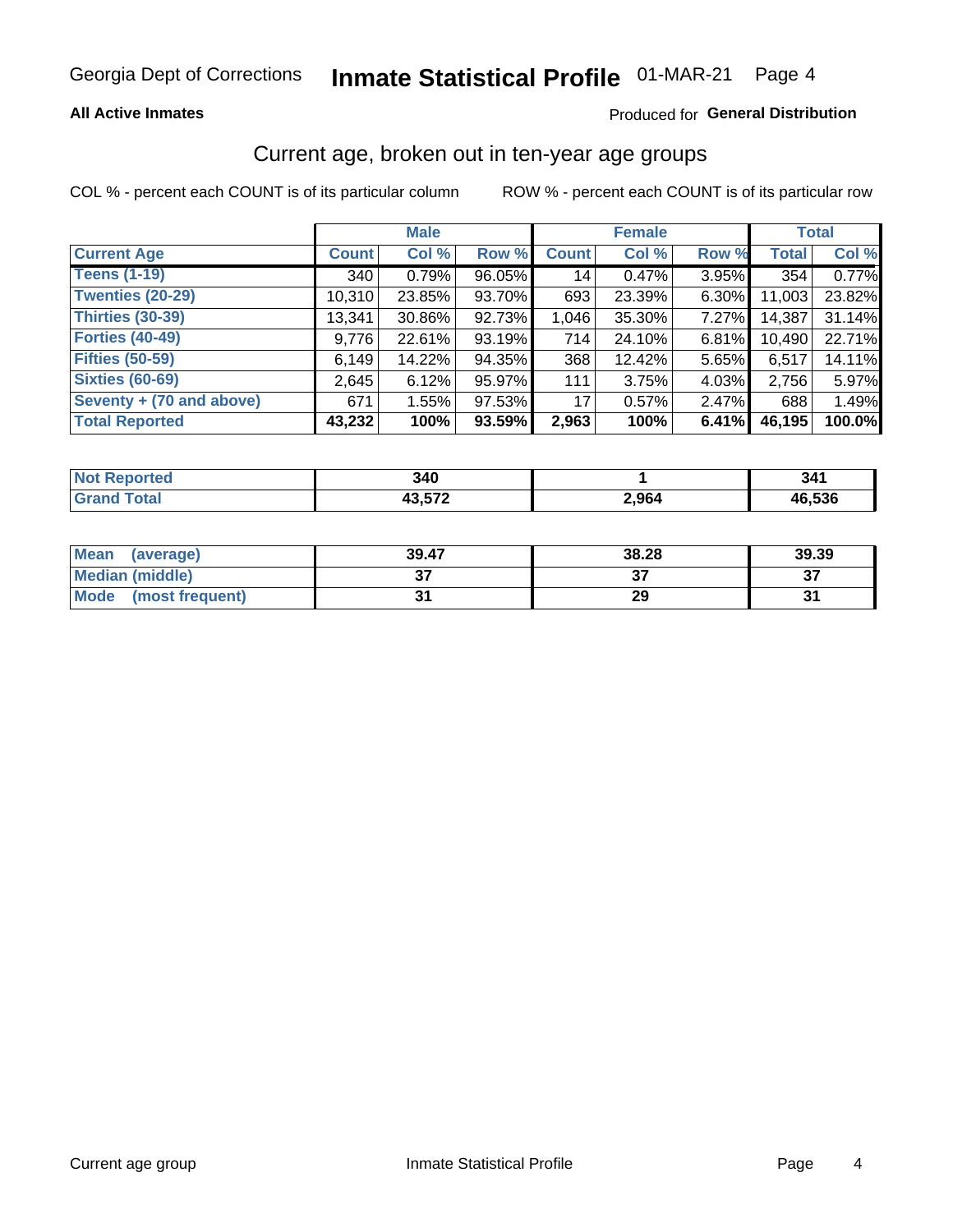#### **Inmate Statistical Profile 01-MAR-21** Page 5

#### **All Active Inmates**

#### Produced for General Distribution

#### Race group

COL % - percent each COUNT is of its particular column

|                                   |                 | <b>Male</b> |         |             | <b>Female</b> |          |              | <b>Total</b> |  |
|-----------------------------------|-----------------|-------------|---------|-------------|---------------|----------|--------------|--------------|--|
| <b>Race Group</b>                 | <b>Count</b>    | Col %       |         | Row % Count | Col %         | Row %    | <b>Total</b> | Col %        |  |
| <b>White</b>                      | 14,768          | 33.89%      | 89.50%  | 1,732       | 58.43%        | 10.50%   | 16,500       | 35.46%       |  |
| <b>Black</b><br>2                 | 26,787          | 61.48%      | 95.79%  | 1,176       | 39.68%        | $4.21\%$ | 27,963       | 60.09%       |  |
| <b>Other</b><br>5.                |                 | $.02\%$     | 77.78%  | 2           | $.07\%$       | 22.22%   | 9            | .02%         |  |
| <b>Asian</b><br>6                 | 144             | .33%        | 96.00%  | 6           | .20%          | 4.00%    | 150          | .32%         |  |
| <b>Unknown</b><br>9               | 3               | $.01\%$     | 100.00% |             |               |          | 3            | .01%         |  |
| <b>Hispanic</b><br>10             | 1,840           | 4.22%       | 97.56%  | 46          | 1.55%         | 2.44%    | 1,886        | 4.05%        |  |
| <b>Native American</b><br>$12 \,$ | 23 <sub>1</sub> | $.05\%$     | 92.00%  | 2           | $.07\%$       | $8.00\%$ | 25           | .05%         |  |
| <b>Total Reported</b>             | 43,572          | 100%        | 93.63%  | 2,964       | 100%          | 6.37%    | 46,536       | 100%         |  |

| orted<br>NO. |        |       |        |
|--------------|--------|-------|--------|
| <b>Total</b> | オク ビブク | 2,964 | 16.536 |
| <b>Grand</b> | 40.JIZ |       | 46     |

| m | <br>w |  |
|---|-------|--|
|   |       |  |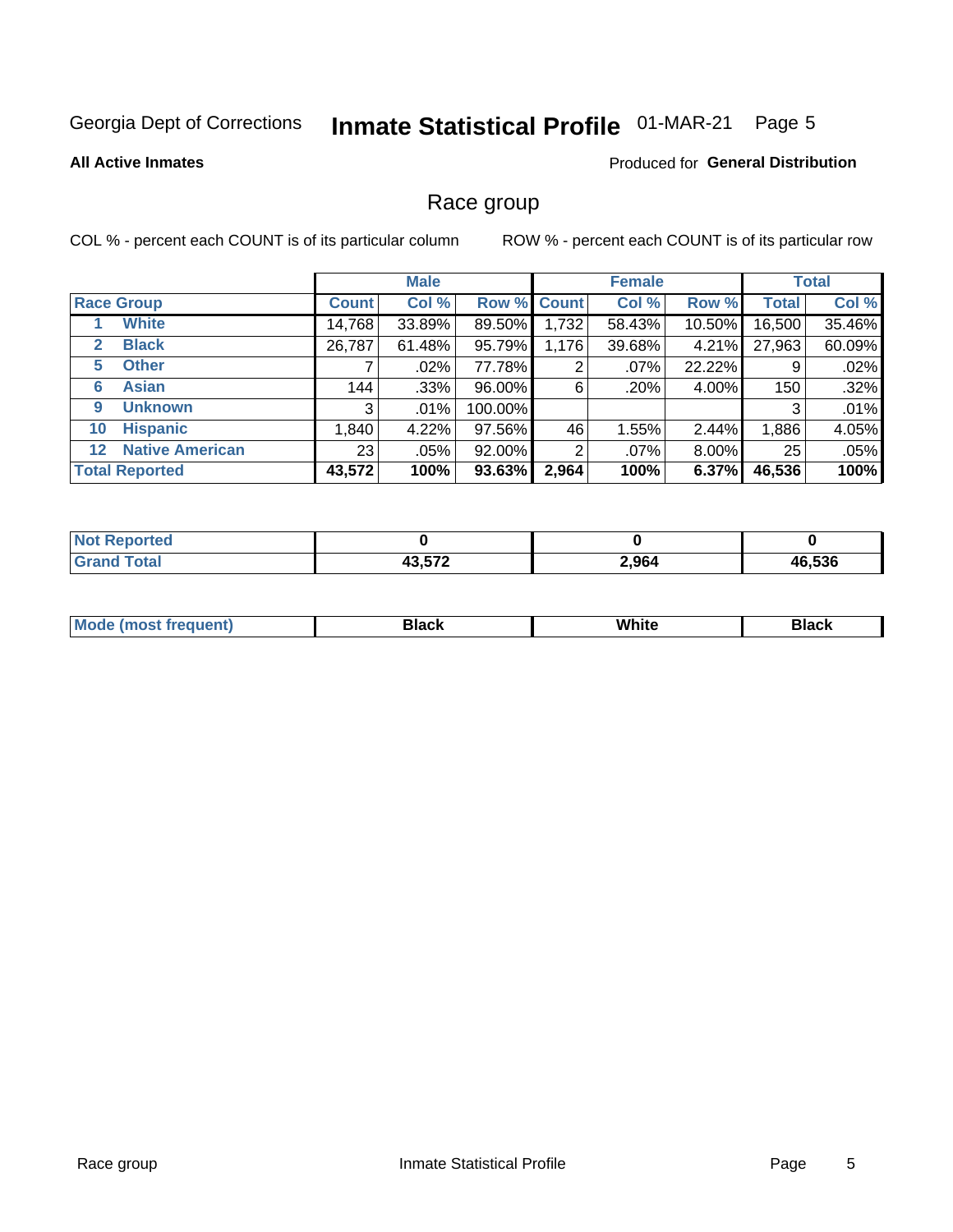#### **Inmate Statistical Profile 01-MAR-21** Page 6

**All Active Inmates** 

#### **Produced for General Distribution**

### Marital status, self-reported at entry to prison

COL % - percent each COUNT is of its particular column

|                            | <b>Male</b>  |        |        |              | <b>Female</b> | <b>Total</b> |              |        |
|----------------------------|--------------|--------|--------|--------------|---------------|--------------|--------------|--------|
| <b>Marital Status</b>      | <b>Count</b> | Col %  | Row %  | <b>Count</b> | Col %         | Row %        | <b>Total</b> | Col %  |
| <b>Unknown</b><br>$\bf{0}$ | 1,426        | 3.27%  | 90.42% | 151          | 5.09%         | 9.58%        | 1,577        | 3.39%  |
| <b>Divorced</b><br>D       | 3,976        | 9.13%  | 91.17% | 385          | 12.99%        | 8.83%        | 4,361        | 9.37%  |
| <b>Married</b><br>М        | 5,539        | 12.71% | 91.43% | 519          | 17.51%        | 8.57%        | 6,058        | 13.02% |
| <b>Separated</b><br>S.     | 1,452        | 3.33%  | 89.85% | 164          | 5.53%         | 10.15%       | 1,616        | 3.47%  |
| <b>Unmarried</b><br>U      | 30,673       | 70.40% | 94.95% | 1,630        | 54.99%        | 5.05%        | 32,303       | 69.42% |
| <b>Widow</b><br>W          | 506          | 1.16%  | 81.48% | 115          | 3.88%         | 18.52%       | 621          | 1.33%  |
| <b>Total Reported</b>      | 43,572       | 100%   | 93.63% | 2,964        | 100%          | 6.37%        | 46,536       | 100%   |

| NO<br>тес. |               |                      |        |
|------------|---------------|----------------------|--------|
|            | $\sim$ $\sim$ | 2 964<br>՝<br>$\sim$ | 46.536 |

|--|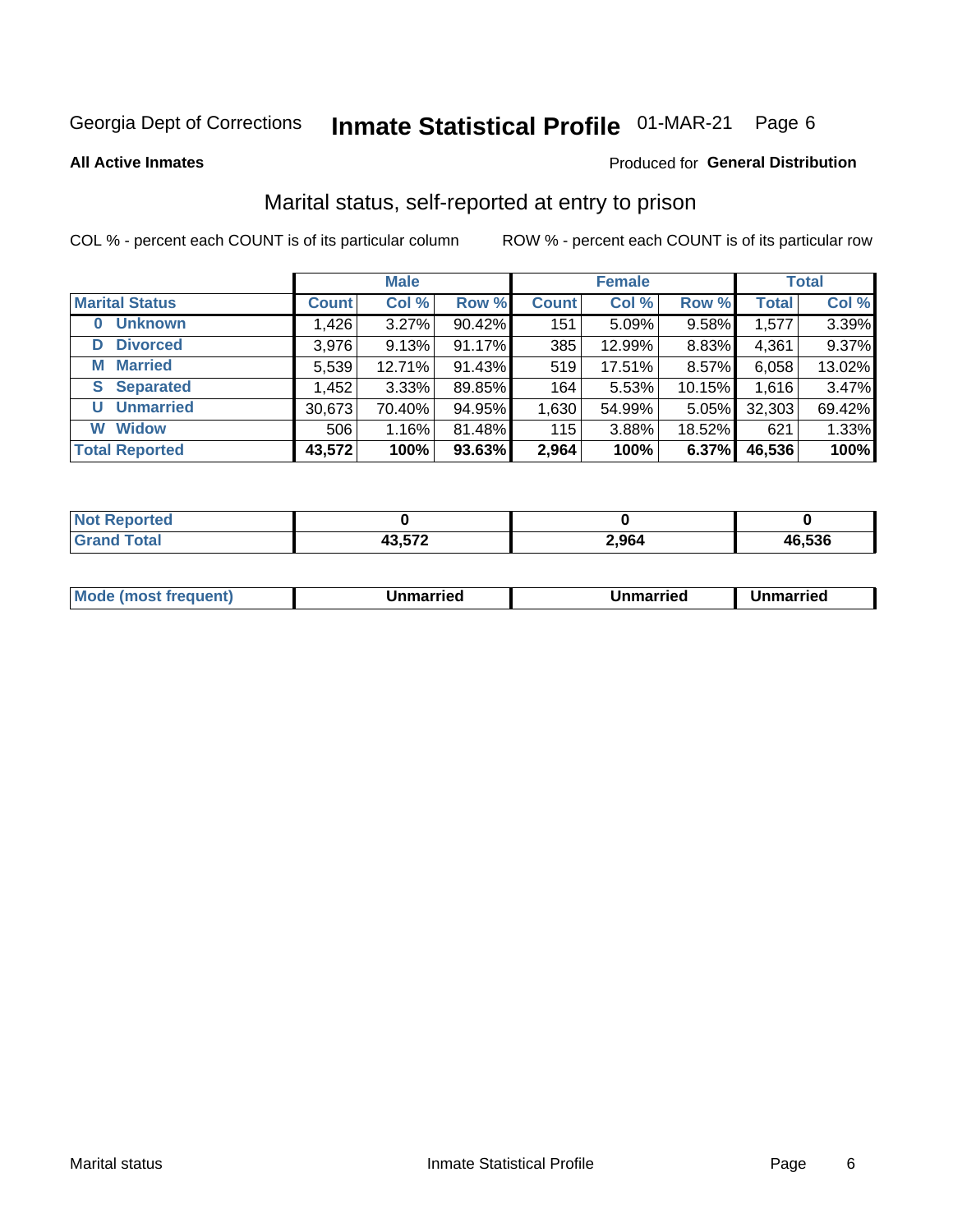#### Inmate Statistical Profile 01-MAR-21 Page 7

#### **All Active Inmates**

#### Produced for General Distribution

### Number of Inmates with Dependents, Self-Reported at Entry to Prison

COL % - percent each COUNT is of its particular column

|                             |              | <b>Male</b> |        |              | <b>Female</b> |       |              | <b>Total</b> |
|-----------------------------|--------------|-------------|--------|--------------|---------------|-------|--------------|--------------|
| <b>Number of dependents</b> | <b>Count</b> | Col %       | Row %  | <b>Count</b> | Col %         | Row % | <b>Total</b> | Col %        |
| l 0                         | 13,423       | 36.94%      | 92.65% | 1,065        | 41.81%        | 7.35% | 14,488       | 37.26%       |
|                             | 8,373        | 23.04%      | 94.66% | 472          | 18.53%        | 5.34% | 8,845        | 22.75%       |
| $\overline{2}$              | 6,351        | 17.48%      | 93.48% | 443          | 17.39%        | 6.52% | 6,794        | 17.47%       |
| $\overline{\mathbf{3}}$     | 3,845        | 10.58%      | 92.85% | 296          | 11.62%        | 7.15% | 4,141        | 10.65%       |
| 4                           | 2,054        | 5.65%       | 92.69% | 162          | 6.36%         | 7.31% | 2,216        | 5.70%        |
| 5                           | 1,060        | 2.92%       | 94.98% | 56           | 2.20%         | 5.02% | 1,116        | 2.87%        |
| 6                           | 566          | 1.56%       | 95.45% | 27           | 1.06%         | 4.55% | 593          | 1.52%        |
| 7                           | 257          | 0.71%       | 95.19% | 13           | 0.51%         | 4.81% | 270          | 0.69%        |
| 8                           | 163          | 0.45%       | 95.32% | 8            | 0.31%         | 4.68% | 171          | 0.44%        |
| 9                           | 84           | 0.23%       | 98.82% |              | 0.04%         | 1.18% | 85           | 0.22%        |
| 10                          | 61           | 0.17%       | 95.31% | 3            | 0.12%         | 4.69% | 64           | 0.16%        |
| Over 10                     | 103          | 0.28%       | 99.04% |              | 0.04%         | 0.96% | 104          | 0.27%        |
| <b>Total Reported</b>       | 36,340       | 100%        | 93.45% | 2,547        | 100%          | 6.55% | 38,887       | 100%         |

| 722<br>202. | .<br>– II. | 7,649      |
|-------------|------------|------------|
| ,, ,,,      | 2,964      | .536<br>46 |

| Mean (average)          | .52 | 1.39 | 1.52 |  |
|-------------------------|-----|------|------|--|
| <b>Median (middle)</b>  |     |      |      |  |
| Mode<br>(most frequent) |     |      |      |  |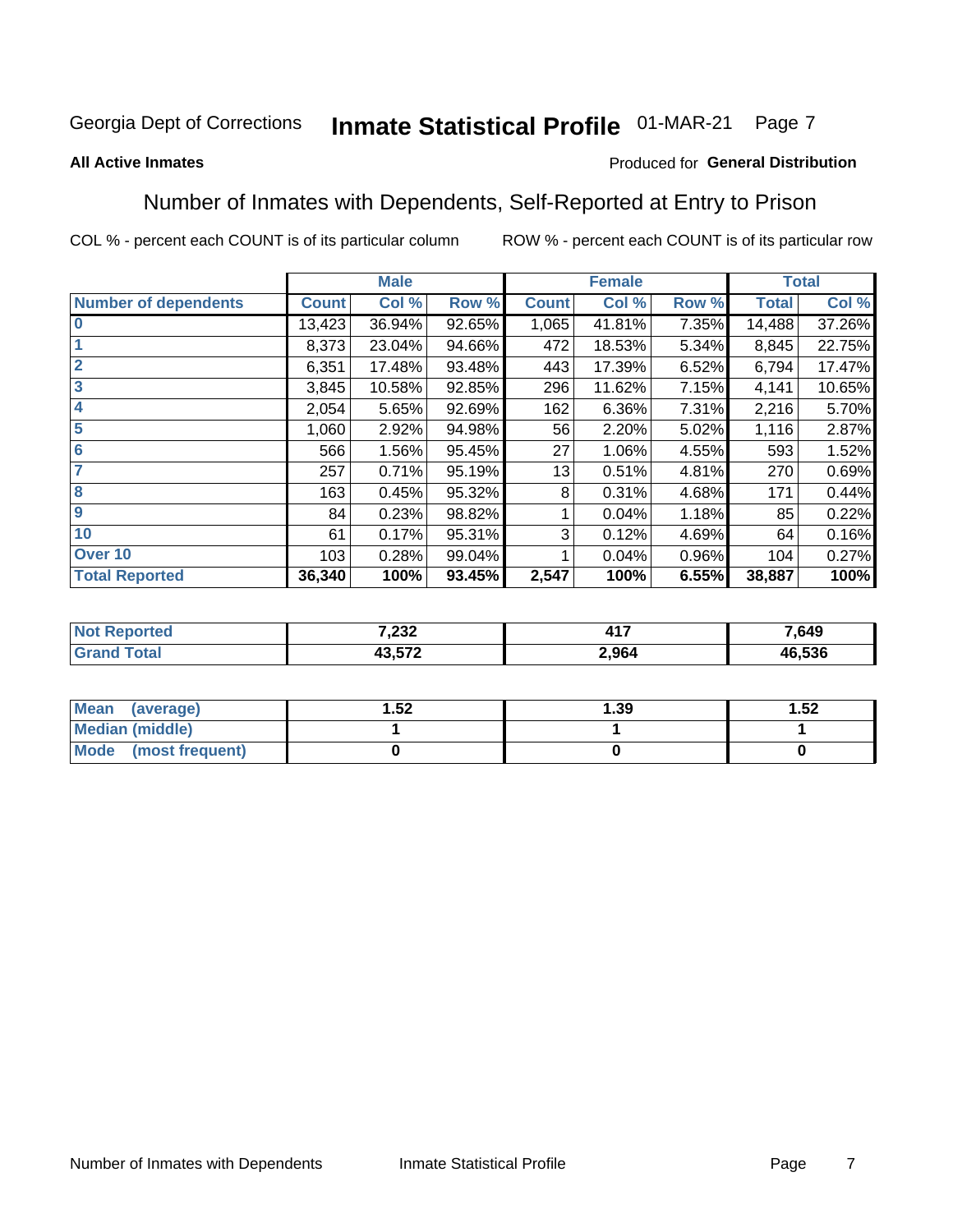#### **Inmate Statistical Profile 01-MAR-21** Page 8

#### **All Active Inmates**

#### Produced for General Distribution

### Religious affiliation, self-reported at entry to prison

COL % - percent each COUNT is of its particular column

|                 |                              |                 | <b>Male</b> |         |                         | <b>Female</b> |                  |                 | <b>Total</b> |
|-----------------|------------------------------|-----------------|-------------|---------|-------------------------|---------------|------------------|-----------------|--------------|
|                 | <b>Religious Affiliation</b> | <b>Count</b>    | Col %       | Row %   | <b>Count</b>            | Col %         | Row <sup>%</sup> | <b>Total</b>    | Col %        |
| 1               | <b>Islam</b>                 | 1,870           | 8.05%       | 95.46%  | $\overline{89}$         | 3.63%         | 4.54%            | 1,959           | 7.63%        |
| $\overline{2}$  | <b>Catholic</b>              | 1,082           | 4.66%       | 90.02%  | 120                     | 4.90%         | 9.98%            | 1,202           | 4.68%        |
| 3               | <b>Baptist</b>               | 10,466          | 45.07%      | 91.15%  | 1,016                   | 41.45%        | 8.85%            | 11,482          | 44.73%       |
| 4               | <b>Methodist</b>             | 314             | 1.35%       | 91.55%  | 29                      | 1.18%         | 8.45%            | 343             | 1.34%        |
| 5               | <b>Episcopal</b>             | 32              | .14%        | 88.89%  | $\overline{\mathbf{4}}$ | .16%          | 11.11%           | 36              | .14%         |
| $\overline{6}$  | <b>Presbyterian</b>          | 60              | .26%        | 93.75%  | $\overline{4}$          | .16%          | 6.25%            | 64              | .25%         |
| 7               | <b>Church Of God</b>         | 293             | 1.26%       | 93.31%  | 21                      | .86%          | 6.69%            | 314             | 1.22%        |
| 8               | <b>Holiness</b>              | 394             | 1.70%       | 87.95%  | 54                      | 2.20%         | 12.05%           | 448             | 1.75%        |
| $\overline{9}$  | <b>Jewish</b>                | $\overline{73}$ | .31%        | 81.11%  | 17                      | .69%          | 18.89%           | 90              | .35%         |
| 10              | <b>Anglican</b>              | 26              | .11%        | 92.86%  | $\mathbf 2$             | .08%          | 7.14%            | 28              | .11%         |
| 11              | <b>Greek Orthodox</b>        | $\overline{5}$  | .02%        | 71.43%  | $\overline{2}$          | .08%          | 28.57%           | $\overline{7}$  | .03%         |
| 12              | <b>Hindu</b>                 | $\overline{16}$ | .07%        | 94.12%  | $\mathbf{1}$            | .04%          | 5.88%            | $\overline{17}$ | .07%         |
| 13              | <b>Buddhist</b>              | 55              | .24%        | 91.67%  | 5                       | .20%          | 8.33%            | 60              | .23%         |
| $\overline{14}$ | <b>Taoist</b>                | 3               | .01%        | 100.00% |                         |               |                  | 3               | .01%         |
| 15              | <b>Shintoist</b>             | $\mathbf{1}$    | .01%        | 100.00% |                         |               |                  | 1               | .01%         |
| 16              | <b>Seventh Day Adventist</b> | 65              | .28%        | 76.47%  | 20                      | .82%          | 23.53%           | 85              | .33%         |
| 17              | <b>Jehovah Witness</b>       | 247             | 1.06%       | 87.59%  | 35                      | 1.43%         | 12.41%           | 282             | 1.10%        |
| 18              | <b>Latter Day Saints</b>     | 26              | .11%        | 86.67%  | 4                       | .16%          | 13.33%           | 30              | .12%         |
| 19              | Quaker                       | $\overline{2}$  | .01%        | 100.00% |                         |               |                  | $\overline{2}$  | $.01\%$      |
| 20              | <b>Other Prot</b>            | 1,245           | 5.36%       | 97.88%  | 27                      | 1.10%         | 2.12%            | 1,272           | 4.95%        |
| 21              | <b>Messianic Judaism</b>     | 46              | .20%        | 24.34%  | $\overline{1}$ 43       | 5.83%         | 75.66%           | 189             | .74%         |
| 22              | <b>Asatru-Odinism</b>        | $\overline{2}$  | .01%        | 100.00% |                         |               |                  | $\overline{2}$  | .01%         |
| 23              | <b>Hebrew Israelite</b>      | 61              | .26%        | 91.04%  | 6                       | .24%          | 8.96%            | 67              | .26%         |
| 24              | <b>Nation Of Islam</b>       | 41              | .18%        | 87.23%  | 6                       | .24%          | 12.77%           | 47              | .18%         |
| 25              | <b>Native American</b>       | 23              | .10%        | 100.00% |                         |               |                  | 23              | .09%         |
| 26              | Pagan                        | 5               | .02%        | 71.43%  | $\overline{2}$          | .08%          | 28.57%           | $\overline{7}$  | .03%         |
| 27              | <b>Pentecostal</b>           | 89              | .38%        | 76.72%  | 27                      | 1.10%         | 23.28%           | 116             | .45%         |
| 28              | <b>Rastafari</b>             | 11              | .05%        | 55.00%  | $\boldsymbol{9}$        | .37%          | 45.00%           | 20              | .08%         |
| 29              | <b>Wiccan</b>                | $\overline{23}$ | .10%        | 88.46%  | $\overline{3}$          | .12%          | 11.54%           | 26              | .10%         |
| 30              | <b>No Religion</b>           | 1,409           | 6.07%       | 89.80%  | 160                     | 6.53%         | 10.20%           | 1,569           | $6.11\%$     |
| 31              | Christian -                  | 4,019           | 17.31%      | 86.21%  | 643                     | 26.23%        | 13.79%           | 4,662           | 18.16%       |
|                 | <b>Unspecified</b>           |                 |             |         |                         |               |                  |                 |              |
| 96              | <b>None</b>                  | 1,217           | 5.24%       | 99.84%  | $\overline{2}$          | .08%          | .16%             | 1,219           | 4.75%        |
|                 | <b>Total Reported</b>        | 23,221          | 100%        | 90.45%  | 2,451                   | 100%          | 9.55%            | 25,672          | 100%         |

| 20,351                | EA 2<br>JIJ | 20.864 |
|-----------------------|-------------|--------|
| $\sqrt{2}$<br>13.JI Z | 2,964       | 46.536 |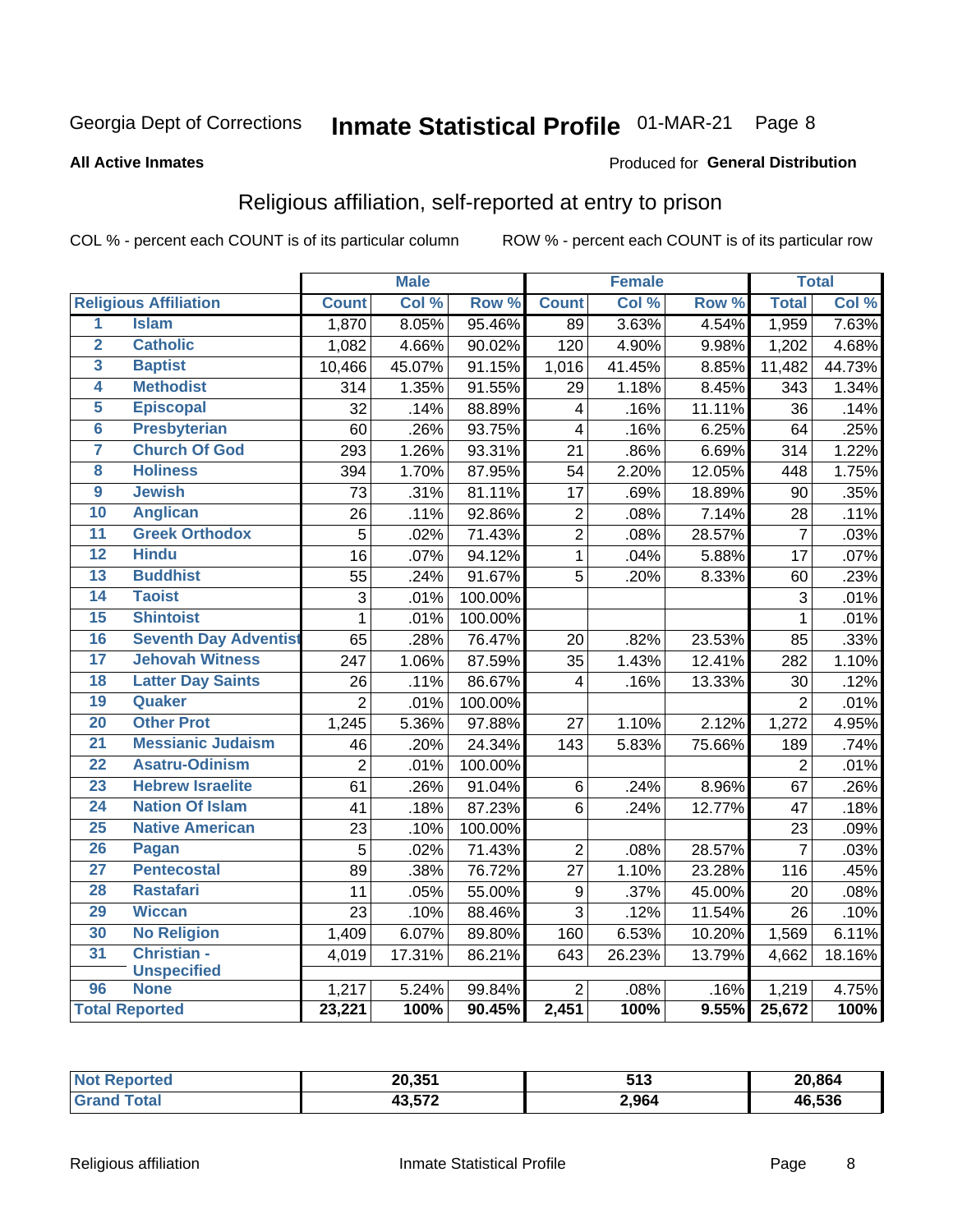#### **Inmate Statistical Profile 01-MAR-21** Georgia Dept of Corrections Page 9

| <b>All Active Inmates</b> |  |  |
|---------------------------|--|--|
|                           |  |  |

#### Produced for General Distribution

### Religious affiliation, self-reported at entry to prison

COL % - percent each COUNT is of its particular column ROW % - percent each COUNT is of its particular row

| <b>Mode (most frequent)</b> | Baptist | Japtist | Baptist |
|-----------------------------|---------|---------|---------|
|-----------------------------|---------|---------|---------|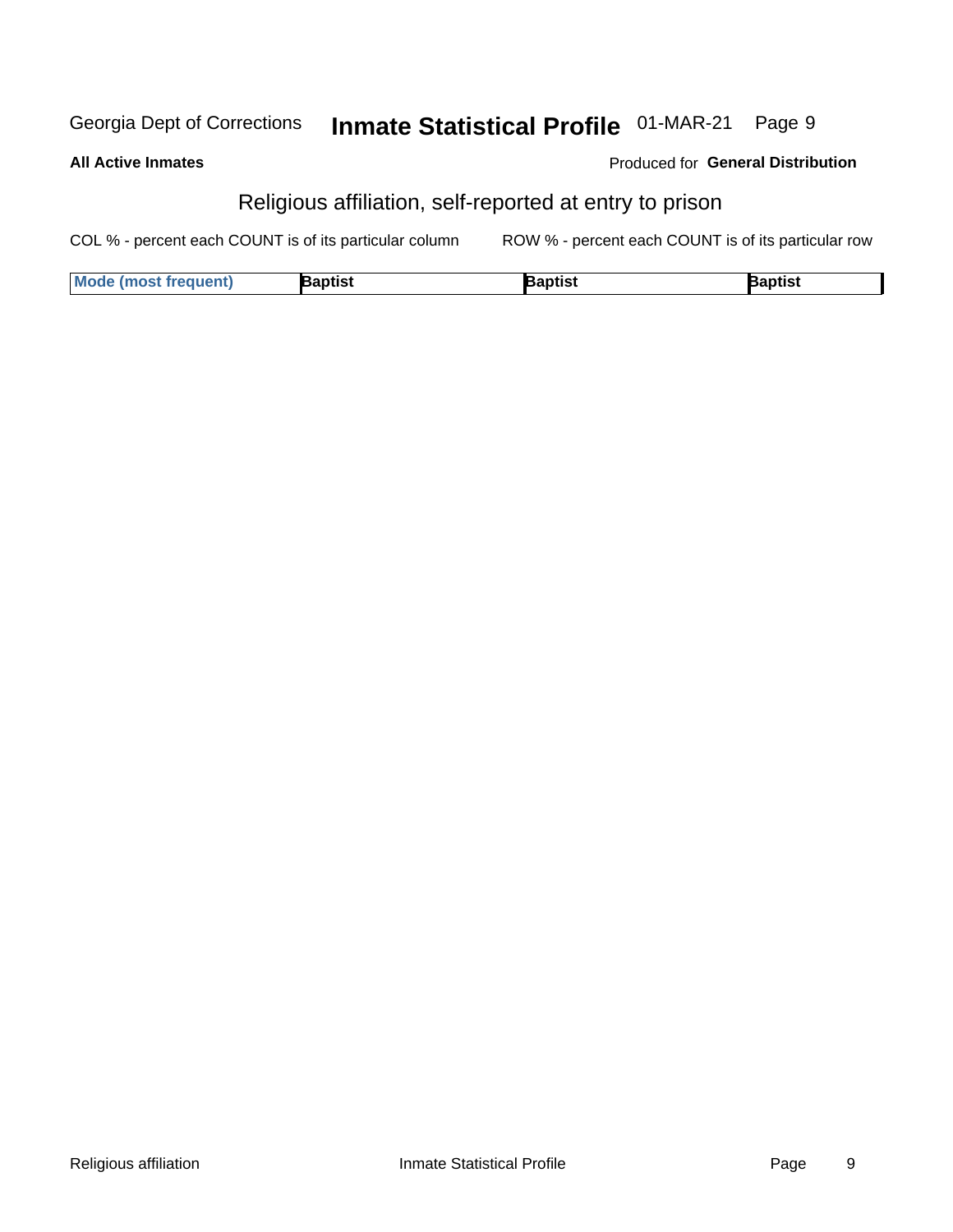#### Inmate Statistical Profile 01-MAR-21 Page 9

#### **All Active Inmates**

#### Produced for General Distribution

### Home county, self-reported at entry to prison

COL % - percent each COUNT is of its particular column

|     |                             |                    | <b>Male</b> |        |                         | <b>Female</b> |        | <b>Total</b> |        |
|-----|-----------------------------|--------------------|-------------|--------|-------------------------|---------------|--------|--------------|--------|
|     | <b>Home County</b>          | <b>Count</b>       | Col %       | Row %  | <b>Count</b>            | Col %         | Row %  | <b>Total</b> | Col %  |
| 000 | <b>Unknown</b>              | 6,691              | 15.36%      | 92.58% | 536                     | 18.08%        | 7.42%  | 7,227        | 15.53% |
| 001 | <b>Appling County</b>       | 111                | .25%        | 94.87% | $\,6$                   | .20%          | 5.13%  | 117          | .25%   |
| 002 | <b>Atkinson County</b>      | 32                 | .07%        | 96.97% | 1                       | .03%          | 3.03%  | 33           | .07%   |
| 003 | <b>Bacon County</b>         | 81                 | .19%        | 97.59% | $\overline{2}$          | .07%          | 2.41%  | 83           | .18%   |
| 004 | <b>Baker County</b>         | 18                 | .04%        | 94.74% | $\mathbf{1}$            | .03%          | 5.26%  | 19           | .04%   |
| 005 | <b>Baldwin County</b>       | 245                | .56%        | 90.41% | 26                      | .88%          | 9.59%  | 271          | .58%   |
| 006 | <b>Banks County</b>         | 75                 | .17%        | 94.94% | $\overline{4}$          | .13%          | 5.06%  | 79           | .17%   |
| 007 | <b>Barrow County</b>        | 266                | .61%        | 92.36% | 22                      | .74%          | 7.64%  | 288          | .62%   |
| 008 | <b>Bartow County</b>        | 435                | 1.00%       | 88.96% | 54                      | 1.82%         | 11.04% | 489          | 1.05%  |
| 009 | <b>Ben Hill County</b>      | 150                | .34%        | 96.77% | 5                       | .17%          | 3.23%  | 155          | .33%   |
| 010 | <b>Berrien County</b>       | 79                 | .18%        | 97.53% | $\overline{2}$          | .07%          | 2.47%  | 81           | .17%   |
| 011 | <b>Bibb County</b>          | 949                | 2.18%       | 95.47% | 45                      | 1.52%         | 4.53%  | 994          | 2.14%  |
| 012 | <b>Bleckley County</b>      | 59                 | .14%        | 89.39% | $\overline{7}$          | .24%          | 10.61% | 66           | .14%   |
| 013 | <b>Brantley County</b>      | 74                 | .17%        | 89.16% | 9                       | .30%          | 10.84% | 83           | .18%   |
| 014 | <b>Brooks County</b>        | 161                | .37%        | 99.38% | $\mathbf{1}$            | .03%          | .62%   | 162          | .35%   |
| 015 | <b>Bryan County</b>         | 61                 | .14%        | 95.31% | 3                       | .10%          | 4.69%  | 64           | .14%   |
| 016 | <b>Bulloch County</b>       | 294                | .67%        | 93.93% | 19                      | .64%          | 6.07%  | 313          | .67%   |
| 017 | <b>Burke County</b>         | 175                | .40%        | 97.22% | 5                       | .17%          | 2.78%  | 180          | .39%   |
| 018 | <b>Butts County</b>         | 131                | .30%        | 92.91% | 10                      | .34%          | 7.09%  | 141          | .30%   |
| 019 | <b>Calhoun County</b>       | 62                 | .14%        | 89.86% | $\overline{7}$          | .24%          | 10.14% | 69           | .15%   |
| 020 | <b>Camden County</b>        | 99                 | .23%        | 90.83% | 10                      | .34%          | 9.17%  | 109          | .23%   |
| 021 | <b>Candler County</b>       | 74                 | .17%        | 94.87% | 4                       | .13%          | 5.13%  | 78           | .17%   |
| 022 | <b>Carroll County</b>       | 452                | 1.04%       | 92.43% | 37                      | 1.25%         | 7.57%  | 489          | 1.05%  |
| 023 | <b>Catoosa County</b>       | 175                | .40%        | 91.62% | 16                      | .54%          | 8.38%  | 191          | .41%   |
| 024 | <b>Charlton County</b>      | 29                 | .07%        | 82.86% | 6                       | .20%          | 17.14% | 35           | .08%   |
| 025 | <b>Chatham County</b>       | $\overline{1,}348$ | 3.09%       | 96.29% | 52                      | 1.75%         | 3.71%  | 1,400        | 3.01%  |
| 026 | <b>Chattahoochee County</b> | 14                 | .03%        | 93.33% | 1                       | .03%          | 6.67%  | 15           | .03%   |
| 027 | <b>Chattooga County</b>     | 161                | .37%        | 90.45% | 17                      | .57%          | 9.55%  | 178          | .38%   |
| 028 | <b>Cherokee County</b>      | 351                | .81%        | 89.54% | 41                      | 1.38%         | 10.46% | 392          | .84%   |
| 029 | <b>Clarke County</b>        | 402                | .92%        | 95.49% | 19                      | .64%          | 4.51%  | 421          | .90%   |
| 030 | <b>Clay County</b>          | 29                 | .07%        | 93.55% | $\mathbf 2$             | .07%          | 6.45%  | 31           | .07%   |
| 031 | <b>Clayton County</b>       | 1,294              | 2.97%       | 93.97% | 83                      | 2.80%         | 6.03%  | 1,377        | 2.96%  |
| 032 | <b>Clinch County</b>        | 30                 | .07%        | 85.71% | 5                       | .17%          | 14.29% | 35           | .08%   |
| 033 | <b>Cobb County</b>          | 1,374              | 3.15%       | 93.34% | 98                      | 3.31%         | 6.66%  | 1,472        | 3.16%  |
| 034 | <b>Coffee County</b>        | 257                | .59%        | 95.19% | 13                      | .44%          | 4.81%  | 270          | .58%   |
| 035 | <b>Colquitt County</b>      | 203                | .47%        | 96.67% | $\overline{7}$          | .24%          | 3.33%  | 210          | .45%   |
| 036 | <b>Columbia County</b>      | 245                | .56%        | 90.07% | 27                      | .91%          | 9.93%  | 272          | .58%   |
| 037 | <b>Cook County</b>          | 117                | .27%        | 96.69% | $\overline{\mathbf{4}}$ | .13%          | 3.31%  | 121          | .26%   |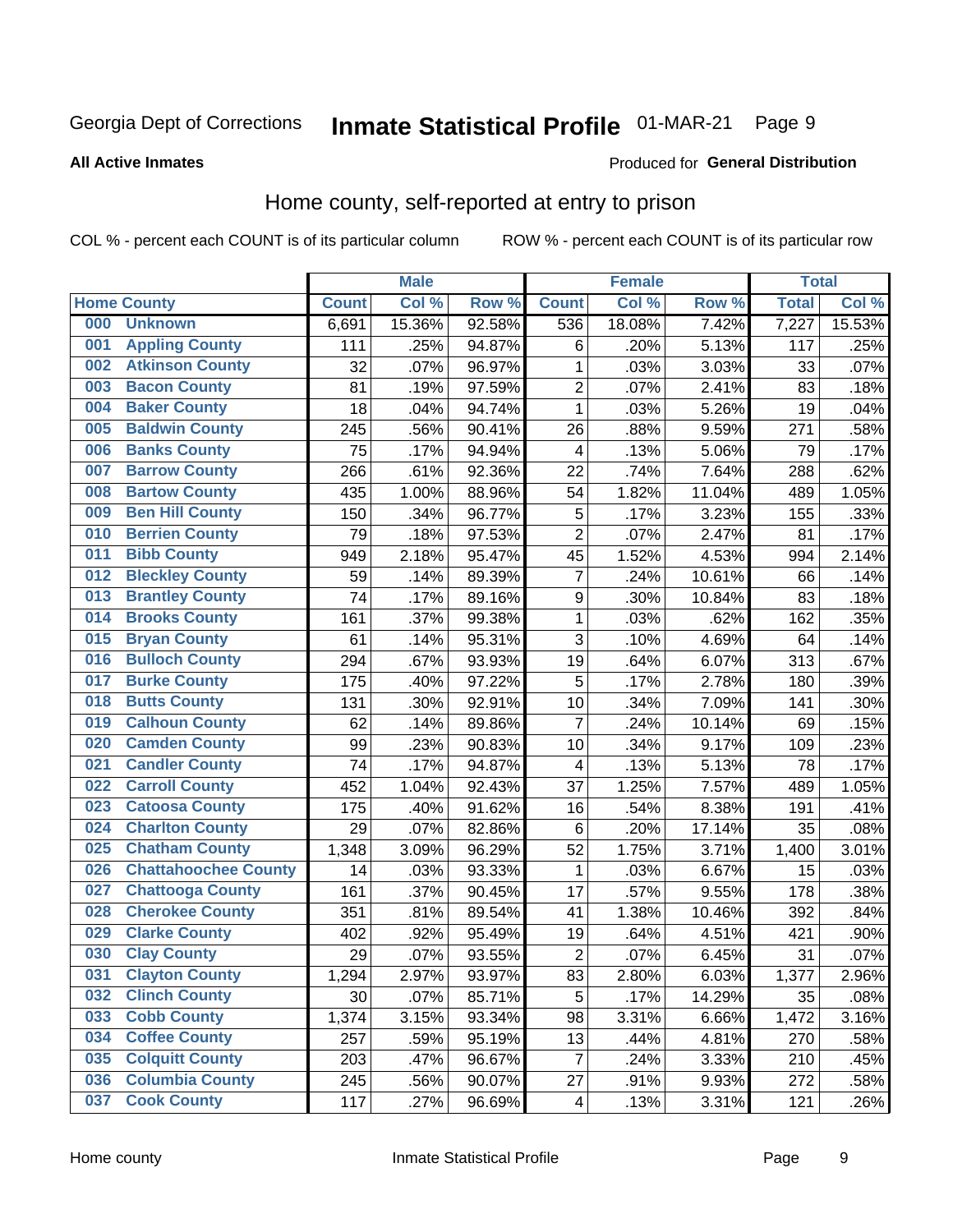### Inmate Statistical Profile 01-MAR-21 Page 10

**All Active Inmates** 

#### **Produced for General Distribution**

#### Home county, self-reported at entry to prison

COL % - percent each COUNT is of its particular column

|     |                         |                | <b>Male</b> |         |                  | <b>Female</b> |        | <b>Total</b>   |       |
|-----|-------------------------|----------------|-------------|---------|------------------|---------------|--------|----------------|-------|
|     | <b>Home County</b>      | <b>Count</b>   | Col %       | Row %   | <b>Count</b>     | Col %         | Row %  | <b>Total</b>   | Col % |
| 038 | <b>Coweta County</b>    | 390            | $.90\%$     | 94.89%  | 21               | .71%          | 5.11%  | 411            | .88%  |
| 039 | <b>Crawford County</b>  | 38             | .09%        | 90.48%  | 4                | .13%          | 9.52%  | 42             | .09%  |
| 040 | <b>Crisp County</b>     | 217            | .50%        | 94.35%  | 13               | .44%          | 5.65%  | 230            | .49%  |
| 041 | <b>Dade County</b>      | 49             | .11%        | 87.50%  | $\overline{7}$   | .24%          | 12.50% | 56             | .12%  |
| 042 | <b>Dawson County</b>    | 66             | .15%        | 91.67%  | $\,6$            | .20%          | 8.33%  | 72             | .15%  |
| 043 | <b>Decatur County</b>   | 204            | .47%        | 96.23%  | 8                | .27%          | 3.77%  | 212            | .46%  |
| 044 | <b>Dekalb County</b>    | 2,310          | 5.30%       | 95.34%  | 113              | 3.81%         | 4.66%  | 2,423          | 5.21% |
| 045 | <b>Dodge County</b>     | 98             | .22%        | 93.33%  | $\overline{7}$   | .24%          | 6.67%  | 105            | .23%  |
| 046 | <b>Dooly County</b>     | 120            | .28%        | 98.36%  | $\overline{2}$   | .07%          | 1.64%  | 122            | .26%  |
| 047 | <b>Dougherty County</b> | 609            | 1.40%       | 95.45%  | 29               | .98%          | 4.55%  | 638            | 1.37% |
| 048 | <b>Douglas County</b>   | 503            | 1.15%       | 93.15%  | 37               | 1.25%         | 6.85%  | 540            | 1.16% |
| 049 | <b>Early County</b>     | 45             | .10%        | 95.74%  | $\overline{2}$   | .07%          | 4.26%  | 47             | .10%  |
| 050 | <b>Echols County</b>    | $\overline{7}$ | .02%        | 100.00% |                  |               |        | $\overline{7}$ | .02%  |
| 051 | <b>Effingham County</b> | 156            | .36%        | 90.70%  | 16               | .54%          | 9.30%  | 172            | .37%  |
| 052 | <b>Elbert County</b>    | 100            | .23%        | 93.46%  | $\overline{7}$   | .24%          | 6.54%  | 107            | .23%  |
| 053 | <b>Emanuel County</b>   | 161            | .37%        | 95.27%  | 8                | .27%          | 4.73%  | 169            | .36%  |
| 054 | <b>Evans County</b>     | 49             | .11%        | 92.45%  | 4                | .13%          | 7.55%  | 53             | .11%  |
| 055 | <b>Fannin County</b>    | 75             | .17%        | 91.46%  | $\overline{7}$   | .24%          | 8.54%  | 82             | .18%  |
| 056 | <b>Fayette County</b>   | 137            | .31%        | 93.84%  | $\boldsymbol{9}$ | .30%          | 6.16%  | 146            | .31%  |
| 057 | <b>Floyd County</b>     | 613            | 1.41%       | 90.68%  | 63               | 2.13%         | 9.32%  | 676            | 1.45% |
| 058 | <b>Forsyth County</b>   | 166            | .38%        | 89.73%  | 19               | .64%          | 10.27% | 185            | .40%  |
| 059 | <b>Franklin County</b>  | 113            | .26%        | 91.87%  | 10               | .34%          | 8.13%  | 123            | .26%  |
| 060 | <b>Fulton County</b>    | 3,948          | 9.06%       | 95.94%  | 167              | 5.63%         | 4.06%  | 4,115          | 8.84% |
| 061 | <b>Gilmer County</b>    | 81             | .19%        | 88.04%  | 11               | .37%          | 11.96% | 92             | .20%  |
| 062 | <b>Glascock County</b>  | 4              | .01%        | 66.67%  | $\overline{2}$   | .07%          | 33.33% | 6              | .01%  |
| 063 | <b>Glynn County</b>     | 341            | .78%        | 92.66%  | 27               | .91%          | 7.34%  | 368            | .79%  |
| 064 | <b>Gordon County</b>    | 248            | .57%        | 88.89%  | 31               | 1.05%         | 11.11% | 279            | .60%  |
| 065 | <b>Grady County</b>     | 97             | .22%        | 95.10%  | 5                | .17%          | 4.90%  | 102            | .22%  |
| 066 | <b>Greene County</b>    | 78             | .18%        | 88.64%  | 10               | .34%          | 11.36% | 88             | .19%  |
| 067 | <b>Gwinnett County</b>  | 1,529          | 3.51%       | 94.09%  | 96               | 3.24%         | 5.91%  | 1,625          | 3.49% |
| 068 | <b>Habersham County</b> | 86             | .20%        | 85.15%  | 15               | .51%          | 14.85% | 101            | .22%  |
| 069 | <b>Hall County</b>      | 482            | 1.11%       | 91.46%  | 45               | 1.52%         | 8.54%  | 527            | 1.13% |
| 070 | <b>Hancock County</b>   | 46             | .11%        | 93.88%  | 3                | .10%          | 6.12%  | 49             | .11%  |
| 071 | <b>Haralson County</b>  | 106            | .24%        | 92.98%  | $\bf8$           | .27%          | 7.02%  | 114            | .24%  |
| 072 | <b>Harris County</b>    | 81             | .19%        | 97.59%  | $\overline{2}$   | .07%          | 2.41%  | 83             | .18%  |
| 073 | <b>Hart County</b>      | 122            | .28%        | 90.37%  | 13               | .44%          | 9.63%  | 135            | .29%  |
| 074 | <b>Heard County</b>     | 50             | .11%        | 94.34%  | 3                | .10%          | 5.66%  | 53             | .11%  |
| 075 | <b>Henry County</b>     | 564            | 1.29%       | 93.69%  | 38               | 1.28%         | 6.31%  | 602            | 1.29% |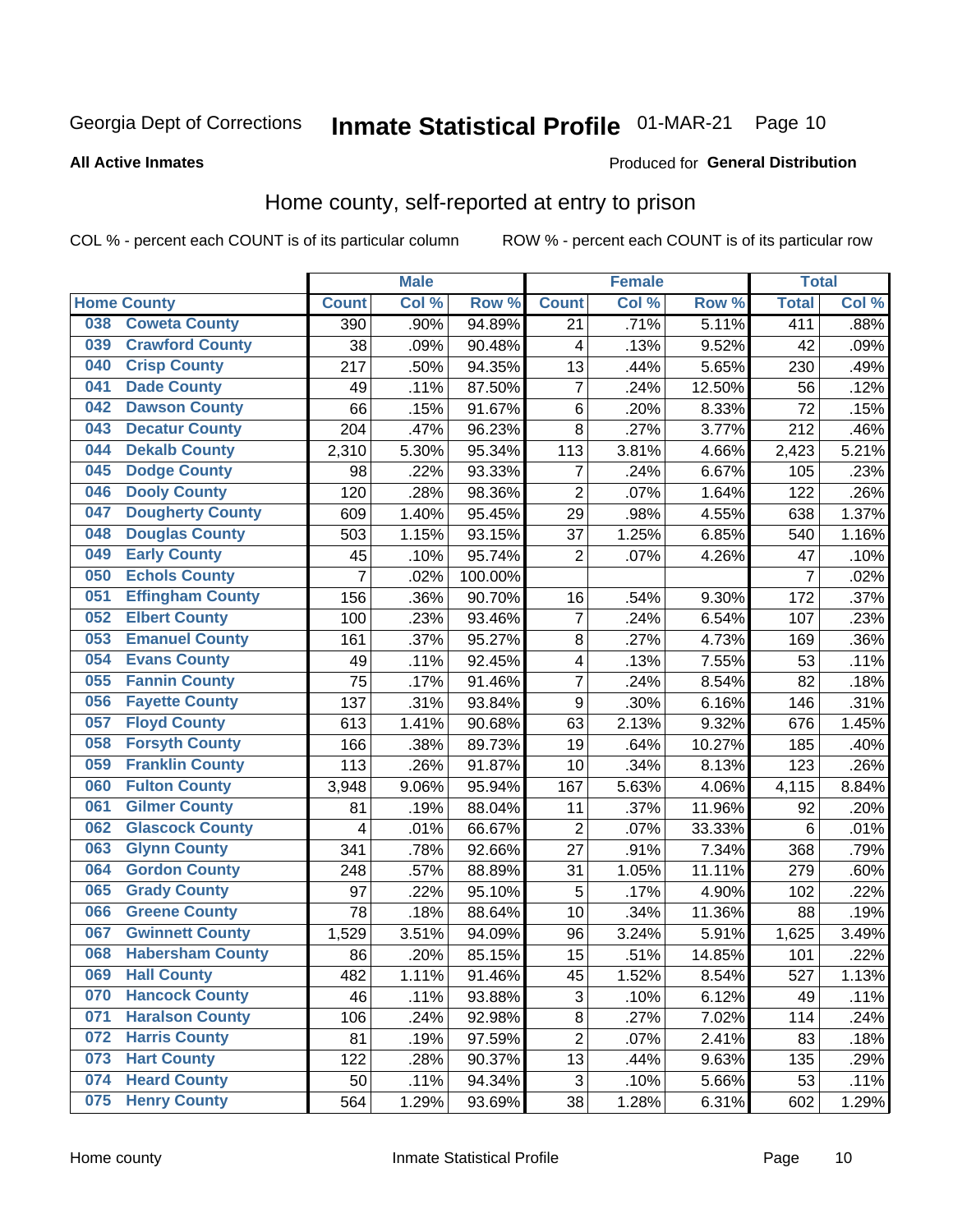### Inmate Statistical Profile 01-MAR-21 Page 11

#### **All Active Inmates**

#### **Produced for General Distribution**

#### Home county, self-reported at entry to prison

COL % - percent each COUNT is of its particular column

|     |                          |              | <b>Male</b> |                  |                         | <b>Female</b> |        | <b>Total</b> |       |
|-----|--------------------------|--------------|-------------|------------------|-------------------------|---------------|--------|--------------|-------|
|     | <b>Home County</b>       | <b>Count</b> | Col %       | Row <sup>%</sup> | <b>Count</b>            | Col %         | Row %  | <b>Total</b> | Col % |
|     | 076 Houston County       | 495          | 1.14%       | 91.67%           | 45                      | 1.52%         | 8.33%  | 540          | 1.16% |
| 077 | <b>Irwin County</b>      | 49           | .11%        | 96.08%           | $\overline{2}$          | .07%          | 3.92%  | 51           | .11%  |
| 078 | <b>Jackson County</b>    | 215          | .49%        | 93.48%           | 15                      | .51%          | 6.52%  | 230          | .49%  |
| 079 | <b>Jasper County</b>     | 64           | .15%        | 95.52%           | 3                       | .10%          | 4.48%  | 67           | .14%  |
| 080 | <b>Jeff Davis County</b> | 69           | .16%        | 90.79%           | 7                       | .24%          | 9.21%  | 76           | .16%  |
| 081 | <b>Jefferson County</b>  | 161          | .37%        | 95.83%           | $\overline{7}$          | .24%          | 4.17%  | 168          | .36%  |
| 082 | <b>Jenkins County</b>    | 70           | .16%        | 93.33%           | 5                       | .17%          | 6.67%  | 75           | .16%  |
| 083 | <b>Johnson County</b>    | 34           | .08%        | 94.44%           | $\overline{2}$          | .07%          | 5.56%  | 36           | .08%  |
| 084 | <b>Jones County</b>      | 85           | .20%        | 85.86%           | 14                      | .47%          | 14.14% | 99           | .21%  |
| 085 | <b>Lamar County</b>      | 51           | .12%        | 92.73%           | $\overline{\mathbf{4}}$ | .13%          | 7.27%  | 55           | .12%  |
| 086 | <b>Lanier County</b>     | 77           | .18%        | 96.25%           | 3                       | .10%          | 3.75%  | 80           | .17%  |
| 087 | <b>Laurens County</b>    | 244          | .56%        | 94.21%           | 15                      | .51%          | 5.79%  | 259          | .56%  |
| 088 | <b>Lee County</b>        | 84           | .19%        | 95.45%           | $\overline{\mathbf{4}}$ | .13%          | 4.55%  | 88           | .19%  |
| 089 | <b>Liberty County</b>    | 167          | .38%        | 93.82%           | 11                      | .37%          | 6.18%  | 178          | .38%  |
| 090 | <b>Lincoln County</b>    | 30           | .07%        | 93.75%           | $\overline{2}$          | .07%          | 6.25%  | 32           | .07%  |
| 091 | <b>Long County</b>       | 33           | .08%        | 89.19%           | 4                       | .13%          | 10.81% | 37           | .08%  |
| 092 | <b>Lowndes County</b>    | 380          | .87%        | 96.69%           | 13                      | .44%          | 3.31%  | 393          | .84%  |
| 093 | <b>Lumpkin County</b>    | 64           | .15%        | 91.43%           | $\,6$                   | .20%          | 8.57%  | 70           | .15%  |
| 094 | <b>Macon County</b>      | 60           | .14%        | 92.31%           | 5                       | .17%          | 7.69%  | 65           | .14%  |
| 095 | <b>Madison County</b>    | 136          | .31%        | 92.52%           | 11                      | .37%          | 7.48%  | 147          | .32%  |
| 096 | <b>Marion County</b>     | 41           | .09%        | 89.13%           | 5                       | .17%          | 10.87% | 46           | .10%  |
| 097 | <b>Mcduffie County</b>   | 120          | .28%        | 93.75%           | 8                       | .27%          | 6.25%  | 128          | .28%  |
| 098 | <b>Mcintosh County</b>   | 44           | .10%        | 93.62%           | 3                       | .10%          | 6.38%  | 47           | .10%  |
| 099 | <b>Meriwether County</b> | 149          | .34%        | 93.71%           | 10                      | .34%          | 6.29%  | 159          | .34%  |
| 100 | <b>Miller County</b>     | 22           | .05%        | 88.00%           | 3                       | .10%          | 12.00% | 25           | .05%  |
| 101 | <b>Mitchell County</b>   | 123          | .28%        | 93.18%           | $\overline{9}$          | .30%          | 6.82%  | 132          | .28%  |
| 102 | <b>Monroe County</b>     | 103          | .24%        | 94.50%           | $\,6$                   | .20%          | 5.50%  | 109          | .23%  |
| 103 | <b>Montgomery County</b> | 84           | .19%        | 93.33%           | $\,6$                   | .20%          | 6.67%  | 90           | .19%  |
| 104 | <b>Morgan County</b>     | 102          | .23%        | 95.33%           | 5                       | .17%          | 4.67%  | 107          | .23%  |
| 105 | <b>Murray County</b>     | 161          | .37%        | 87.50%           | 23                      | .78%          | 12.50% | 184          | .40%  |
| 106 | <b>Muscogee County</b>   | 883          | 2.03%       | 95.56%           | 41                      | 1.38%         | 4.44%  | 924          | 1.99% |
| 107 | <b>Newton County</b>     | 477          | 1.09%       | 92.80%           | 37                      | 1.25%         | 7.20%  | 514          | 1.10% |
| 108 | <b>Oconee County</b>     | 42           | .10%        | 87.50%           | 6                       | .20%          | 12.50% | 48           | .10%  |
| 109 | <b>Oglethorpe County</b> | 58           | .13%        | 95.08%           | 3                       | .10%          | 4.92%  | 61           | .13%  |
| 110 | <b>Paulding County</b>   | 278          | .64%        | 87.97%           | 38                      | 1.28%         | 12.03% | 316          | .68%  |
| 111 | <b>Peach County</b>      | 85           | .20%        | 93.41%           | 6                       | .20%          | 6.59%  | 91           | .20%  |
| 112 | <b>Pickens County</b>    | 102          | .23%        | 93.58%           | 7                       | .24%          | 6.42%  | 109          | .23%  |
| 113 | <b>Pierce County</b>     | 83           | .19%        | 92.22%           | $\overline{\mathbf{7}}$ | .24%          | 7.78%  | 90           | .19%  |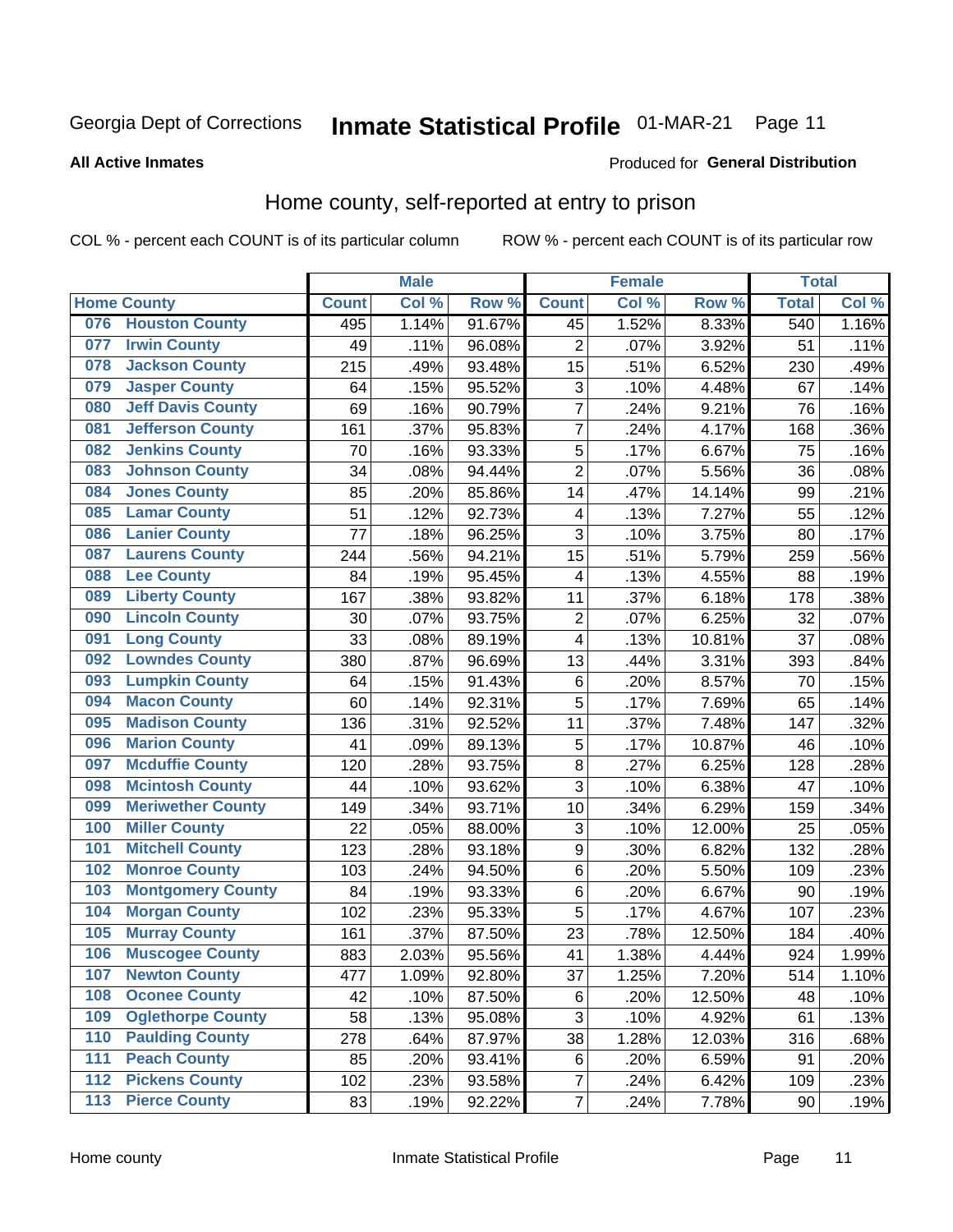### Inmate Statistical Profile 01-MAR-21 Page 12

**All Active Inmates** 

#### Produced for General Distribution

#### Home county, self-reported at entry to prison

COL % - percent each COUNT is of its particular column

|                  |                          |              | <b>Male</b> |                  |                         | <b>Female</b> |        | <b>Total</b>    |       |
|------------------|--------------------------|--------------|-------------|------------------|-------------------------|---------------|--------|-----------------|-------|
|                  | <b>Home County</b>       | <b>Count</b> | Col %       | Row <sup>%</sup> | <b>Count</b>            | Col %         | Row %  | <b>Total</b>    | Col % |
| 114              | <b>Pike County</b>       | 36           | .08%        | 94.74%           | $\overline{2}$          | .07%          | 5.26%  | $\overline{38}$ | .08%  |
| $\overline{115}$ | <b>Polk County</b>       | 213          | .49%        | 89.87%           | 24                      | .81%          | 10.13% | 237             | .51%  |
| 116              | <b>Pulaski County</b>    | 46           | .11%        | 88.46%           | $\,6$                   | .20%          | 11.54% | 52              | .11%  |
| 117              | <b>Putnam County</b>     | 120          | .28%        | 94.49%           | $\overline{7}$          | .24%          | 5.51%  | 127             | .27%  |
| 118              | <b>Quitman County</b>    | 14           | .03%        | 100.00%          |                         |               |        | 14              | .03%  |
| 119              | <b>Rabun County</b>      | 33           | .08%        | 78.57%           | $\boldsymbol{9}$        | .30%          | 21.43% | 42              | .09%  |
| 120              | <b>Randolph County</b>   | 48           | .11%        | 87.27%           | $\overline{7}$          | .24%          | 12.73% | 55              | .12%  |
| 121              | <b>Richmond County</b>   | 1,437        | 3.30%       | 95.23%           | 72                      | 2.43%         | 4.77%  | 1,509           | 3.24% |
| 122              | <b>Rockdale County</b>   | 285          | .65%        | 91.94%           | 25                      | .84%          | 8.06%  | 310             | .67%  |
| 123              | <b>Schley County</b>     | 15           | .03%        | 100.00%          |                         |               |        | 15              | .03%  |
| 124              | <b>Screven County</b>    | 90           | .21%        | 93.75%           | $\,6$                   | .20%          | 6.25%  | 96              | .21%  |
| 125              | <b>Seminole County</b>   | 68           | .16%        | 94.44%           | $\overline{\mathbf{4}}$ | .13%          | 5.56%  | 72              | .15%  |
| 126              | <b>Spalding County</b>   | 340          | .78%        | 94.18%           | 21                      | .71%          | 5.82%  | 361             | .78%  |
| 127              | <b>Stephens County</b>   | 103          | .24%        | 89.57%           | 12                      | .40%          | 10.43% | 115             | .25%  |
| 128              | <b>Stewart County</b>    | 30           | .07%        | 100.00%          |                         |               |        | 30              | .06%  |
| 129              | <b>Sumter County</b>     | 165          | .38%        | 97.06%           | 5                       | .17%          | 2.94%  | 170             | .37%  |
| 130              | <b>Talbot County</b>     | 32           | .07%        | 96.97%           | $\mathbf 1$             | .03%          | 3.03%  | 33              | .07%  |
| 131              | <b>Taliaferro County</b> | 7            | .02%        | 87.50%           | $\mathbf{1}$            | .03%          | 12.50% | 8               | .02%  |
| 132              | <b>Tattnall County</b>   | 209          | .48%        | 95.87%           | $\boldsymbol{9}$        | .30%          | 4.13%  | 218             | .47%  |
| 133              | <b>Taylor County</b>     | 42           | .10%        | 89.36%           | 5                       | .17%          | 10.64% | 47              | .10%  |
| 134              | <b>Telfair County</b>    | 69           | .16%        | 97.18%           | $\overline{2}$          | .07%          | 2.82%  | 71              | .15%  |
| 135              | <b>Terrell County</b>    | 62           | .14%        | 100.00%          |                         |               |        | 62              | .13%  |
| 136              | <b>Thomas County</b>     | 162          | .37%        | 98.18%           | 3                       | .10%          | 1.82%  | 165             | .35%  |
| 137              | <b>Tift County</b>       | 242          | .56%        | 96.80%           | 8                       | .27%          | 3.20%  | 250             | .54%  |
| 138              | <b>Toombs County</b>     | 208          | .48%        | 93.69%           | 14                      | .47%          | 6.31%  | 222             | .48%  |
| 139              | <b>Towns County</b>      | 23           | .05%        | 79.31%           | $\,6$                   | .20%          | 20.69% | 29              | .06%  |
| 140              | <b>Treutlen County</b>   | 47           | .11%        | 92.16%           | 4                       | .13%          | 7.84%  | 51              | .11%  |
| 141              | <b>Troup County</b>      | 431          | .99%        | 93.90%           | 28                      | .94%          | 6.10%  | 459             | .99%  |
| 142              | <b>Turner County</b>     | 63           | .14%        | 96.92%           | $\mathbf 2$             | .07%          | 3.08%  | 65              | .14%  |
| 143              | <b>Twiggs County</b>     | 43           | .10%        | 95.56%           | $\overline{2}$          | .07%          | 4.44%  | 45              | .10%  |
| 144              | <b>Union County</b>      | 78           | .18%        | 89.66%           | $\overline{9}$          | .30%          | 10.34% | 87              | .19%  |
| 145              | <b>Upson County</b>      | 122          | .28%        | 91.04%           | 12                      | .40%          | 8.96%  | 134             | .29%  |
| 146              | <b>Walker County</b>     | 323          | .74%        | 90.99%           | 32                      | 1.08%         | 9.01%  | 355             | .76%  |
| 147              | <b>Walton County</b>     | 389          | .89%        | 93.51%           | 27                      | .91%          | 6.49%  | 416             | .89%  |
| 148              | <b>Ware County</b>       | 220          | .50%        | 94.02%           | 14                      | .47%          | 5.98%  | 234             | .50%  |
| 149              | <b>Warren County</b>     | 24           | .06%        | 92.31%           | $\overline{c}$          | .07%          | 7.69%  | 26              | .06%  |
| 150              | <b>Washington County</b> | 157          | .36%        | 92.90%           | 12                      | .40%          | 7.10%  | 169             | .36%  |
| 151              | <b>Wayne County</b>      | 175          | .40%        | 93.09%           | 13                      | .44%          | 6.91%  | 188             | .40%  |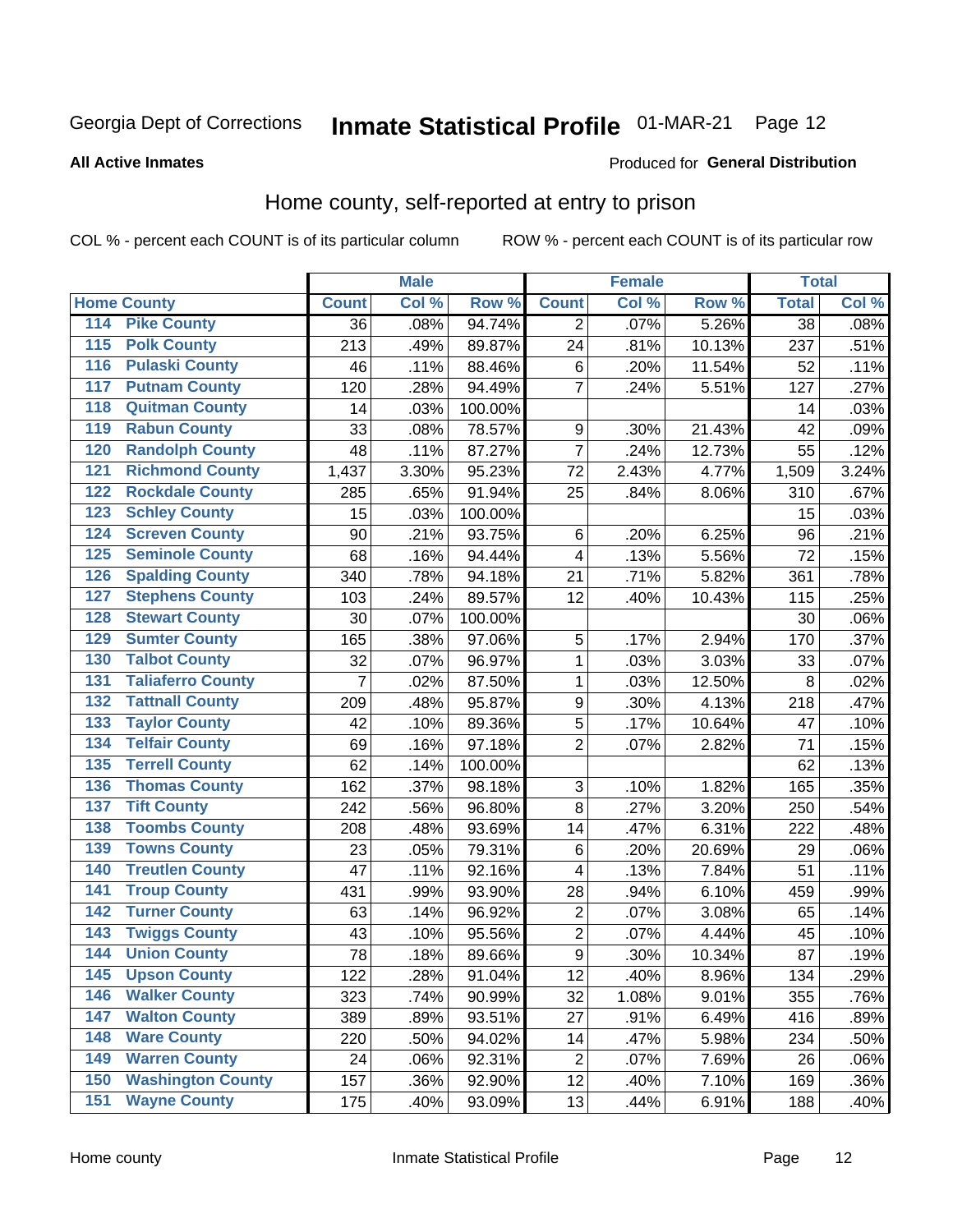## Inmate Statistical Profile 01-MAR-21 Page 13

**All Active Inmates** 

#### Produced for General Distribution

#### Home county, self-reported at entry to prison

COL % - percent each COUNT is of its particular column

|     |                             |              | <b>Male</b> |        |                | <b>Female</b> |        | <b>Total</b> |       |
|-----|-----------------------------|--------------|-------------|--------|----------------|---------------|--------|--------------|-------|
|     | <b>Home County</b>          | <b>Count</b> | Col %       | Row %  | <b>Count</b>   | Col %         | Row %  | <b>Total</b> | Col % |
| 152 | <b>Webster County</b>       | 4            | .01%        | 80.00% |                | .03%          | 20.00% | 5            | .01%  |
| 153 | <b>Wheeler County</b>       | 77           | .18%        | 97.47% | 2              | $.07\%$       | 2.53%  | 79           | .17%  |
| 154 | <b>White County</b>         | 63           | .14%        | 87.50% | 9              | .30%          | 12.50% | 72           | .15%  |
| 155 | <b>Whitfield County</b>     | 472          | 1.08%       | 90.42% | 50             | 1.69%         | 9.58%  | 522          | 1.12% |
| 156 | <b>Wilcox County</b>        | 50           | .11%        | 96.15% | $\overline{2}$ | .07%          | 3.85%  | 52           | .11%  |
| 157 | <b>Wilkes County</b>        | 53           | .12%        | 91.38% | 5              | .17%          | 8.62%  | 58           | .12%  |
| 158 | <b>Wilkinson County</b>     | 38           | .09%        | 90.48% | 4              | .13%          | 9.52%  | 42           | .09%  |
| 159 | <b>Worth County</b>         | 114          | .26%        | 94.21% | 7              | .24%          | 5.79%  | 121          | .26%  |
| 999 | <b>Other Custody/Out Of</b> | 113          | .26%        | 98.26% | 2              | .07%          | 1.74%  | 115          | .25%  |
|     | <b>State</b>                |              |             |        |                |               |        |              |       |
|     | <b>Total Rported</b>        | 43,572       | 100%        | 93.63% | 2,964          | 100%          | 6.37%  | 46,536       | 100%  |

| <b>Reported</b><br><b>NO</b> |        |       |        |
|------------------------------|--------|-------|--------|
| `otal<br>_____               | 19 E70 | 2,964 | 46,536 |

|  | Mode (most frequent) | <b>Fulton County</b> | <b>Fulton County</b> | <b>Fulton County</b> |
|--|----------------------|----------------------|----------------------|----------------------|
|--|----------------------|----------------------|----------------------|----------------------|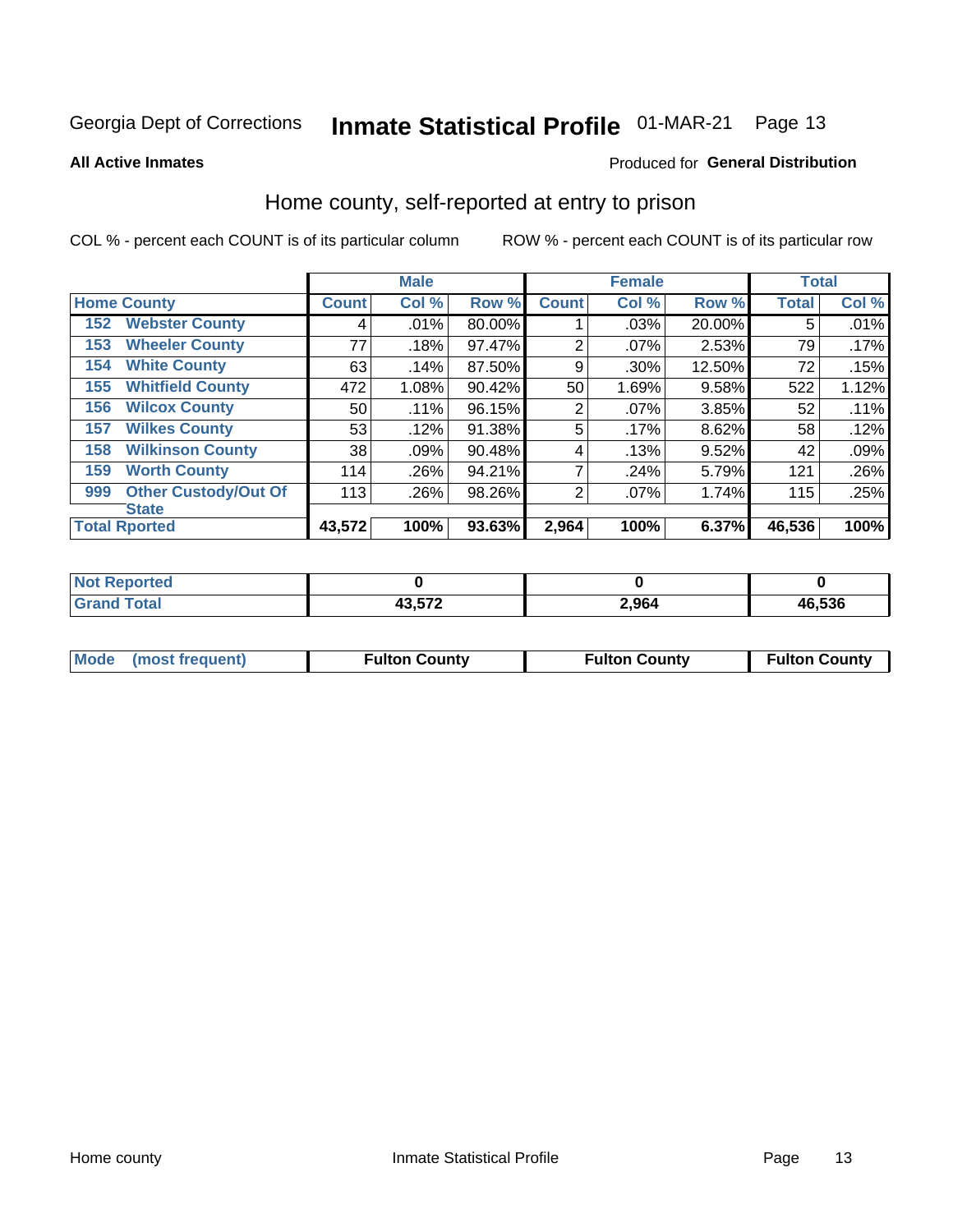#### **Inmate Statistical Profile 01-MAR-21** Page 14

#### **All Active Inmates**

#### Produced for General Distribution

### Employment status before prison, self-reported at entry to prison

COL % - percent each COUNT is of its particular column

|                           |              | <b>Male</b> |        |              | <b>Female</b> |        |              | <b>Total</b> |
|---------------------------|--------------|-------------|--------|--------------|---------------|--------|--------------|--------------|
| <b>Employment Status</b>  | <b>Count</b> | Col %       | Row %  | <b>Count</b> | Col %         | Row %  | <b>Total</b> | Col %        |
| <b>Full Time</b><br>01    | 11,823       | 44.91%      | 95.67% | 535          | 34.72%        | 4.33%  | 12,358       | 44.35%       |
| <b>Part Time</b><br>02    | 1,853        | $7.04\%$    | 93.73% | 124          | 8.05%         | 6.27%  | 1,977        | 7.09%        |
| Unempl $<$ 6M<br>03       | ,685         | 6.40%       | 98.14% | 32           | 2.08%         | 1.86%  | 1,717        | 6.16%        |
| Unempl > 6M<br>04         | 6,282        | 23.86%      | 92.40% | 517          | 33.55%        | 7.60%  | 6,799        | 24.40%       |
| <b>Never Worked</b><br>05 | 2,890        | 10.98%      | 95.92% | 123          | 7.98%         | 4.08%  | 3,013        | 10.81%       |
| <b>Student</b><br>06      | 721          | 2.74%       | 95.62% | 33           | 2.14%         | 4.38%  | 754          | 2.71%        |
| <b>Incapable</b><br>07    | 1.070        | $4.06\%$    | 85.81% | 177          | 11.49%        | 14.19% | 1,247        | 4.48%        |
| <b>Total Reported</b>     | 26,324       | 100%        | 94.47% | 1,541        | 100%          | 5.53%  | 27,865       | 100%         |

| orteo<br><b>NOT</b> | 17,248                    | $\sqrt{2}$<br>423. | 18,671 |
|---------------------|---------------------------|--------------------|--------|
| $\sim$<br>Gra       | 10 F70<br>40.J <i>i</i> 4 | 2,964              | 46.536 |

| Mc | ----<br>me<br>ш | nc<br>. |
|----|-----------------|---------|
|    |                 |         |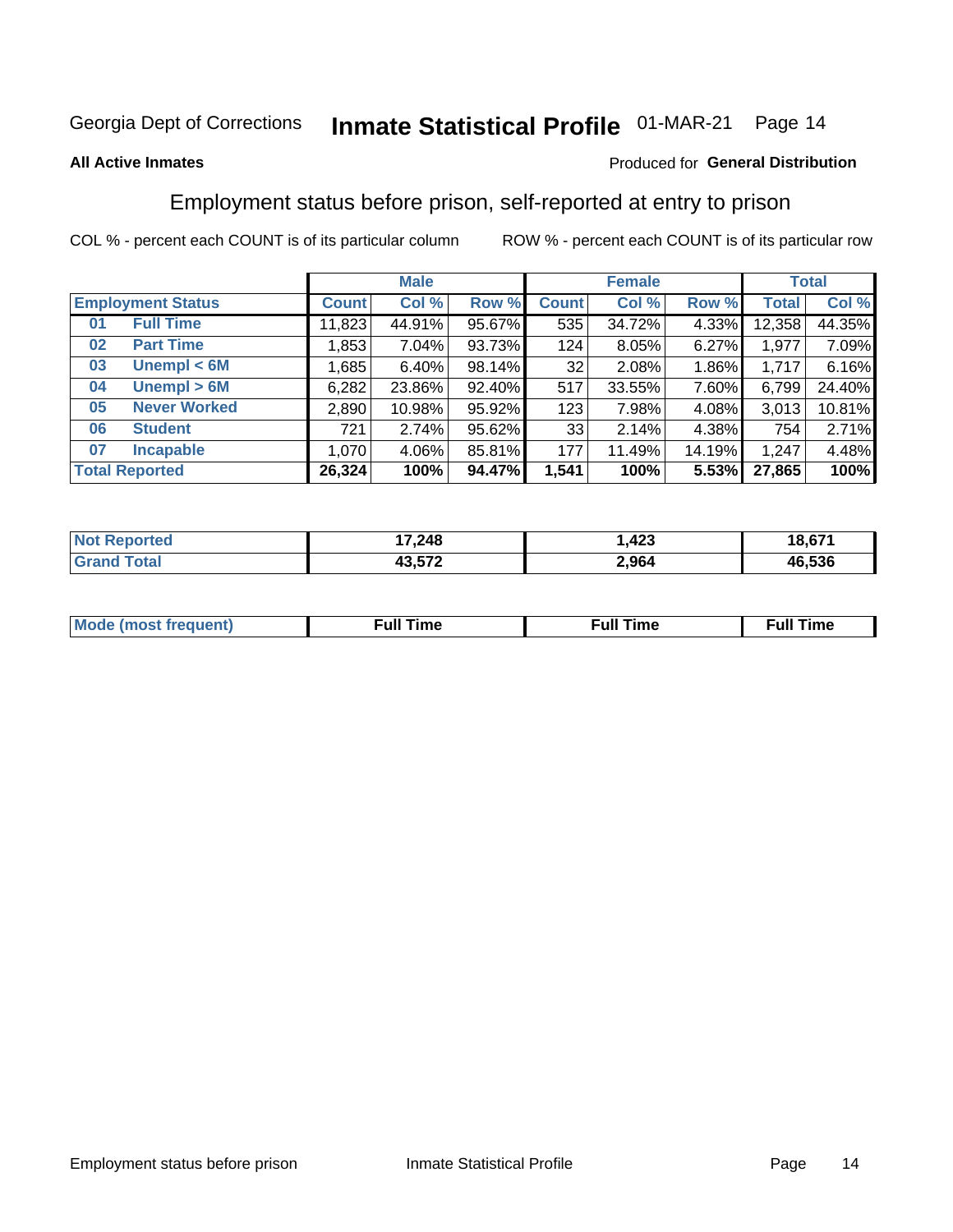#### **All Active Inmates**

Produced for General Distribution

#### Age at admission

COL % - percent each COUNT is of its particular column

|                         |              | <b>Male</b> |         |                | <b>Female</b> |        |              | <b>Total</b> |
|-------------------------|--------------|-------------|---------|----------------|---------------|--------|--------------|--------------|
| <b>Age At Admission</b> | <b>Count</b> | Col %       | Row %   | <b>Count</b>   | Col %         | Row %  | <b>Total</b> | Col %        |
| 13                      | 1            | 0.01%       | 100.00% |                |               |        | 1            | 0.01%        |
| $\overline{14}$         | 5            | 0.01%       | 83.33%  | 1              | 0.03%         | 16.67% | $\,6$        | 0.01%        |
| 15                      | 32           | 0.07%       | 100.00% |                |               |        | 32           | 0.07%        |
| 16                      | 114          | 0.26%       | 98.28%  | $\overline{2}$ | 0.07%         | 1.72%  | 116          | 0.25%        |
| $\overline{17}$         | 566          | 1.30%       | 95.77%  | 25             | 0.84%         | 4.23%  | 591          | 1.27%        |
| 18                      | 1,143        | 2.62%       | 96.86%  | 37             | 1.25%         | 3.14%  | 1,180        | 2.54%        |
| 19                      | 1,570        | 3.60%       | 96.97%  | 49             | 1.65%         | 3.03%  | 1,619        | 3.48%        |
| $\overline{20}$         | 1,752        | 4.02%       | 95.42%  | 84             | 2.83%         | 4.58%  | 1,836        | 3.95%        |
| $\overline{21}$         | 1,744        | 4.00%       | 95.93%  | 74             | 2.50%         | 4.07%  | 1,818        | 3.91%        |
| $\overline{22}$         | 1,801        | 4.13%       | 95.29%  | 89             | 3.00%         | 4.71%  | 1,890        | 4.06%        |
| 23                      | 1,708        | 3.92%       | 94.78%  | 94             | 3.17%         | 5.22%  | 1,802        | 3.87%        |
| $\overline{24}$         | 1,630        | 3.74%       | 93.14%  | 120            | 4.05%         | 6.86%  | 1,750        | 3.76%        |
| 25                      | 1,616        | 3.71%       | 94.12%  | 101            | 3.41%         | 5.88%  | 1,717        | 3.69%        |
| 26                      | 1,612        | 3.70%       | 93.23%  | 117            | 3.95%         | 6.77%  | 1,729        | 3.72%        |
| 27                      | 1,642        | 3.77%       | 94.10%  | 103            | 3.48%         | 5.90%  | 1,745        | 3.75%        |
| 28                      | 1,515        | 3.48%       | 93.63%  | 103            | 3.48%         | 6.37%  | 1,618        | 3.48%        |
| 29                      | 1,555        | 3.57%       | 93.17%  | 114            | 3.85%         | 6.83%  | 1,669        | 3.59%        |
| 30                      | 1,496        | 3.43%       | 92.63%  | 119            | 4.01%         | 7.37%  | 1,615        | 3.47%        |
| 31                      | 1,381        | 3.17%       | 92.50%  | 112            | 3.78%         | 7.50%  | 1,493        | 3.21%        |
| 32                      | 1,264        | 2.90%       | 91.99%  | 110            | 3.71%         | 8.01%  | 1,374        | 2.95%        |
| 33                      | 1,302        | 2.99%       | 90.99%  | 129            | 4.35%         | 9.01%  | 1,431        | 3.08%        |
| 34                      | 1,214        | 2.79%       | 92.32%  | 101            | 3.41%         | 7.68%  | 1,315        | 2.83%        |
| 35                      | 1,199        | 2.75%       | 93.09%  | 89             | 3.00%         | 6.91%  | 1,288        | 2.77%        |
| 36                      | 1,190        | 2.73%       | 94.07%  | 75             | 2.53%         | 5.93%  | 1,265        | 2.72%        |
| $\overline{37}$         | 1,099        | 2.52%       | 93.29%  | 79             | 2.67%         | 6.71%  | 1,178        | 2.53%        |
| 38                      | 1,060        | 2.43%       | 92.58%  | 85             | 2.87%         | 7.42%  | 1,145        | 2.46%        |
| 39                      | 1,001        | 2.30%       | 91.75%  | 90             | 3.04%         | 8.25%  | 1,091        | 2.34%        |
| 40                      | 963          | 2.21%       | 91.63%  | 88             | 2.97%         | 8.37%  | 1,051        | 2.26%        |
| 41                      | 924          | 2.12%       | 92.31%  | 77             | 2.60%         | 7.69%  | 1,001        | 2.15%        |
| 42                      | 798          | 1.83%       | 93.77%  | 53             | 1.79%         | 6.23%  | 851          | 1.83%        |
| 43                      | 733          | 1.68%       | 92.32%  | 61             | 2.06%         | 7.68%  | 794          | 1.71%        |
| 44                      | 663          | 1.52%       | 91.83%  | 59             | 1.99%         | 8.17%  | 722          | 1.55%        |
| 45                      | 681          | 1.56%       | 93.03%  | 51             | 1.72%         | 6.97%  | 732          | 1.57%        |
| 46                      | 621          | 1.43%       | 92.55%  | 50             | 1.69%         | 7.45%  | 671          | 1.44%        |
| 47                      | 587          | 1.35%       | 91.29%  | 56             | 1.89%         | 8.71%  | 643          | 1.38%        |
| 48                      | 588          | 1.35%       | 92.31%  | 49             | 1.65%         | 7.69%  | 637          | 1.37%        |
| 49                      | 498          | 1.14%       | 93.08%  | 37             | 1.25%         | 6.92%  | 535          | 1.15%        |
| 50                      | 480          | 1.10%       | 91.25%  | 46             | 1.55%         | 8.75%  | 526          | 1.13%        |
| 51                      | 411          | 0.94%       | 94.70%  | 23             | 0.78%         | 5.30%  | 434          | 0.93%        |
| 52                      | 423          | 0.97%       | 93.38%  | 30             | 1.01%         | 6.62%  | 453          | 0.97%        |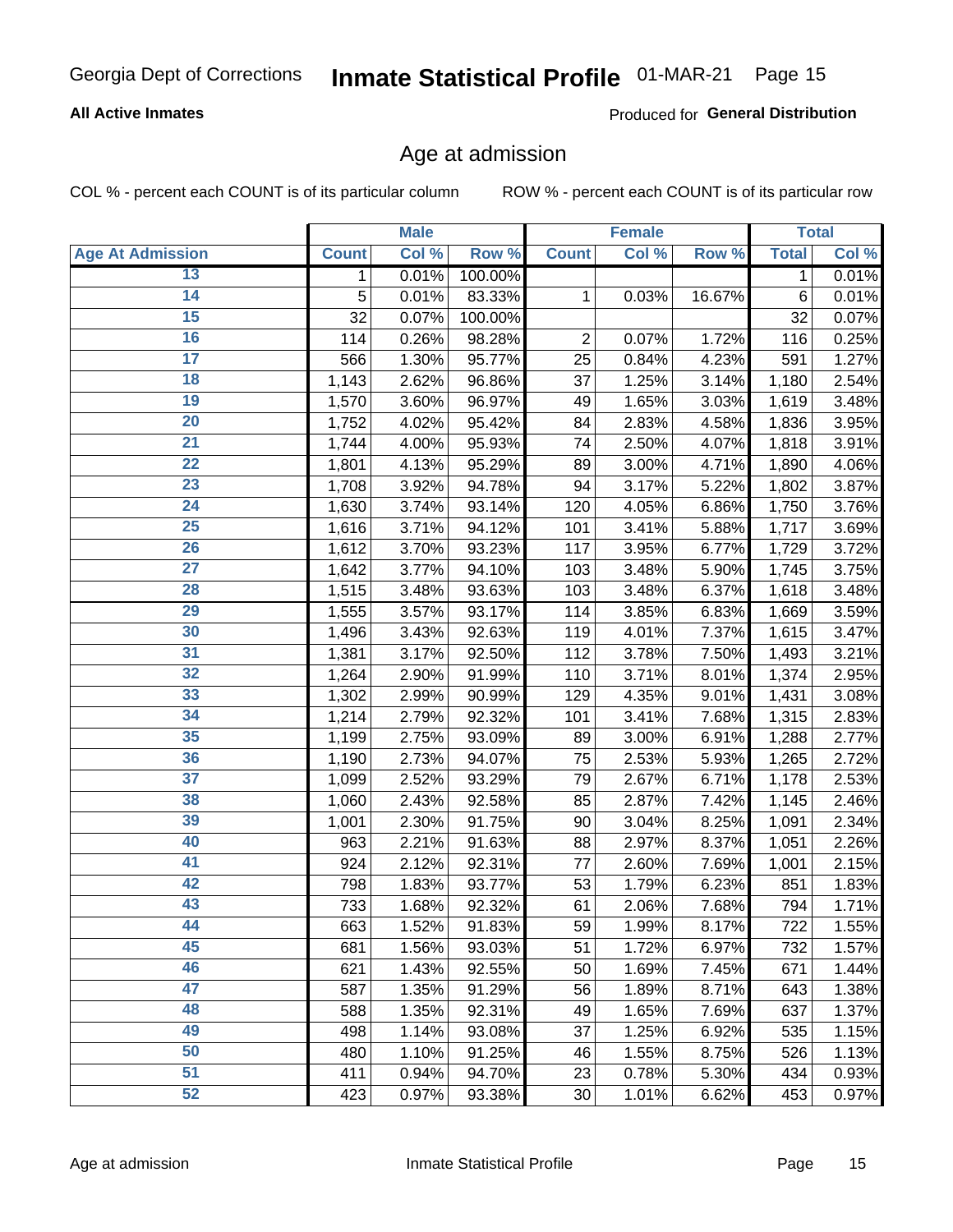#### **All Active Inmates**

Produced for General Distribution

#### Age at admission

COL % - percent each COUNT is of its particular column

|                         |                | <b>Male</b> |         |                | Female |       |                | <b>Total</b> |
|-------------------------|----------------|-------------|---------|----------------|--------|-------|----------------|--------------|
| <b>Age At Admission</b> | <b>Count</b>   | Col %       | Row %   | <b>Count</b>   | Col %  | Row % | <b>Total</b>   | Col %        |
| 53                      | 391            | 0.90%       | 91.78%  | 35             | 1.18%  | 8.22% | 426            | 0.92%        |
| 54                      | 332            | 0.76%       | 92.74%  | 26             | 0.88%  | 7.26% | 358            | 0.77%        |
| 55                      | 291            | 0.67%       | 95.10%  | 15             | 0.51%  | 4.90% | 306            | 0.66%        |
| 56                      | 281            | 0.64%       | 93.67%  | 19             | 0.64%  | 6.33% | 300            | 0.64%        |
| 57                      | 259            | 0.59%       | 93.50%  | 18             | 0.61%  | 6.50% | 277            | 0.60%        |
| 58                      | 244            | 0.56%       | 94.21%  | 15             | 0.51%  | 5.79% | 259            | 0.56%        |
| 59                      | 198            | 0.45%       | 92.96%  | 15             | 0.51%  | 7.04% | 213            | 0.46%        |
| 60                      | 166            | 0.38%       | 97.08%  | 5              | 0.17%  | 2.92% | 171            | 0.37%        |
| 61                      | 144            | 0.33%       | 94.74%  | 8              | 0.27%  | 5.26% | 152            | 0.33%        |
| 62                      | 137            | 0.31%       | 94.48%  | 8              | 0.27%  | 5.52% | 145            | 0.31%        |
| 63                      | 104            | 0.24%       | 95.41%  | 5              | 0.17%  | 4.59% | 109            | 0.23%        |
| 64                      | 72             | 0.17%       | 97.30%  | $\overline{2}$ | 0.07%  | 2.70% | 74             | 0.16%        |
| 65                      | 73             | 0.17%       | 100.00% |                |        |       | 73             | 0.16%        |
| 66                      | 42             | 0.10%       | 93.33%  | 3              | 0.10%  | 6.67% | 45             | 0.10%        |
| 67                      | 44             | 0.10%       | 97.78%  | 1              | 0.03%  | 2.22% | 45             | 0.10%        |
| 68                      | 39             | 0.09%       | 92.86%  | 3              | 0.10%  | 7.14% | 42             | 0.09%        |
| 69                      | 33             | 0.08%       | 97.06%  | $\mathbf{1}$   | 0.03%  | 2.94% | 34             | 0.07%        |
| 70                      | 25             | 0.06%       | 100.00% |                |        |       | 25             | 0.05%        |
| $\overline{71}$         | 19             | 0.04%       | 95.00%  | $\mathbf{1}$   | 0.03%  | 5.00% | 20             | 0.04%        |
| $\overline{72}$         | 17             | 0.04%       | 94.44%  | $\mathbf{1}$   | 0.03%  | 5.56% | 18             | 0.04%        |
| $\overline{73}$         | 19             | 0.04%       | 100.00% |                |        |       | 19             | 0.04%        |
| $\overline{74}$         | 10             | 0.02%       | 90.91%  | $\mathbf{1}$   | 0.03%  | 9.09% | 11             | 0.02%        |
| 75                      | 11             | 0.03%       | 100.00% |                |        |       | 11             | 0.02%        |
| 76                      | 8              | 0.02%       | 100.00% |                |        |       | $\overline{8}$ | 0.02%        |
| $\overline{77}$         | $\overline{4}$ | 0.01%       | 100.00% |                |        |       | 4              | 0.01%        |
| 78                      | $\overline{7}$ | 0.02%       | 100.00% |                |        |       | $\overline{7}$ | 0.02%        |
| 80                      | $\overline{c}$ | 0.01%       | 100.00% |                |        |       | $\overline{2}$ | 0.01%        |
| 81                      | $\overline{5}$ | 0.01%       | 100.00% |                |        |       | $\overline{5}$ | 0.01%        |
| 82                      | 5              | 0.01%       | 100.00% |                |        |       | 5              | 0.01%        |
| 83                      | $\overline{3}$ | 0.01%       | 100.00% |                |        |       | 3              | 0.01%        |
| 84                      | $\overline{2}$ | 0.01%       | 100.00% |                |        |       | $\overline{2}$ | 0.01%        |
| 86                      | $\mathbf{1}$   | 0.01%       | 100.00% |                |        |       | 1              | 0.01%        |
| 87                      | $\mathbf{1}$   | 0.01%       | 100.00% |                |        |       | $\mathbf{1}$   | 0.01%        |
| <b>Total Reported</b>   | 43,571         | 100%        | 93.63%  | 2,964          | 100%   | 6.37% | 46,535         | 100%         |

| $\sim$ $\sim$ | 2,964 | 46,536 |
|---------------|-------|--------|

| $\cdots$ |
|----------|
|----------|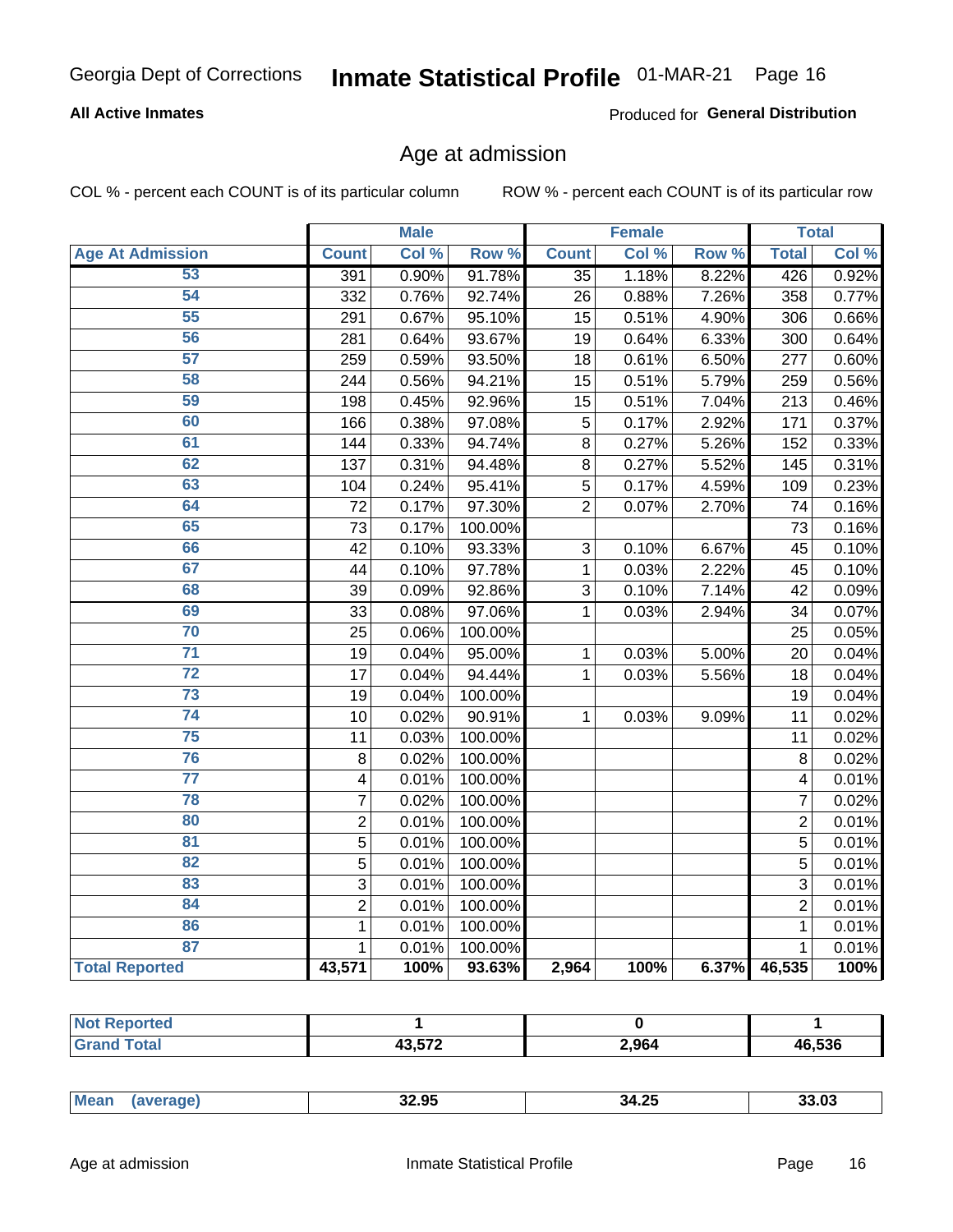| Georgia Dept of Corrections |
|-----------------------------|
|                             |

Produced for General Distribution

### Age at admission

COL % - percent each COUNT is of its particular column

|                                  | <b>Male</b> | <b>Female</b> | <b>Total</b> |
|----------------------------------|-------------|---------------|--------------|
| MetiRep(aniektig)                |             | 33            | 21           |
| <b>Gloaded Tomadst frequent)</b> |             | 33            | າາ<br>LL     |
|                                  |             |               |              |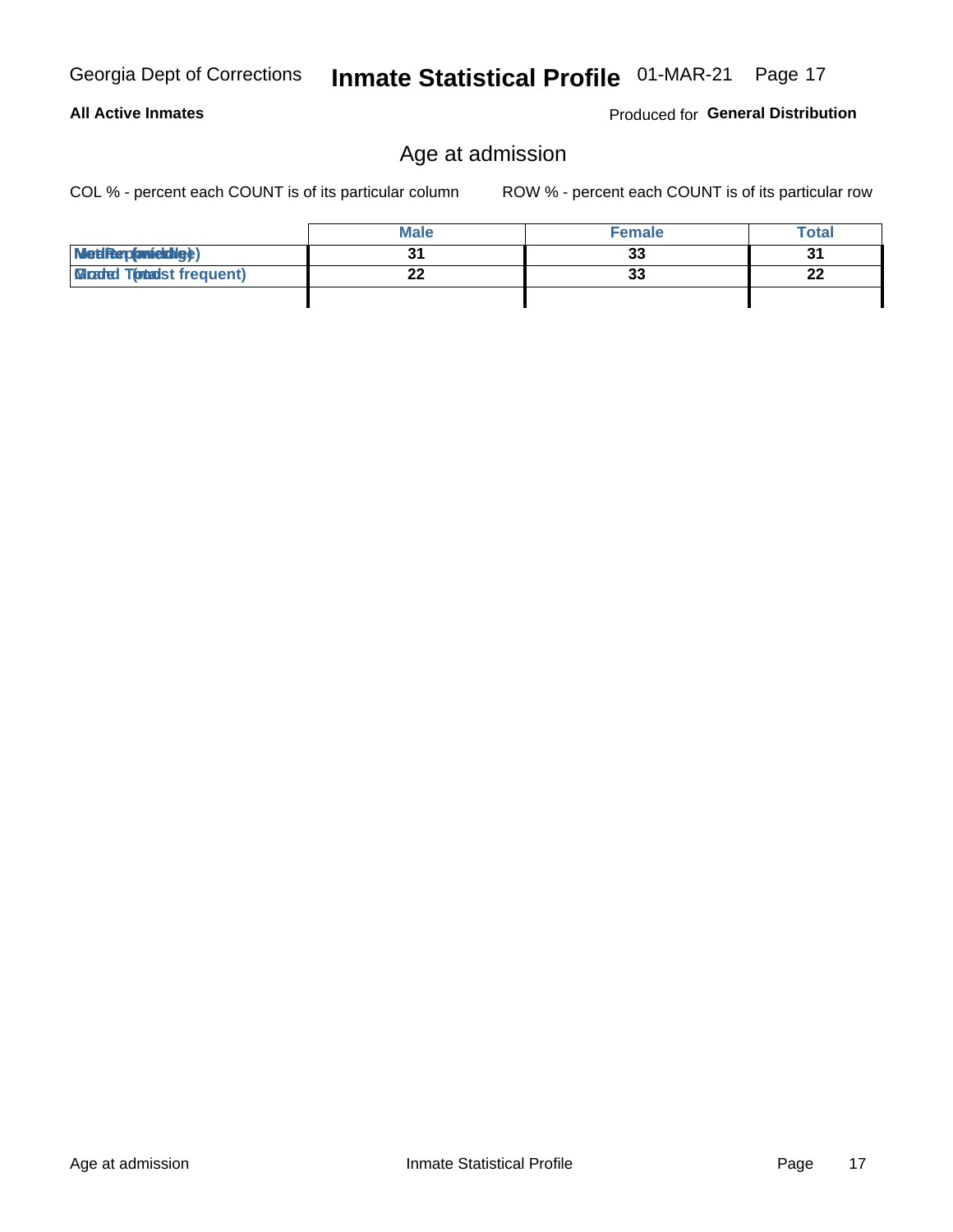#### **All Active Inmates**

#### Produced for General Distribution

#### Height, measured at entry to prison

COL % - percent each COUNT is of its particular column

|                       |                | <b>Male</b> |         |                | <b>Female</b> |         |                  | <b>Total</b> |
|-----------------------|----------------|-------------|---------|----------------|---------------|---------|------------------|--------------|
| <b>Height</b>         | <b>Count</b>   | Col %       | Row %   | <b>Count</b>   | Col %         | Row %   | <b>Total</b>     | Col %        |
| $\bf{0}$              | 701            | 1.61%       | 98.46%  | 11             | 0.37%         | 1.54%   | $\overline{712}$ | 1.53%        |
| 4'02''                | 1              | 0.01%       | 100.00% |                |               |         | 1                | 0.01%        |
| 4'03''                | $\overline{2}$ | 0.01%       | 100.00% |                |               |         | $\overline{2}$   | 0.01%        |
| 4'04"                 | $\mathbf 1$    | 0.01%       | 100.00% |                |               |         | $\mathbf 1$      | 0.01%        |
| 4'05"                 | 3              | 0.01%       | 75.00%  | 1              | 0.03%         | 25.00%  | 4                | 0.01%        |
| 4'06"                 | $\overline{2}$ | 0.01%       | 66.67%  | $\mathbf{1}$   | 0.03%         | 33.33%  | $\sqrt{3}$       | 0.01%        |
| 4'07"                 |                |             |         | $\mathbf{1}$   | 0.03%         | 100.00% | $\mathbf 1$      | 0.01%        |
| 4'08"                 | 5              | 0.01%       | 55.56%  | 4              | 0.13%         | 44.44%  | $\boldsymbol{9}$ | 0.02%        |
| 4'09"                 | 3              | 0.01%       | 25.00%  | 9              | 0.30%         | 75.00%  | 12               | 0.03%        |
| 4'10"                 | 6              | 0.01%       | 46.15%  | $\overline{7}$ | 0.24%         | 53.85%  | 13               | 0.03%        |
| 4'11''                | 16             | 0.04%       | 18.60%  | 70             | 2.36%         | 81.40%  | 86               | 0.18%        |
| 5'00''                | 103            | 0.24%       | 51.76%  | 96             | 3.24%         | 48.24%  | 199              | 0.43%        |
| 5'01"                 | 107            | 0.25%       | 38.77%  | 169            | 5.70%         | 61.23%  | 276              | 0.59%        |
| 5'02"                 | 244            | 0.56%       | 46.92%  | 276            | 9.31%         | 53.08%  | 520              | 1.12%        |
| 5'03''                | 376            | 0.86%       | 48.58%  | 398            | 13.43%        | 51.42%  | 774              | 1.66%        |
| 5'04"                 | 818            | 1.88%       | 64.51%  | 450            | 15.18%        | 35.49%  | 1,268            | 2.72%        |
| 5'05"                 | 1,531          | 3.51%       | 81.65%  | 344            | 11.61%        | 18.35%  | 1,875            | 4.03%        |
| 5'06''                | 3,051          | 7.00%       | 88.87%  | 382            | 12.89%        | 11.13%  | 3,433            | 7.38%        |
| 5'07"                 | 3,494          | 8.02%       | 92.34%  | 290            | 9.78%         | 7.66%   | 3,784            | 8.13%        |
| 5'08''                | 4,161          | 9.55%       | 95.57%  | 193            | 6.51%         | 4.43%   | 4,354            | 9.36%        |
| 5'09''                | 5,473          | 12.56%      | 97.45%  | 143            | 4.82%         | 2.55%   | 5,616            | 12.07%       |
| 5'10''                | 4,727          | 10.85%      | 98.73%  | 61             | 2.06%         | 1.27%   | 4,788            | 10.29%       |
| 5'11''                | 5,083          | 11.67%      | 99.45%  | 28             | 0.94%         | 0.55%   | 5,111            | 10.98%       |
| 6'00''                | 4,763          | 10.93%      | 99.67%  | 16             | 0.54%         | 0.33%   | 4,779            | 10.27%       |
| 6'01''                | 3,505          | 8.04%       | 99.69%  | 11             | 0.37%         | 0.31%   | 3,516            | 7.56%        |
| 6'02"                 | 2,583          | 5.93%       | 100.00% |                |               |         | 2,583            | 5.55%        |
| 6'03''                | 1,446          | 3.32%       | 99.86%  | $\overline{c}$ | 0.07%         | 0.14%   | 1,448            | 3.11%        |
| 6'04"                 | 770            | 1.77%       | 99.87%  | $\mathbf{1}$   | 0.03%         | 0.13%   | 771              | 1.66%        |
| 6'05"                 | 325            | 0.75%       | 100.00% |                |               |         | 325              | 0.70%        |
| 6'06''                | 152            | 0.35%       | 100.00% |                |               |         | 152              | 0.33%        |
| 6'07''                | 46             | 0.11%       | 100.00% |                |               |         | 46               | 0.10%        |
| 6'08''                | 32             | 0.07%       | 100.00% |                |               |         | 32               | 0.07%        |
| 6'09''                | 24             | 0.06%       | 100.00% |                |               |         | 24               | 0.05%        |
| 6'10''                | 5              | 0.01%       | 100.00% |                |               |         | 5                | 0.01%        |
| 6'11''                | 7              | 0.02%       | 100.00% |                |               |         | $\overline{7}$   | 0.02%        |
| 7'00"                 | 5              | 0.01%       | 100.00% |                |               |         | $\mathbf 5$      | 0.01%        |
| 7'01''                | 1              | 0.01%       | 100.00% |                |               |         | 1                | 0.01%        |
| <b>Total Reported</b> | 43,572         | 100%        | 93.63%  | 2,964          | 100%          | 6.37%   | 46,536           | 100%         |

| المنتصب المتعارف<br>тео<br>. |  |  |
|------------------------------|--|--|
|                              |  |  |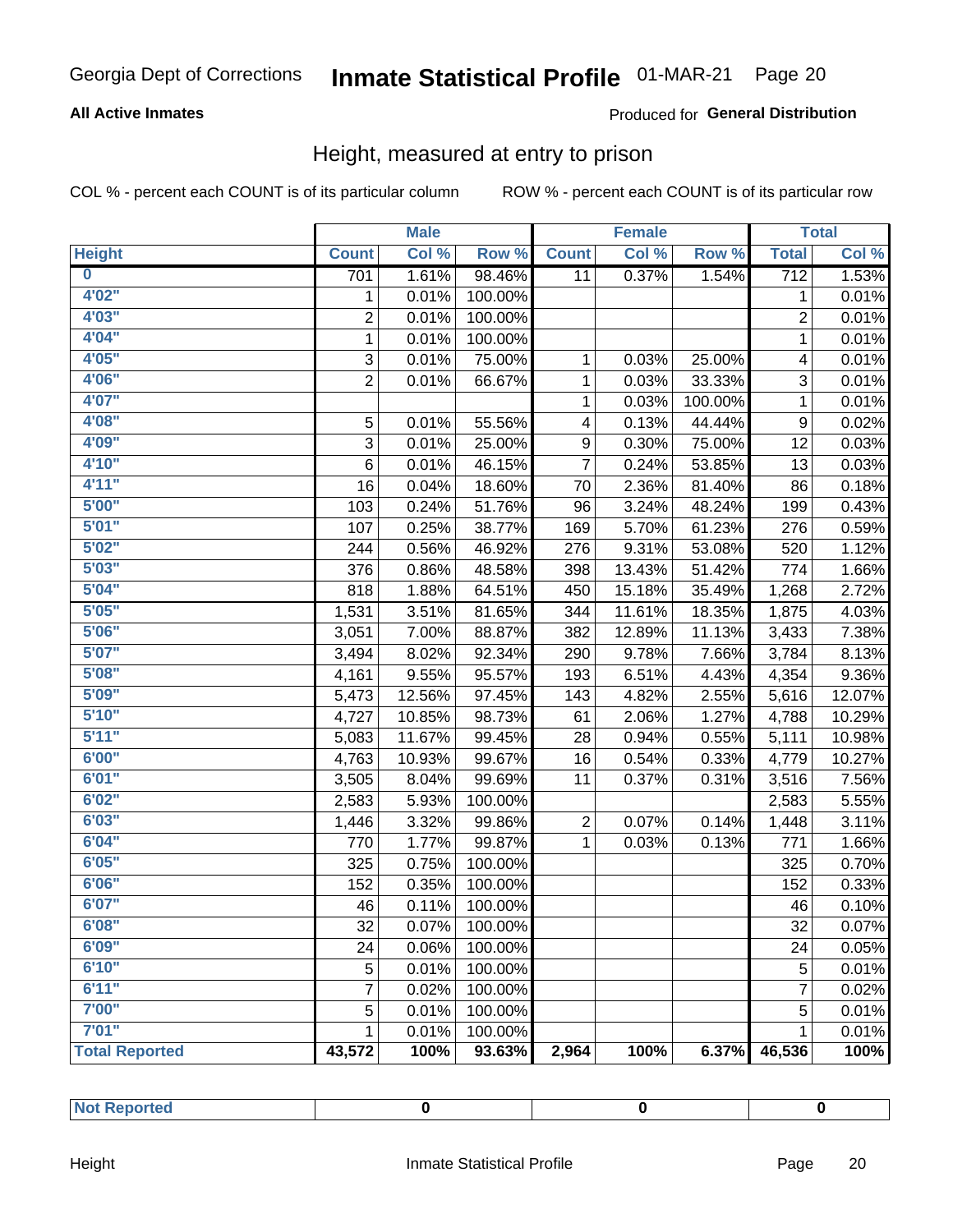#### **All Active Inmates**

#### **Produced for General Distribution**

#### Height, measured at entry to prison

COL % - percent each COUNT is of its particular column

|                    | <b>Male</b> | <b>Female</b> | <b>Total</b> |
|--------------------|-------------|---------------|--------------|
| <b>Grand Total</b> | 43,572      | 2,964         | 46,536       |
|                    |             |               |              |
|                    |             |               |              |

| <b>Mean</b> | <b>E'4 O"</b><br>טוי | 5'05" | <b>EIA AII</b><br>.               |
|-------------|----------------------|-------|-----------------------------------|
|             |                      |       |                                   |
| <b>Mo</b>   | 5'09"                | 5'04" | <b>EINA</b> <sup>11</sup><br>ວ ບອ |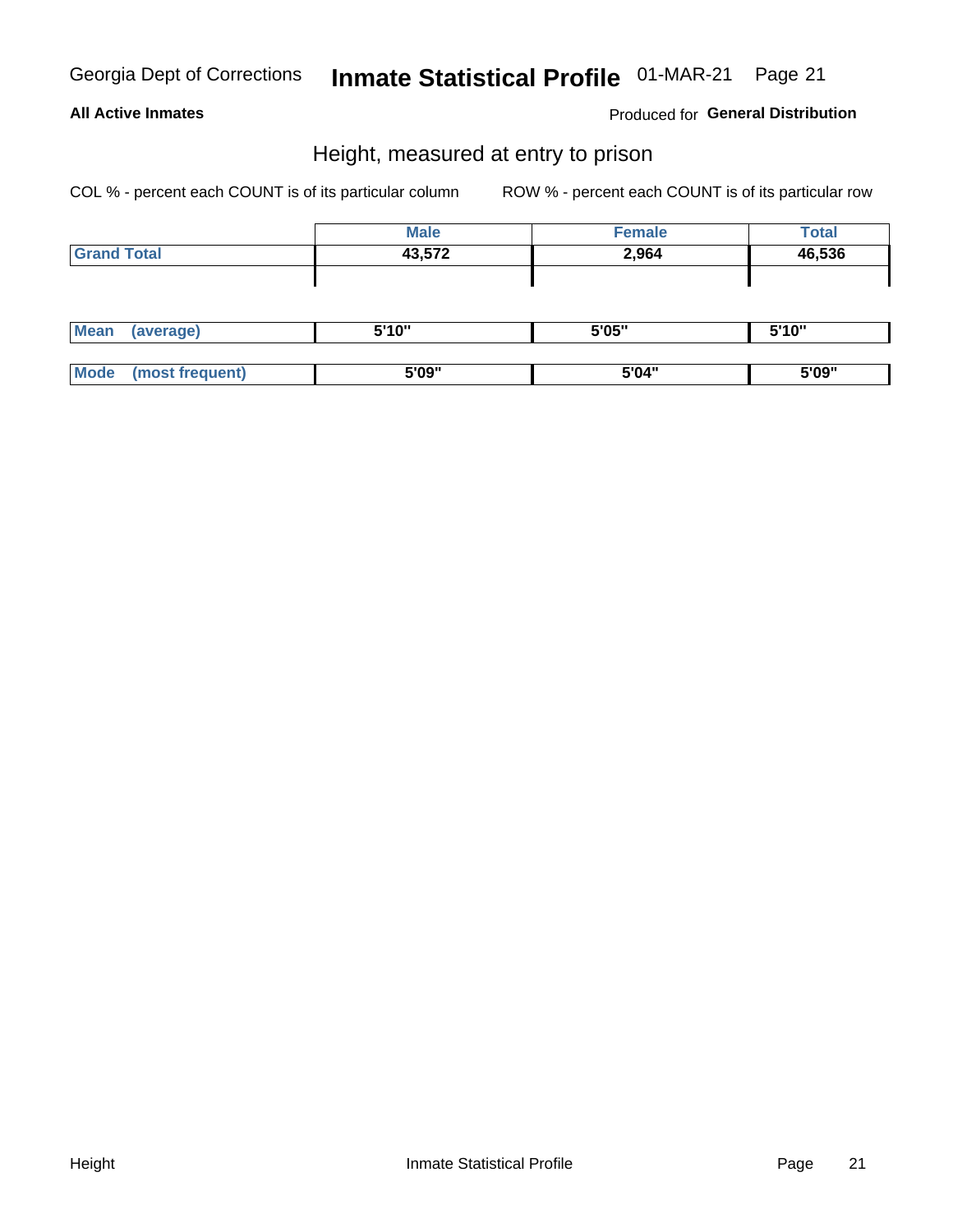**All Active Inmates** 

Produced for General Distribution

### Weight, measured at entry to prison

COL % - percent each COUNT is of its particular column

|                                |              | <b>Male</b> |         |                | Female          |        |                | <b>Total</b>     |
|--------------------------------|--------------|-------------|---------|----------------|-----------------|--------|----------------|------------------|
| Weight                         | <b>Count</b> | Col %       | Row %   | <b>Count</b>   | Col %           | Row %  | <b>Total</b>   | Col %            |
| <b>Under 80 pounds</b>         | 11           | 0.03%       | 100.00% |                |                 |        | 11             | 0.02%            |
| 90 - 99 pounds                 | 3            | 0.01%       | 42.86%  | 4              | 0.14%           | 57.14% | $\overline{7}$ | 0.02%            |
| 100 - 109 pounds               | 32           | 0.07%       | 53.33%  | 28             | 0.95%           | 46.67% | 60             | 0.13%            |
| 110 - 119 pounds               | 123          | 0.29%       | 66.49%  | 62             | 2.10%           | 33.51% | 185            | 0.40%            |
| 120 - 129 pounds               | 501          | 1.17%       | 79.78%  | 127            | 4.30%           | 20.22% | 628            | 1.37%            |
| 130 - 139 pounds               | 1,451        | 3.38%       | 87.52%  | 207            | 7.01%           | 12.48% | 1,658          | 3.62%            |
| 140 - 149 pounds               | 2,891        | 6.74%       | 91.52%  | 268            | 9.08%           | 8.48%  | 3,159          | 6.89%            |
| 150 - 159 pounds               | 4,319        | 10.07%      | 93.12%  | 319            | 10.81%          | 6.88%  | 4,638          | 10.12%           |
| 160 - 169 pounds               | 5,562        | 12.97%      | 94.35%  | 333            | 11.28%          | 5.65%  | 5,895          | 12.86%           |
| 170 - 179 pounds               | 5,234        | 12.21%      | 94.41%  | 310            | 10.50%          | 5.59%  | 5,544          | 12.10%           |
| 180 - 189 pounds               | 5,514        | 12.86%      | 94.91%  | 296            | 10.03%          | 5.09%  | 5,810          | 12.68%           |
| 190 - 199 pounds               | 3,766        | 8.78%       | 95.15%  | 192            | 6.50%           | 4.85%  | 3,958          | 8.64%            |
| 200 - 209 pounds               | 3,538        | 8.25%       | 94.30%  | 214            | 7.25%           | 5.70%  | 3,752          | 8.19%            |
| 210 - 219 pounds               | 2,556        | 5.96%       | 95.80%  | 112            | 3.79%           | 4.20%  | 2,668          | 5.82%            |
| 220 - 229 pounds               | 2,182        | 5.09%       | 94.50%  | 127            | 4.30%           | 5.50%  | 2,309          | 5.04%            |
| 230 - 239 pounds               | 1,430        | 3.34%       | 93.77%  | 95             | 3.22%           | 6.23%  | 1,525          | 3.33%            |
| 240 - 249 pounds               | 1,102        | 2.57%       | 94.59%  | 63             | 2.13%           | 5.41%  | 1,165          | 2.54%            |
| 250 - 259 pounds               | 831          | 1.94%       | 93.79%  | 55             | 1.86%           | 6.21%  | 886            | 1.93%            |
| 260 - 269 pounds               | 546          | 1.27%       | 93.33%  | 39             | 1.32%           | 6.67%  | 585            | 1.28%            |
| 270 - 279 pounds               | 356          | 0.83%       | 94.18%  | 22             | 0.75%           | 5.82%  | 378            | 0.82%            |
| 280 - 289 pounds               | 299          | 0.70%       | 93.44%  | 21             | 0.71%           | 6.56%  | 320            | 0.70%            |
| 290 - 299 pounds               | 148          | 0.35%       | 91.93%  | 13             | 0.44%           | 8.07%  | 161            | 0.35%            |
| 300 - 309 pounds               | 156          | 0.36%       | 90.17%  | 17             | 0.58%           | 9.83%  | 173            | 0.38%            |
| 310 - 319 pounds               | 67           | 0.16%       | 89.33%  | 8              | 0.27%           | 10.67% | 75             | 0.16%            |
| 320 - 329 pounds               | 75           | 0.17%       | 92.59%  | 6              | 0.20%           | 7.41%  | 81             | 0.18%            |
| 330 - 339 pounds               | 40           | 0.09%       | 90.91%  | 4              | 0.14%           | 9.09%  | 44             | 0.10%            |
| 340 - 349 pounds               | 33           | 0.08%       | 94.29%  | $\overline{2}$ | 0.07%           | 5.71%  | 35             | 0.08%            |
| 350 - 359 pounds               | 37           | 0.09%       | 90.24%  | 4              | 0.14%           | 9.76%  | 41             | 0.09%            |
| 360 - 369 pounds               | 18           | 0.04%       | 100.00% |                |                 |        | 18             | 0.04%            |
| 370 - 379 pounds               | 13           | 0.03%       | 100.00% |                |                 |        | 13             | 0.03%            |
| 380 - 389 pounds               | 10           | 0.02%       | 83.33%  | $\overline{2}$ | 0.07%           | 16.67% | 12             | 0.03%            |
| 390 - 399 pounds               | 6            | 0.01%       | 85.71%  | 1              | 0.03%           | 14.29% | $\overline{7}$ | 0.02%            |
| 400 pounds and over            | 22           | 0.05%       | 95.65%  | $\mathbf{1}$   | 0.03%           | 4.35%  | 23             | 0.05%            |
| <b>Total Reported</b>          | 42,872       | 100%        | 93.56%  | 2,952          | 100%            | 6.44%  | 45,824         | 100.0%           |
|                                |              |             |         |                |                 |        |                |                  |
| <b>Not Reported</b>            |              | 700         |         |                | $\overline{12}$ |        |                | $\overline{712}$ |
| <b>Grand Total</b>             |              | 43,572      |         |                | 2,964           |        |                | 46,536           |
| <b>Mean</b><br>(average)       |              | 186         |         |                | 178             |        |                | 185              |
| <b>Median (middle)</b>         |              | 180         |         |                | 170             |        |                | 180              |
| <b>Mode</b><br>(most frequent) |              | 180         |         |                | 160             |        |                | 180              |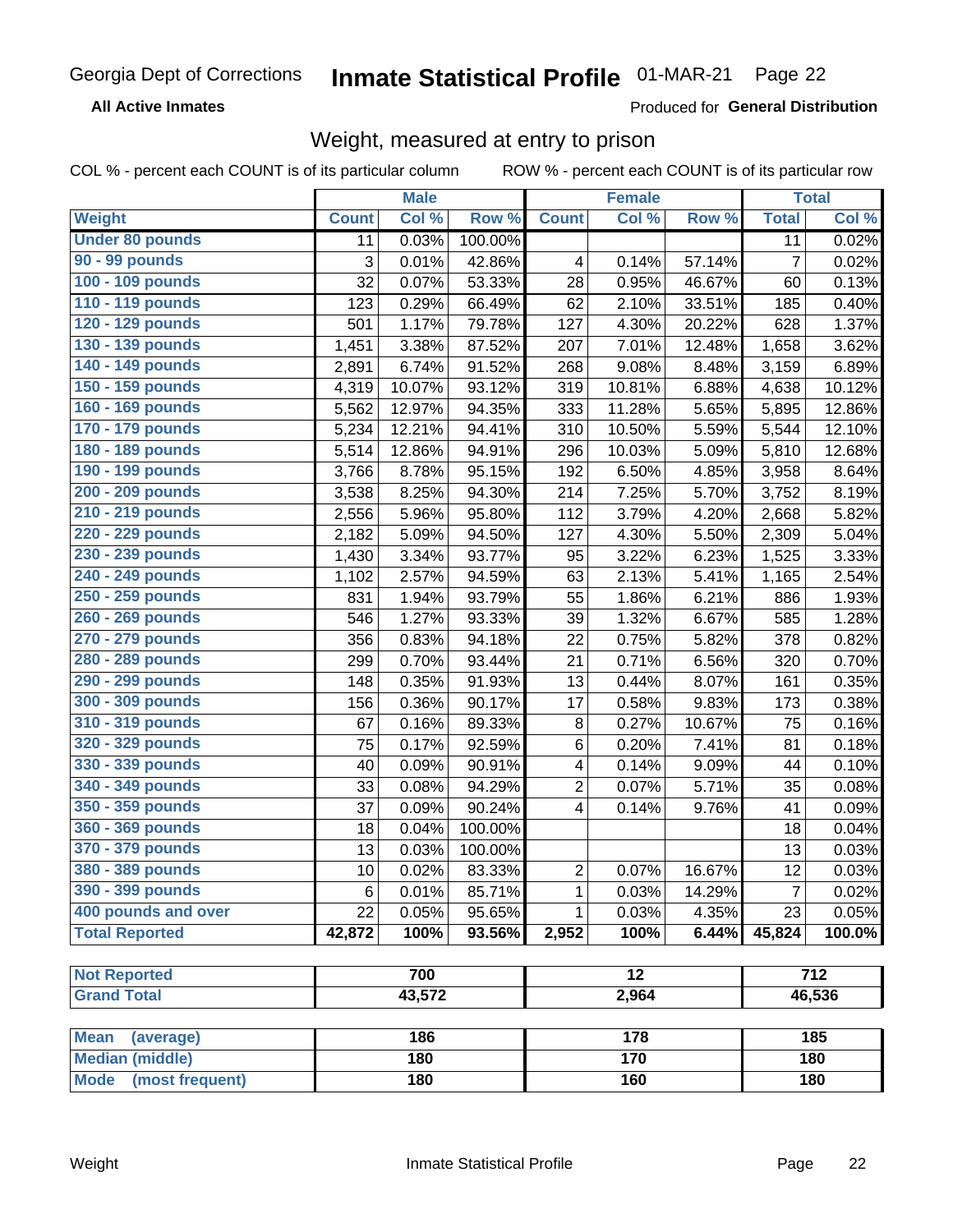### Inmate Statistical Profile 01-MAR-21 Page 23

**All Active Inmates** 

#### Produced for General Distribution

### Veterans validated by Veteran's Administration

COL % - percent each COUNT is of its particular column

|                          |              | <b>Male</b> |         |                    | <b>Female</b> |       |              | <b>Total</b> |
|--------------------------|--------------|-------------|---------|--------------------|---------------|-------|--------------|--------------|
| <b>Military service</b>  | <b>Count</b> | Col %       |         | <b>Row % Count</b> | Col %         | Row % | <b>Total</b> | Col %        |
| <b>Others</b><br>0       | 675          | 28.59%      | 96.98%  | 21                 | 42.86%        | 3.02% | 696          | 28.88%       |
| <b>Air Force</b>         | 992          | 42.02%      | 97.93%  | 21                 | 42.86%        | 2.07% | 1,013        | 42.03%       |
| <b>Army</b><br>2         | 133          | 5.63%       | 99.25%  |                    | 2.04%         | .75%  | 134          | 5.56%        |
| <b>Navy</b><br>3         | 314          | 13.30%      | 99.05%  | 3                  | 6.12%         | .95%  | 317          | 13.15%       |
| <b>Marines</b><br>4      | 14           | .59%        | 100.00% |                    |               |       | 14           | .58%         |
| <b>Coast Guard</b><br>5. | 233          | 9.87%       | 98.73%  | 3                  | 6.12%         | 1.27% | 236          | 9.79%        |
| <b>Total Reported</b>    | 2,361        | 100%        | 97.97%  | 49                 | 100%          | 2.03% | 2,410        | 100%         |

| <b>Not</b>           | 11.21' | 2,915 | ,126   |
|----------------------|--------|-------|--------|
| Reported             | 11,411 |       | Δ4     |
| <b>Fotal</b><br>Gr2r | 43,572 | 2,964 | 46.536 |

|  |  | <b>Mode (most frequent)</b> | <b>Force</b><br>Aır | วthers | orce |
|--|--|-----------------------------|---------------------|--------|------|
|--|--|-----------------------------|---------------------|--------|------|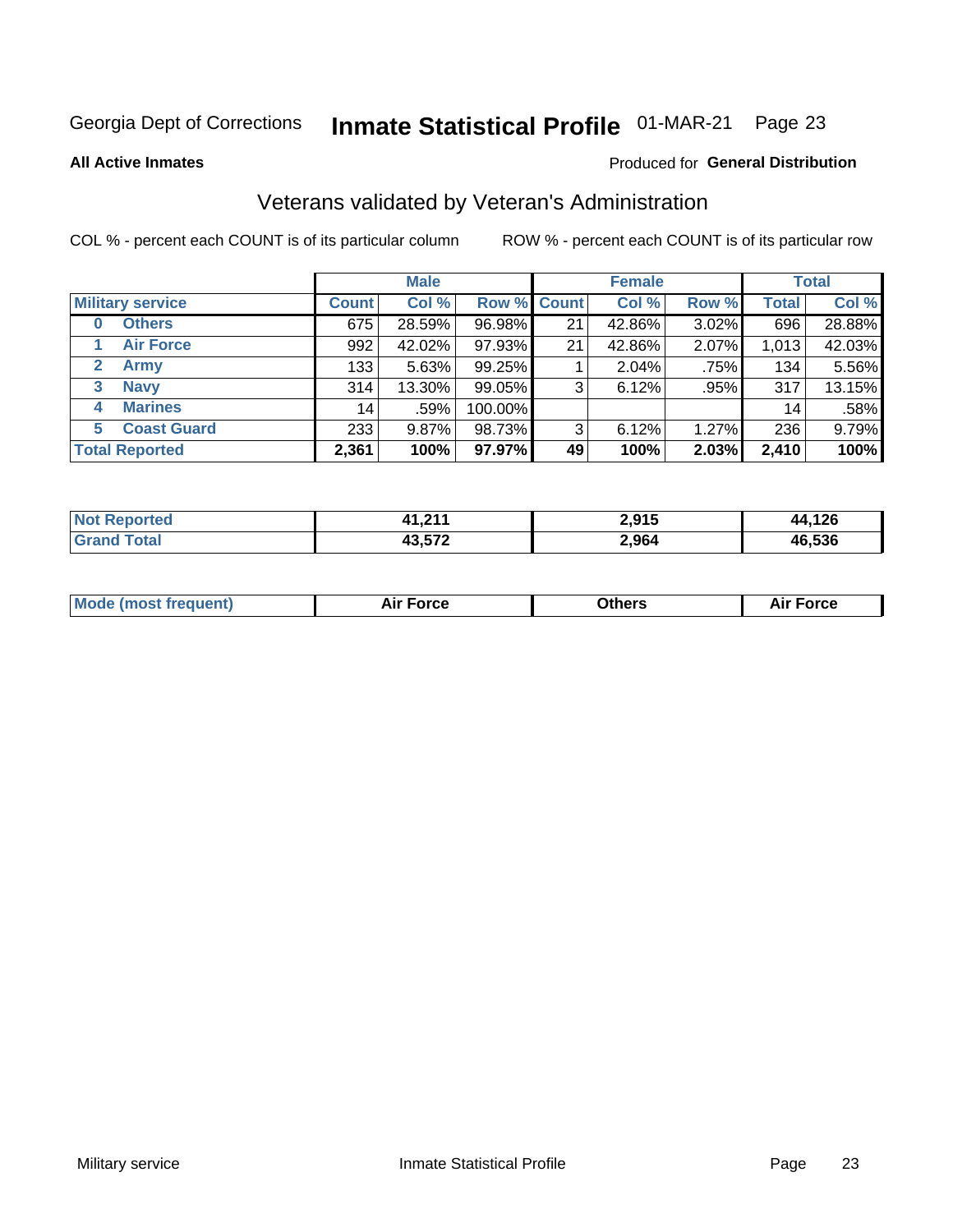# Inmate Statistical Profile 01-MAR-21 Page 24

**All Active Inmates** 

#### Produced for General Distribution

### Type of admission to prison

COL % - percent each COUNT is of its particular column

|    |                                  |              | <b>Male</b> |                    |     | <b>Female</b> |         |              | <b>Total</b> |
|----|----------------------------------|--------------|-------------|--------------------|-----|---------------|---------|--------------|--------------|
|    | <b>Type of Admission</b>         | <b>Count</b> | Col %       | <b>Row % Count</b> |     | Col %         | Row %   | <b>Total</b> | Col %        |
| 4  | <b>Completed Diagnostics</b>     |              |             |                    |     | .03%          | 100.00% |              | .01%         |
| 16 | <b>Population Redistribution</b> | 3            | .01%        | 100.00%            |     |               |         | 3            | .01%         |
| 27 | <b>Boot Camp Plus</b>            |              | .01%        | 100.00%            |     |               |         |              | .01%         |
| 28 | <b>Initial Assignment</b>        | 7            | .02%        | 100.00%            |     |               |         | 7            | .02%         |
| 52 | <b>New Sentence</b>              | 34,923       | 80.17%      | 93.55% 2,409       |     | 81.28%        | 6.45%   | 37,332       | 80.24%       |
| 53 | <b>Probation Rev Partial</b>     | 1,724        | 3.96%       | 93.09%             | 128 | 4.32%         | 6.91%   | 1,852        | 3.98%        |
| 54 | <b>Probation Rev Remainder</b>   | 2,729        | 6.26%       | 91.89%             | 241 | 8.13%         | 8.11%   | 2,970        | 6.38%        |
| 55 | <b>Parole Rev New Sentence</b>   | 2,628        | 6.03%       | 95.56%             | 122 | 4.12%         | 4.44%   | 2,750        | 5.91%        |
| 56 | <b>Parole Rev No New</b>         | 1,490        | 3.42%       | 95.94%             | 63  | 2.13%         | 4.06%   | 1,553        | 3.34%        |
|    | <b>Sentence</b>                  |              |             |                    |     |               |         |              |              |
| 57 | <b>Released In Error</b>         | 9            | .02%        | 100.00%            |     |               |         | 9            | .02%         |
| 65 | <b>Return Appeal/Bond</b>        | 2            | .01%        | 100.00%            |     |               |         | 2            | .01%         |
| 67 | <b>Admit Fm Other Cust</b>       | 3            | .01%        | 100.00%            |     |               |         | 3            | .01%         |
| 69 | <b>New Sent/Par Rev Pnd</b>      | 2            | .01%        | 100.00%            |     |               |         | 2            | .01%         |
| 70 | <b>Life W/O Parole</b>           | 14           | .03%        | 100.00%            |     |               |         | 14           | .03%         |
| 72 | <b>Par Rev/Rsn Unknown</b>       | 23           | .05%        | 100.00%            |     |               |         | 23           | .05%         |
| 76 | <b>Par Rev/Revoc Center</b>      |              | .01%        | 100.00%            |     |               |         |              | .01%         |
| 82 | <b>Unknown</b>                   | 4            | .01%        | 100.00%            |     |               |         | 4            | .01%         |
|    | <b>Total Reported</b>            | 43,563       | 100%        | 93.63% 2,964       |     | 100%          | 6.37%   | 46,527       | 100%         |

| <b>Not</b><br>тео |     |       |        |
|-------------------|-----|-------|--------|
| $\sim$<br>_____   | -70 | 2.964 | 46.536 |

| <b>Mode (most frequent)</b> | New Sentence | <b>New Sentence</b> | <b>New Sentence</b> |
|-----------------------------|--------------|---------------------|---------------------|
|                             |              |                     |                     |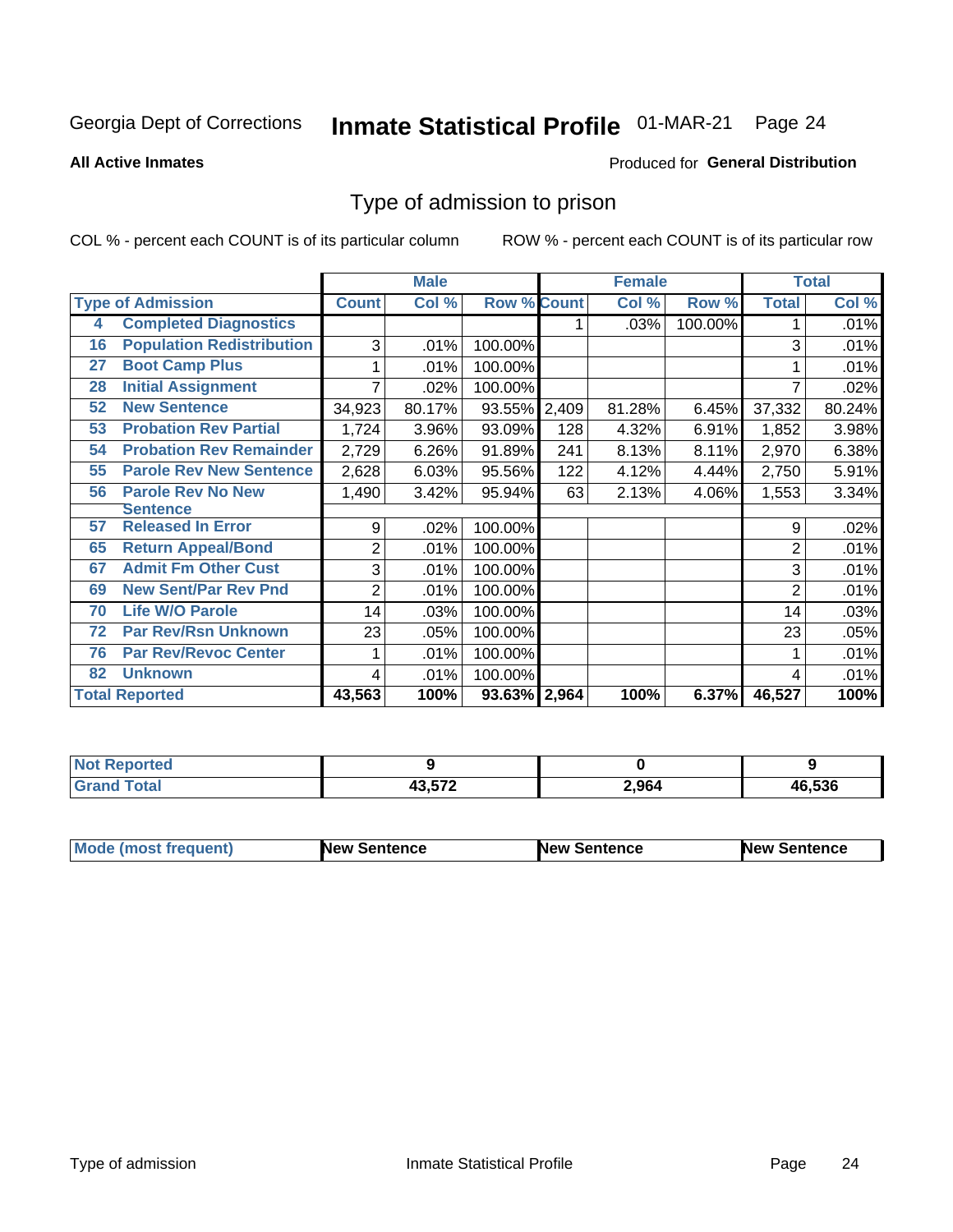### Inmate Statistical Profile 01-MAR-21 Page 25

**All Active Inmates** 

#### Produced for General Distribution

### Current / last supervision level

COL % - percent each COUNT is of its particular column

|                        |              | <b>Male</b> |                    |       | <b>Female</b> |          |              | <b>Total</b> |
|------------------------|--------------|-------------|--------------------|-------|---------------|----------|--------------|--------------|
| <b>Security Status</b> | <b>Count</b> | Col %       | <b>Row % Count</b> |       | Col %         | Row %    | Total        | Col %        |
| 3 Minimum              | 3.956        | $9.08\%$    | 78.24%             | 1,100 | 37.11%        | 21.76%   | 5,056        | $10.87\%$    |
| 4 Medium               | 29,339       | 67.35%      | 94.57%             | .685  | 56.85%        |          | 5.43% 31,024 | 66.68%       |
| 5 Close                | 10.269       | 23.57%      | 98.29%             | 179   | 6.04%         | 1.71%    | 10,448       | 22.46%       |
| <b>Total Reported</b>  | 43,564       | 100%        | 93.63%             | 2,964 | 100%          | $6.37\%$ | 46,528       | 100%         |

| <b>Still being diagnosed</b> |        |       |        |
|------------------------------|--------|-------|--------|
| <b>Not Reported</b>          |        |       |        |
| <b>Grand Total</b>           | 43,572 | 2.964 | 46,536 |

| M | M | . . |
|---|---|-----|
|   |   |     |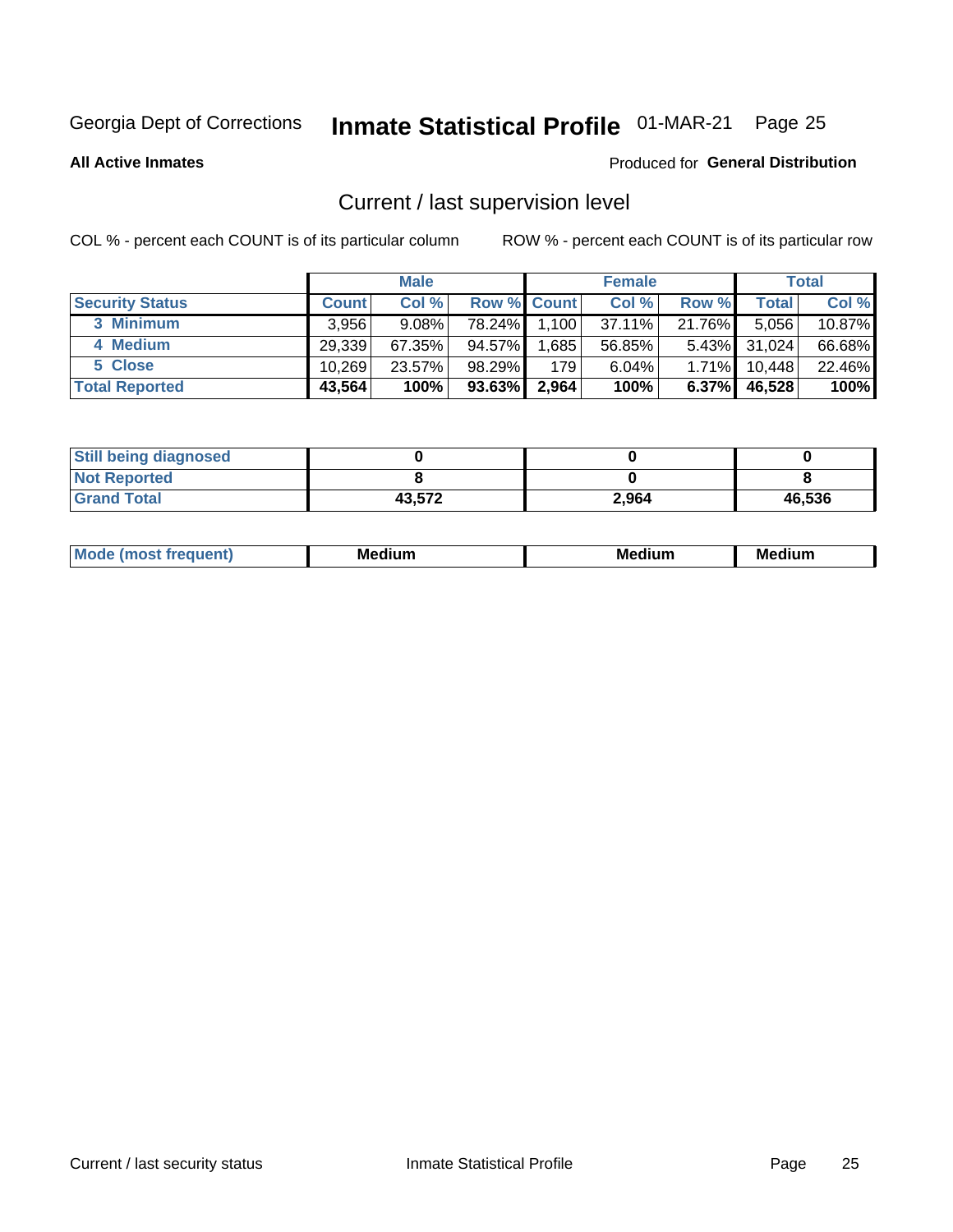# Inmate Statistical Profile 01-MAR-21 Page 26

**All Active Inmates** 

#### Produced for General Distribution

### Current / last type of institution

COL % - percent each COUNT is of its particular column

|                                   |                | <b>Male</b> |             |       | <b>Female</b> |        |              | <b>Total</b> |
|-----------------------------------|----------------|-------------|-------------|-------|---------------|--------|--------------|--------------|
| <b>Type of Institution</b>        | <b>Count</b>   | Col %       | Row % Count |       | Col %         | Row %  | <b>Total</b> | Col %        |
| <b>County Ci</b>                  | 3,837          | $8.87\%$    | 99.97%      |       | $.03\%$       | .03%   | 3,838        | 8.31%        |
| <b>Probation Detention Center</b> |                | .01%        | 100.00%     |       |               |        |              | .01%         |
| <b>State Prison</b>               | 30,866         | 71.39%      | 92.23%      | 2,600 | 87.75%        | 7.77%  | 33,466       | 72.44%       |
| <b>Transitional Center</b>        | 1,810          | 4.19%       | 83.37%      | 361   | 12.18%        | 16.63% | 2,171        | 4.70%        |
| <b>Private Prison</b>             | 6,712          | 15.52%      | 100.00%     |       |               |        | 6,712        | 14.53%       |
| <b>County Jail</b>                | 6              | $.01\%$     | 100.00%     |       |               |        | 6            | .01%         |
| <b>State Hospital</b>             | 3 <sup>1</sup> | $.01\%$     | 75.00%      |       | .03%          | 25.00% | 4            | .01%         |
| <b>Total Reported</b>             | 43,235         | 100%        | 93.59%      | 2,963 | 100%          | 6.41%  | 46,198       | 100%         |

| oorted<br>NG |                  |       |        |
|--------------|------------------|-------|--------|
| $\sim$       | ハウ つつに<br>10,ZJJ | 2,963 | 46,198 |

| <b>Mode (most frequent)</b> | <b>State Prison</b> | <b>State Prison</b> | <b>State Prison</b> |
|-----------------------------|---------------------|---------------------|---------------------|
|                             |                     |                     |                     |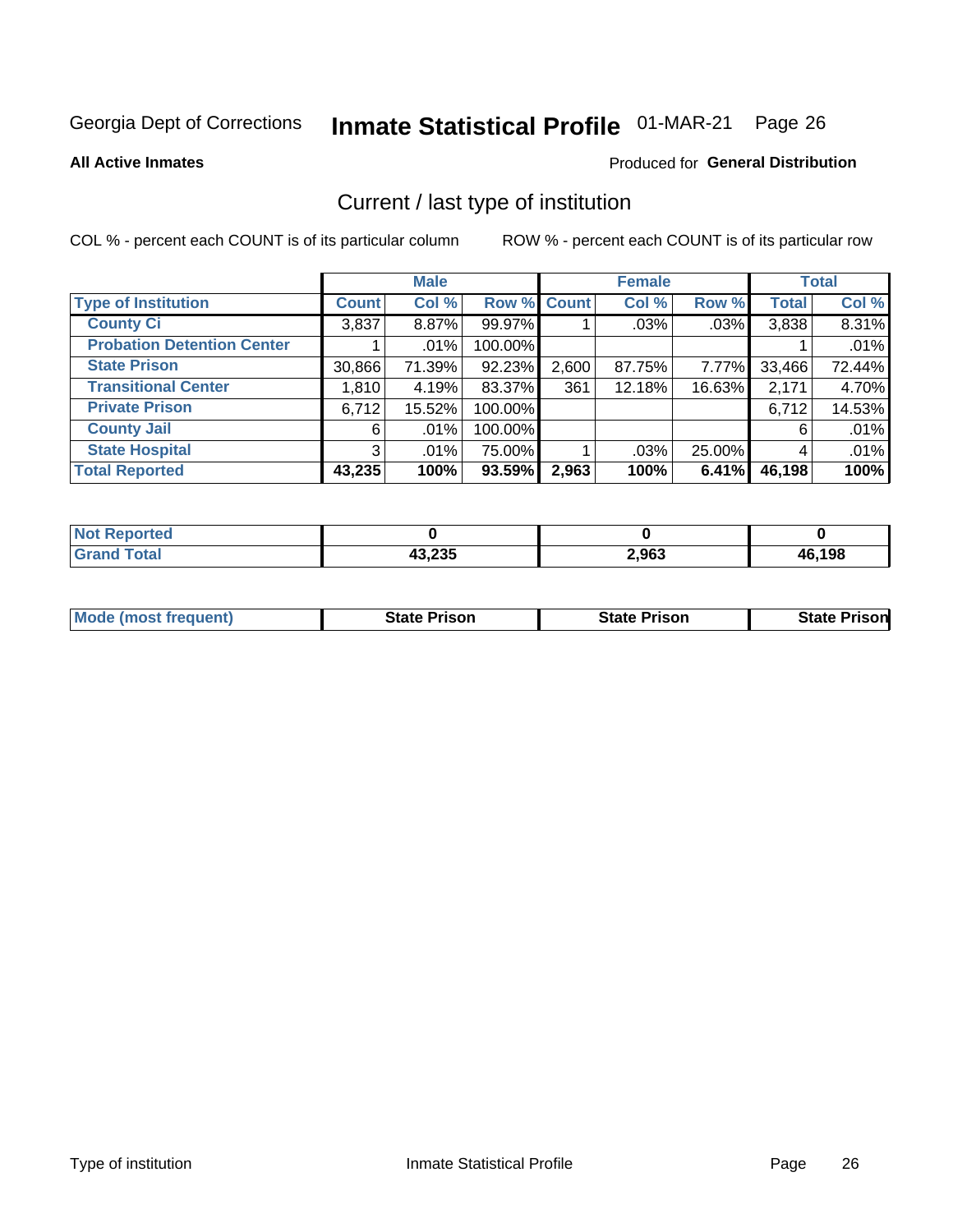# Inmate Statistical Profile 01-MAR-21 Page 27

#### **All Active Inmates**

### **Produced for General Distribution**

### Institution type - transitional centers

COL % - percent each COUNT is of its particular column

|                                          |              | <b>Male</b> |         |              | <b>Female</b> |         |                | <b>Total</b> |
|------------------------------------------|--------------|-------------|---------|--------------|---------------|---------|----------------|--------------|
| <b>Institution Type - Trans. Centers</b> | <b>Count</b> | Col %       | Row %   | <b>Count</b> | Col %         | Row %   | <b>Total</b>   | Col %        |
| <b>Albany Tc</b>                         |              | .06%        | 100.00% |              |               |         |                | .05%         |
| <b>Arrendale Tc</b>                      |              |             |         | 138          | 38.23%        | 100.00% | 138            | 6.36%        |
| <b>Atlanta Tc</b>                        | 252          | 13.92%      | 100.00% |              |               |         | 252            | 11.61%       |
| <b>Augusta Tc</b>                        | 206          | 11.38%      | 100.00% |              |               |         | 206            | 9.49%        |
| <b>Bacon Tc</b>                          | 40           | 2.21%       | 100.00% |              |               |         | 40             | 1.84%        |
| <b>Charles D. Hudson Tc</b>              | 146          | 8.07%       | 100.00% |              |               |         | 146            | 6.73%        |
| <b>Clayton Tc</b>                        | 349          | 19.28%      | 100.00% |              |               |         | 349            | 16.08%       |
| <b>Coastal Tc</b>                        |              | .06%        | 100.00% |              |               |         |                | .05%         |
| <b>Columbus Tc</b>                       | 139          | 7.68%       | 100.00% |              |               |         | 139            | 6.40%        |
| <b>Macon Tc</b>                          | 156          | 8.62%       | 100.00% |              |               |         | 156            | 7.19%        |
| <b>Macon Womens Tc</b>                   |              |             |         | 2            | .55%          | 100.00% | $\overline{2}$ | .09%         |
| <b>Metro Tc</b>                          |              |             |         | 221          | 61.22%        | 100.00% | 221            | 10.18%       |
| <b>Phillips Tc</b>                       | 204          | 11.27%      | 100.00% |              |               |         | 204            | 9.40%        |
| <b>Savannah Mens Tc</b>                  |              | .06%        | 100.00% |              |               |         |                | .05%         |
| <b>Smith Tc</b>                          | 162          | 8.95%       | 100.00% |              |               |         | 162            | 7.46%        |
| <b>Valdosta Tc</b>                       | 153          | 8.45%       | 100.00% |              |               |         | 153            | 7.05%        |
| <b>Total Reported</b>                    | 1,810        | 100%        | 83.37%  | 361          | 100%          | 16.63%  | 2,171          | 100%         |

| <b>Reported</b><br><b>NOT</b><br> |      |           |     |
|-----------------------------------|------|-----------|-----|
| <b>Total</b>                      | .810 | 2C<br>JU. | . . |

| Mode (most frequent) | <b>Clayton Tc</b> | Metro Tc | <b>Clayton Tc</b> |
|----------------------|-------------------|----------|-------------------|
|                      |                   |          |                   |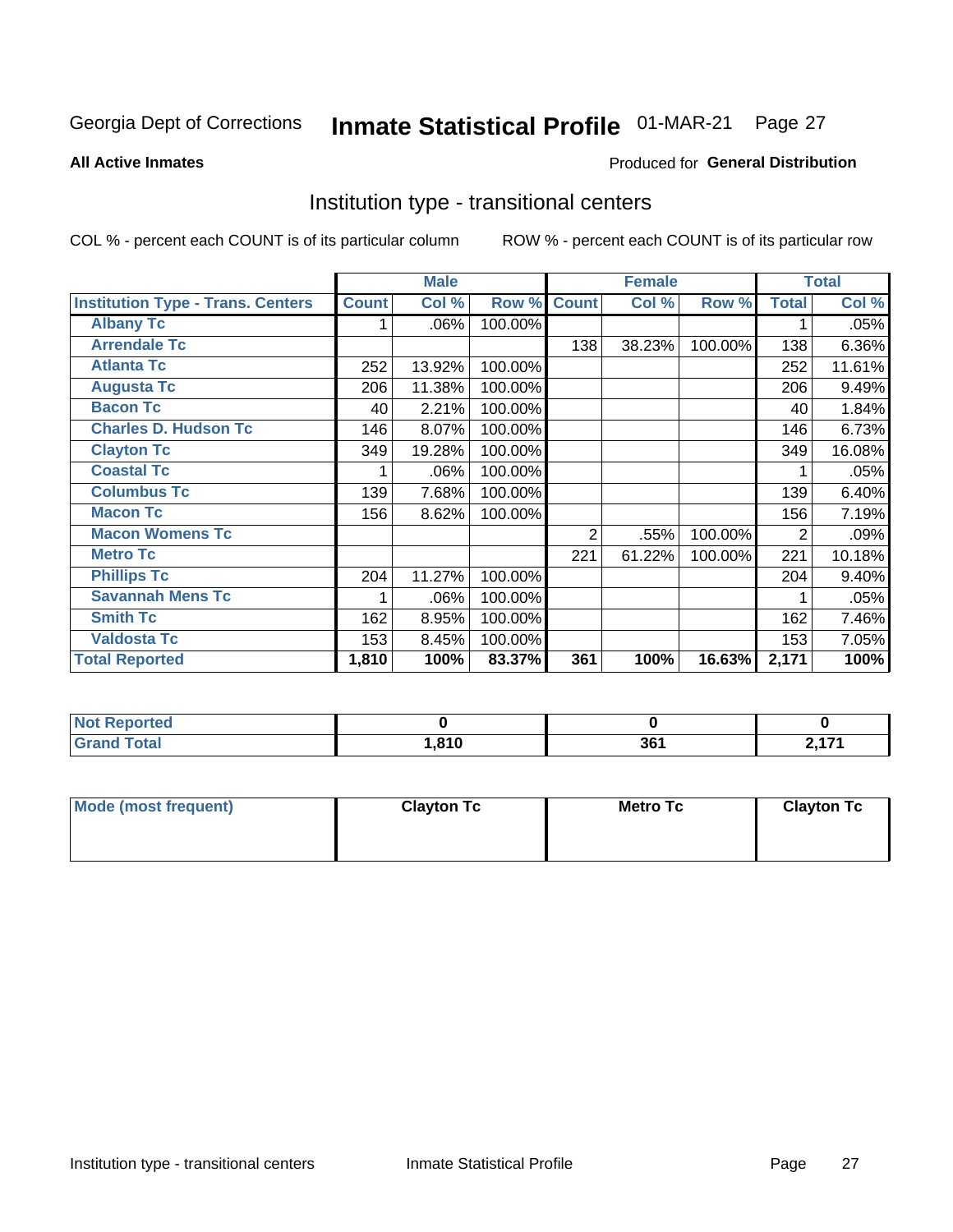# Inmate Statistical Profile 01-MAR-21 Page 28

#### **All Active Inmates**

#### Produced for General Distribution

#### Institution type - county prisons

COL % - percent each COUNT is of its particular column

|                                          |                | <b>Male</b> |         |              | <b>Female</b> |       |                | <b>Total</b> |
|------------------------------------------|----------------|-------------|---------|--------------|---------------|-------|----------------|--------------|
| <b>Institution Type - County Prisons</b> | <b>Count</b>   | Col %       | Row %   | <b>Count</b> | Col %         | Row % | <b>Total</b>   | Col %        |
| <b>Baldwin County Ci</b>                 | $\mathbf{1}$   | .03%        | 100.00% |              |               |       | 1              | .03%         |
| <b>Bulloch County Ci</b>                 | 152            | 3.96%       | 100.00% |              |               |       | 152            | 3.96%        |
| <b>Calhoun County Ci</b>                 | 1              | .03%        | 100.00% |              |               |       | 1              | .03%         |
| <b>Carroll County Ci</b>                 | 180            | 4.69%       | 100.00% |              |               |       | 180            | 4.69%        |
| <b>Chattooga County Ci</b>               | 1              | .03%        | 100.00% |              |               |       | 1              | .03%         |
| <b>Clarke County Ci</b>                  | 138            | 3.60%       | 100.00% |              |               |       | 138            | 3.60%        |
| <b>Clayton County Ci</b>                 | 179            | 4.67%       | 100.00% |              |               |       | 179            | 4.66%        |
| <b>Colquitt County Ci</b>                | 126            | 3.28%       | 100.00% |              |               |       | 126            | 3.28%        |
| <b>Coweta County Ci</b>                  | 176            | 4.59%       | 100.00% |              |               |       | 176            | 4.59%        |
| <b>Decatur County Ci</b>                 | 142            | 3.70%       | 100.00% |              |               |       | 142            | 3.70%        |
| <b>Effingham County Ci</b>               | 179            | 4.67%       | 100.00% |              |               |       | 179            | 4.66%        |
| <b>Floyd County Ci</b>                   | 331            | 8.63%       | 100.00% |              |               |       | 331            | 8.62%        |
| <b>Fulton County Ci</b>                  | 7              | .18%        | 100.00% |              |               |       | 7              | .18%         |
| <b>Gilmer County Ci</b>                  | $\overline{c}$ | .05%        | 100.00% |              |               |       | $\overline{2}$ | .05%         |
| <b>Grady County Ci</b>                   | $\overline{2}$ | .05%        | 100.00% |              |               |       | $\overline{2}$ | .05%         |
| <b>Gwinnett County Ci</b>                | 134            | 3.49%       | 100.00% |              |               |       | 134            | 3.49%        |
| <b>Hall County Ci</b>                    | 129            | 3.36%       | 100.00% |              |               |       | 129            | 3.36%        |
| <b>Hancock County Ci</b>                 | 1              | .03%        | 100.00% |              |               |       | 1              | .03%         |
| <b>Harris County Ci</b>                  | 135            | 3.52%       | 100.00% |              |               |       | 135            | 3.52%        |
| <b>Hart County Ci</b>                    | 4              | .10%        | 100.00% |              |               |       | 4              | .10%         |
| <b>Henry County Ci</b>                   | 1              | .03%        | 100.00% |              |               |       | $\mathbf{1}$   | .03%         |
| <b>Jackson County Ci</b>                 | 120            | 3.13%       | 100.00% |              |               |       | 120            | 3.13%        |
| Jefferson County Ci                      | 166            | 4.33%       | 100.00% |              |               |       | 166            | 4.33%        |
| <b>Meriwether County Ci</b>              | 1              | .03%        | 100.00% |              |               |       | 1              | .03%         |
| <b>Miller County Ci</b>                  | 1              | .03%        | 100.00% |              |               |       | $\mathbf{1}$   | .03%         |
| <b>Mitchell County Ci</b>                | 123            | 3.21%       | 100.00% |              |               |       | 123            | 3.20%        |
| <b>Morgan County Ci</b>                  | 1              | .03%        | 100.00% |              |               |       | 1              | .03%         |
| <b>Muscogee County Ci</b>                | 409            | 10.66%      | 100.00% |              |               |       | 409            | 10.66%       |
| <b>Richmond County Ci</b>                | 191            | 4.98%       | 100.00% |              |               |       | 191            | 4.98%        |
| <b>Screven County Ci</b>                 | 104            | 2.71%       | 100.00% |              |               |       | 104            | 2.71%        |
| <b>Spalding County Ci</b>                | 333            | 8.68%       | 100.00% |              |               |       | 333            | 8.68%        |
| <b>Stewart County Ci</b>                 | $\overline{c}$ | .05%        | 100.00% |              |               |       | $\overline{2}$ | .05%         |
| <b>Sumter County Ci</b>                  | 246            | 6.41%       | 100.00% |              |               |       | 246            | 6.41%        |
| <b>Terrell County Ci</b>                 | 105            | 2.74%       | 100.00% |              |               |       | 105            | 2.74%        |
| <b>Thomas County Ci</b>                  | 3              | .08%        | 100.00% |              |               |       | 3              | .08%         |
| <b>Tift County Ci</b>                    | 3              | .08%        | 100.00% |              |               |       | 3              | .08%         |
| <b>Upson County Ci</b>                   | 1              | .03%        | 100.00% |              |               |       | 1              | .03%         |
| <b>Walker County Ci</b>                  | $\mathfrak{S}$ | .08%        | 100.00% |              |               |       | 3              | .08%         |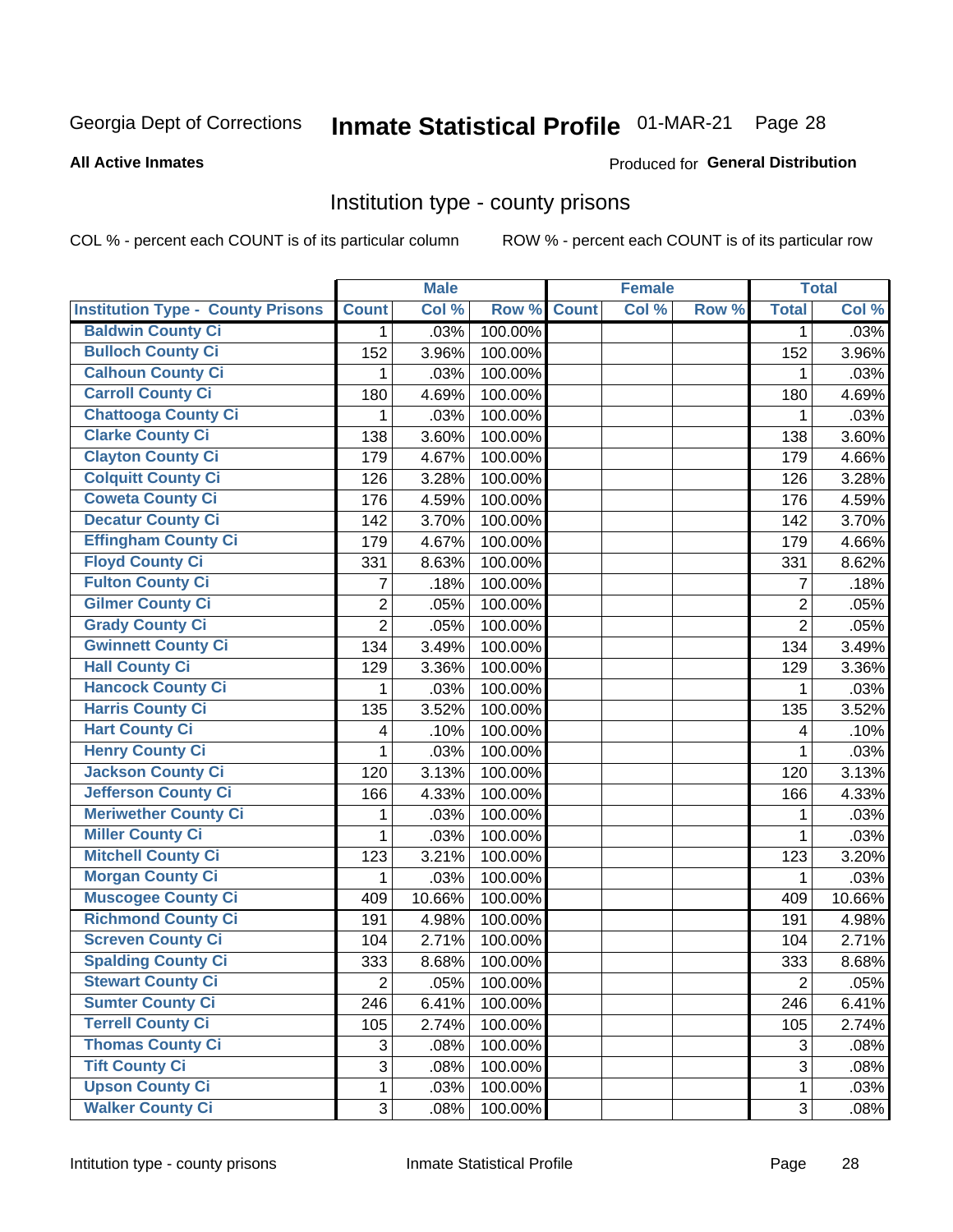### Inmate Statistical Profile 01-MAR-21 Page 29

**All Active Inmates** 

#### Produced for General Distribution

#### Institution type - county prisons

COL % - percent each COUNT is of its particular column

|                                          | <b>Male</b>  |         |                    | <b>Female</b> |         |         | <b>Total</b> |       |
|------------------------------------------|--------------|---------|--------------------|---------------|---------|---------|--------------|-------|
| <b>Institution Type - County Prisons</b> | <b>Count</b> | Col%    | <b>Row % Count</b> |               | Col%    | Row %   | Total        | Col % |
| <b>Walton County Ci</b>                  | ⌒            | .05%    | 100.00%            |               |         |         |              | .05%  |
| <b>Wilkes County Ci</b>                  |              | $.05\%$ | 100.00%            |               |         |         |              | .05%  |
| <b>Womens Ci</b>                         |              |         |                    |               | 100.00% | 100.00% |              | .03%  |
| <b>Total Reported</b>                    | 3,837        | $100\%$ | 99.97%             |               | 100%    | .03%    | 3,838        | 100%  |

| keportea<br>$\sim$ |      |       |
|--------------------|------|-------|
|                    | 2027 | 3,838 |

| Mode (most frequent) | <b>Muscogee County Ci</b> | <b>Womens Cil Muscogee County</b> |
|----------------------|---------------------------|-----------------------------------|
|                      |                           |                                   |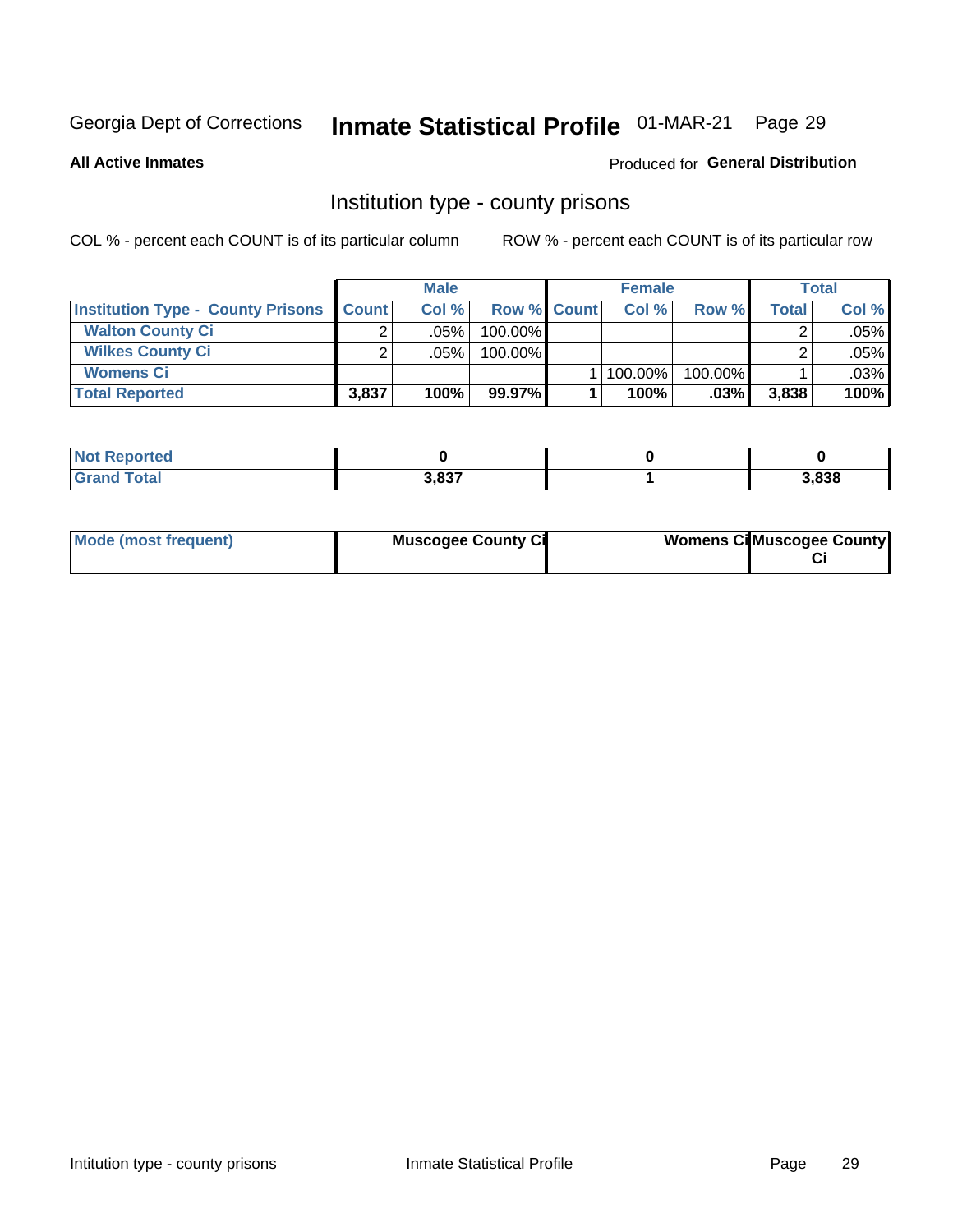# Inmate Statistical Profile 01-MAR-21 Page 30

#### **All Active Inmates**

#### Produced for General Distribution

#### Institution type - state prisons

COL % - percent each COUNT is of its particular column

|                                         |              | <b>Male</b> |         |                | <b>Female</b> |         | <b>Total</b> |       |
|-----------------------------------------|--------------|-------------|---------|----------------|---------------|---------|--------------|-------|
| <b>Institution Type - State Prisons</b> | <b>Count</b> | Col %       | Row %   | <b>Count</b>   | Col %         | Row %   | <b>Total</b> | Col % |
| <b>Arrendale State Prison</b>           |              |             |         | 1,128          | 43.38%        | 100.00% | 1,128        | 3.37% |
| <b>Augusta State Med. Prison</b>        | 1,049        | 3.40%       | 100.00% |                |               |         | 1,049        | 3.13% |
| <b>Autry State Prison</b>               | 1,028        | 3.33%       | 100.00% |                |               |         | 1,028        | 3.07% |
| <b>Baldwin State Prison</b>             | 901          | 2.92%       | 100.00% |                |               |         | 901          | 2.69% |
| <b>Burruss Correctional Training</b>    | 603          | 1.95%       | 100.00% |                |               |         | 603          | 1.80% |
| <b>Ctr</b>                              |              |             |         |                |               |         |              |       |
| <b>Calhoun State Prison</b>             | 1,588        | 5.14%       | 100.00% |                |               |         | 1,588        | 4.75% |
| <b>Central State Prison</b>             | 1,095        | 3.55%       | 100.00% |                |               |         | 1,095        | 3.27% |
| <b>Chatham State Prison</b>             | 6            | .02%        | 100.00% |                |               |         | 6            | .02%  |
| <b>Coastal State Prison</b>             | 985          | 3.19%       | 100.00% |                |               |         | 985          | 2.94% |
| <b>Dodge State Prison</b>               | 1,168        | 3.78%       | 100.00% |                |               |         | 1,168        | 3.49% |
| <b>Dooly State Prison</b>               | 1,543        | 5.00%       | 100.00% |                |               |         | 1,543        | 4.61% |
| <b>Emanuel Womens Facility</b>          |              |             |         | 289            | 11.12%        | 100.00% | 289          | .86%  |
| <b>Ga Diag Class Prison</b>             | 2,570        | 8.33%       | 100.00% |                |               |         | 2,570        | 7.68% |
| <b>Ga State Prison</b>                  | 1,378        | 4.46%       | 100.00% |                |               |         | 1,378        | 4.12% |
| <b>Hancock State Prison</b>             | 960          | 3.11%       | 100.00% |                |               |         | 960          | 2.87% |
| <b>Hays State Prison</b>                | 1,000        | 3.24%       | 100.00% |                |               |         | 1,000        | 2.99% |
| <b>Helms Facility</b>                   | 11           | .04%        | 61.11%  | $\overline{7}$ | .27%          | 38.89%  | 18           | .05%  |
| <b>Johnson State Prison</b>             | 1,263        | 4.09%       | 100.00% |                |               |         | 1,263        | 3.77% |
| <b>Lee State Prison</b>                 | 572          | 1.85%       | 100.00% |                |               |         | 572          | 1.71% |
| <b>Long Unit</b>                        | 113          | .37%        | 100.00% |                |               |         | 113          | .34%  |
| <b>Lowndes Unit</b>                     | 6            | .02%        | 100.00% |                |               |         | 6            | .02%  |
| <b>Macon State Prison</b>               | 1,481        | 4.80%       | 100.00% |                |               |         | 1,481        | 4.43% |
| <b>Metro Reentry Facility</b>           | 197          | .64%        | 100.00% |                |               |         | 197          | .59%  |
| <b>Metro State Prison (W)</b>           |              |             |         | 1              | .04%          | 100.00% | 1            | .01%  |
| <b>Montgomery State Prison</b>          | 291          | .94%        | 100.00% |                |               |         | 291          | .87%  |
| <b>Phillips State Prison</b>            | 852          | 2.76%       | 100.00% |                |               |         | 852          | 2.55% |
| <b>Pulaski State Prison</b>             |              |             |         | 862            | 33.15%        | 100.00% | 862          | 2.58% |
| <b>Putnam State Prison</b>              | 1            | .01%        | 100.00% |                |               |         | 1            | .01%  |
| <b>Rogers State Prison</b>              | 1,373        | 4.45%       | 100.00% |                |               |         | 1,373        | 4.10% |
| <b>Rutledge State Prison</b>            | 559          | 1.81%       | 100.00% |                |               |         | 559          | 1.67% |
| <b>Smith State Prison</b>               | 1,434        | $4.65\%$    | 100.00% |                |               |         | 1,434        | 4.28% |
| <b>Special Management Unit</b>          | 185          | .60%        | 100.00% |                |               |         | 185          | .55%  |
| <b>Telfair State Prison</b>             | 1,208        | 3.91%       | 100.00% |                |               |         | 1,208        | 3.61% |
| <b>Valdosta State Prison</b>            | 814          | 2.64%       | 100.00% |                |               |         | 814          | 2.43% |
| <b>Walker State Prison</b>              | 379          | 1.23%       | 100.00% |                |               |         | 379          | 1.13% |
| <b>Ware State Prison</b>                | 1,115        | 3.61%       | 100.00% |                |               |         | 1,115        | 3.33% |
| <b>Washington State Prison</b>          | 1,460        | 4.73%       | 100.00% |                |               |         | 1,460        | 4.36% |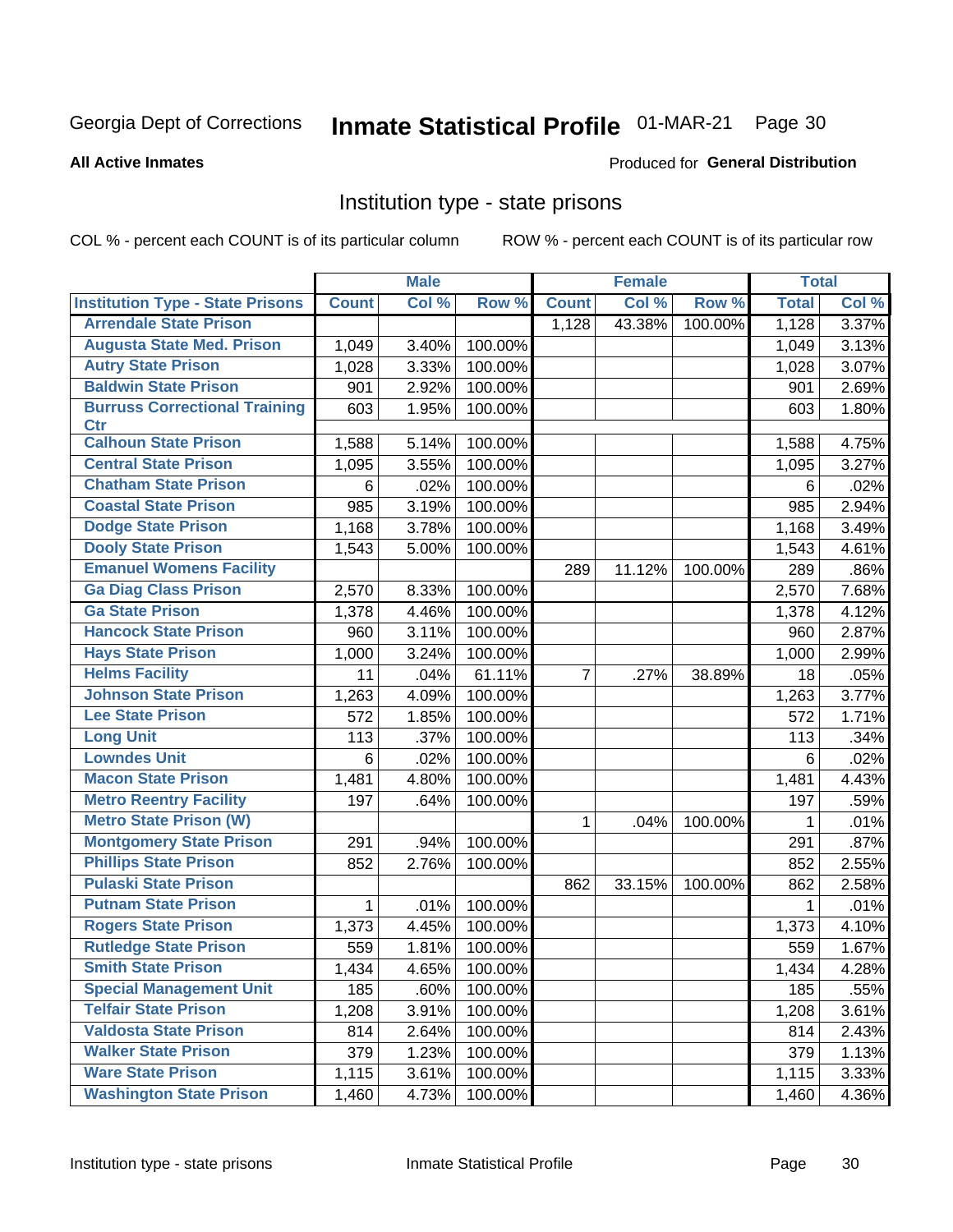#### Inmate Statistical Profile 01-MAR-21 Page 31

**All Active Inmates** 

#### Produced for General Distribution

### Institution type - state prisons

COL % - percent each COUNT is of its particular column

|                                         | <b>Male</b>  |         |            | <b>Female</b> |           |         | Total        |          |
|-----------------------------------------|--------------|---------|------------|---------------|-----------|---------|--------------|----------|
| <b>Institution Type - State Prisons</b> | <b>Count</b> | Col %   | Row %I     | <b>Count</b>  | Col %     | Row %   | <b>Total</b> | Col %    |
| <b>Wayne State Prison</b>               |              | $.01\%$ | $100.00\%$ |               |           |         |              | $.01\%$  |
| <b>Whitworth Women'S Facility</b>       |              |         |            | 313           | $12.04\%$ | 100.00% | 313          | $.94\%$  |
| <b>Wilcox State Prison</b>              | .677         | 5.43%   | 100.00%    |               |           |         | 1.677        | $5.01\%$ |
| <b>Total Reported</b>                   | 30,866       | 100%    | $92.23\%$  | 2,600         | 100%      | 7.77%I  | 33,466       | 100%     |

| <b>Not Reported</b>  |                             |                               |                                       |
|----------------------|-----------------------------|-------------------------------|---------------------------------------|
| <b>Grand Total</b>   | 30,866                      | 2.600                         | 33.466                                |
| Mode (most frequent) | <b>Ga Diag Class Prison</b> | <b>Arrendale State Prison</b> | <b>Ga Diag Class</b><br><b>Prison</b> |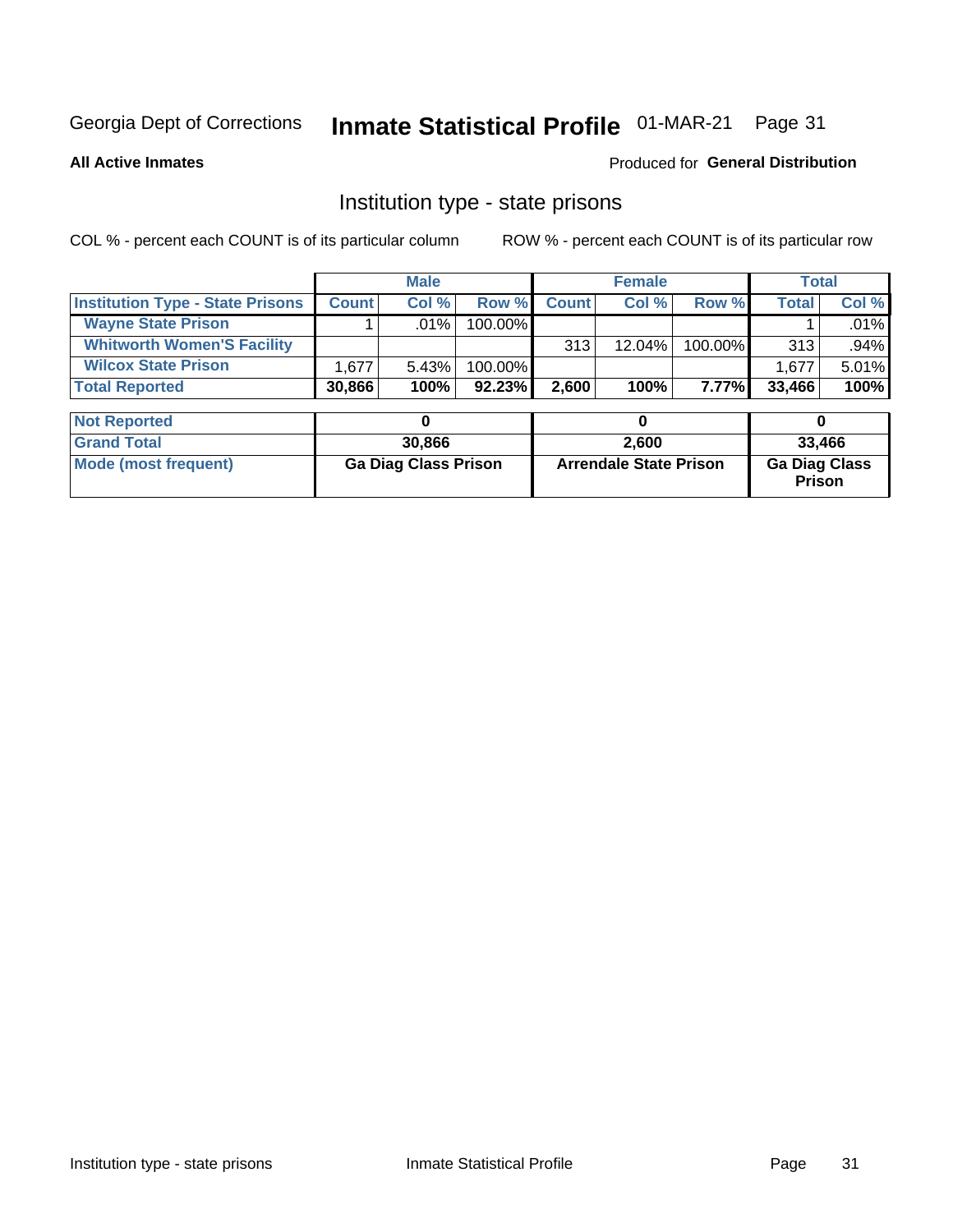# Inmate Statistical Profile 01-MAR-21 Page 32

**All Active Inmates** 

#### Produced for General Distribution

### Institution type - private prisons

COL % - percent each COUNT is of its particular column

|                                           |              | <b>Male</b> |                    | <b>Female</b> |       |       | <b>Total</b> |
|-------------------------------------------|--------------|-------------|--------------------|---------------|-------|-------|--------------|
| <b>Institution Type - Private Prisons</b> | <b>Count</b> | Col %       | <b>Row % Count</b> | Col %         | Row % | Total | Col %        |
| <b>Coffee Corr Facility</b>               | 2.279        | $33.95\%$   | 100.00%            |               |       | 2,279 | 33.95%       |
| <b>Jenkins Corr Facility</b>              | 989          | 14.73%      | $100.00\%$         |               |       | 989   | 14.73%       |
| <b>Riverbend Corr Facility</b>            | 1.204        | 17.94%      | 100.00%            |               |       | 1,204 | 17.94%       |
| <b>Wheeler Corr Facility</b>              | 2.240        | $33.37\%$   | 100.00%            |               |       | 2,240 | 33.37%       |
| <b>Total Reported</b>                     | 6,712        | 100%        | 100%               |               | %I    | 6,712 | 100%         |

| <b>Reported</b><br><b>NOT</b> |                           |                                   |
|-------------------------------|---------------------------|-----------------------------------|
| <b>Total</b>                  | $C$ 740<br>$\cdot$ $\sim$ | 0.749<br>$\overline{\phantom{a}}$ |

| Mode (most frequent) | <b>Coffee Corr Facility</b> | <b>Null</b> | <b>Coffee Corr</b><br><b>Facility</b> |
|----------------------|-----------------------------|-------------|---------------------------------------|
|----------------------|-----------------------------|-------------|---------------------------------------|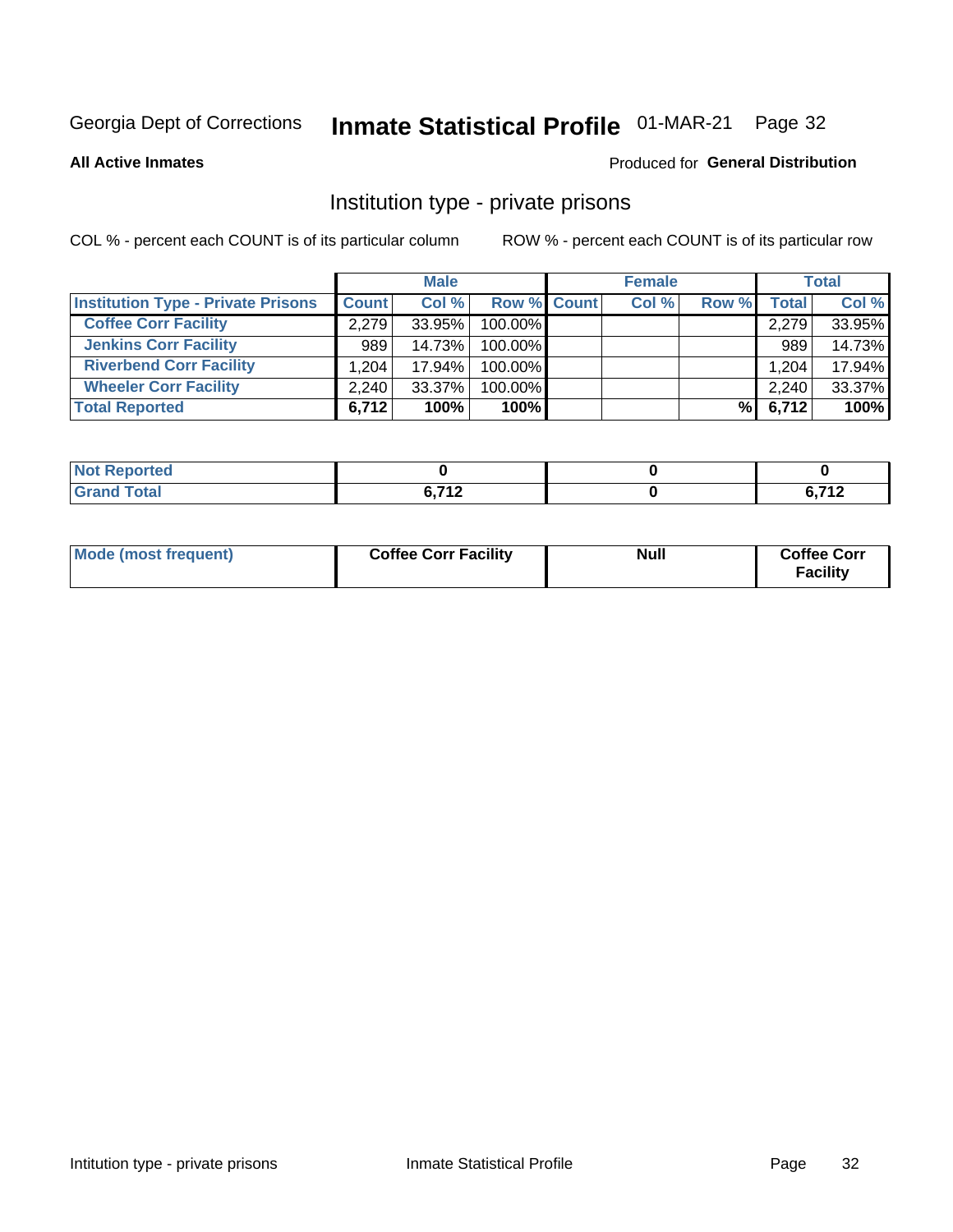### Inmate Statistical Profile 01-MAR-21 Page 33

**All Active Inmates** 

#### Produced for General Distribution

### Institution type - inmate boot camp

COL % - percent each COUNT is of its particular column

|                                      |                  | <b>Male</b> |              |              | <b>Female</b> |             | <b>Total</b> |
|--------------------------------------|------------------|-------------|--------------|--------------|---------------|-------------|--------------|
| <b>Institution Type - Boot Camps</b> | <b>I</b> Count I | Col %       | <b>Row %</b> | <b>Count</b> | Col %         | Row % Total | Col %        |
| <b>Total Rported</b>                 |                  |             |              |              |               |             |              |

| <b>Not Reported</b>            |  |  |
|--------------------------------|--|--|
| <b>Total</b><br>C <sub>r</sub> |  |  |

| <b>Mode</b> | . . | <b>Noll</b>  | <b>Null</b> |
|-------------|-----|--------------|-------------|
| auent).     |     | <b>IVAII</b> |             |
|             |     |              |             |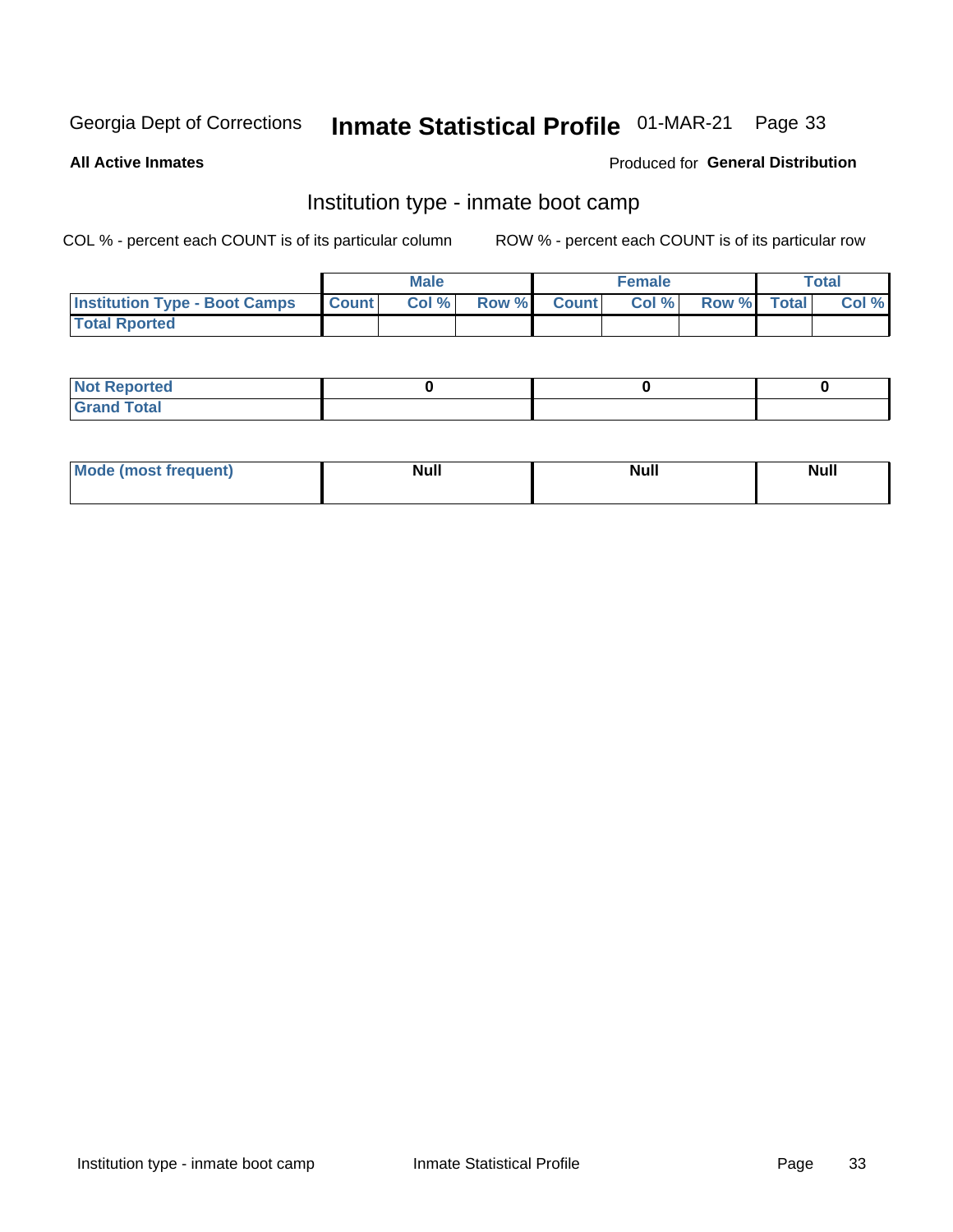## Inmate Statistical Profile 01-MAR-21 Page 34

#### **All Active Inmates**

#### **Produced for General Distribution**

### Number of disciplinary reports

COL % - percent each COUNT is of its particular column

|                                       |              | <b>Male</b> |        |             | <b>Female</b> |       |        | <b>Total</b> |
|---------------------------------------|--------------|-------------|--------|-------------|---------------|-------|--------|--------------|
| <b>Number of Disciplinary Reports</b> | <b>Count</b> | Col %       |        | Row % Count | Col %         | Row % | Total  | Col %        |
|                                       | 19,044       | 43.71%      | 90.78% | 1,934       | 65.25%        | 9.22% | 20,978 | 45.08%       |
|                                       | 5,582        | 12.81%      | 93.53% | 386         | 13.02%        | 6.47% | 5,968  | 12.82%       |
| $\mathbf{2}$                          | 3,370        | 7.73%       | 95.47% | 160         | 5.40%         | 4.53% | 3,530  | 7.59%        |
| 3                                     | 2,445        | 5.61%       | 95.84% | 106         | 3.58%         | 4.16% | 2,551  | 5.48%        |
| 4                                     | 1,896        | 4.35%       | 96.98% | 59'         | 1.99%         | 3.02% | 1,955  | 4.20%        |
| 5                                     | 1,349        | 3.10%       | 96.49% | 49          | 1.65%         | 3.51% | 1,398  | 3.00%        |
| <b>More Than 5</b>                    | 9,886        | 22.69%      | 97.34% | 270         | 9.11%         | 2.66% | 10,156 | 21.82%       |
| <b>Total Reported</b>                 | 43,572       | 100%        | 93.63% | 2,964       | 100%          | 6.37% | 46,536 | 100%         |

| Reported<br>NOT I |     |       |              |
|-------------------|-----|-------|--------------|
| <b>Total</b>      | ドマク | 2,964 | 6.536<br>46. |

| Mean (average)       | 5.03 | 2.15 | 4.85 |
|----------------------|------|------|------|
| Median (middle)      |      |      |      |
| Mode (most frequent) |      |      |      |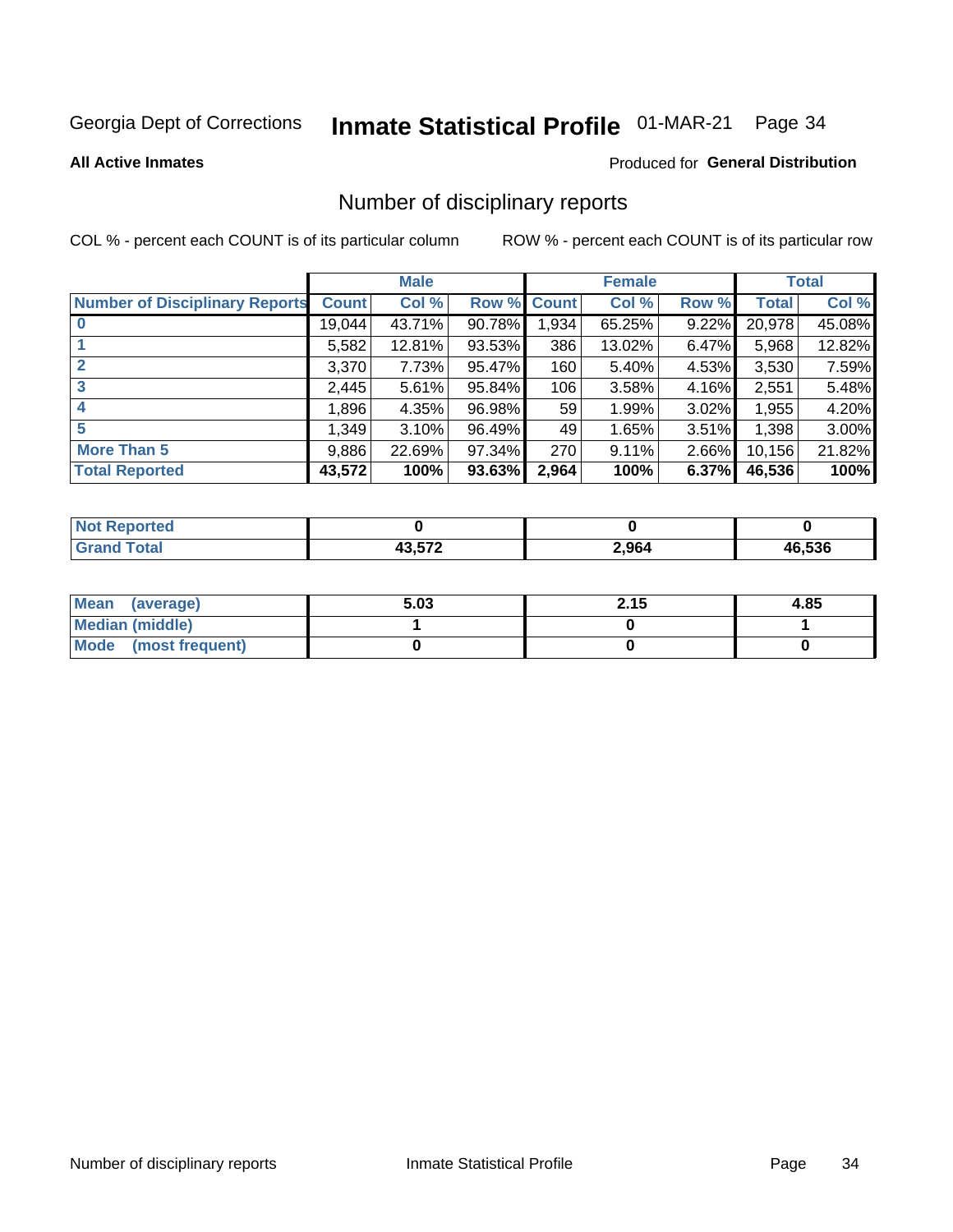## Inmate Statistical Profile 01-MAR-21 Page 35

#### **All Active Inmates**

#### **Produced for General Distribution**

### Number of transfers

COL % - percent each COUNT is of its particular column

|                            |              | <b>Male</b> |        |              | <b>Female</b> |          |              | <b>Total</b> |
|----------------------------|--------------|-------------|--------|--------------|---------------|----------|--------------|--------------|
| <b>Number of Transfers</b> | <b>Count</b> | Col %       | Row %  | <b>Count</b> | Col %         | Row %    | <b>Total</b> | Col %        |
|                            | 3,055        | $7.01\%$    | 82.43% | 651          | 21.96%        | 17.57%   | 3,706        | 7.96%        |
|                            | 13,748       | 31.55%      | 91.85% | 1,220        | 41.16%        | 8.15%    | 14,968       | 32.16%       |
| $\mathbf{2}$               | 6,716        | 15.41%      | 92.39% | 553          | 18.66%        | 7.61%    | 7,269        | 15.62%       |
| 3                          | 4,476        | 10.27%      | 95.58% | 207          | 6.98%         | 4.42%    | 4,683        | 10.06%       |
| 4                          | 3,076        | 7.06%       | 96.55% | 110          | 3.71%         | $3.45\%$ | 3,186        | 6.85%        |
| 5                          | 2,255        | 5.18%       | 96.74% | 76           | 2.56%         | $3.26\%$ | 2,331        | 5.01%        |
| <b>More Than 5</b>         | 10,246       | 23.52%      | 98.59% | 147          | 4.96%         | $1.41\%$ | 10,393       | 22.33%       |
| <b>Total Reported</b>      | 43,572       | 100%        | 93.63% | 2,964        | 100%          | 6.37%    | 46,536       | 100%         |

| prted<br><b>NOT</b> |        |       |        |
|---------------------|--------|-------|--------|
| īota.               | 10.570 | 2 964 | 46.536 |

| Mean (average)         | 4.38 | 1.70 | 4.21 |
|------------------------|------|------|------|
| <b>Median (middle)</b> |      |      |      |
| Mode (most frequent)   |      |      |      |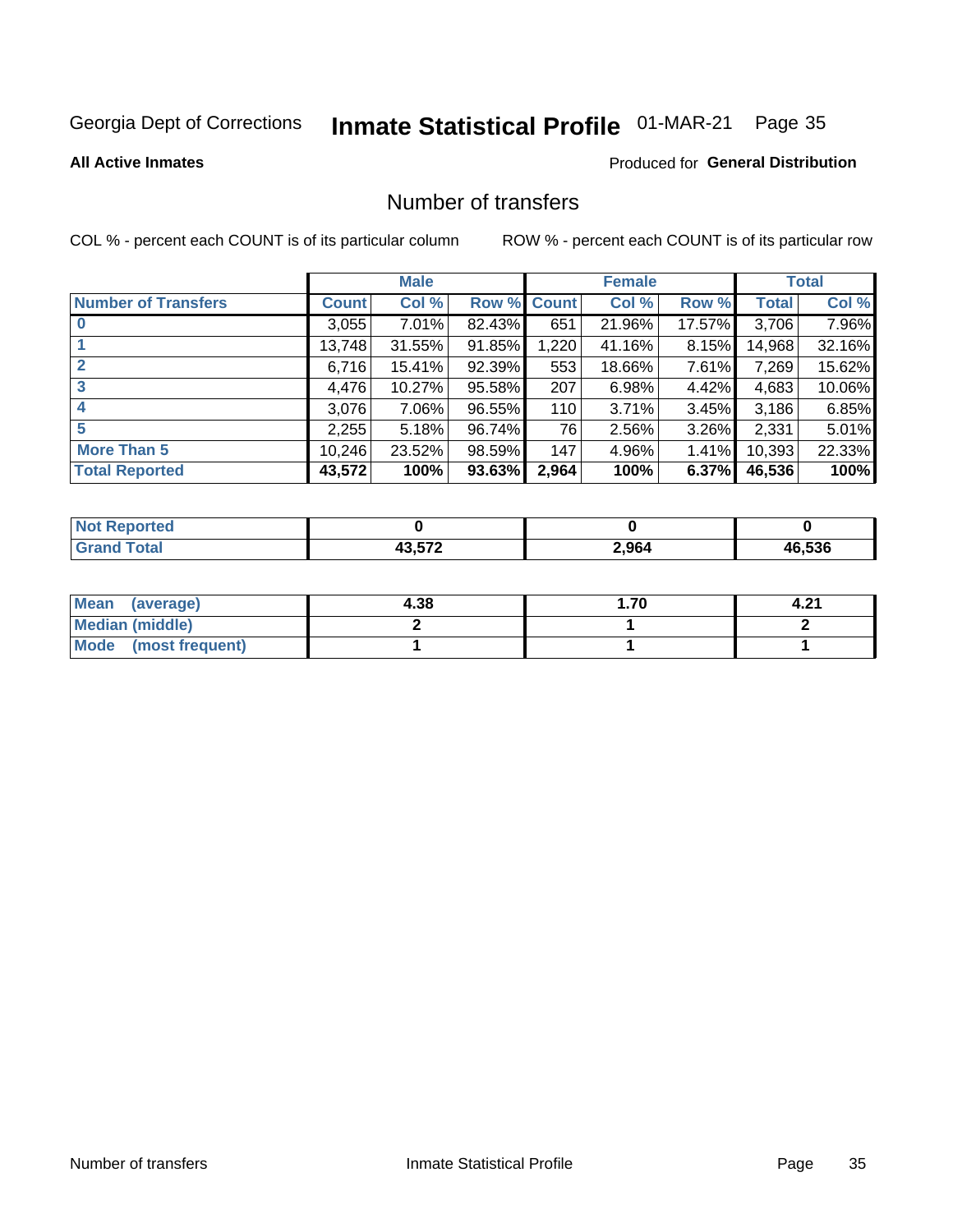## Inmate Statistical Profile 01-MAR-21 Page 36

#### **All Active Inmates**

#### Produced for General Distribution

### Number of escapes

COL % - percent each COUNT is of its particular column

|                          |              | <b>Male</b> |             |       | <b>Female</b> |          |        | <b>Total</b> |
|--------------------------|--------------|-------------|-------------|-------|---------------|----------|--------|--------------|
| <b>Number of Escapes</b> | <b>Count</b> | Col %       | Row % Count |       | Col %         | Row %    | Total  | Col %        |
|                          | 42,988       | 98.66%      | 93.57%      | 2,954 | 99.66%        | $6.43\%$ | 45,942 | 98.72%       |
|                          | 560          | 1.29%       | 98.25%      | 10    | 0.34%         | 1.75%    | 570    | 1.22%        |
|                          | 21           | 0.05%       | 100.00%     |       |               |          | 21     | 0.05%        |
|                          |              | 0.01%       | $100.00\%$  |       |               |          |        | 0.01%        |
|                          |              | 0.01%       | 100.00%     |       |               |          |        | 0.01%        |
| <b>Total Reported</b>    | 43,572       | 100%        | 93.63%      | 2,964 | 100%          | 6.37%    | 46,536 | 100.0%       |

| <b>Not Reported</b> |        |       |             |
|---------------------|--------|-------|-------------|
| Total               | 10 F70 | 2,964 | 6.536<br>Дh |

| Mean (average)         |  | .0 <sup>4</sup> |
|------------------------|--|-----------------|
| <b>Median (middle)</b> |  |                 |
| Mode (most frequent)   |  |                 |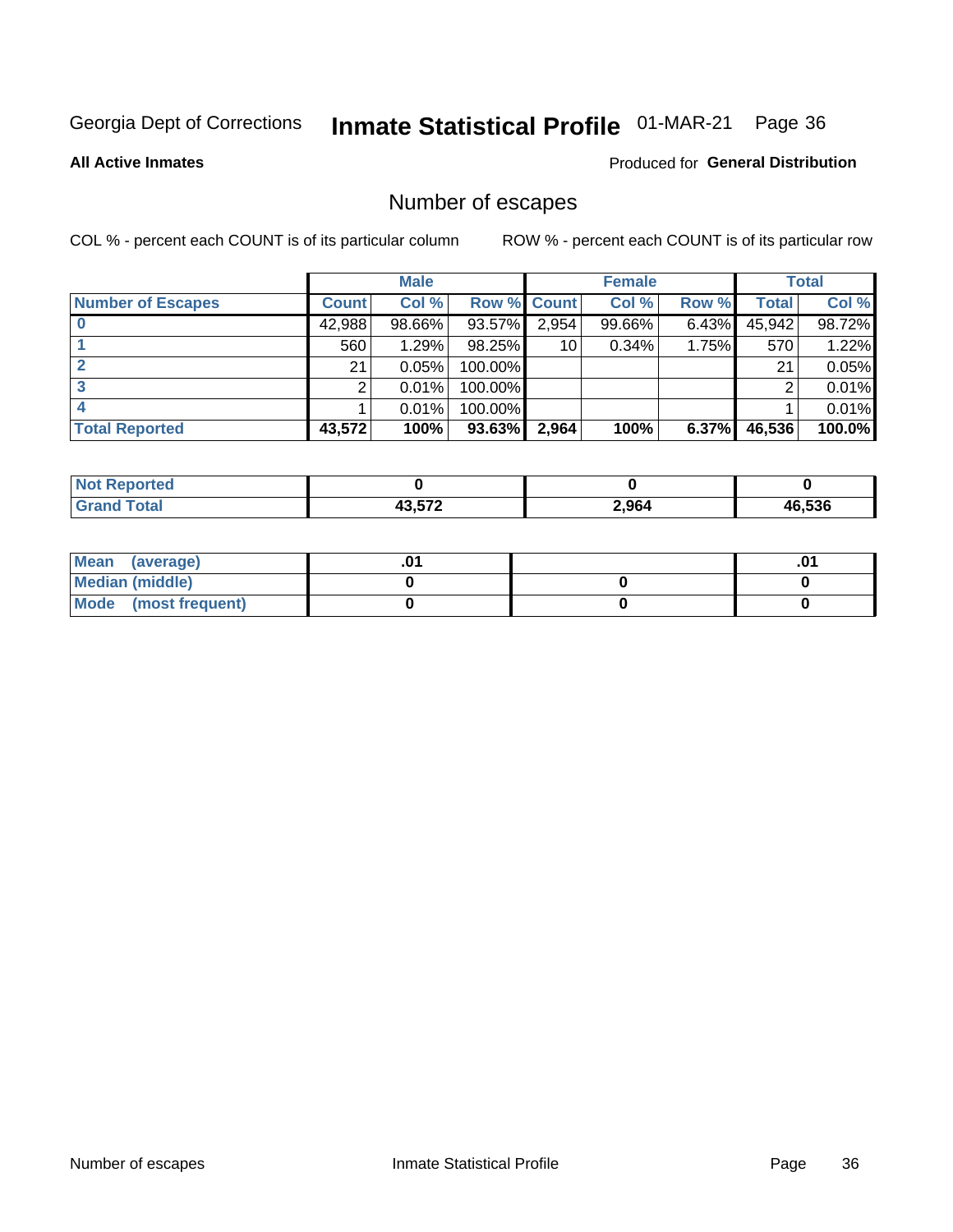### Inmate Statistical Profile 01-MAR-21 Page 37

**All Active Inmates** 

#### Produced for General Distribution

### Split sentences - Probation to follow

COL % - percent each COUNT is of its particular column

|                            |              | <b>Male</b> |                    |       | <b>Female</b> |          |                 | <b>Total</b> |
|----------------------------|--------------|-------------|--------------------|-------|---------------|----------|-----------------|--------------|
| <b>Probation to follow</b> | <b>Count</b> | Col%        | <b>Row % Count</b> |       | Col %         | Row %    | <b>Total</b>    | Col %        |
| <b>Yes</b>                 | 32.125       | 73.73%      | $93.56\%$ 2.211    |       | 74.60%        |          | $6.44\%$ 34,336 | 73.78%       |
| <b>No</b>                  | 11.447       | 26.27%      | $93.83\%$          | 753   | 25.40%        | $6.17\%$ | 12,200          | 26.22%       |
| <b>Total Reported</b>      | 43.572       | 100%        | $93.63\%$          | 2,964 | 100%          | $6.37\%$ | 46,536          | 100%         |

| _______ | ,, ,,, | 964 | e pae<br>,,,<br>סככ מ |
|---------|--------|-----|-----------------------|
|         |        |     |                       |

| M<br>reauent)<br>/٥<br>$\sim$<br>v.,<br>.<br>w<br>$\cdot$ - $\cdot$ |  |  |  |  |  |
|---------------------------------------------------------------------|--|--|--|--|--|
|---------------------------------------------------------------------|--|--|--|--|--|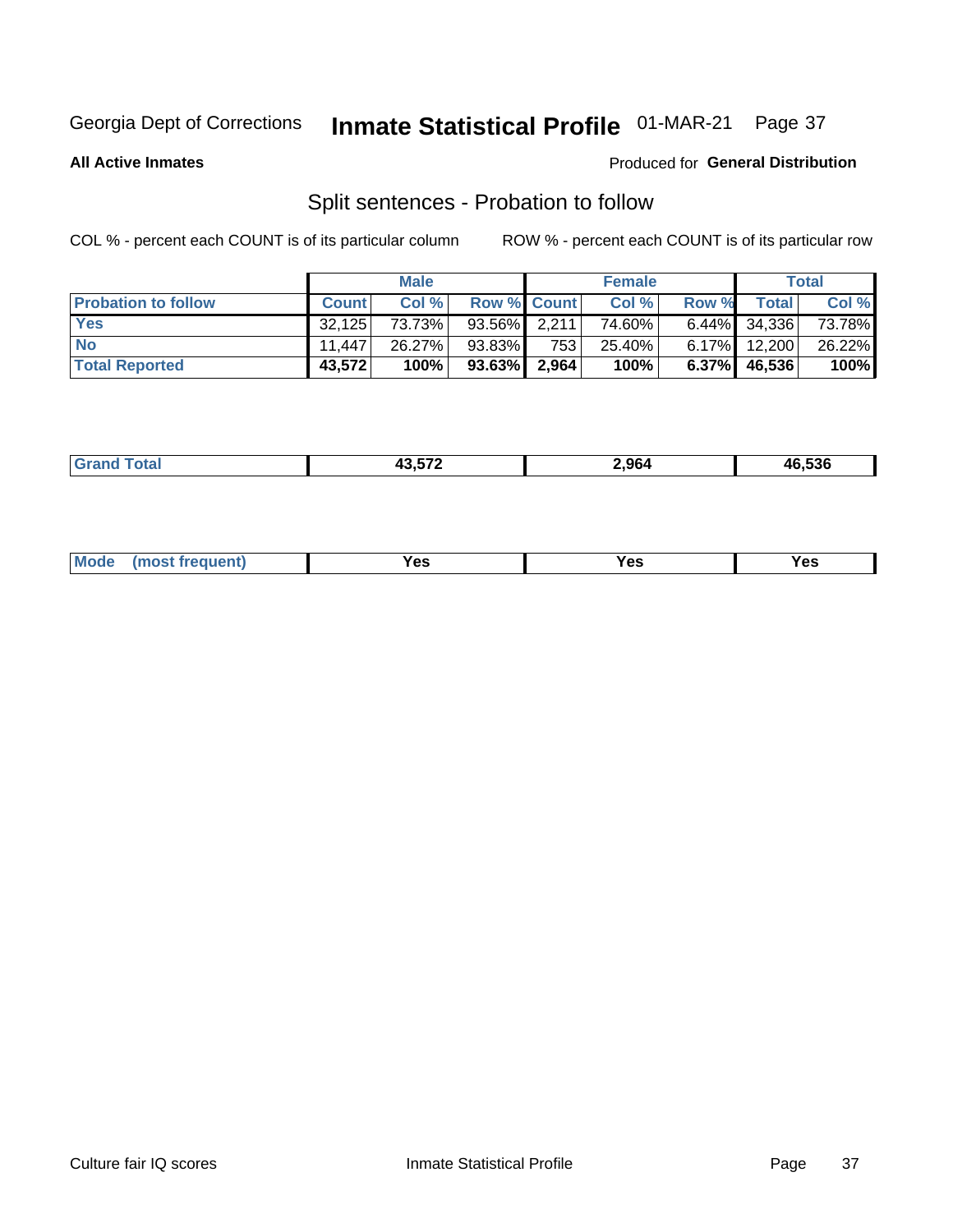# Inmate Statistical Profile 01-MAR-21 Page 38

**All Active Inmates** 

## Produced for General Distribution

# Probable future release type of still active inmates

COL % - percent each COUNT is of its particular column

|                                         |              | <b>Male</b> |                    |     | <b>Female</b> |       | <b>Total</b> |        |
|-----------------------------------------|--------------|-------------|--------------------|-----|---------------|-------|--------------|--------|
| <b>Probable Future Release Type</b>     | <b>Count</b> | Col %       | <b>Row % Count</b> |     | Col %         | Row % | <b>Total</b> | Col %  |
| <b>Paroled with probation to follow</b> | 17,299       | 41.68%      | 92.21% 1.462       |     | 50.22%        | 7.79% | 18,761       | 42.24% |
| Paroled w/o probation to follow         | 5,100        | 12.29%      | 91.50%             | 474 | 16.28%        | 8.50% | 5,574        | 12.55% |
| <b>Maxout with probation to follow</b>  | 11,850       | 28.55%      | 94.60%             | 677 | 23.26%        | 5.40% | 12,527       | 28.20% |
| <b>Maxout w/o probation to follow</b>   | 1,627        | $3.92\%$    | 95.20%             | 82  | 2.82%         | 4.80% | 1,709        | 3.85%  |
| Life, LWOP or death sentence            | 5,630        | 13.56%      | 96.31%             | 216 | 7.42%         | 3.69% | 5,846        | 13.16% |
| <b>Total Reported</b>                   | 41,506       | 100%        | 93.45% 2,911       |     | 100%          | 6.55% | 44,417       | 100%   |

| 75 GU                  |       |          |               |
|------------------------|-------|----------|---------------|
| $f \wedge f \wedge f'$ | 1,506 | $2,91^*$ | <b>44 417</b> |

| <b>Mode (most frequent)</b> | <b>PAR with PROB follow</b> | <b>PAR with PROB follow</b> | <b>PAR with PROB</b> |
|-----------------------------|-----------------------------|-----------------------------|----------------------|
|                             |                             |                             | follow               |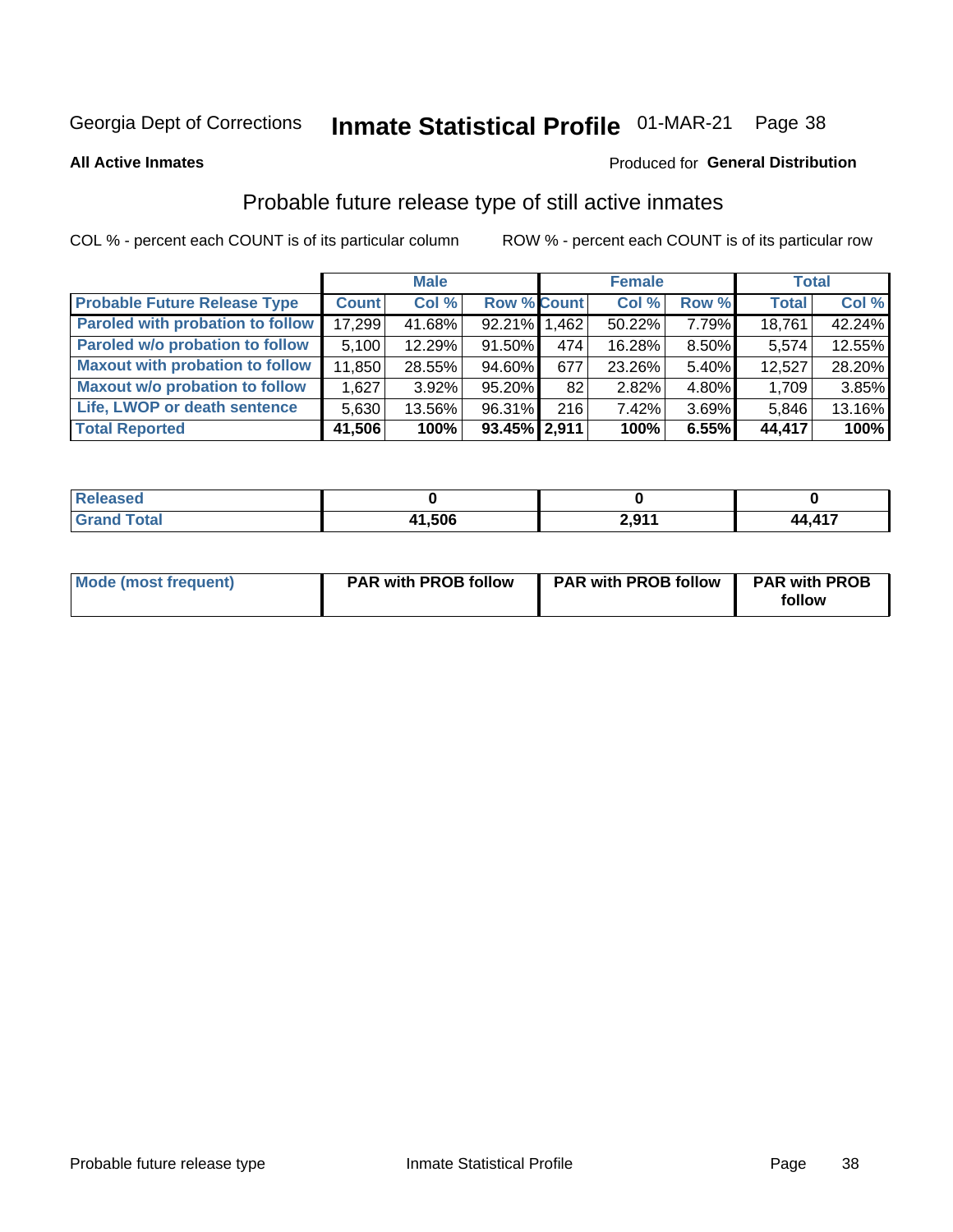## **All Active Inmates**

## Produced for General Distribution

# Time served in current (or last) institution

COL % - percent each COUNT is of its particular column

|                            |              | <b>Male</b> |        |              | <b>Female</b> |        |              | <b>Total</b> |
|----------------------------|--------------|-------------|--------|--------------|---------------|--------|--------------|--------------|
| <b>Time In Institution</b> | <b>Count</b> | Col %       | Row %  | <b>Count</b> | Col %         | Row %  | <b>Total</b> | Col %        |
| 0 to 3 months              | 8,088        | 18.56%      | 92.18% | 686          | 23.14%        | 7.82%  | 8,774        | 18.85%       |
| <b>3.01 to 6 months</b>    | 3,101        | 7.12%       | 93.66% | 210          | 7.09%         | 6.34%  | 3,311        | 7.11%        |
| 6.01 to 9 months           | 2,934        | 6.73%       | 89.53% | 343          | 11.57%        | 10.47% | 3,277        | 7.04%        |
| 9.01 to 12 months          | 2,100        | 4.82%       | 95.50% | 99           | 3.34%         | 4.50%  | 2,199        | 4.73%        |
| 12.01 to 18 months         | 7,339        | 16.84%      | 95.10% | 378          | 12.75%        | 4.90%  | 7,717        | 16.58%       |
| <b>18.01 to 24 months</b>  | 4,556        | 10.46%      | 94.66% | 257          | 8.67%         | 5.34%  | 4,813        | 10.34%       |
| $2.01$ to 3 years          | 5,648        | 12.96%      | 94.46% | 331          | 11.17%        | 5.54%  | 5,979        | 12.85%       |
| 3.01 to 4 years            | 3,132        | 7.19%       | 94.57% | 180          | 6.07%         | 5.43%  | 3,312        | 7.12%        |
| $4.01$ to 5 years          | 1,801        | 4.13%       | 95.49% | 85           | 2.87%         | 4.51%  | 1,886        | 4.05%        |
| 5.01 to 6 years            | 1,511        | 3.47%       | 94.91% | 81           | 2.73%         | 5.09%  | 1,592        | 3.42%        |
| $6.01$ to 7 years          | 954          | 2.19%       | 93.81% | 63           | 2.13%         | 6.19%  | 1,017        | 2.19%        |
| 7.01 to 8 years            | 578          | 1.33%       | 92.63% | 46           | 1.55%         | 7.37%  | 624          | 1.34%        |
| $8.01$ to 9 years          | 407          | 0.93%       | 90.44% | 43           | 1.45%         | 9.56%  | 450          | 0.97%        |
| 9.01 to 10 years           | 287          | 0.66%       | 80.62% | 69           | 2.33%         | 19.38% | 356          | 0.76%        |
| Over 10 years              | 1,136        | 2.61%       | 92.43% | 93           | 3.14%         | 7.57%  | 1,229        | 2.64%        |
| <b>Total Reported</b>      | 43,572       | 100%        | 93.63% | 2,964        | 100%          | 6.37%  | 46,536       | 100%         |

| <b>NOT</b><br>orted |                       |       |        |
|---------------------|-----------------------|-------|--------|
| `∩fa                | 19 E79<br>∡ 1 כ. כ.ו׳ | 2,964 | 46.536 |

| <b>Mean</b><br>(average) | 33 months | 28 months | 33 months |
|--------------------------|-----------|-----------|-----------|
| Median (middle)          | 16 months | 14 months | 16 months |
| Mode (most frequent)     | 0 months  | months    | 1 months  |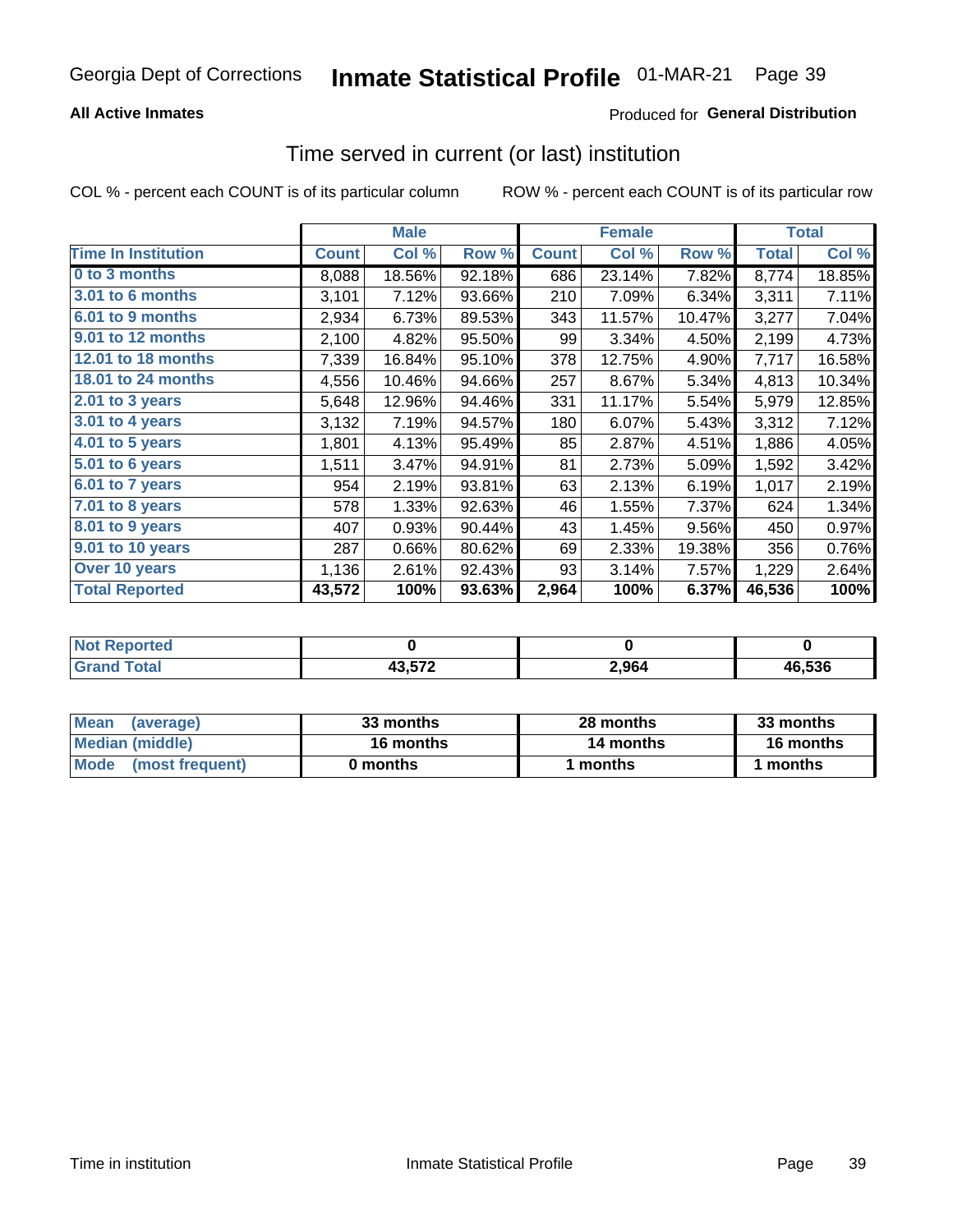#### Inmate Statistical Profile 01-MAR-21 Page 40

### **All Active Inmates**

### Produced for General Distribution

## Highest grade level attained

COL % - percent each COUNT is of its particular column

|                              |                 | <b>Male</b> |         |                | <b>Female</b> |        |                 | <b>Total</b> |
|------------------------------|-----------------|-------------|---------|----------------|---------------|--------|-----------------|--------------|
| <b>Grade Level</b>           | <b>Count</b>    | Col %       | Row %   | <b>Count</b>   | Col %         | Row %  | <b>Total</b>    | Col %        |
| No school at all             | $\overline{12}$ | 0.04%       | 100.00% |                |               |        | $\overline{12}$ | 0.04%        |
| <b>Grade 1</b>               | 17              | 0.06%       | 100.00% |                |               |        | 17              | 0.06%        |
| <b>Grade 2</b>               | 20              | 0.07%       | 100.00% |                |               |        | 20              | $0.06\%$     |
| Grade 3                      | 50              | 0.17%       | 98.04%  | $\mathbf{1}$   | 0.06%         | 1.96%  | 51              | 0.17%        |
| Grade 4                      | 58              | 0.20%       | 96.67%  | $\overline{2}$ | 0.13%         | 3.33%  | 60              | 0.19%        |
| Grade 5                      | 80              | 0.27%       | 96.39%  | 3              | 0.19%         | 3.61%  | 83              | 0.27%        |
| Grade 6                      | 268             | 0.92%       | 98.17%  | $\overline{5}$ | 0.32%         | 1.83%  | 273             | 0.89%        |
| <b>Grade 7</b>               | 527             | 1.80%       | 95.13%  | 27             | 1.72%         | 4.87%  | 554             | 1.80%        |
| Grade 8                      | 1,935           | 6.61%       | 95.09%  | 100            | 6.37%         | 4.91%  | 2,035           | 6.60%        |
| Grade 9                      | 3,670           | 12.55%      | 96.63%  | 128            | 8.15%         | 3.37%  | 3,798           | 12.32%       |
| Grade 10                     | 4,933           | 16.86%      | 96.69%  | 169            | 10.76%        | 3.31%  | 5,102           | 16.55%       |
| Grade 11                     | 4,816           | 16.46%      | 95.75%  | 214            | 13.63%        | 4.25%  | 5,030           | 16.32%       |
| <b>Grade 12 or GED</b>       | 10,148          | 34.69%      | 94.31%  | 612            | 38.98%        | 5.69%  | 10,760          | 34.91%       |
| <b>Some tech school</b>      | 201             | 0.69%       | 85.53%  | 34             | 2.17%         | 14.47% | 235             | 0.76%        |
| <b>Completed tech school</b> | 220             | 0.75%       | 83.33%  | 44             | 2.80%         | 16.67% | 264             | 0.86%        |
| College, 1 year              | 804             | 2.75%       | 91.99%  | 70             | 4.46%         | 8.01%  | 874             | 2.84%        |
| College, 2 year              | 903             | 3.09%       | 90.30%  | 97             | 6.18%         | 9.70%  | 1,000           | 3.24%        |
| College, 3 year              | 227             | 0.78%       | 89.02%  | 28             | 1.78%         | 10.98% | 255             | 0.83%        |
| <b>Bachelor's degree</b>     | 279             | 0.95%       | 91.18%  | 27             | 1.72%         | 8.82%  | 306             | 0.99%        |
| <b>Master's degree</b>       | 55              | 0.19%       | 90.16%  | $\,6$          | 0.38%         | 9.84%  | 61              | 0.20%        |
| Ph.D. degree                 | 5               | 0.02%       | 83.33%  | 1              | 0.06%         | 16.67% | 6               | 0.02%        |
| Law degree                   | 15              | 0.05%       | 93.75%  | $\mathbf{1}$   | 0.06%         | 6.25%  | 16              | 0.05%        |
| <b>Some medical school</b>   | 1               | 0.01%       | 50.00%  | 1              | 0.06%         | 50.00% | $\overline{2}$  | 0.01%        |
| <b>Medical degree</b>        | 7               | 0.02%       | 100.00% |                |               |        | $\overline{7}$  | 0.02%        |
|                              | $\mathbf 1$     | 0.01%       | 100.00% |                |               |        | 1               | 0.01%        |
| <b>Total Reported</b>        | 29,252          | 100%        | 94.91%  | 1,570          | 100%          | 5.09%  | 30,822          | 100.0%       |

| 4,320<br>ıл | . 394 | - 1      |
|-------------|-------|----------|
| 10 F70      | 2,964 | $AB$ 536 |

| <b>Mean</b><br>(average) | 10.83           | 11.42           | 10.86           |
|--------------------------|-----------------|-----------------|-----------------|
| Median (middle)          | Grade 11        | Grade 12 or GED | Grade 11        |
| Mode<br>(most frequent)  | Grade 12 or GED | Grade 12 or GED | Grade 12 or GED |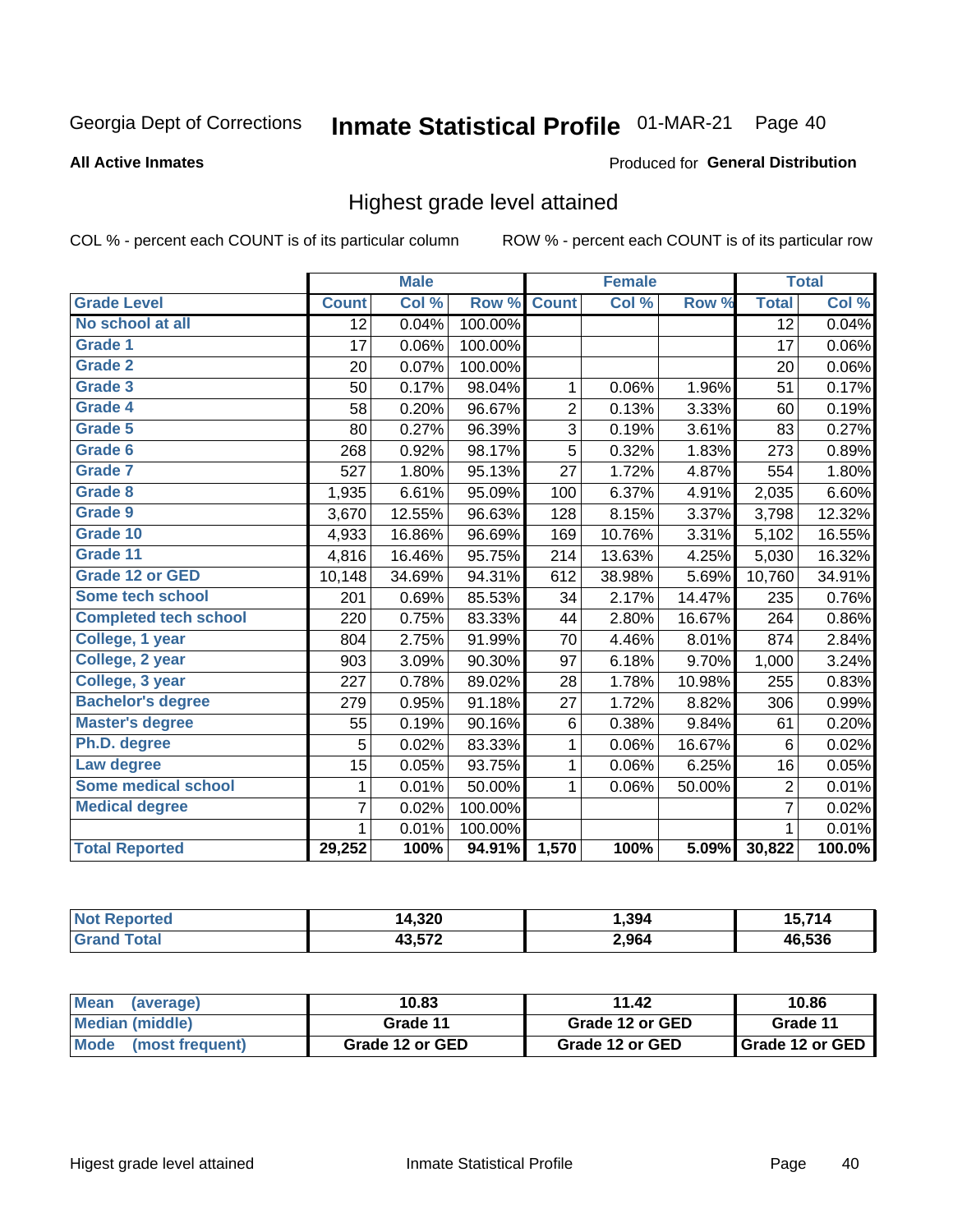# Inmate Statistical Profile 01-MAR-21 Page 41

**Produced for General Distribution** 

### **All Active Inmates**

# Culture fair IQ scores

COL % - percent each COUNT is of its particular column

|                       |              | <b>Male</b> |        |                 | <b>Female</b> |           |              | <b>Total</b> |
|-----------------------|--------------|-------------|--------|-----------------|---------------|-----------|--------------|--------------|
| <b>IQ Scores</b>      | <b>Count</b> | Col %       | Row %  | <b>Count</b>    | Col %         | Row %     | <b>Total</b> | Col %        |
| $60 - 69$             | 845          | 2.37%       | 94.41% | 50 <sub>1</sub> | 2.04%         | 5.59%     | 895          | 2.35%        |
| $70 - 79$             | 2,438        | 6.83%       | 93.84% | 160             | 6.52%         | 6.16%     | 2,598        | 6.81%        |
| $80 - 89$             | 5,188        | 14.53%      | 89.91% | 582             | 23.71%        | $10.09\%$ | 5,770        | 15.12%       |
| $90 - 99$             | 9,741        | 27.29%      | 91.02% | 961             | 39.14%        | 8.98%     | 10,702       | 28.05%       |
| $100 - 109$           | 9,925        | 27.81%      | 95.95% | 419             | 17.07%        | 4.05%     | 10,344       | 27.11%       |
| $110 - 119$           | 6,239        | 17.48%      | 97.70% | 147             | 5.99%         | 2.30%     | 6,386        | 16.74%       |
| $120 - 129$           | 1,271        | $3.56\%$    | 93.66% | 86              | 3.50%         | 6.34%     | 1,357        | 3.56%        |
| $130 - 139$           | 47           | 0.13%       | 56.63% | 36              | 1.47%         | 43.37%    | 83           | 0.22%        |
| 140 & Up              |              |             |        | 14              | 0.57%         | 100.00%   | 14           | 0.04%        |
| <b>Total Reported</b> | 35,694       | 100%        | 93.56% | 2,455           | 100.0%        | 6.44%     | 38,149       | 100%         |

| <b>Not Reported</b>         | 7,262  | 383   | 7,645  |
|-----------------------------|--------|-------|--------|
| <b>Not Valid (under 60)</b> | 616    | 126   | 742    |
| <b>Grand Total</b>          | 43,572 | 2,964 | 46,536 |

| <b>Mean</b><br>(average) | 98  | 96 | 98 |
|--------------------------|-----|----|----|
| <b>Median (middle)</b>   | 99  | 94 | 99 |
| Mode<br>(most frequent)  | 103 | 92 | 99 |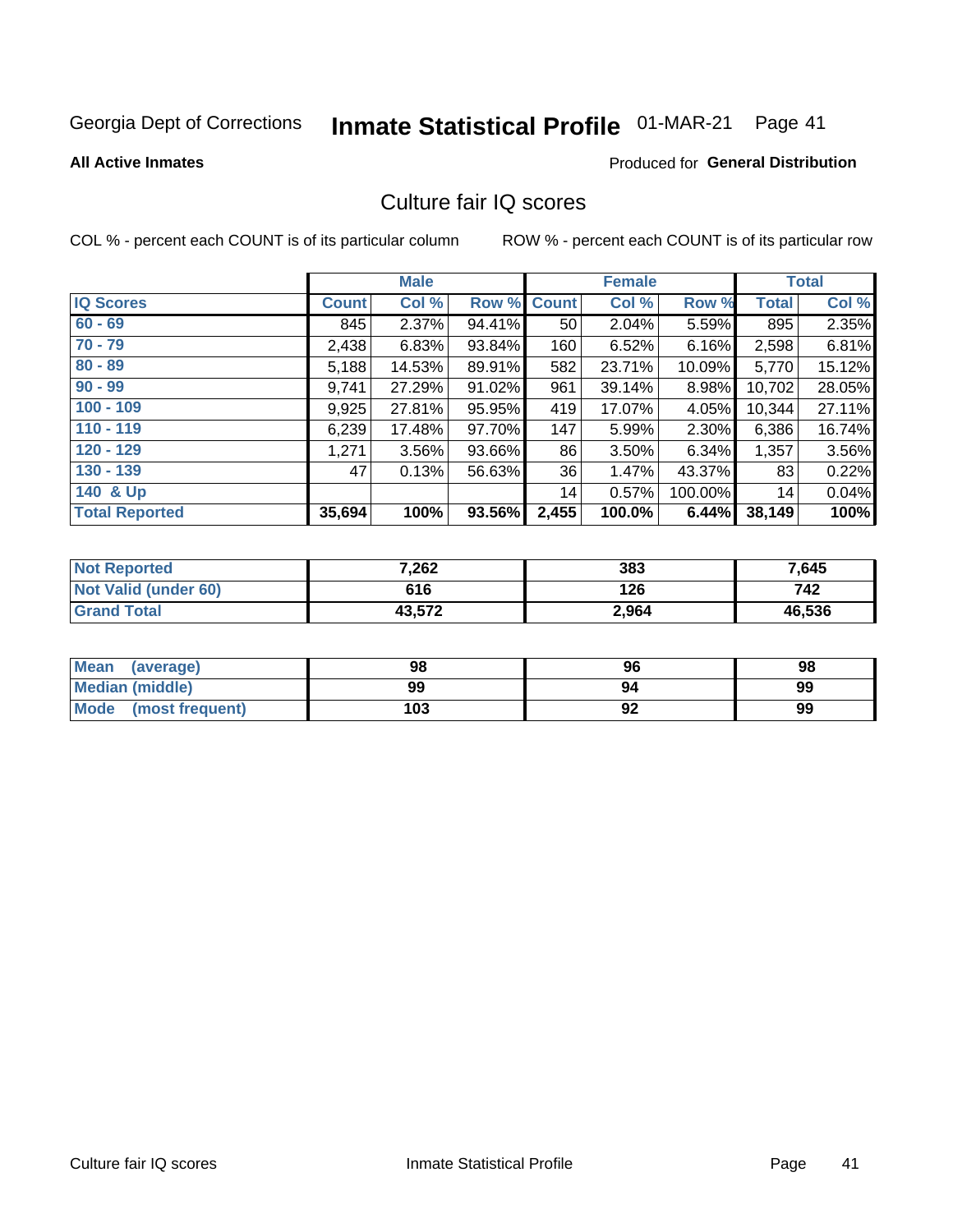#### **Inmate Statistical Profile 01-MAR-21** Page 42

**All Active Inmates** 

### Produced for General Distribution

# Wide Range Achievement Test (WRAT) reading score

COL % - percent each COUNT is of its particular column

|                           |              | <b>Male</b> |        |              | <b>Female</b> |        |              | <b>Total</b> |
|---------------------------|--------------|-------------|--------|--------------|---------------|--------|--------------|--------------|
| <b>WRAT Reading Score</b> | <b>Count</b> | Col %       | Row %  | <b>Count</b> | Col %         | Row %  | <b>Total</b> | Col %        |
| $0.1$ to $0.9$            | 750          | 1.95%       | 99.60% | 3            | 0.12%         | 0.40%  | 753          | 1.84%        |
| 1.0 to 1.9                | 741          | 1.93%       | 98.80% | 9            | 0.35%         | 1.20%  | 750          | 1.83%        |
| 2.0 to 2.9                | 1,315        | 3.42%       | 98.21% | 24           | 0.93%         | 1.79%  | 1,339        | 3.26%        |
| 3.0 to 3.9                | 2,519        | 6.55%       | 96.92% | 80           | 3.10%         | 3.08%  | 2,599        | 6.33%        |
| 4.0 to 4.9                | 3,017        | 7.85%       | 95.41% | 145          | 5.62%         | 4.59%  | 3,162        | 7.71%        |
| 5.0 to 5.9                | 3,215        | $8.36\%$    | 96.03% | 133          | 5.15%         | 3.97%  | 3,348        | 8.16%        |
| 6.0 to 6.9                | 3,390        | 8.82%       | 95.31% | 167          | 6.47%         | 4.69%  | 3,557        | 8.67%        |
| 7.0 to 7.9                | 1,726        | 4.49%       | 95.62% | 79           | 3.06%         | 4.38%  | 1,805        | 4.40%        |
| 8.0 to 8.9                | 3,126        | 8.13%       | 94.53% | 181          | 7.01%         | 5.47%  | 3,307        | $8.06\%$     |
| 9.0 to 9.9                | 1,624        | 4.22%       | 94.36% | 97           | 3.76%         | 5.64%  | 1,721        | 4.19%        |
| 10.0 to 10.9              | 2,439        | 6.34%       | 93.34% | 174          | 6.74%         | 6.66%  | 2,613        | 6.37%        |
| 11.0 to 11.9              | 2,818        | 7.33%       | 90.06% | 311          | 12.05%        | 9.94%  | 3,129        | 7.63%        |
| 12.0 to 12.9              | 11,274       | 29.32%      | 90.99% | 1,116        | 43.24%        | 9.01%  | 12,390       | 30.20%       |
| 13                        | 495          | 1.29%       | 88.87% | 62           | 2.40%         | 11.13% | 557          | 1.36%        |
| <b>Total Reported</b>     | 38,449       | 100%        | 93.71% | 2,581        | 100%          | 6.29%  | 41,030       | 100.0%       |
|                           |              |             |        |              |               |        |              |              |

| <b>orteg</b><br><b>NO</b><br>$\sim$ | 100<br>J.IZJ              | 383   | 5,506  |
|-------------------------------------|---------------------------|-------|--------|
|                                     | 10 F70<br>70.J <i>i L</i> | 2,964 | 46,536 |

| <b>Mean</b><br>(average)       | 8.57 | 10.21 | 8.67 |
|--------------------------------|------|-------|------|
| <b>Median (middle)</b>         | 8.9  | 11.6  | 8.9  |
| <b>Mode</b><br>(most frequent) | 12.9 | 12.9  | 12.9 |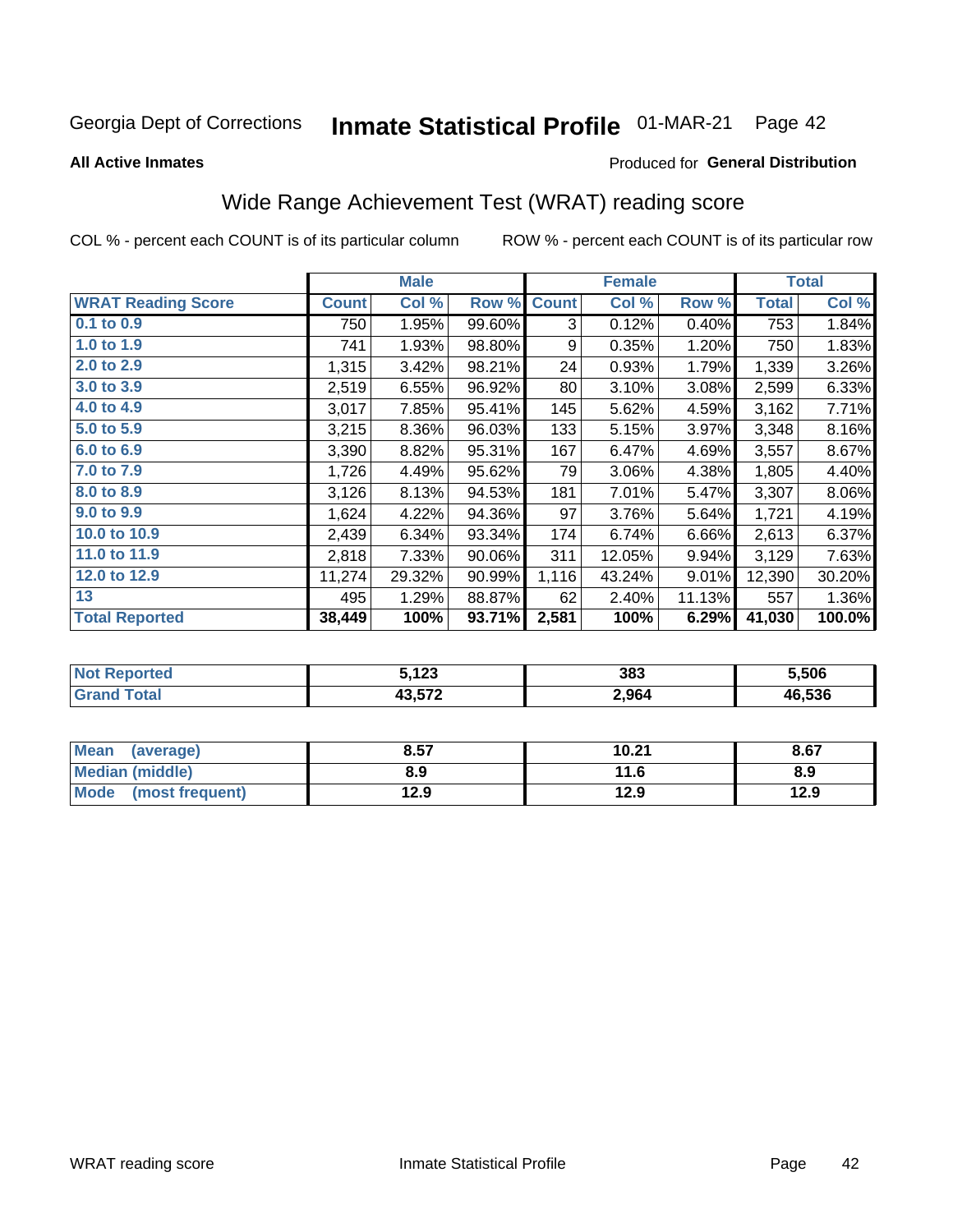#### **Inmate Statistical Profile 01-MAR-21** Page 43

**All Active Inmates** 

## **Produced for General Distribution**

# Wide Range Achievement Test (WRAT) math score

COL % - percent each COUNT is of its particular column

|                              |              |        |         |              | <b>Female</b> |        |              | <b>Total</b> |
|------------------------------|--------------|--------|---------|--------------|---------------|--------|--------------|--------------|
| <b>WRAT Mathematic Score</b> | <b>Count</b> | Col %  | Row %   | <b>Count</b> | Col %         | Row %  | <b>Total</b> | Col %        |
| $0.1$ to $0.9$               | 257          | 0.67%  | 100.00% |              |               |        | 257          | 0.63%        |
| 1.0 to 1.9                   | 521          | 1.35%  | 96.30%  | 20           | 0.77%         | 3.70%  | 541          | 1.32%        |
| 2.0 to 2.9                   | 1,089        | 2.83%  | 96.37%  | 41           | 1.59%         | 3.63%  | 1,130        | 2.75%        |
| 3.0 to 3.9                   | 2,609        | 6.79%  | 97.57%  | 65           | 2.52%         | 2.43%  | 2,674        | 6.52%        |
| 4.0 to 4.9                   | 4,962        | 12.90% | 94.12%  | 310          | 12.01%        | 5.88%  | 5,272        | 12.85%       |
| 5.0 to 5.9                   | 6,264        | 16.29% | 93.70%  | 421          | 16.31%        | 6.30%  | 6,685        | 16.29%       |
| 6.0 to 6.9                   | 7,037        | 18.30% | 92.58%  | 564          | 21.85%        | 7.42%  | 7,601        | 18.52%       |
| 7.0 to 7.9                   | 3,117        | 8.11%  | 93.66%  | 211          | 8.18%         | 6.34%  | 3,328        | 8.11%        |
| 8.0 to 8.9                   | 3,407        | 8.86%  | 91.59%  | 313          | 12.13%        | 8.41%  | 3,720        | 9.07%        |
| 9.0 to 9.9                   | 2,202        | 5.73%  | 93.70%  | 148          | 5.73%         | 6.30%  | 2,350        | 5.73%        |
| 10.0 to 10.9                 | 914          | 2.38%  | 98.81%  | 11           | 0.43%         | 1.19%  | 925          | 2.25%        |
| 11.0 to 11.9                 | 995          | 2.59%  | 90.62%  | 103          | 3.99%         | 9.38%  | 1,098        | 2.68%        |
| 12.0 to 12.9                 | 5,019        | 13.05% | 93.36%  | 357          | 13.83%        | 6.64%  | 5,376        | 13.10%       |
| 13                           | 58           | 0.15%  | 77.33%  | 17           | 0.66%         | 22.67% | 75           | 0.18%        |
| <b>Total Reported</b>        | 38,451       | 100%   | 93.71%  | 2,581        | 100%          | 6.29%  | 41,032       | 100%         |

| <b>Not Reported</b> | 5,121  | 383   | 5,504  |
|---------------------|--------|-------|--------|
| <b>Grand Total</b>  | 43,572 | 2,964 | 46,536 |

| Mean (average)         | 7.07 | 7.50 | 7.10 |
|------------------------|------|------|------|
| <b>Median (middle)</b> | 6.5  | 6.9  | დ.g  |
| Mode (most frequent)   | 12.9 | 12.9 | 12.9 |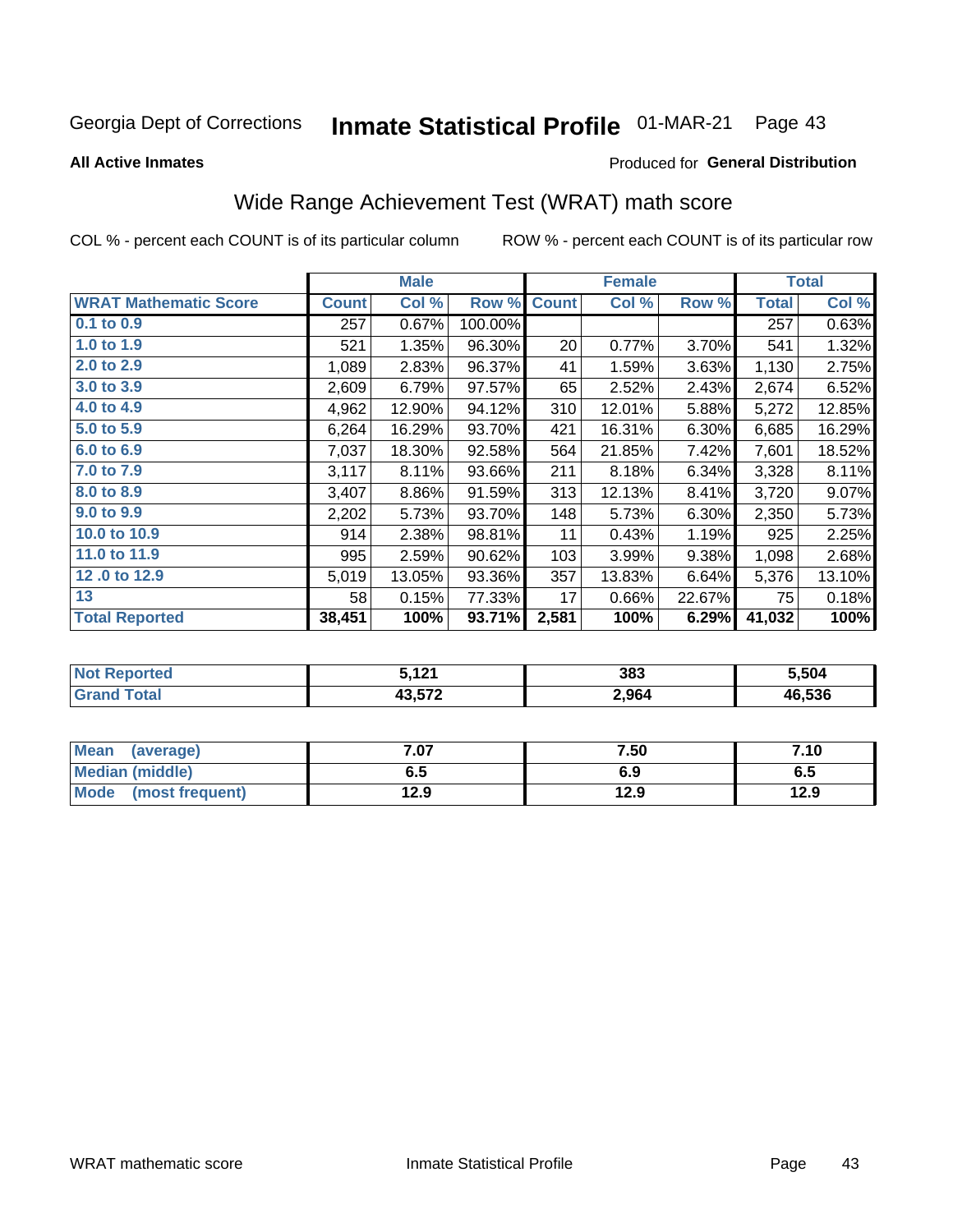#### Inmate Statistical Profile 01-MAR-21 Page 44

### **All Active Inmates**

## Produced for General Distribution

# Wide Range Achievement Test (WRAT) spelling score

COL % - percent each COUNT is of its particular column

|                            |              | <b>Male</b> |        |              | <b>Female</b> |        |              | <b>Total</b> |
|----------------------------|--------------|-------------|--------|--------------|---------------|--------|--------------|--------------|
| <b>WRAT Spelling Score</b> | <b>Count</b> | Col %       | Row %  | <b>Count</b> | Col %         | Row %  | <b>Total</b> | Col %        |
| $0.1$ to $0.9$             | 809          | 2.10%       | 99.39% | 5            | 0.19%         | 0.61%  | 814          | 1.98%        |
| 1.0 to 1.9                 | 1,140        | 2.96%       | 98.62% | 16           | 0.62%         | 1.38%  | 1,156        | 2.82%        |
| 2.0 to 2.9                 | 2,112        | 5.49%       | 98.55% | 31           | 1.20%         | 1.45%  | 2,143        | 5.22%        |
| 3.0 to 3.9                 | 3,017        | 7.84%       | 98.05% | 60           | 2.32%         | 1.95%  | 3,077        | 7.50%        |
| 4.0 to 4.9                 | 2,646        | 6.88%       | 96.89% | 85           | 3.29%         | 3.11%  | 2,731        | 6.65%        |
| 5.0 to 5.9                 | 3,348        | 8.70%       | 95.49% | 158          | 6.12%         | 4.51%  | 3,506        | 8.54%        |
| 6.0 to 6.9                 | 3,604        | 9.37%       | 95.65% | 164          | 6.35%         | 4.35%  | 3,768        | 9.18%        |
| 7.0 to 7.9                 | 3,393        | 8.82%       | 95.04% | 177          | 6.86%         | 4.96%  | 3,570        | 8.70%        |
| 8.0 to 8.9                 | 3,359        | 8.73%       | 94.49% | 196          | 7.59%         | 5.51%  | 3,555        | 8.66%        |
| 9.0 to 9.9                 | 1,918        | 4.99%       | 94.16% | 119          | 4.61%         | 5.84%  | 2,037        | 4.96%        |
| 10.0 to 10.9               | 1,850        | 4.81%       | 92.96% | 140          | 5.42%         | 7.04%  | 1,990        | 4.85%        |
| 11.0 to 11.9               | 2,525        | 6.57%       | 89.86% | 285          | 11.04%        | 10.14% | 2,810        | 6.85%        |
| 12.0 to 12.9               | 8,510        | 22.13%      | 88.45% | 1,111        | 43.03%        | 11.55% | 9,621        | 23.44%       |
| 13                         | 230          | 0.60%       | 86.79% | 35           | 1.36%         | 13.21% | 265          | 0.65%        |
| <b>Total Reported</b>      | 38,461       | 100%        | 93.71% | 2,582        | 100%          | 6.29%  | 41,043       | 100%         |

| <b>NOT</b><br><b>Reported</b> | E 444  | 382   | 5,493  |
|-------------------------------|--------|-------|--------|
| <b>cotal</b>                  | 10 E70 | 2,964 | 46.536 |

| Mean<br>(average)       | 7.85 | 10.11 | 7.99 |
|-------------------------|------|-------|------|
| Median (middle)         | .    | 11.6  | .    |
| Mode<br>(most frequent) | 12.9 | 12.9  | 12.9 |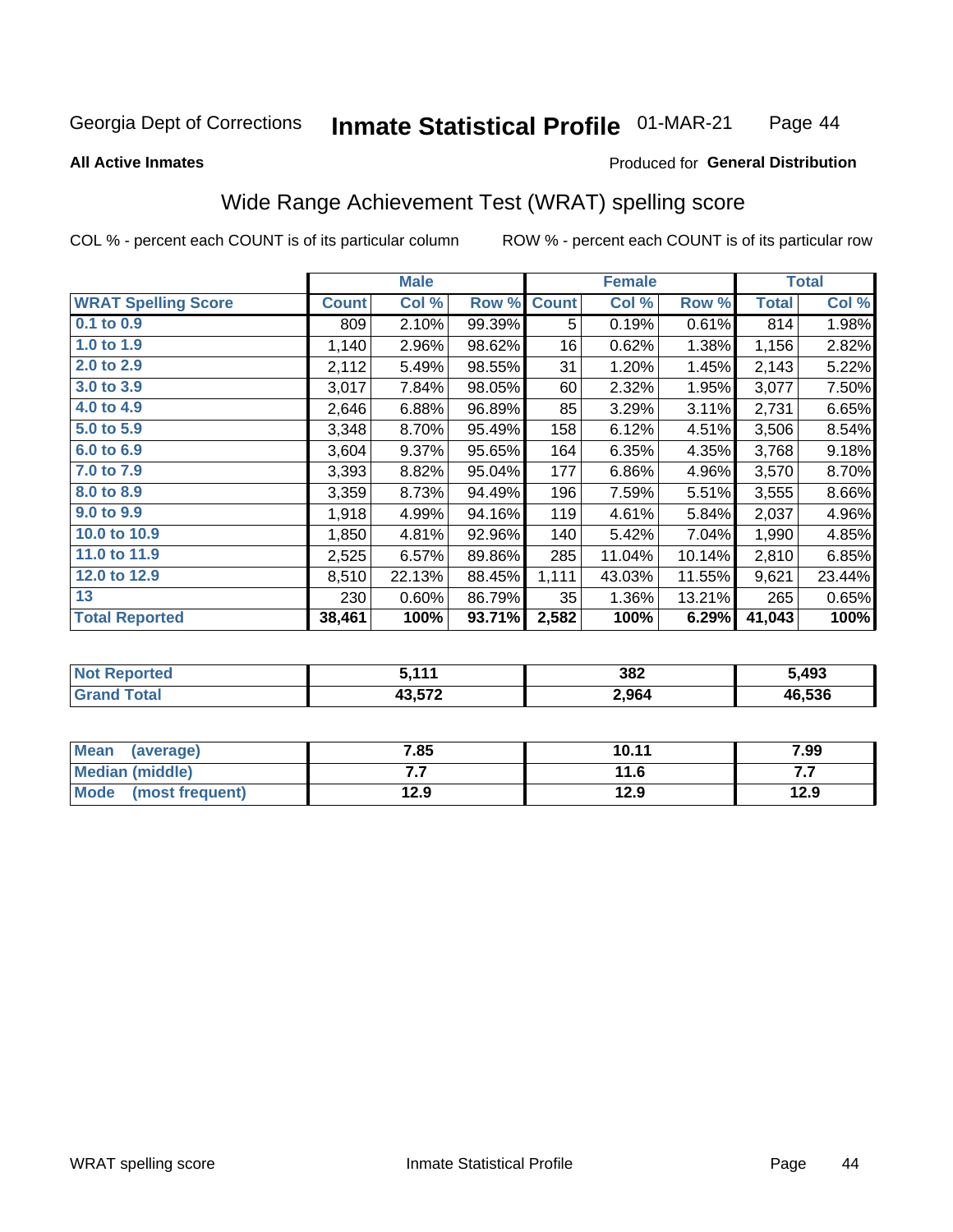# Inmate Statistical Profile 01-MAR-21 Page 45

**All Active Inmates** 

## **Produced for General Distribution**

## Current / last mental health treatment level

COL % - percent each COUNT is of its particular column

|                                    |                 | <b>Male</b> |         |              | <b>Female</b> |        |              | <b>Total</b> |
|------------------------------------|-----------------|-------------|---------|--------------|---------------|--------|--------------|--------------|
| <b>Mental Health Treatment Lev</b> | <b>Count</b>    | Col %       | Row %   | <b>Count</b> | Col %         | Row %  | <b>Total</b> | Col %        |
| 1 No problem at current time       | 7,494           | 47.05%      | 92.87%  | 575          | 23.48%        | 7.13%  | 8,069        | 43.91%       |
| 2 Receiving outpatient             | 6,783           | 42.59%      | 78.74%  | 1,831        | 74.77%        | 21.26% | 8,614        | 46.88%       |
| <b>Treatment</b>                   |                 |             |         |              |               |        |              |              |
| 3 Inpatient, moderate              | 1,303           | 8.18%       | 97.53%  | 33           | 1.35%         | 2.47%  | 1,336        | 7.27%        |
| Treatment                          |                 |             |         |              |               |        |              |              |
| 4 Inpatient, intensive             | 326             | 2.05%       | 97.02%  | 10           | 0.41%         | 2.98%  | 336          | 1.83%        |
| Treatment                          |                 |             |         |              |               |        |              |              |
| 5 Undergoing crisis                | 20 <sub>1</sub> | 0.13%       | 100.00% |              |               |        | 20           | 0.11%        |
| <b>stabilization</b>               |                 |             |         |              |               |        |              |              |
| <b>6 Hospital for criminally</b>   |                 | 0.01%       | 100.00% |              |               |        |              | 0.01%        |
| <b>Tinsane</b>                     |                 |             |         |              |               |        |              |              |
| <b>Total Evaluated</b>             | 15,927          | 100%        | 86.67%  | 2,449        | 100%          | 13.33% | 18,376       | 100.0%       |

| Never had MH evaluation | 27,645 | 515   | 28,160 |
|-------------------------|--------|-------|--------|
| <b>Grand Total</b>      | 43,572 | 2,964 | 46,536 |

| <b>Median (middle)</b>         | <b>Receiving outpatient</b><br>treatment | <b>Receiving outpatient</b><br>treatment | <b>Receiving</b><br>outpatient<br>treatment |  |  |
|--------------------------------|------------------------------------------|------------------------------------------|---------------------------------------------|--|--|
| <b>Mode</b><br>(most frequent) | No problem at current time               | <b>Receiving outpatient</b><br>treatment | Receiving<br>outpatient<br>treatment        |  |  |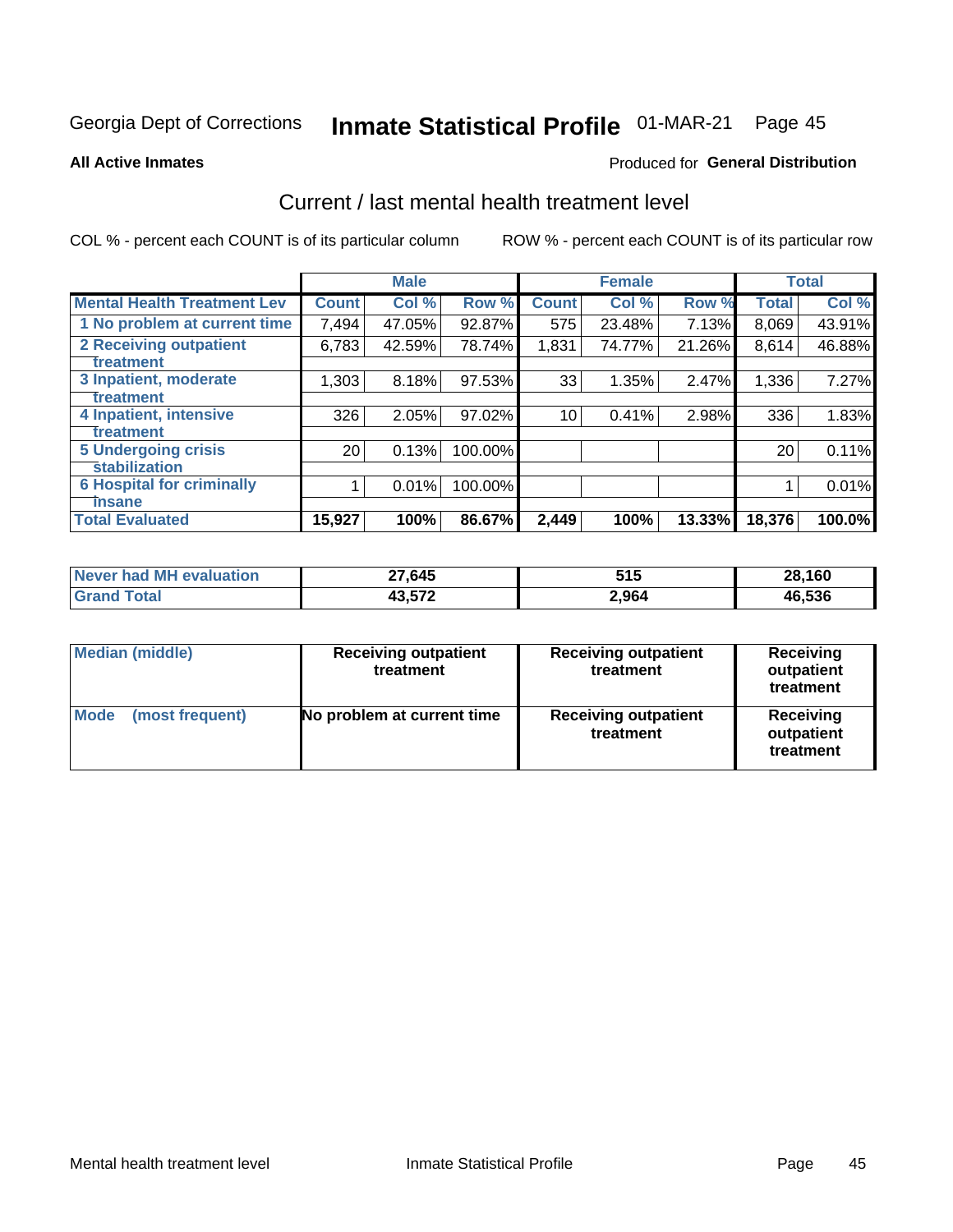## **All Active Inmates**

## Produced for General Distribution

# PULHESDWIT medical scale - 'P' overall condition ('P'hysical)

COL % - percent each COUNT is of its particular column

|                                  |              | <b>Male</b> |         |              | <b>Female</b> |         |              | <b>Total</b> |
|----------------------------------|--------------|-------------|---------|--------------|---------------|---------|--------------|--------------|
| 'P' Overall Condition            | <b>Count</b> | Col %       | Row %   | <b>Count</b> | Col %         | Row %   | <b>Total</b> | Col %        |
| 1 No medical illness             | 28,644       | 73.50%      | 94.20%  | 1,764        | 65.00%        | 5.80%   | 30,408       | 72.95%       |
| 2 Well-controlled chronic        | 9,500        | 24.38%      | 91.57%  | 875          | 32.24%        | 8.43%   | 10,375       | 24.89%       |
| <b>illness</b>                   |              |             |         |              |               |         |              |              |
| 3 Poorly-controlled chronic      | 758          | 1.94%       | 92.21%  | 64           | 2.36%         | 7.79%   | 822          | 1.97%        |
| <b>lillness</b>                  |              |             |         |              |               |         |              |              |
| 4 Significant problems requiring | 65           | 0.17%       | 89.04%  | 8            | 0.29%         | 10.96%  | 73           | 0.18%        |
| special housing                  |              |             |         |              |               |         |              |              |
| 5 Terminal illness, < 6 months   | 5            | 0.01%       | 100.00% |              |               |         | 5            | 0.01%        |
| to live                          |              |             |         |              |               |         |              |              |
| 6 Inmate is pregnant             |              |             |         | 3            | 0.11%         | 100.00% | 3            | 0.01%        |
| <b>Total Reported</b>            | 38,972       | 100%        | 93.49%  | 2,714        | 100%          | 6.51%   | 41,686       | 100.0%       |

|        | .600   | המה<br>∠วบ | .850   |
|--------|--------|------------|--------|
| $-401$ | מדה הו | 2.964      | 46.536 |

| Mode | (most frequent) | 1 No medical illness | 1 No medical illness | 1 No medical<br>illness |
|------|-----------------|----------------------|----------------------|-------------------------|
|------|-----------------|----------------------|----------------------|-------------------------|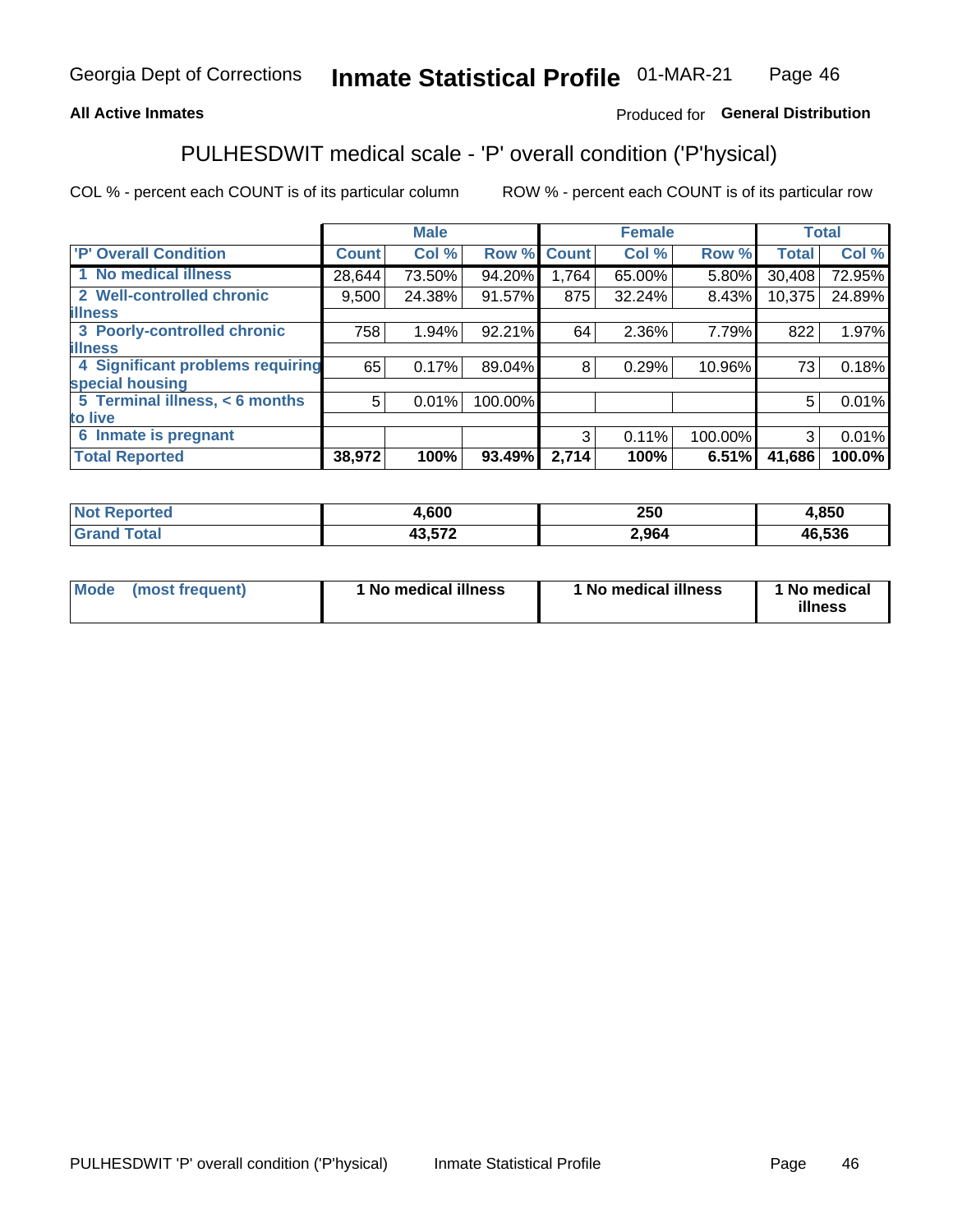## **All Active Inmates**

## Produced for General Distribution

# PULHESDWIT medical scale - 'U' upper body

COL % - percent each COUNT is of its particular column

|                              |              | <b>Male</b> |         |              | <b>Female</b> |        |              | <b>Total</b> |
|------------------------------|--------------|-------------|---------|--------------|---------------|--------|--------------|--------------|
| <b>'U' Upper Body</b>        | <b>Count</b> | Col %       | Row %   | <b>Count</b> | Col %         | Row %  | <b>Total</b> | Col %        |
| 1 Upper bones, joints,       | 36,968       | 95.38%      | 93.47%  | 2,581        | 95.13%        | 6.53%  | 39,549       | 95.36%       |
| muscles all OK               |              |             |         |              |               |        |              |              |
| 2 One or both arms minimally | 1,587        | 4.09%       | 93.41%  | 112          | 4.13%         | 6.59%  | 1,699        | 4.10%        |
| limited                      |              |             |         |              |               |        |              |              |
| 3 One or both arms           | 171          | 0.44%       | 92.43%  | 14           | 0.52%         | 7.57%  | 185          | 0.45%        |
| <b>moderately limited</b>    |              |             |         |              |               |        |              |              |
| 4 One arm disabled,          | 32           | 0.08%       | 84.21%  | 6            | 0.22%         | 15.79% | 38           | 0.09%        |
| paralyzed, or amputated      |              |             |         |              |               |        |              |              |
| 5 Both arms disabled,        |              | 0.01%       | 100.00% |              |               |        |              | 0.01%        |
| paralyzed, or amputated      |              |             |         |              |               |        |              |              |
| <b>Total Reported</b>        | 38,759       | 100%        | 93.46%  | 2,713        | 100%          | 6.54%  | 41,472       | 100.0%       |

| <b>Not Reported</b> | 1,813  | クロイ<br>ZJ I | 5,064  |
|---------------------|--------|-------------|--------|
| <b>Grand Total</b>  | 43,572 | 2,964       | 46,536 |

|  | Mode (most frequent) | 1 Upper bones, joints,<br>muscles all OK | 1 Upper bones, joints,<br>muscles all OK | 1 Upper bones,<br>joints, muscles all<br>ΟK |
|--|----------------------|------------------------------------------|------------------------------------------|---------------------------------------------|
|--|----------------------|------------------------------------------|------------------------------------------|---------------------------------------------|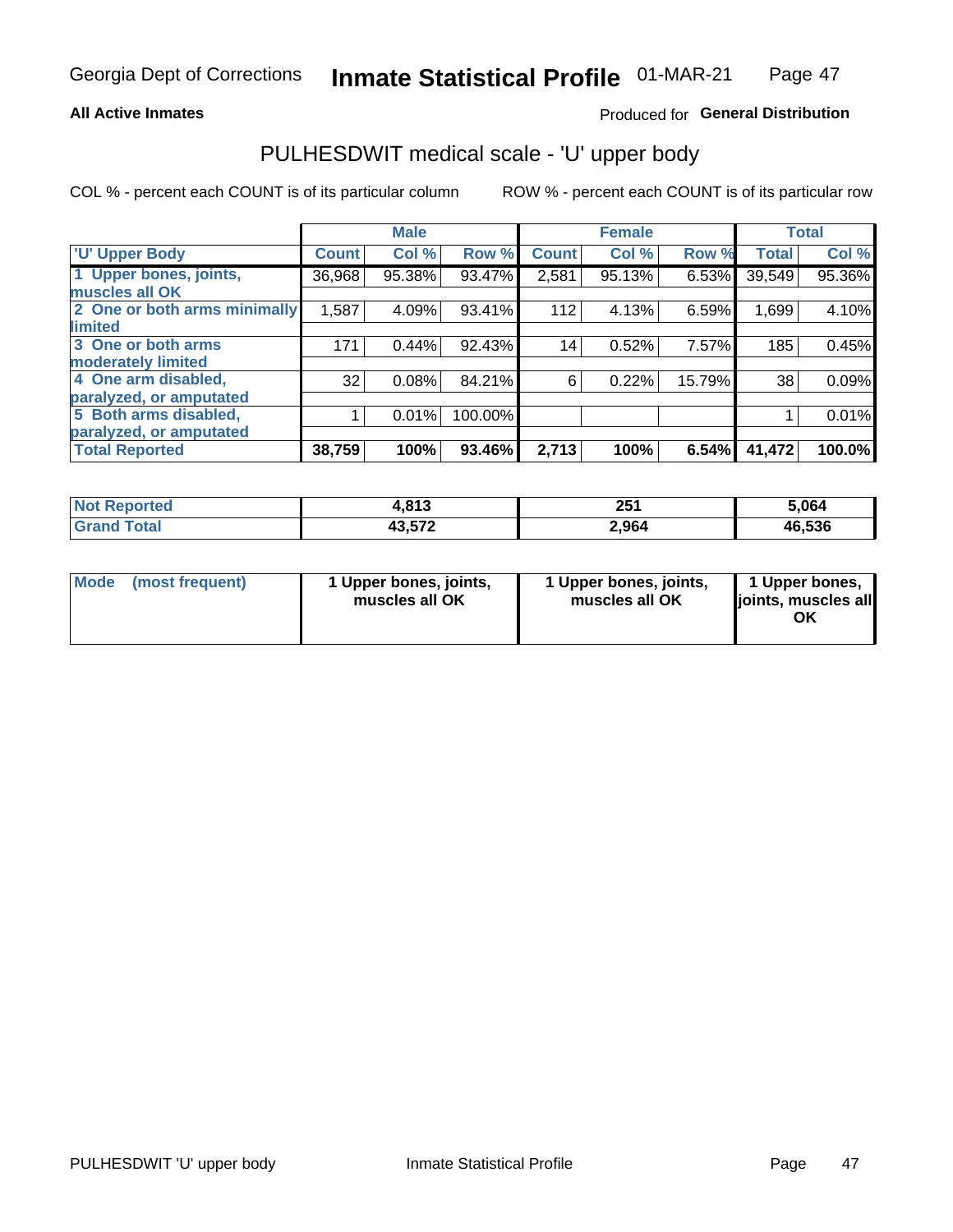## **All Active Inmates**

## Produced for General Distribution

## PULHESDWIT medical scale - 'L' lower body

COL % - percent each COUNT is of its particular column

|                                |              | <b>Male</b> |         |              | <b>Female</b> |       |              | <b>Total</b> |
|--------------------------------|--------------|-------------|---------|--------------|---------------|-------|--------------|--------------|
| 'L' Lower Body                 | <b>Count</b> | Col %       | Row %   | <b>Count</b> | Col %         | Row % | <b>Total</b> | Col %        |
| 1 Lower bones, joints,         | 34,982       | 90.26%      | 93.40%  | 2,470        | 91.08%        | 6.60% | 37,452       | 90.31%       |
| muscles all OK                 |              |             |         |              |               |       |              |              |
| 2 One or both legs minimally   | 3,112        | 8.03%       | 93.76%  | 207          | 7.63%         | 6.24% | 3,319        | 8.00%        |
| limited                        |              |             |         |              |               |       |              |              |
| 3 One or both legs             | 548          | 1.41%       | 95.47%  | 26           | 0.96%         | 4.53% | 574          | 1.38%        |
| moderately limited             |              |             |         |              |               |       |              |              |
| 4 One leg disabled, paralyzed, | 95           | 0.25%       | 91.35%  | 9            | 0.33%         | 8.65% | 104          | 0.25%        |
| or amputated                   |              |             |         |              |               |       |              |              |
| 5 Both legs disabled,          | 20           | 0.05%       | 100.00% |              |               |       | 20           | 0.05%        |
| paralyzed, or amputated        |              |             |         |              |               |       |              |              |
| <b>Total Reported</b>          | 38,757       | 100%        | 93.46%  | 2,712        | 100%          | 6.54% | 41,469       | 100%         |

| <b>Not Reported</b> | . 04 F<br>4.O I J | つにつ<br>ZJZ | 5,067                              |
|---------------------|-------------------|------------|------------------------------------|
| Total               | 10.570<br>7 וט.ט+ | 2,964      | .536<br>$\ddot{\phantom{1}}$<br>46 |

| Mode (most frequent) | 1 Lower bones, joints,<br>muscles all OK | 1 Lower bones, joints,<br>muscles all OK | 1 Lower bones,<br>joints, muscles all<br>ΟK |
|----------------------|------------------------------------------|------------------------------------------|---------------------------------------------|
|----------------------|------------------------------------------|------------------------------------------|---------------------------------------------|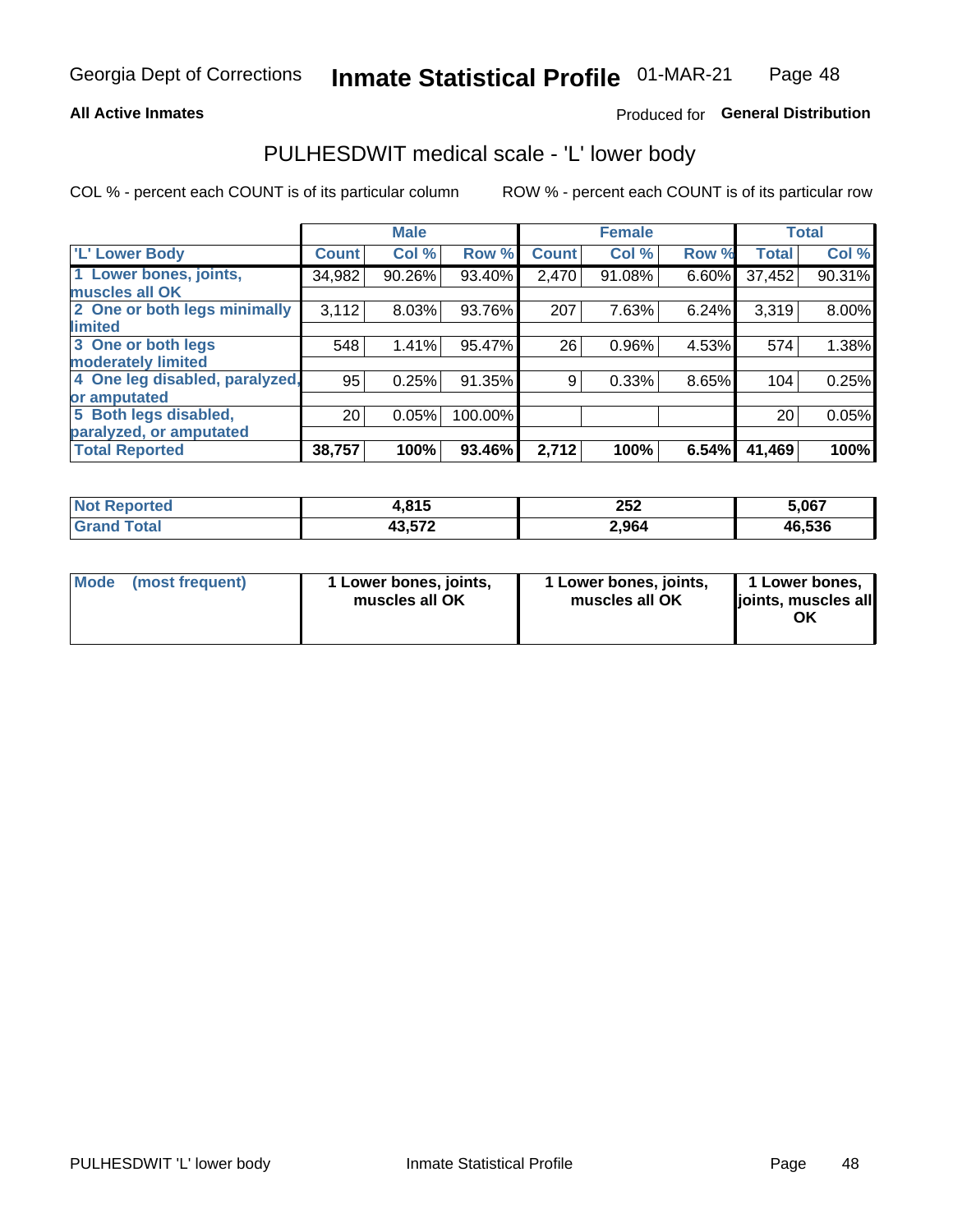## **All Active Inmates**

## Produced for General Distribution

## PULHESDWIT medical scale - 'H' hearing

COL % - percent each COUNT is of its particular column

|                                |              | <b>Male</b> |             |       | <b>Female</b> |          | <b>Total</b> |        |
|--------------------------------|--------------|-------------|-------------|-------|---------------|----------|--------------|--------|
| <b>'H' Hearing</b>             | <b>Count</b> | Col %       | Row % Count |       | Col %         | Row %    | <b>Total</b> | Col %  |
| 1 Normal hearing both ears     | 38,155       | 98.52%      | 93.46%      | 2,671 | 98.60%        | 6.54%    | 40,826       | 98.53% |
| 2 Some loss in one ear with    | 442          | 1.14%       | 93.45%      | 31    | 1.14%         | 6.55%    | 473          | 1.14%  |
| other OK, or mild loss in both |              |             |             |       |               |          |              |        |
| 3 Total loss in one ear with   | 84           | 0.22%       | 94.38%      | 5     | 0.18%         | 5.62%    | 89           | 0.21%  |
| mild loss in other             |              |             |             |       |               |          |              |        |
| 4 Severe loss in both ears     | 26           | 0.07%       | 96.30%      |       | $0.04\%$      | $3.70\%$ | 27           | 0.07%  |
| 5 Total loss in both ears,     | 20           | 0.05%       | 95.24%      |       | 0.04%         | 4.76%    | 21           | 0.05%  |
| requiring special housing      |              |             |             |       |               |          |              |        |
| <b>Total Reported</b>          | 38,727       | 100%        | 93.46%      | 2,709 | 100%          | 6.54%    | 41,436       | 100%   |

| 'Not<br>ాorted | .845،         | 255   | .100   |
|----------------|---------------|-------|--------|
| <b>Total</b>   | 10 F70<br>.טי | 2,964 | 46,536 |

| Mode (most frequent) | 1 Normal hearing both ears 11 Normal hearing both ears 1 Normal hearing | both ears |
|----------------------|-------------------------------------------------------------------------|-----------|
|                      |                                                                         |           |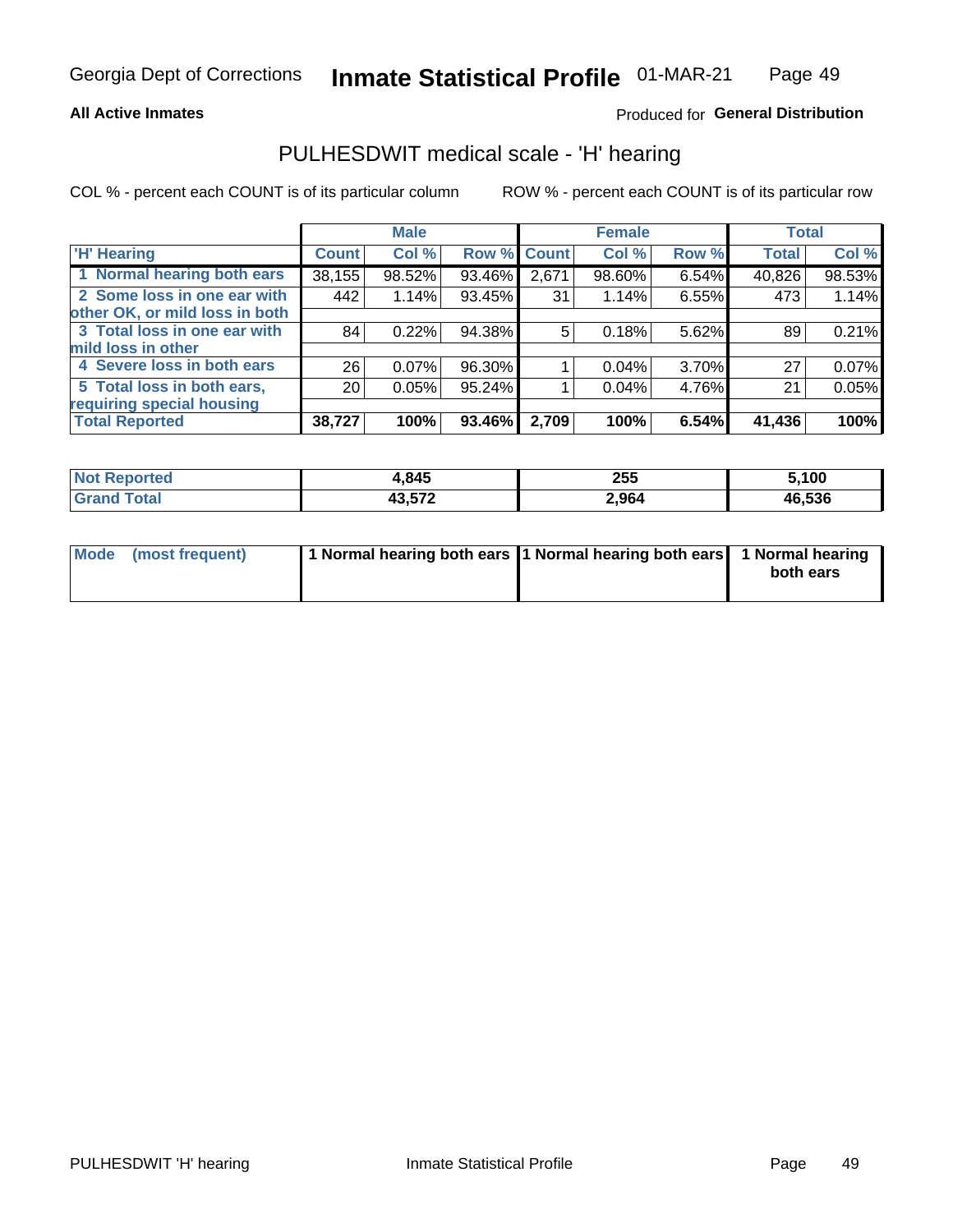## **All Active Inmates**

## Produced for General Distribution

## PULHESDWIT medical scale - 'E' vision

COL % - percent each COUNT is of its particular column

|                                 |                 | <b>Male</b> |        |              | <b>Female</b> |        |              | <b>Total</b> |
|---------------------------------|-----------------|-------------|--------|--------------|---------------|--------|--------------|--------------|
| <b>E' Vision</b>                | <b>Count</b>    | Col %       | Row %  | <b>Count</b> | Col %         | Row %  | <b>Total</b> | Col %        |
| 1 Correctable to 20/40 in both  | 29,261          | 76.11%      | 95.34% | 429.         | 52.97%        | 4.66%  | 30,690       | 74.60%       |
| eyes                            |                 |             |        |              |               |        |              |              |
| 2 Correctable to 20/70 in one   | 8,081           | 21.02%      | 88.73% | 1,026        | 38.03%        | 11.27% | 9,107        | 22.14%       |
| eye, may be blind in other      |                 |             |        |              |               |        |              |              |
| 3 Correctable to 20/200 in one  | 938             | 2.44%       | 82.79% | 195          | 7.23%         | 17.21% | 1,133        | 2.75%        |
| eye, may be blind in other      |                 |             |        |              |               |        |              |              |
| 4 One eye not correctable to    | 144             | 0.37%       | 75.39% | 47           | 1.74%         | 24.61% | 191          | 0.46%        |
| 20/200, other may be blind      |                 |             |        |              |               |        |              |              |
| 5 Blind in both eyes, requiring | 20 <sub>1</sub> | 0.05%       | 95.24% |              | 0.04%         | 4.76%  | 21           | 0.05%        |
| special housing                 |                 |             |        |              |               |        |              |              |
| <b>Total Reported</b>           | 38,444          | 100%        | 93.44% | 2,698        | 100%          | 6.56%  | 41,142       | 100%         |

| <b>Not Reported</b> | ,128             | 266   | 5,394  |
|---------------------|------------------|-------|--------|
| Гоtа                | ハウ ドフウ<br>43,37∠ | 2,964 | 46,536 |

| Mode (most frequent) | 1 Correctable to 20/40 in both<br>eves | 1 Correctable to 20/40 in   1 Correctable to  <br>both eves | 20/40 in both eyes |
|----------------------|----------------------------------------|-------------------------------------------------------------|--------------------|
|                      |                                        |                                                             |                    |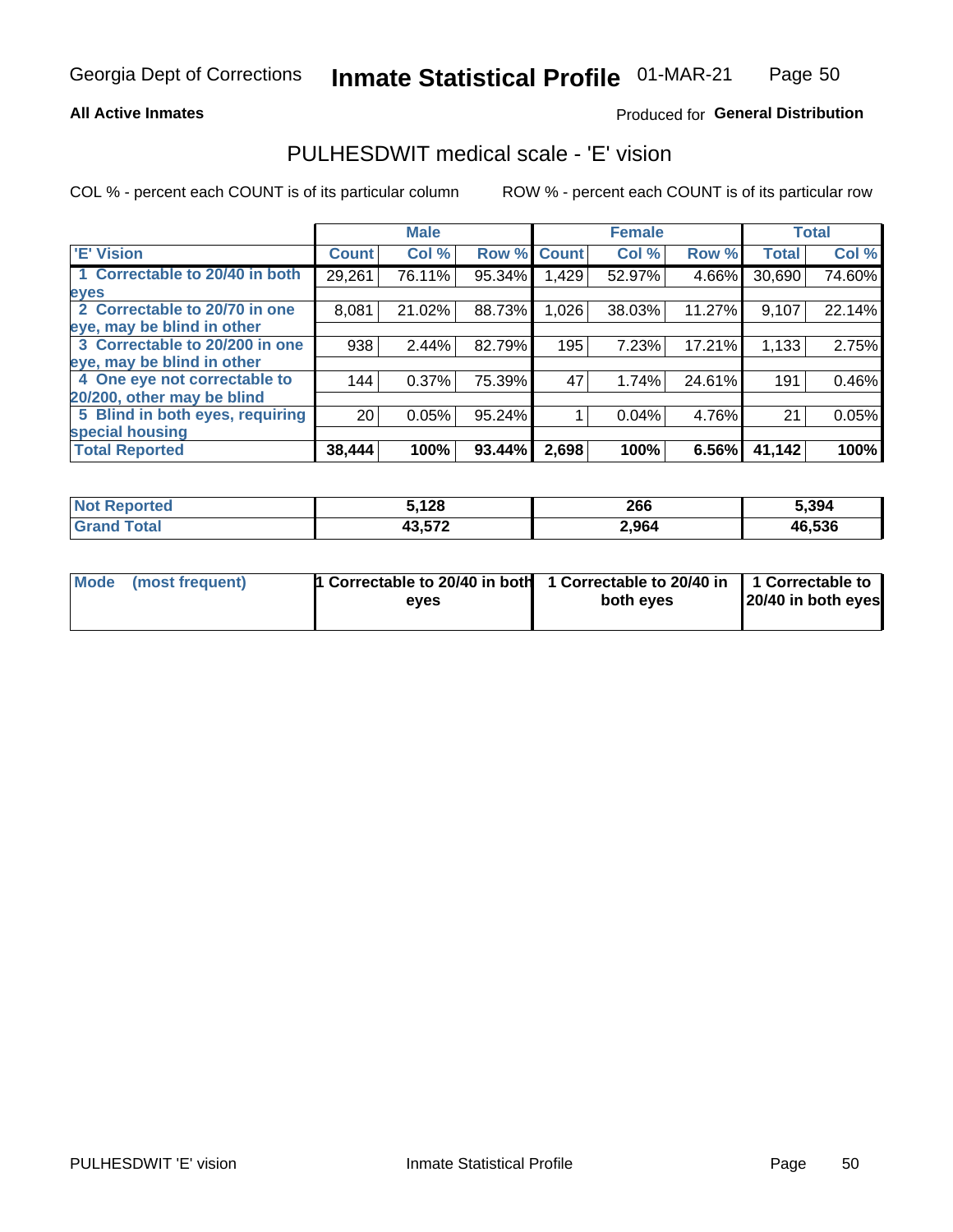## **All Active Inmates**

## Produced for General Distribution

# PULHESDWIT medical scale - 'S' pSychiatric

COL % - percent each COUNT is of its particular column

|                                        |              | <b>Male</b> |         |              | <b>Female</b> |        |              | <b>Total</b> |
|----------------------------------------|--------------|-------------|---------|--------------|---------------|--------|--------------|--------------|
| 'S' pSychiatric                        | <b>Count</b> | Col %       | Row %   | <b>Count</b> | Col %         | Row %  | <b>Total</b> | Col %        |
| 1 No impairment or disorders           | 34,050       | 89.84%      | 97.27%  | 956          | 37.13%        | 2.73%  | 35,006       | 86.48%       |
| 2 Stable, or in remission, or          | 3,123        | 8.24%       | 66.17%  | 1,597        | 62.02%        | 33.83% | 4,720        | 11.66%       |
| mild impairment or retardation         |              |             |         |              |               |        |              |              |
| 3 Requires moderate inpatient          | 571          | 1.51%       | 97.44%  | 15           | 0.58%         | 2.56%  | 586          | 1.45%        |
| treatment                              |              |             |         |              |               |        |              |              |
| 4 Requires intensive inpatient         | 152          | 0.40%       | 95.60%  |              | 0.27%         | 4.40%  | 159          | 0.39%        |
| treatment                              |              |             |         |              |               |        |              |              |
| <b>5 Requires Crisis Stabilization</b> | 6            | 0.02%       | 100.00% |              |               |        | 6            | 0.01%        |
| Unit (CSU) inpatient care              |              |             |         |              |               |        |              |              |
| <b>Total Reported</b>                  | 37,902       | 100%        | 93.64%  | 2,575        | 100%          | 6.36%  | 40,477       | 100%         |

| <b>Not Reported</b> | 5.670  | 389   | 6,059  |
|---------------------|--------|-------|--------|
| Gran<br>⊤otal       | 43,572 | 2,964 | 46,536 |

| Mode (most frequent) | <b>1 No impairment or disorders 2 Stable, or in remission, 1 No impairment or</b> |                       |           |
|----------------------|-----------------------------------------------------------------------------------|-----------------------|-----------|
|                      |                                                                                   | or mild impairment or | disorders |
|                      |                                                                                   | retardation           |           |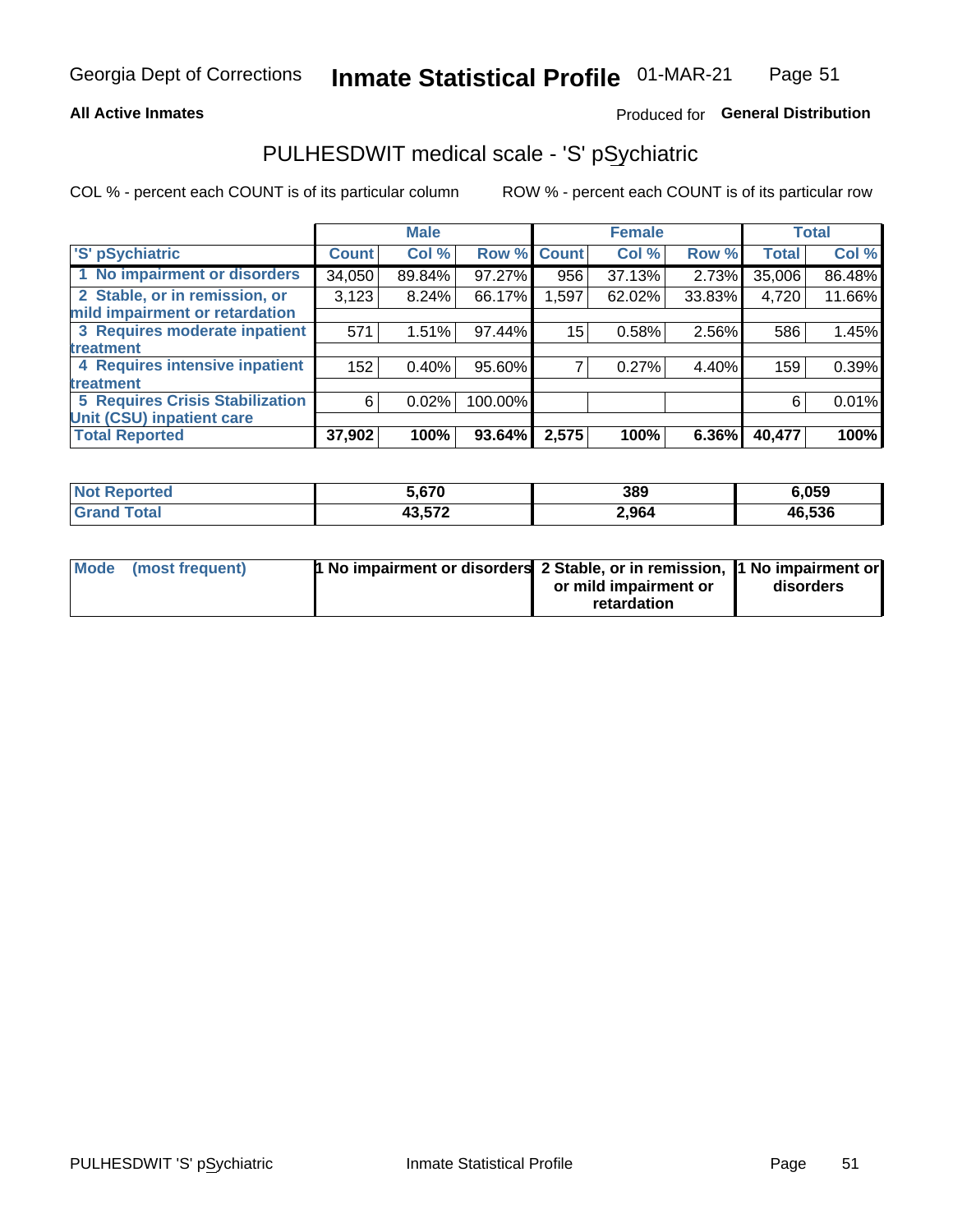## **All Active Inmates**

## Produced for General Distribution

# PULHESDWIT medical scale - 'D' dental

COL % - percent each COUNT is of its particular column

|                                 |              | <b>Male</b> |        |              | <b>Female</b> |          |              | <b>Total</b> |
|---------------------------------|--------------|-------------|--------|--------------|---------------|----------|--------------|--------------|
| <b>D'</b> Dental                | <b>Count</b> | Col %       | Row %  | <b>Count</b> | Col %         | Row %    | <b>Total</b> | Col %        |
| 1 Minimal routine dental health | 22,763       | 63.17%      | 91.31% | 2,167        | 83.54%        | $8.69\%$ | 24,930       | 64.54%       |
| <b>needs</b>                    |              |             |        |              |               |          |              |              |
| 2 Moderate cavities and/or gum  | 11,557       | 32.07%      | 97.25% | 327          | 12.61%        | 2.75%    | 11,884       | 30.76%       |
| disease                         |              |             |        |              |               |          |              |              |
| 3 Extensive gum disease         | 1,694        | 4.70%       | 94.53% | 98           | 3.78%         | 5.47%    | 1,792        | 4.64%        |
| and/or widespread decay         |              |             |        |              |               |          |              |              |
| 4 Urgent need for dental        | 21           | $0.06\%$    | 91.30% | 2            | 0.08%         | 8.70%    | 23           | 0.06%        |
| <b>services</b>                 |              |             |        |              |               |          |              |              |
| <b>Total Reported</b>           | 36,035       | 100%        | 93.28% | 2,594        | 100%          | 6.72%    | 38,629       | 100%         |

| <b>Reported</b><br>NO. | 7 627<br>,၁૩7             | 370   | 7,907  |
|------------------------|---------------------------|-------|--------|
| <b>otal</b>            | 19 E79<br>79.J <i>i</i> Z | 2,964 | 46,536 |

| <b>Mode</b> | (most frequent) | <b>Minimal routine dental</b><br>health needs | 1 Minimal routine dental   1 Minimal routine  <br>health needs | dental health<br>needs |
|-------------|-----------------|-----------------------------------------------|----------------------------------------------------------------|------------------------|
|-------------|-----------------|-----------------------------------------------|----------------------------------------------------------------|------------------------|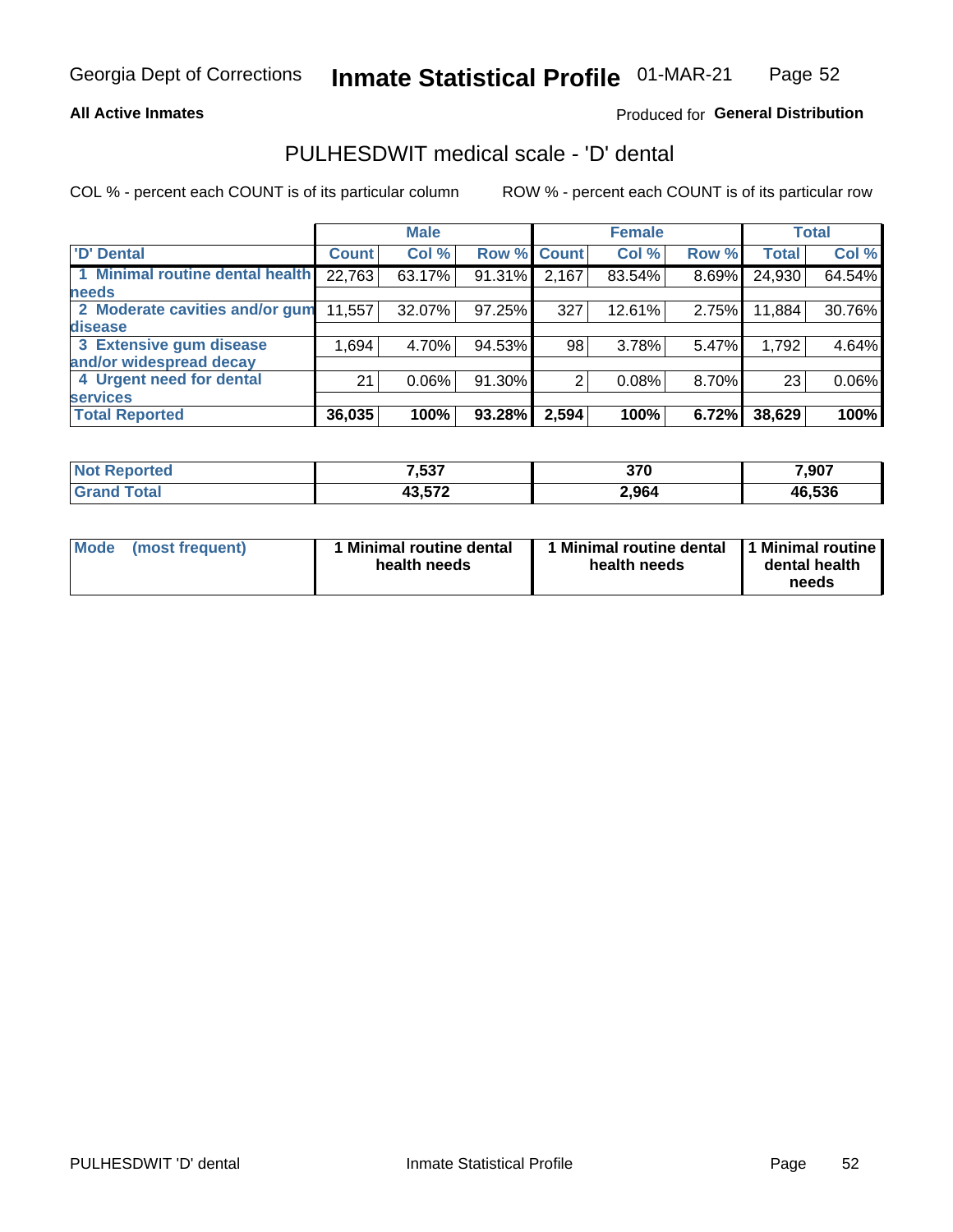## **All Active Inmates**

## Produced for General Distribution

## PULHESDWIT medical scale - 'W' work ability

COL % - percent each COUNT is of its particular column

|                                 |              | <b>Male</b> |        |              | <b>Female</b> |       |              | <b>Total</b> |
|---------------------------------|--------------|-------------|--------|--------------|---------------|-------|--------------|--------------|
| <b>W'</b> work ability          | <b>Count</b> | Col %       | Row %  | <b>Count</b> | Col %         | Row % | <b>Total</b> | Col %        |
| 1 Unrestricted work or activity | 32,755       | 84.54%      | 93.42% | 2,306        | 84.97%        | 6.58% | 35,061       | 84.57%       |
| 2 Minor restrictions on type of | 4,758        | 12.28%      | 93.20% | 347          | 12.79%        | 6.80% | 5,105        | 12.31%       |
| <b>work</b>                     |              |             |        |              |               |       |              |              |
| 3 Moderate restrictions on type | 845          | 2.18%       | 95.91% | 36           | 1.33%         | 4.09% | 881          | 2.13%        |
| lof work                        |              |             |        |              |               |       |              |              |
| 4 Major restrictions on type of | 276          | 0.71%       | 94.20% | 17           | 0.63%         | 5.80% | 293          | 0.71%        |
| <b>work</b>                     |              |             |        |              |               |       |              |              |
| 5 Cannot work under any         | 110          | 0.28%       | 93.22% | 8            | 0.29%         | 6.78% | 118          | 0.28%        |
| <b>circumstances</b>            |              |             |        |              |               |       |              |              |
| <b>Total Reported</b>           | 38,744       | 100%        | 93.45% | 2,714        | 100%          | 6.55% | 41,458       | 100%         |

| <b>Not Reported</b>  | 1,828  | 250   | 5,078  |
|----------------------|--------|-------|--------|
| $\tau$ otal<br>Grand | 43,572 | 2,964 | 46,536 |

| Mode            | 1 Unrestricted work or | 1 Unrestricted work or | 1 Unrestricted   |
|-----------------|------------------------|------------------------|------------------|
| (most frequent) | activity               | activity               | work or activity |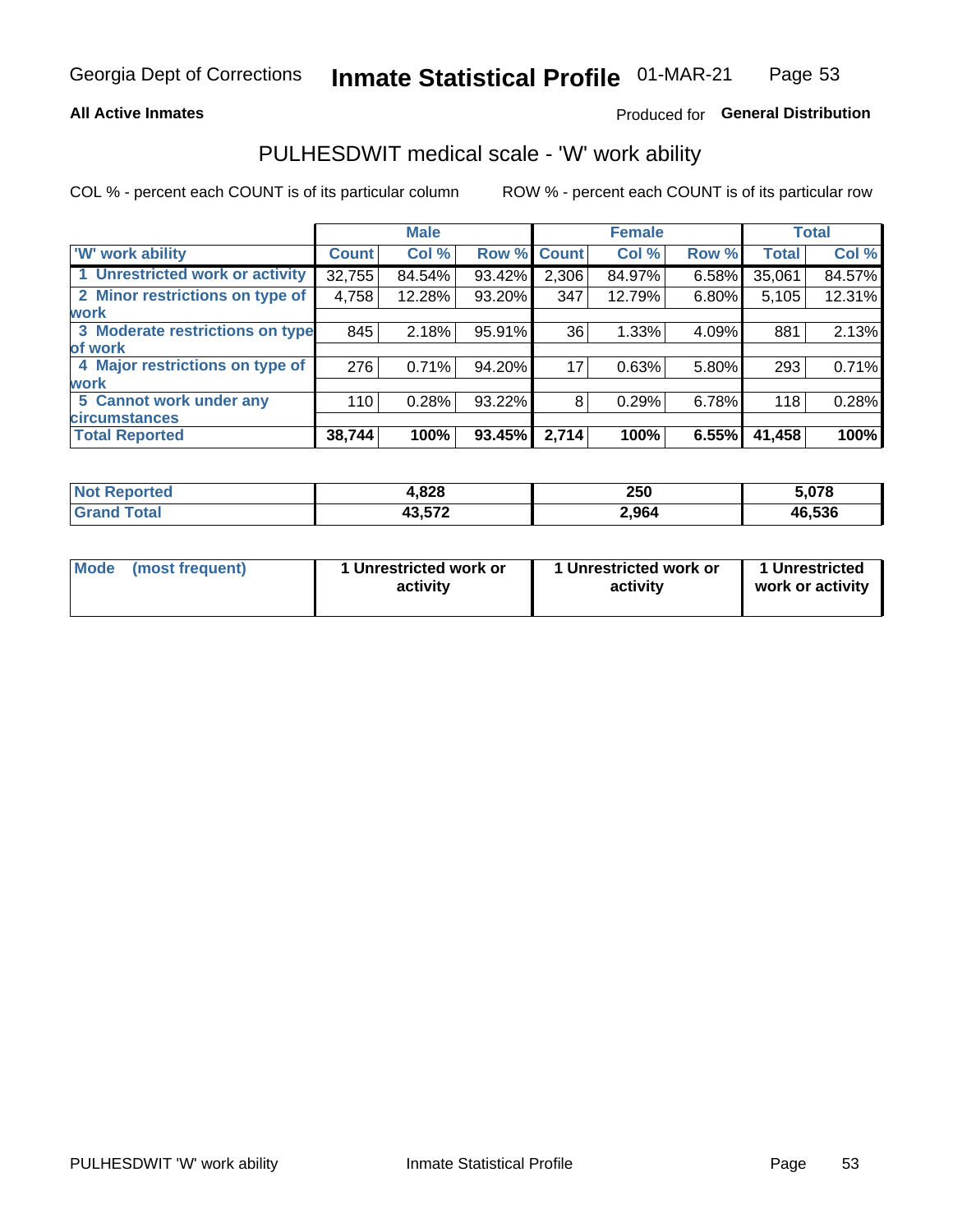## **All Active Inmates**

## Produced for General Distribution

# PULHESDWIT medical scale - 'I' impairment

COL % - percent each COUNT is of its particular column

|                                                              |              | <b>Male</b> |        |             | <b>Female</b> |       |              | <b>Total</b> |
|--------------------------------------------------------------|--------------|-------------|--------|-------------|---------------|-------|--------------|--------------|
| <b>T' Impairment</b>                                         | <b>Count</b> | Col %       |        | Row % Count | Col %         | Row % | <b>Total</b> | Col %        |
| 1 No impairments or<br>disabilities                          | 38,337       | 98.96%      | 93.44% | 2,692       | 99.26%        | 6.56% | 41,029       | 98.98%       |
| 2 Wheelchair-bound but<br>otherwise OK                       | 224          | 0.58%       | 96.55% | 8           | 0.29%         | 3.45% | 232          | 0.56%        |
| <b>3 Needs low-level Assisted</b><br>Living (level I)        | 54           | 0.14%       | 98.18% |             | 0.04%         | 1.82% | 55           | 0.13%        |
| 4 Needs moderate Assisted<br>Living (level II)               | 24           | $0.06\%$    | 96.00% |             | 0.04%         | 4.00% | 25           | $0.06\%$     |
| <b>5 Needs maximal Assisted</b><br><b>Living (level III)</b> | 102          | 0.26%       | 91.07% | 10          | 0.37%         | 8.93% | 112          | 0.27%        |
| <b>Total Reported</b>                                        | 38,741       | 100%        | 93.46% | 2,712       | 100%          | 6.54% | 41,453       | 100%         |

| <b>Not</b> | 024    | 252   | 5,083  |
|------------|--------|-------|--------|
| Reported   | l.oji  | $ -$  |        |
| Total      | 43,572 | 2,964 | 46,536 |

| Mode | (most frequent) | 1 No impairments or<br>disabilities | 1 No impairments or<br>disabilities | 1 No impairments<br>or disabilities |
|------|-----------------|-------------------------------------|-------------------------------------|-------------------------------------|
|------|-----------------|-------------------------------------|-------------------------------------|-------------------------------------|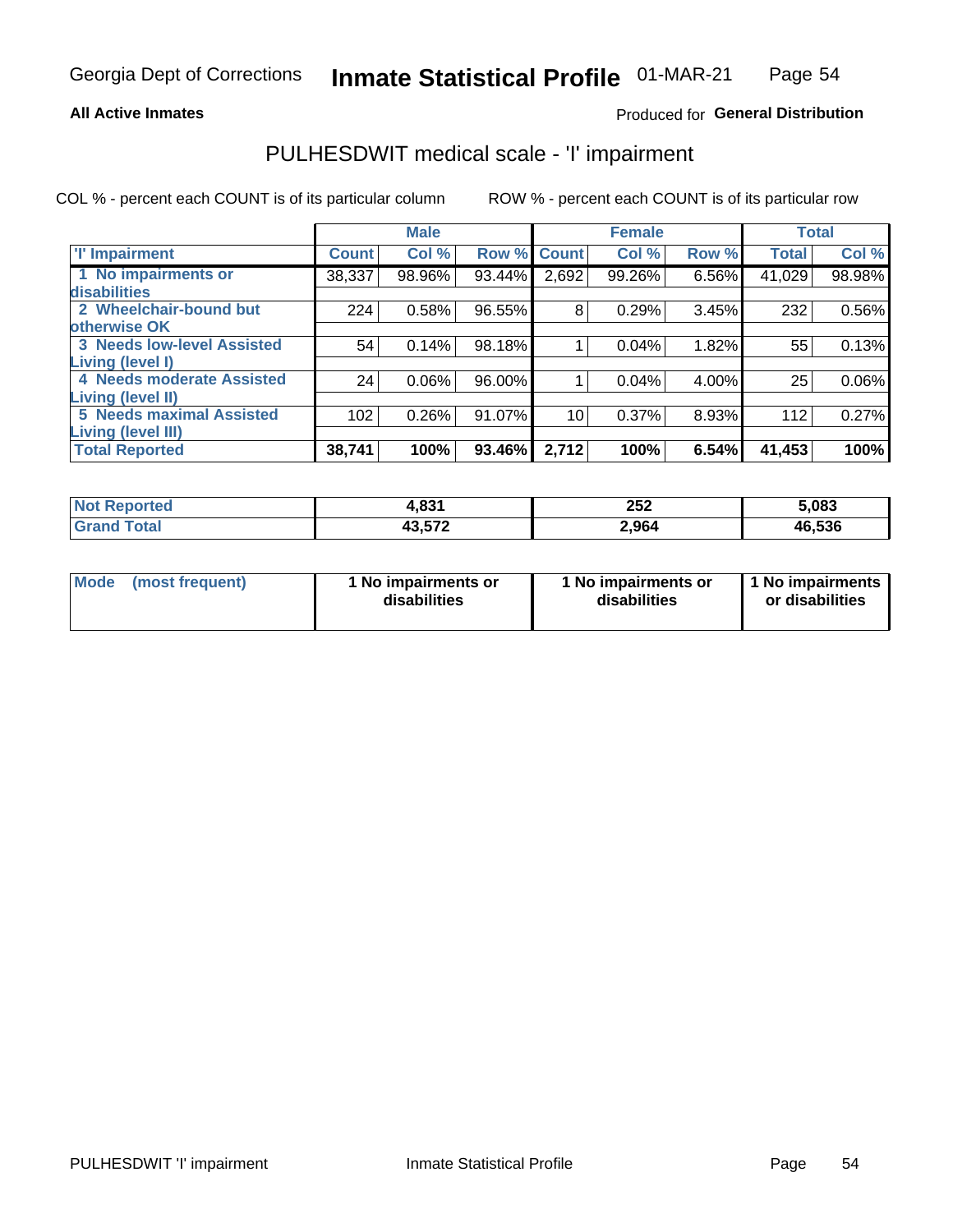## **All Active Inmates**

## Produced fo General Distribution

## PULHESDWIT medical scale - 'T' transportability

COL % - percent each COUNT is of its particular column

|                              |                 | <b>Male</b> |        |              | <b>Female</b> |        |              | <b>Total</b> |
|------------------------------|-----------------|-------------|--------|--------------|---------------|--------|--------------|--------------|
| <b>T' Transportability</b>   | <b>Count</b>    | Col %       | Row %  | <b>Count</b> | Col %         | Row %  | <b>Total</b> | Col %        |
| 1 Can be transported in any  | 38,707          | 99.15%      | 93.50% | 2,690        | 99.48%        | 6.50%  | 41,397       | 99.18%       |
| ordinary approved vehicle    |                 |             |        |              |               |        |              |              |
| 2 Wheelchair-bound, not      | 84              | 0.22%       | 98.82% |              | 0.04%         | 1.18%  | 85           | 0.20%        |
| needing special vehicle      |                 |             |        |              |               |        |              |              |
| 3 Wheelchair-bound, requires | 20 <sub>1</sub> | 0.05%       | 86.96% | 3            | 0.11%         | 13.04% | 23           | $0.06\%$     |
| special vehicle              |                 |             |        |              |               |        |              |              |
| 4 Needs specially-equipped   | 6               | 0.02%       | 75.00% | 2            | 0.07%         | 25.00% | 8            | 0.02%        |
| medical vehicle              |                 |             |        |              |               |        |              |              |
| <b>5 Requires ambulance</b>  | 220             | 0.56%       | 96.49% | 8            | 0.30%         | 3.51%  | 228          | 0.55%        |
| transport                    |                 |             |        |              |               |        |              |              |
| <b>Total Reported</b>        | 39,037          | 100%        | 93.52% | 2,704        | 100%          | 6.48%  | 41,741       | 100.0%       |

| orted | 4,535                            | 260   | 4,795  |
|-------|----------------------------------|-------|--------|
| 'ota. | $\overline{10}$ $\overline{170}$ | 2,964 | 46,536 |

|  | Mode (most frequent) | 1 Can be transported in any 1 Can be transported in any<br>ordinary approved vehicle   ordinary approved vehicle   transported in any |  | 1 Can be<br>  ordinary approved  <br>vehicle |
|--|----------------------|---------------------------------------------------------------------------------------------------------------------------------------|--|----------------------------------------------|
|--|----------------------|---------------------------------------------------------------------------------------------------------------------------------------|--|----------------------------------------------|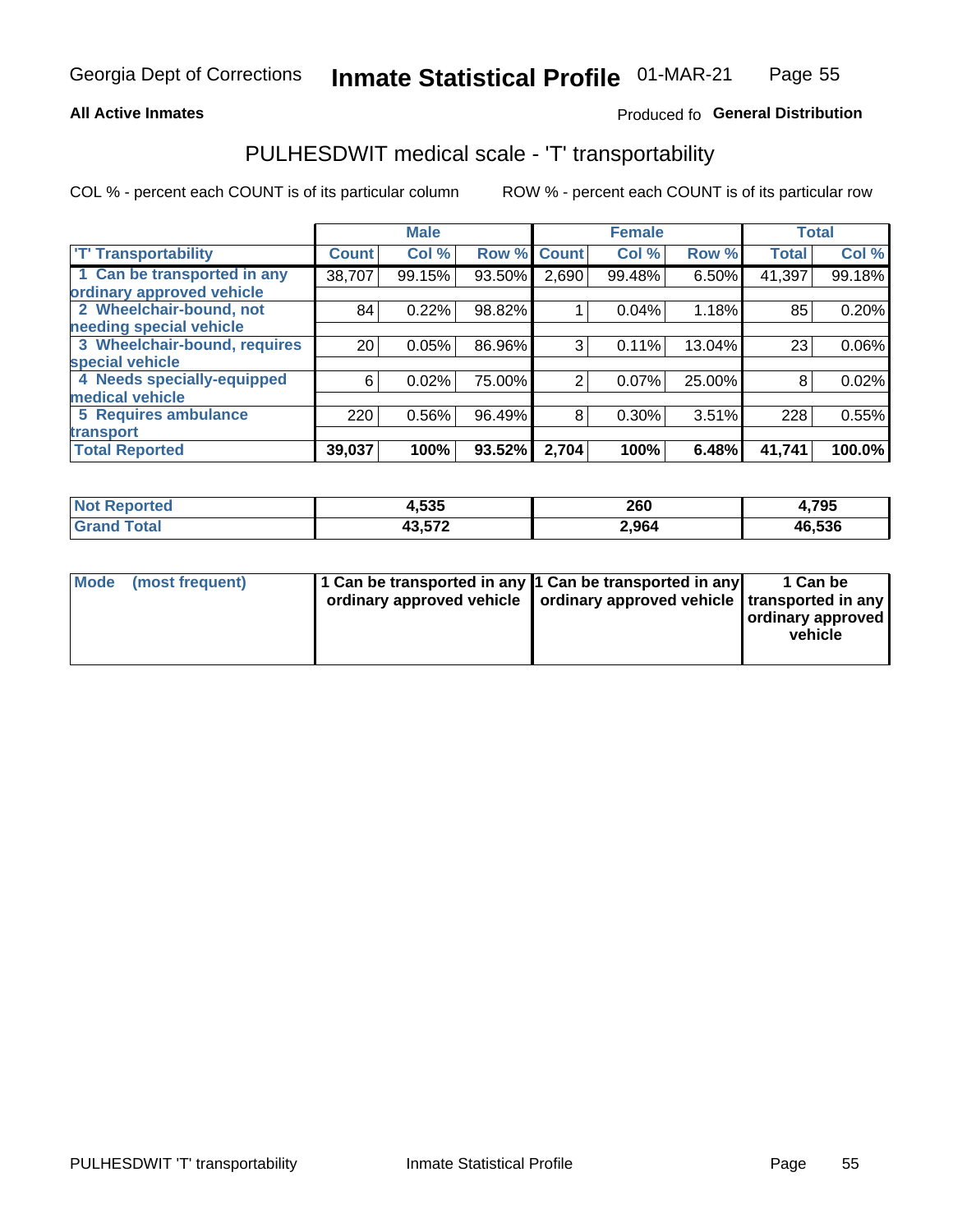#### **Inmate Statistical Profile 01-MAR-21** Page 56

**All Active Inmates** 

### Produced for General Distribution

## Number of prior Georgia incarcerations

COL % - percent each COUNT is of its particular column

|                                       |              | <b>Male</b> |             |                 | <b>Female</b> |       |        | <b>Total</b> |
|---------------------------------------|--------------|-------------|-------------|-----------------|---------------|-------|--------|--------------|
| <b>Num of Prior GA Incarcerations</b> | <b>Count</b> | Col %       | Row % Count |                 | Col %         | Row % | Total  | Col %        |
|                                       | 24,315       | 55.80%      | 91.75%      | 2,186           | 73.75%        | 8.25% | 26,501 | 56.95%       |
|                                       | 7,983        | 18.32%      | 95.16%      | 406             | 13.70%        | 4.84% | 8,389  | 18.03%       |
| $\overline{2}$                        | 4,614        | 10.59%      | 96.17%      | 184             | 6.21%         | 3.83% | 4,798  | 10.31%       |
| 3                                     | 2,844        | 6.53%       | 97.33%      | 78              | 2.63%         | 2.67% | 2,922  | 6.28%        |
| $\boldsymbol{4}$                      | 1,591        | 3.65%       | 96.89%      | 51              | 1.72%         | 3.11% | 1,642  | 3.53%        |
| 5                                     | 946          | 2.17%       | 97.73%      | 22              | 0.74%         | 2.27% | 968    | 2.08%        |
| <b>More Than 5</b>                    | 1,279        | 2.94%       | 97.19%      | 37 <sup>1</sup> | 1.25%         | 2.81% | 1,316  | 2.83%        |
| <b>Total Reported</b>                 | 43,572       | 100%        | 93.63%      | 2,964           | 100%          | 6.37% | 46,536 | 100.0%       |

| ortea<br>NO  |        |       |        |  |
|--------------|--------|-------|--------|--|
| <b>Total</b> | 10 F70 | 2,964 | 46,536 |  |

| Mean (average)         | 06.، | .JJ | 1.03 |
|------------------------|------|-----|------|
| <b>Median (middle)</b> |      |     |      |
| Mode (most frequent)   |      |     |      |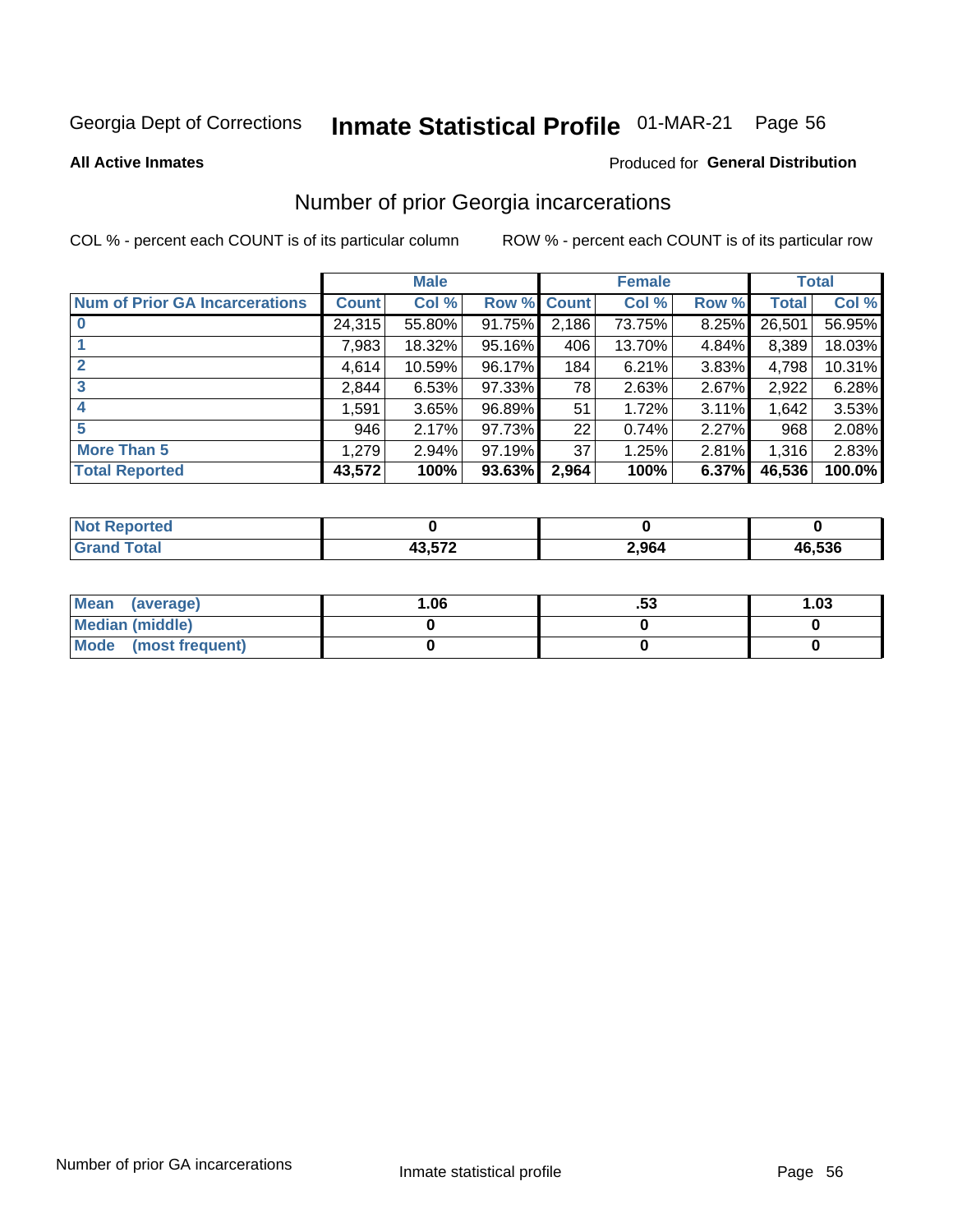#### **Inmate Statistical Profile 01-MAR-21** Page 57

## **All Active Inmates**

## Produced for General Distribution

## Prison sentence in years

COL % - percent each COUNT is of its particular column

ROW % - percent each COUNT is of its particular row

|                                 |              | <b>Male</b> |         |              | <b>Female</b> |        |              | <b>Total</b> |
|---------------------------------|--------------|-------------|---------|--------------|---------------|--------|--------------|--------------|
| <b>Prison Sentence In Years</b> | <b>Count</b> | Col %       | Row %   | <b>Count</b> | Col %         | Row %  | <b>Total</b> | Col %        |
| $0 - 1$                         | 417          | 0.96%       | 93.50%  | 29           | 0.98%         | 6.50%  | 446          | 0.96%        |
| $1.1 - 2$                       | 550          | 1.26%       | 92.44%  | 45           | 1.52%         | 7.56%  | 595          | 1.28%        |
| $2.1 - 3$                       | 851          | 1.95%       | 89.86%  | 96           | 3.24%         | 10.14% | 947          | 2.03%        |
| $3.1 - 4$                       | 763          | 1.75%       | 91.27%  | 73           | 2.46%         | 8.73%  | 836          | 1.80%        |
| $4.1 - 5$                       | 1,281        | 2.94%       | 90.40%  | 136          | 4.59%         | 9.60%  | 1,417        | 3.04%        |
| $5.1 - 6$                       | 830          | 1.90%       | 92.32%  | 69           | 2.33%         | 7.68%  | 899          | 1.93%        |
| $6.1 - 7$                       | 812          | 1.86%       | 92.38%  | 67           | 2.26%         | 7.62%  | 879          | 1.89%        |
| $7.1 - 8$                       | 871          | 2.00%       | 91.97%  | 76           | 2.56%         | 8.03%  | 947          | 2.03%        |
| $8.1 - 9$                       | 922          | 2.12%       | 93.99%  | 59           | 1.99%         | 6.01%  | 981          | 2.11%        |
| $9.1 - 10$                      | 2,528        | 5.80%       | 90.06%  | 279          | 9.41%         | 9.94%  | 2,807        | 6.03%        |
| $10.1 - 12$                     | 1,679        | 3.85%       | 91.75%  | 151          | 5.09%         | 8.25%  | 1,830        | 3.93%        |
| $12.1 - 15$                     | 3,908        | 8.97%       | 93.20%  | 285          | 9.62%         | 6.80%  | 4,193        | 9.01%        |
| $15.1 - 20$                     | 8,142        | 18.69%      | 93.77%  | 541          | 18.25%        | 6.23%  | 8,683        | 18.66%       |
| 20.1 - Over                     | 11,102       | 25.48%      | 94.61%  | 633          | 21.36%        | 5.39%  | 11,735       | 25.22%       |
| <b>Life</b>                     | 7,231        | 16.60%      | 95.18%  | 366          | 12.35%        | 4.82%  | 7,597        | 16.32%       |
| <b>Life Without Parole</b>      | 1,583        | 3.63%       | 96.47%  | 58           | 1.96%         | 3.53%  | 1,641        | 3.53%        |
| <b>Death</b>                    | 71           | 0.16%       | 98.61%  |              | 0.03%         | 1.39%  | 72           | 0.15%        |
| <b>Youthful Offenders</b>       | 31           | 0.07%       | 100.00% |              |               |        | 31           | 0.07%        |
| <b>Total Reported</b>           | 43,572       | 100%        | 93.63%  | 2,964        | 100%          | 6.37%  | 46,536       | 100%         |

| <b>PROOFTED</b><br>I NOT |        |       |       |
|--------------------------|--------|-------|-------|
|                          | 12 E72 | 964 ( | 6,536 |

### **Determinate (numeric) sentences only**

| <b>Mean</b> | 25.86 | 20.97 | 25.88 |
|-------------|-------|-------|-------|
|             |       |       |       |

All sentences (including determinate), with life, life without parole, and death sentences figured at 45 years

| $M\Omega$ | $- - -$<br>. . 34<br>. | 39.68 | $\overline{A}$ |
|-----------|------------------------|-------|----------------|
|           |                        |       |                |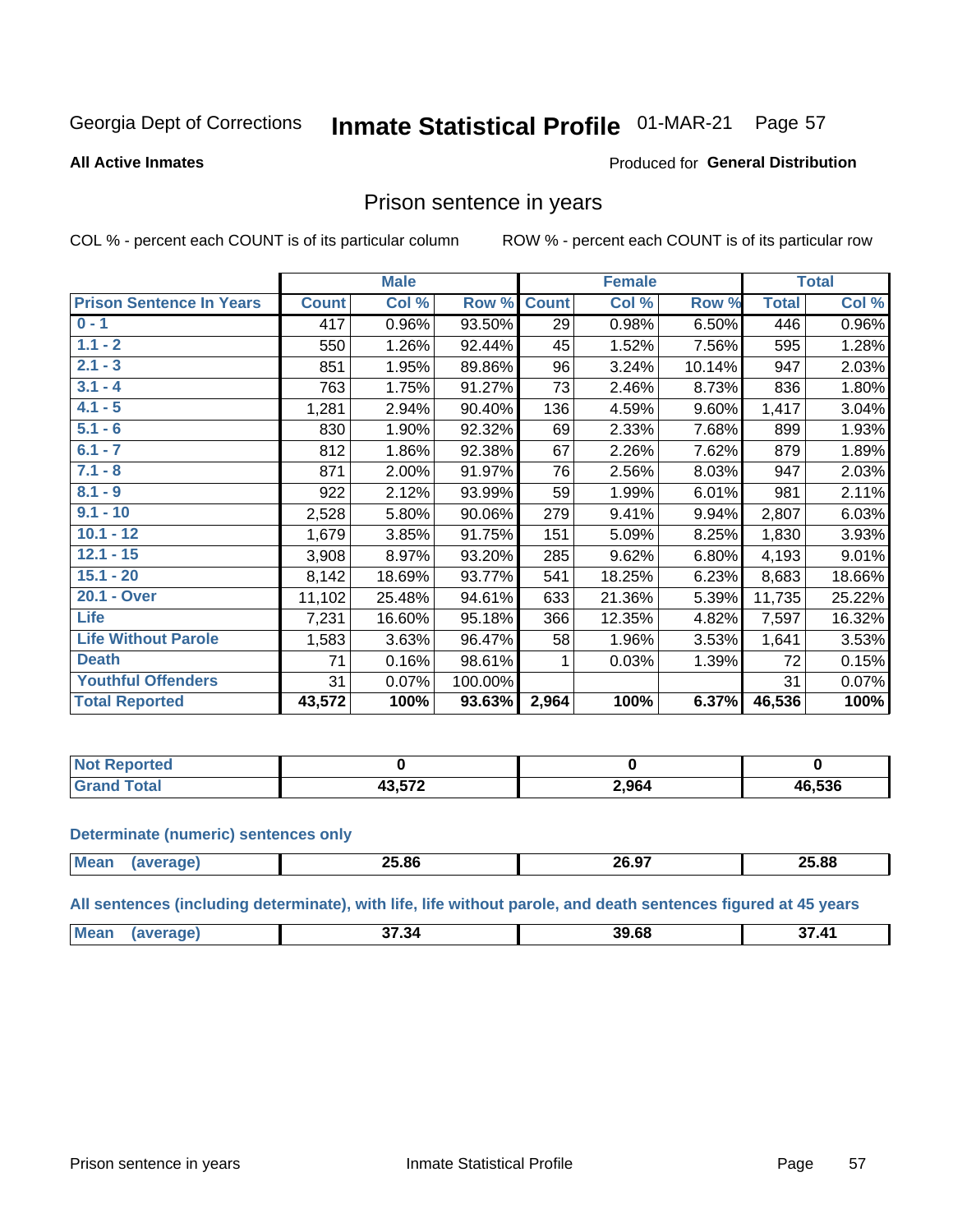#### **Inmate Statistical Profile 01-MAR-21** Page 58

## **All Active Inmates**

## Produced for General Distribution

## Primary offense, broken out into felonies vs misdemeanors

COL % - percent each COUNT is of its particular column

|                                  | <b>Male</b>  |           |           | <b>Female</b>      |        |       | Total        |        |  |
|----------------------------------|--------------|-----------|-----------|--------------------|--------|-------|--------------|--------|--|
| <b>Felonies and Misdemeanors</b> | <b>Count</b> | Col%      |           | <b>Row % Count</b> | Col%   | Row % | <b>Total</b> | Col%   |  |
| <b>Felonies</b>                  | 43.330       | $99.76\%$ | $93.62\%$ | 2.955              | 99.90% | 6.38% | 46,285       | 99.77% |  |
| <b>Misdemeanors</b>              | 105          | .24%      | $97.22\%$ |                    | .10%   | 2.78% | 108          | .23%   |  |
| <b>Total Reported</b>            | 43,435       | 100%      | $93.62\%$ | 2.958              | 100%   | 6.38% | 46,393       | 100%   |  |

| <b>Not</b>     | ---    |        | 1 Д    |
|----------------|--------|--------|--------|
| <b>eported</b> | ישו    |        | - 1    |
| Grar<br>™otar  | 10 F70 | 43 441 | 46,536 |

| M      | .    | nes | onies |
|--------|------|-----|-------|
| nuenti | ____ | .   | .     |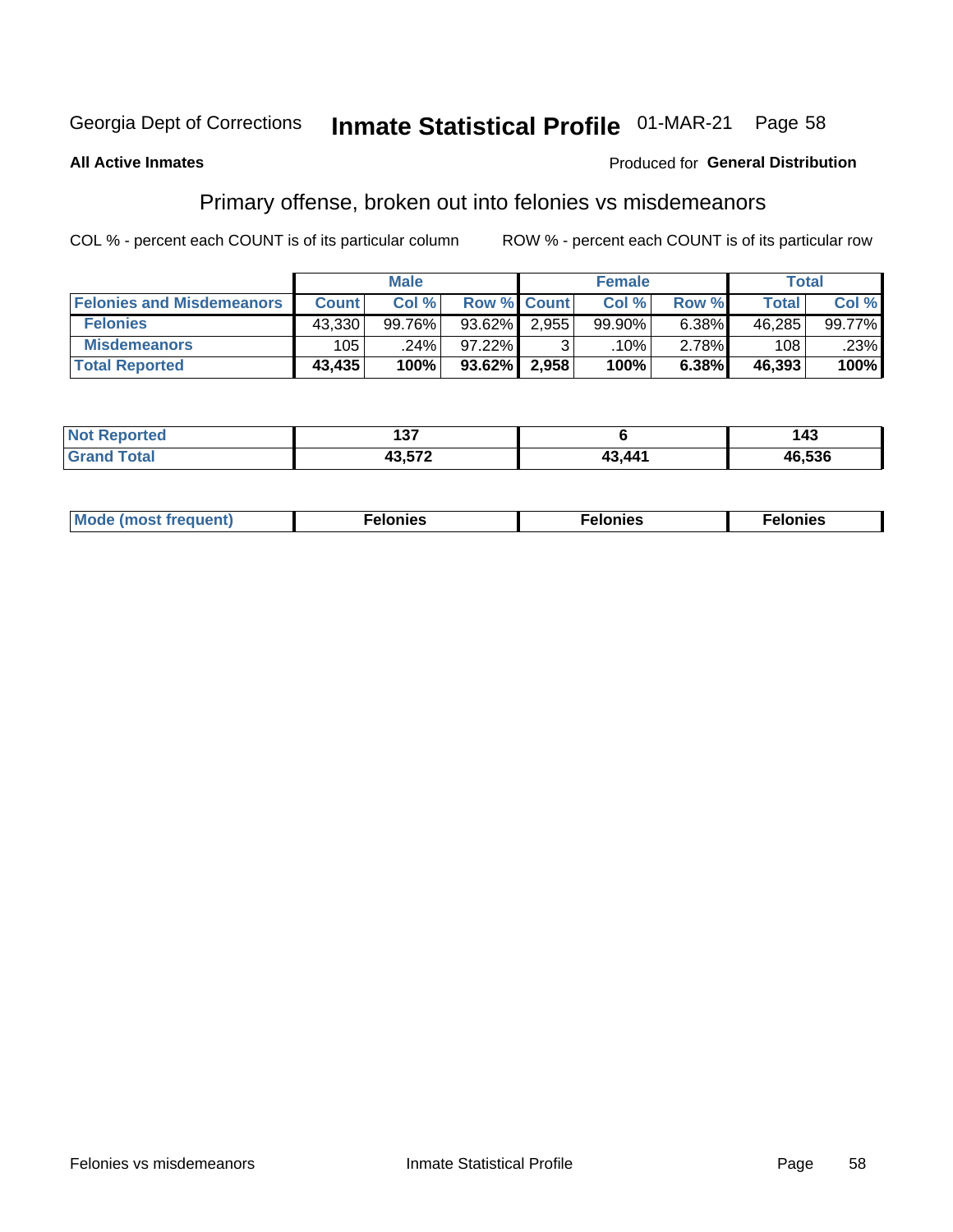#### **Inmate Statistical Profile 01-MAR-21** Page 59

### **All Active Inmates**

## Produced for General Distribution

## Primary offense, broken out into six broad crime categories

COL % - percent each COUNT is of its particular column

|                                  | <b>Male</b>  |        |           | <b>Female</b> |         |          | <b>Total</b> |          |
|----------------------------------|--------------|--------|-----------|---------------|---------|----------|--------------|----------|
| <b>Crime Categories</b>          | <b>Count</b> | Col %  |           | Row % Count   | Col %   | Row %    | <b>Total</b> | Col %    |
| <b>Violent</b>                   | 24,217       | 55.70% | 93.96%    | 1,556         | 52.50%  | $6.04\%$ | 25,773       | 55.50%   |
| <b>Sex Crime</b><br>$\mathbf{2}$ | 7,957        | 18.30% | 98.58%    | 115           | 3.88%   | 1.42%    | 8,072        | 17.38%   |
| 3<br><b>Property</b>             | 5,311        | 12.22% | 91.47%    | 495           | 16.70%  | 8.53%    | 5,806        | 12.50%   |
| <b>Drug</b><br>4                 | 3,861        | 8.88%  | 85.86%    | 636           | 21.46%  | 14.14%   | 4,497        | $9.68\%$ |
| <b>Habit/DUI</b><br>5            | 65           | .15%   | 87.84%    | 9             | $.30\%$ | 12.16%   | 74           | .16%     |
| <b>Other</b><br>6                | 2,063        | 4.75%  | 93.10%    | 153           | 5.16%   | 6.90%    | 2,216        | 4.77%    |
| <b>Total Reported</b>            | 43,474       | 100%   | $93.62\%$ | 2,964         | 100%    | 6.38%    | 46,438       | 100%     |

| <b>orted</b><br><b>NOT</b><br>. | 98                        |       | 98     |
|---------------------------------|---------------------------|-------|--------|
| $F_{\mathbf{A}}$<br>υιαι        | 10.570<br>79.J <i>i</i> Z | 2,964 | 46,536 |

| M | - --<br>100011 | .<br><b>VIOIGIIL</b> | 1.91311 |
|---|----------------|----------------------|---------|
|   |                |                      |         |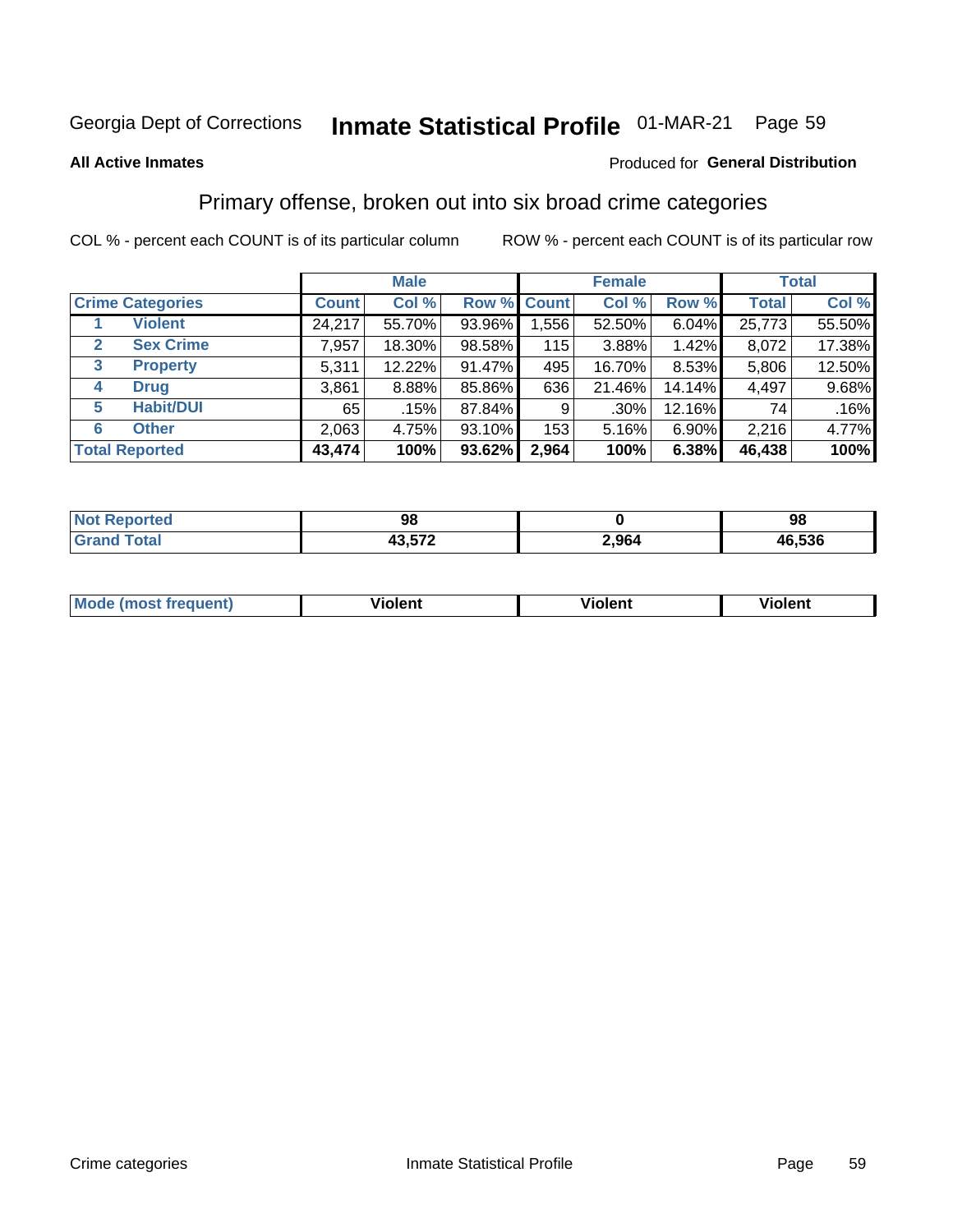# Inmate Statistical Profile 01-MAR-21 Page 60

**All Active Inmates** 

## Produced for General Distribution

# Primary offense, detailed offense code

COL % - percent each COUNT is of its particular column

|                                            |                | <b>Male</b> |         |                | <b>Female</b> |        |                | <b>Total</b> |
|--------------------------------------------|----------------|-------------|---------|----------------|---------------|--------|----------------|--------------|
| <b>Primary Offense</b>                     | <b>Count</b>   | Col %       | Row %   | <b>Count</b>   | Col %         | Row %  | <b>Total</b>   | Col %        |
| <b>Abuse Neglect Elder/Disab (2812)</b>    | 29             | .07%        | 72.50%  | 11             | .37%          | 27.50% | 40             | .09%         |
| Agg Aslt W Intnt To Rape (2095)            | 62             | .14%        | 100.00% |                |               |        | 62             | .13%         |
| <b>Agg Sex Battery Atmpt (2099)</b>        | 3              | .01%        | 100.00% |                |               |        | 3              | .01%         |
| <b>Aggrav Assault (1302)</b>               | 4,574          | 10.52%      | 94.66%  | 258            | 8.70%         | 5.34%  | 4,832          | 10.41%       |
| <b>Aggrav Assault Peace Ofcr</b><br>(1314) | 342            | .79%        | 94.74%  | 19             | .64%          | 5.26%  | 361            | .78%         |
| <b>Aggrav Battery (1305)</b>               | 1,169          | 2.69%       | 93.00%  | 88             | 2.97%         | 7.00%  | 1,257          | 2.71%        |
| <b>Aggrav Battery Peace Ofcr</b><br>(1315) | 25             | .06%        | 96.15%  | 1              | .03%          | 3.85%  | 26             | .06%         |
| <b>Aggrav Ch Molest Atmpt (2096)</b>       | 4              | .01%        | 100.00% |                |               |        | 4              | .01%         |
| <b>Aggrav Child Molestation (2021)</b>     | 1,259          | 2.90%       | 98.51%  | 19             | .64%          | 1.49%  | 1,278          | 2.75%        |
| <b>Aggrav Cruelty To Animals</b><br>(2972) | 7              | .02%        | 87.50%  | 1              | .03%          | 12.50% | 8              | .02%         |
| <b>Aggrav Sexual Battery (2009)</b>        | 232            | .53%        | 99.15%  | $\overline{2}$ | $.07\%$       | .85%   | 234            | .50%         |
| <b>Aggrav Sodomy (2003)</b>                | 222            | .51%        | 98.67%  | $\overline{3}$ | .10%          | 1.33%  | 225            | .48%         |
| <b>Aggrav Stalking (1321)</b>              | 275            | .63%        | 97.52%  | $\overline{7}$ | .24%          | 2.48%  | 282            | .61%         |
| <b>Aggravated Assault On 65+</b>           | 5              | .01%        | 100.00% |                |               |        | 5              | .01%         |
| (1304)<br><b>Alter Id (1506)</b>           | 1.             | .01%        | 100.00% |                |               |        | 1              | .01%         |
| <b>Armed Robbery (1902)</b>                | 5,272          | 12.13%      | 96.47%  | 193            | 6.51%         | 3.53%  | 5,465          | 11.77%       |
| Arson 1st Degree (1401)                    | 56             | .13%        | 88.89%  | $\overline{7}$ | .24%          | 11.11% | 63             | .14%         |
| <b>Arson 2nd Degree (1402)</b>             | 8              | .02%        | 100.00% |                |               |        | 8              | .02%         |
| <b>Arson 3rd Degree (1403)</b>             | 4              | .01%        | 100.00% |                |               |        | 4              | .01%         |
| <b>Arson Misc (1400)</b>                   | 1              | .01%        | 100.00% |                |               |        | 1              | .01%         |
| <b>Atmpt Aggrav Assault (1303)</b>         | 5              | .01%        | 100.00% |                |               |        | 5              | .01%         |
| <b>Atmpt Aggrav Sodomy (2093)</b>          | 4              | .01%        | 100.00% |                |               |        | 4              | .01%         |
| <b>Atmpt Armed Robbery (1992)</b>          | 80             | .18%        | 94.12%  | 5              | .17%          | 5.88%  | 85             | .18%         |
| <b>Atmpt Burglary (1690)</b>               | 12             | .03%        | 92.31%  | 1              | .03%          | 7.69%  | 13             | .03%         |
| <b>Atmpt Child Molestation (2094)</b>      | 30             | .07%        | 100.00% |                |               |        | 30             | .06%         |
| <b>Atmpt Finan Ident Frd (7014)</b>        | 1              | .01%        | 100.00% |                |               |        | 1              | .01%         |
| <b>Atmpt Kidnap (1390)</b>                 | $\overline{2}$ | .01%        | 66.67%  | 1              | .03%          | 33.33% | 3              | .01%         |
| <b>Atmpt Murder (1190)</b>                 | 159            | .37%        | 92.44%  | 13             | .44%          | 7.56%  | 172            | .37%         |
| Atmpt Rape (2091)                          | 43             | .10%        | 97.73%  | 1              | .03%          | 2.27%  | 44             | .09%         |
| <b>Atmpt Robbery (1991)</b>                | 19             | .04%        | 100.00% |                |               |        | 19             | .04%         |
| <b>Atmpt Sodomy (2092)</b>                 | 1              | .01%        | 100.00% |                |               |        | 1              | .01%         |
| <b>Atmpt Theft By Taking (1812)</b>        | 3              | .01%        | 100.00% |                |               |        | 3              | .01%         |
| <b>Atmpt Viol Substance Act (4090)</b>     | 6              | .01%        | 85.71%  | 1              | .03%          | 14.29% | $\overline{7}$ | .02%         |
| <b>Att/Consprcy Commt C/S/Of</b>           | 30             | .07%        | 90.91%  | 3              | .10%          | 9.09%  | 33             | .07%         |
| (4134)                                     |                |             |         |                |               |        |                |              |
| <b>Bad Checks (1704)</b>                   | 2 <sup>1</sup> | .01%        | 100.00% |                |               |        | $\overline{2}$ | .01%         |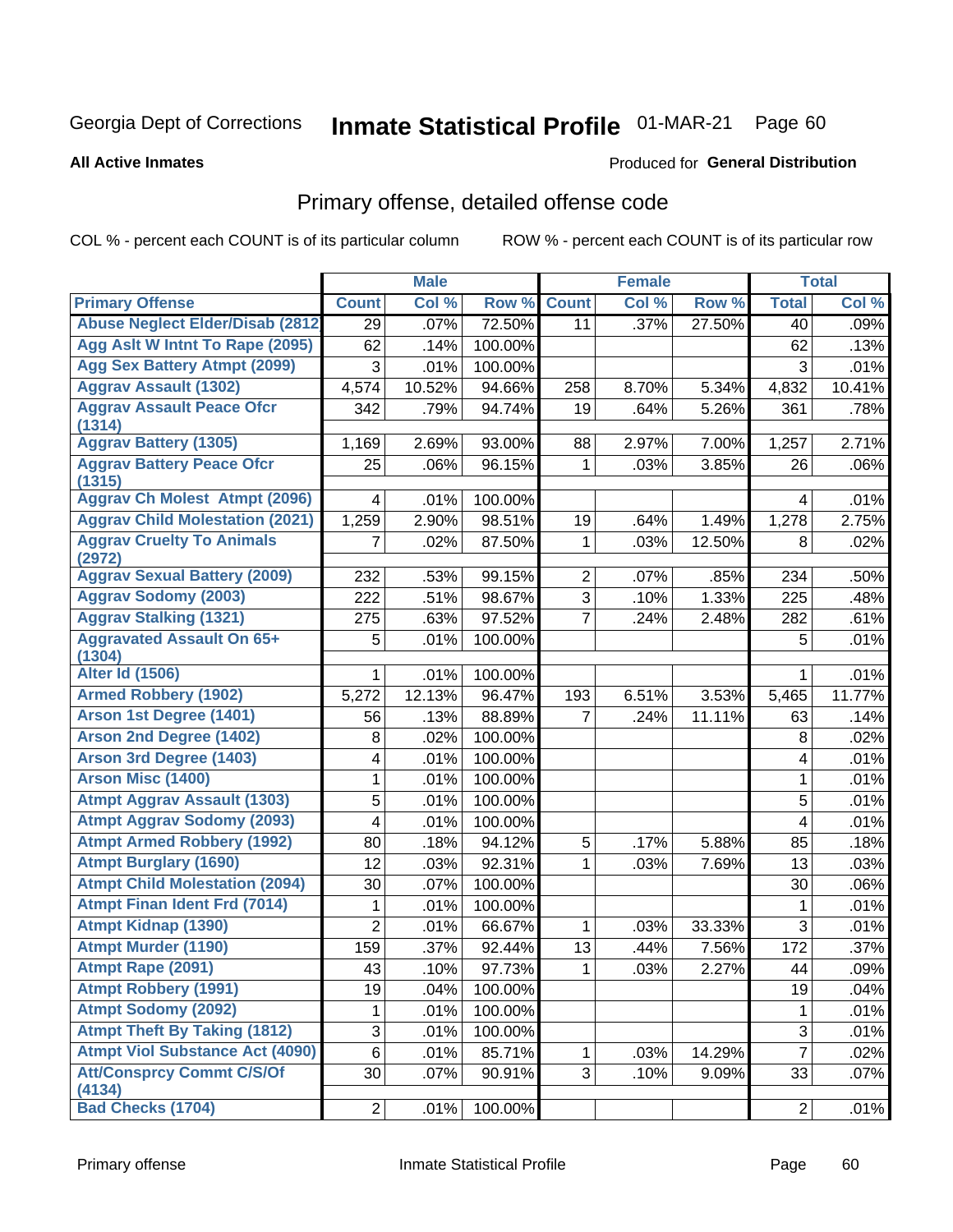# Inmate Statistical Profile 01-MAR-21 Page 61

**All Active Inmates** 

## **Produced for General Distribution**

# Primary offense, detailed offense code

COL % - percent each COUNT is of its particular column

|                                                   |                | <b>Male</b> |         |                         | <b>Female</b> |         |                | <b>Total</b> |
|---------------------------------------------------|----------------|-------------|---------|-------------------------|---------------|---------|----------------|--------------|
| <b>Primary Offense</b>                            | <b>Count</b>   | Col %       | Row %   | <b>Count</b>            | Col %         | Row %   | <b>Total</b>   | Col %        |
| <b>Bigamy (2007)</b>                              | 3              | .01%        | 100.00% |                         |               |         | 3              | .01%         |
| <b>Bribery Govt Officer (2301)</b>                | $\overline{2}$ | .01%        | 100.00% |                         |               |         | $\overline{2}$ | .01%         |
| Burg 1st Aft 6/30/12 (1611)                       | 1,599          | 3.68%       | 93.84%  | 105                     | 3.54%         | 6.16%   | 1,704          | 3.67%        |
| Burg 2nd Aft 6/30/12 (1612)                       | 579            | 1.33%       | 97.47%  | 15                      | .51%          | 2.53%   | 594            | 1.28%        |
| <b>Burg Bef 7/1/12 (1601)</b>                     | 1,282          | 2.95%       | 98.16%  | 24                      | .81%          | 1.84%   | 1,306          | 2.81%        |
| <b>Carry Weapon At School (2915)</b>              | $\overline{2}$ | .01%        | 100.00% |                         |               |         | 2              | .01%         |
| <b>Child Molestation (2019)</b>                   | 2,322          | 5.34%       | 97.93%  | 49                      | 1.65%         | 2.07%   | 2,371          | 5.11%        |
| <b>Cnspire Traffic Cntrl Sub (4130)</b>           | 3              | .01%        | 100.00% |                         |               |         | 3              | .01%         |
| <b>Computer Pornography (1760)</b>                | 92             | .21%        | 100.00% |                         |               |         | 92             | .20%         |
| <b>Computer Theft (1761)</b>                      |                |             |         | 1                       | .03%          | 100.00% | 1              | .01%         |
| <b>Computer Trespass (1762)</b>                   | $\overline{2}$ | .01%        | 100.00% |                         |               |         | $\overline{2}$ | .01%         |
| <b>Conceal Death Of Another (1125)</b>            | 11             | .03%        | 84.62%  | $\overline{2}$          | .07%          | 15.38%  | 13             | .03%         |
| <b>Conspiracy (9901)</b>                          | 19             | .04%        | 90.48%  | $\overline{2}$          | .07%          | 9.52%   | 21             | .05%         |
| <b>Conspire Restrain Free (2308)</b>              |                |             |         | 1                       | .03%          | 100.00% | 1              | .01%         |
| <b>Convsn Paymnts Real Propy</b><br>(1811)        | 1              | .01%        | 100.00% |                         |               |         | 1              | .01%         |
| Crim Use W/Alt Id Mark (7010)                     | 3              | .01%        | 100.00% |                         |               |         | 3              | .01%         |
| <b>Crml Atmpt Felony (7027)</b>                   | 15             | .03%        | 83.33%  | 3                       | .10%          | 16.67%  | 18             | .04%         |
| Crmnl Atmpt (9905)                                | $\overline{2}$ | .01%        | 100.00% |                         |               |         | $\overline{2}$ | .01%         |
| Crmnl Damage 1st Degree (1501)                    | 12             | .03%        | 92.31%  | 1                       | .03%          | 7.69%   | 13             | .03%         |
| <b>Crmnl Damage 2nd Degree</b>                    | 69             | .16%        | 94.52%  | $\overline{\mathbf{4}}$ | .13%          | 5.48%   | 73             | .16%         |
| (1502)<br><b>Crmnl Interfere Govt Prop (2613)</b> | 21             | .05%        | 95.45%  | 1                       | .03%          | 4.55%   | 22             | .05%         |
| <b>Cruelty To Children (2801)</b>                 | 233            | .54%        | 74.68%  | 79                      | 2.67%         | 25.32%  | 312            | .67%         |
| <b>Cruelty To Elder Person (2811)</b>             | 12             | .03%        | 63.16%  | $\overline{7}$          | .24%          | 36.84%  | 19             | .04%         |
| <b>Distr Mat Depict Nudity (2102)</b>             | 1              | .01%        | 100.00% |                         |               |         | 1              | .01%         |
| Dogfighting (2718)                                | 1              | .01%        | 100.00% |                         |               |         | $\mathbf{1}$   | .01%         |
| Drv W/ Improp Veh Reg (7013)                      | 4              | .01%        | 100.00% |                         |               |         | 4              | .01%         |
| <b>Drv W/Susp License (7011)</b>                  | 1              | .01%        | 100.00% |                         |               |         | 1              | .01%         |
| <b>Drvng Habtl Violator (5004)</b>                | 3              | .01%        | 100.00% |                         |               |         | 3              | .01%         |
| <b>Entering Vehicle (1880)</b>                    | 66             | .15%        | 95.65%  | 3                       | .10%          | 4.35%   | 69             | .15%         |
| <b>Entice Child Attempted (2090)</b>              | 3              | .01%        | 100.00% |                         |               |         | 3              | .01%         |
| <b>Enticing Child-Indec Purp (2020)</b>           | 68             | .16%        | 93.15%  | 5                       | .17%          | 6.85%   | 73             | .16%         |
| <b>Escape (2501)</b>                              | 27             | .06%        | 90.00%  | $\overline{3}$          | .10%          | 10.00%  | 30             | .06%         |
| <b>Exploit Disabled/Elder (7022)</b>              | 11             | .03%        | 40.74%  | 16                      | .54%          | 59.26%  | 27             | .06%         |
| <b>False Certificates (2311)</b>                  | 1              | .01%        | 100.00% |                         |               |         | 1              | .01%         |
| <b>False Imprisonment (1308)</b>                  | 150            | .35%        | 97.40%  | 4                       | .13%          | 2.60%   | 154            | .33%         |
| <b>False Statements Govt (2408)</b>               | 12             | .03%        | 63.16%  | $\overline{7}$          | .24%          | 36.84%  | 19             | .04%         |
| <b>False Swearing (2402)</b>                      |                |             |         | $\overline{2}$          | .07%          | 100.00% | $\overline{2}$ | .01%         |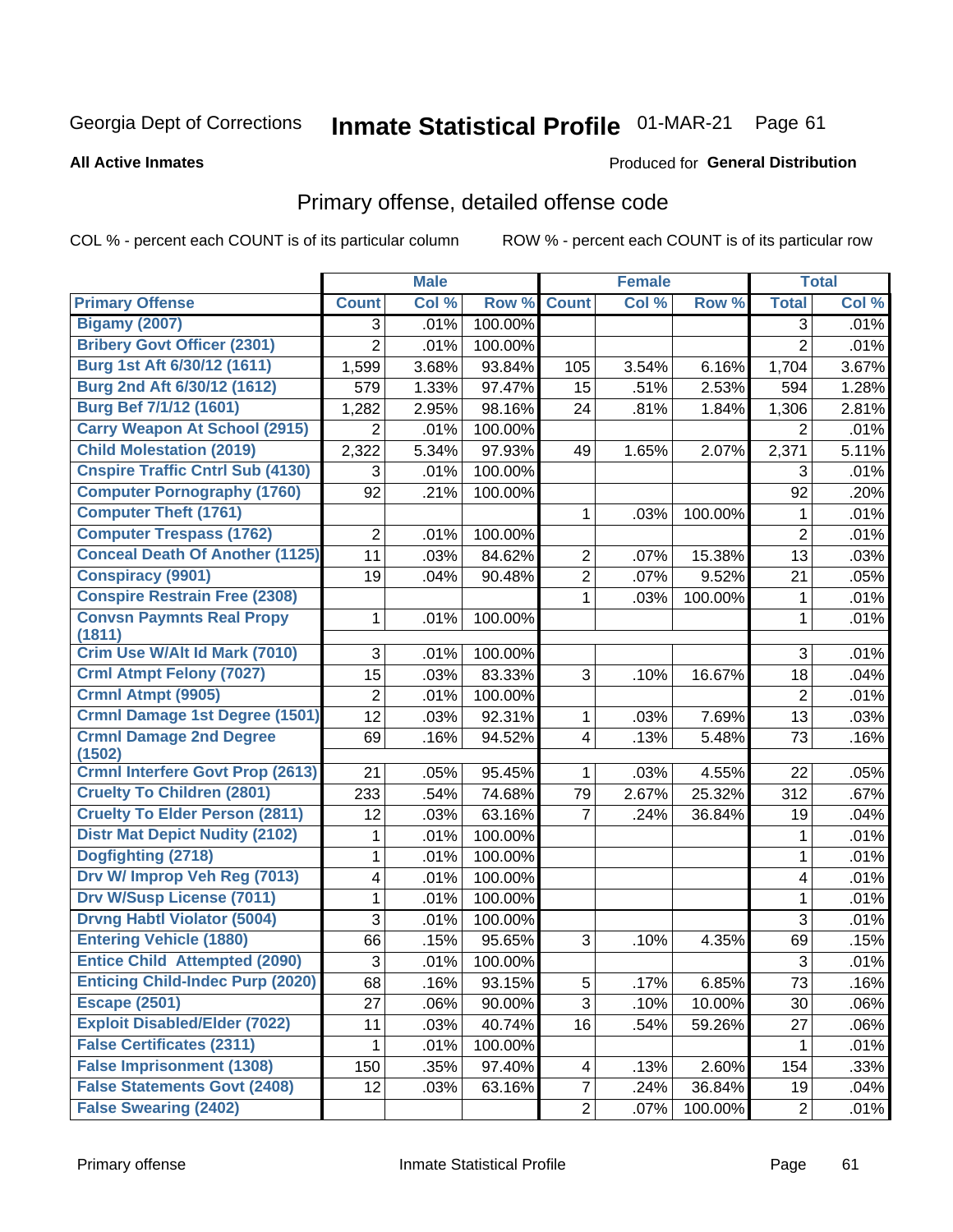#### **Inmate Statistical Profile 01-MAR-21** Page 62

**All Active Inmates** 

## **Produced for General Distribution**

## Primary offense, detailed offense code

COL % - percent each COUNT is of its particular column

|                                                  |                | <b>Male</b> |         |                | <b>Female</b> |         |                         | <b>Total</b> |
|--------------------------------------------------|----------------|-------------|---------|----------------|---------------|---------|-------------------------|--------------|
| <b>Primary Offense</b>                           | <b>Count</b>   | Col %       | Row %   | <b>Count</b>   | Col %         | Row %   | <b>Total</b>            | Col %        |
| <b>False Swearng Writtn Stmt</b>                 |                |             |         | $\overline{2}$ | .07%          | 100.00% | $\overline{2}$          | .01%         |
| (2205)                                           |                |             |         |                |               |         |                         |              |
| <b>Family Violence Battery (1301)</b>            | 126            | .29%        | 96.92%  | 4              | .13%          | 3.08%   | 130                     | .28%         |
| Feticide (1121)                                  | $\overline{2}$ | .01%        | 100.00% |                |               |         | $\overline{2}$          | .01%         |
| <b>Feticide By Vehicle (1118)</b>                | 6              | .01%        | 100.00% |                |               |         | 6                       | .01%         |
| <b>Financial Identity Fraud (1756)</b>           | 49             | .11%        | 81.67%  | 11             | .37%          | 18.33%  | 60                      | .13%         |
| <b>Fleeing/Eluding Police (2316)</b>             | 341            | .78%        | 95.79%  | 15             | .51%          | 4.21%   | 356                     | .77%         |
| Forg 1st Aft 6/30/12 (1711)                      | 81             | .19%        | 73.64%  | 29             | .98%          | 26.36%  | 110                     | .24%         |
| Forg 1st Bef 7/1/12 (1701)                       | 80             | .18%        | 73.39%  | 29             | .98%          | 26.61%  | 109                     | .23%         |
| Forg 2nd Aft 6/30/12 (1712)                      | 22             | .05%        | 73.33%  | 8              | .27%          | 26.67%  | 30                      | .06%         |
| Forg 2nd Bef 7/1/12 (1702)                       | $\overline{2}$ | .01%        | 100.00% |                |               |         | 2                       | .01%         |
| Forg 3rd Aft 6/30/12 (1713)                      | 38             | .09%        | 86.36%  | 6              | .20%          | 13.64%  | 44                      | .09%         |
| Forg 4th Aft 6/30/12 (1714)                      | 5              | .01%        | 50.00%  | 5              | .17%          | 50.00%  | 10                      | .02%         |
| <b>Forgery Credit Card (1752)</b>                |                |             |         | 1              | .03%          | 100.00% | 1                       | .01%         |
| <b>Fraudulent Access Compute</b>                 |                |             |         | 1              | .03%          | 100.00% | 1                       | .01%         |
| (1796)                                           |                |             |         |                |               |         |                         |              |
| <b>Fraudulent Credit Card (1753)</b>             | 41             | .09%        | 82.00%  | 9              | .30%          | 18.00%  | 50                      | .11%         |
| <b>Gang Participation (9914)</b>                 | 46             | .11%        | 97.87%  | 1              | .03%          | 2.13%   | 47                      | .10%         |
| <b>Guard Line W/Weapon/Drugs</b>                 | 16             | .04%        | 59.26%  | 11             | .37%          | 40.74%  | 27                      | .06%         |
| (2963)<br><b>Habit Traf Viol/Impaired (5005)</b> | $\overline{2}$ | .01%        | 100.00% |                |               |         | $\overline{2}$          | .01%         |
| <b>Habit Traf Viol/Other (5006)</b>              | 1              | .01%        | 100.00% |                |               |         | 1                       | .01%         |
| <b>Hijacking Motor Vehicle (1911)</b>            | 44             |             | 100.00% |                |               |         | 44                      |              |
| <b>Hindering Appreh Or Pun (2503)</b>            |                | .10%        |         |                |               |         |                         | .09%         |
| Hit-Run W/Injury/Fatality (5007)                 |                |             |         | 4              | .13%          | 100.00% | 4                       | .01%         |
|                                                  | 36             | .08%        | 83.72%  | 7              | .24%          | 16.28%  | 43                      | .09%         |
| Home Invasion 1st Degree (7007)                  | 20             | .05%        | 90.91%  | 2              | .07%          | 9.09%   | 22                      | .05%         |
| <b>Home Invasion 2nd Degree</b><br>(7008)        | $\overline{2}$ | .01%        | 100.00% |                |               |         | $\overline{2}$          | .01%         |
| <b>Homicide By Vessel (1124)</b>                 | 37             | .09%        | 88.10%  | 5              | .17%          | 11.90%  | 42                      | .09%         |
| <b>Illegal Attm To Obt Drugs (4011)</b>          |                |             |         | 1              | .03%          | 100.00% | 1                       | .01%         |
| <b>Illegal Poss/Manf Liquor (4010)</b>           | 1              | .01%        | 100.00% |                |               |         | 1                       | .01%         |
| <b>Impersonating Officer (2405)</b>              | 4              | .01%        | 100.00% |                |               |         | 4                       | .01%         |
| <b>Impersonation (2404)</b>                      | 4              | .01%        | 100.00% |                |               |         | $\overline{\mathbf{4}}$ | .01%         |
| <b>Incest (2006)</b>                             | 212            | .49%        | 98.15%  | $\overline{4}$ | .13%          | 1.85%   | 216                     | .47%         |
| <b>Incest Atmpt (2098)</b>                       | 1              | .01%        | 100.00% |                |               |         | 1.                      | .01%         |
| <b>Inciting To Insurrection (2203)</b>           | $\overline{2}$ | .01%        | 100.00% |                |               |         | $\overline{2}$          | .01%         |
| <b>Influencing Witness (2313)</b>                | $\overline{5}$ | .01%        | 100.00% |                |               |         | 5                       | .01%         |
| <b>Injury By Vehicle (1318)</b>                  | 73             | .17%        | 78.49%  | 20             | .67%          | 21.51%  | 93                      | .20%         |
| <b>Insurance Fraud (7023)</b>                    | 1              | .01%        | 100.00% |                |               |         | $\mathbf{1}$            | .01%         |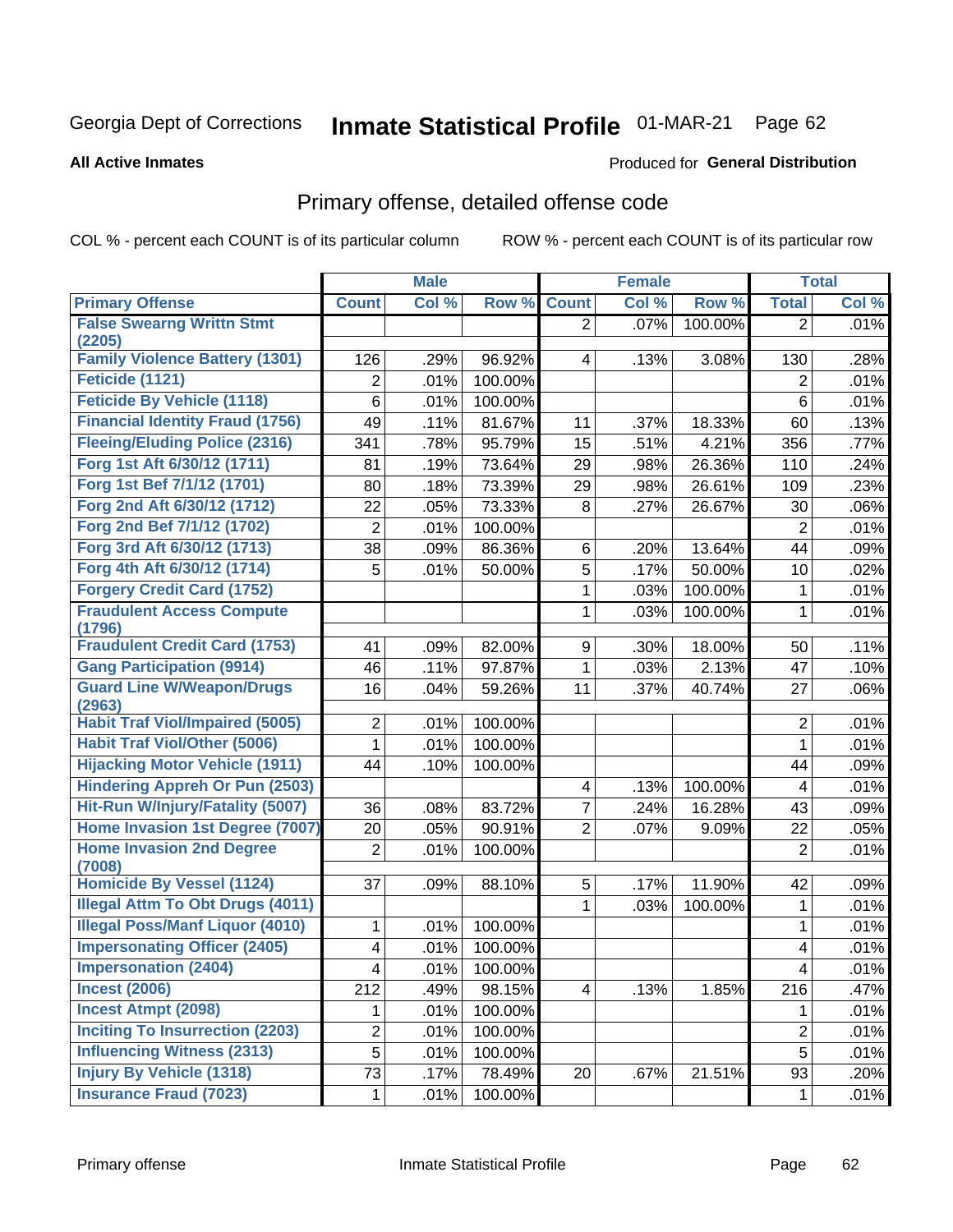# Inmate Statistical Profile 01-MAR-21 Page 63

### **All Active Inmates**

## Produced for General Distribution

# Primary offense, detailed offense code

COL % - percent each COUNT is of its particular column

|                                            |                | <b>Male</b> |         |                | <b>Female</b> |        |                | <b>Total</b> |
|--------------------------------------------|----------------|-------------|---------|----------------|---------------|--------|----------------|--------------|
| <b>Primary Offense</b>                     | <b>Count</b>   | Col %       | Row %   | <b>Count</b>   | Col%          | Row %  | <b>Total</b>   | Col %        |
| <b>Insurrection (2202)</b>                 | 6              | .01%        | 100.00% |                |               |        | 6              | .01%         |
| <b>Interfere Electronic Dvce (2614)</b>    | 3              | .01%        | 100.00% |                |               |        | 3              | .01%         |
| <b>Interference With Custody (1312)</b>    | 12             | .03%        | 85.71%  | $\overline{2}$ | .07%          | 14.29% | 14             | .03%         |
| <b>Involuntary Manslaughter (1103)</b>     | 156            | .36%        | 88.64%  | 20             | .67%          | 11.36% | 176            | .38%         |
| Keep Plc Pros Under 18 (7033)              | 1              | .01%        | 100.00% |                |               |        | 1              | .01%         |
| <b>Kidnapping (1311)</b>                   | 1,380          | 3.17%       | 96.64%  | 48             | 1.62%         | 3.36%  | 1,428          | 3.08%        |
| <b>Livestock Theft (1817)</b>              | 5              | .01%        | 100.00% |                |               |        | 5              | .01%         |
| <b>Lottery Violation (2730)</b>            | 2              | .01%        | 100.00% |                |               |        | $\overline{2}$ | .01%         |
| Manf Methamph 200-399 Gm                   | 6              | .01%        | 100.00% |                |               |        | 6              | .01%         |
| (4144)<br>Manf Methamph 28-199 Gm          | 8              | .02%        | 80.00%  | $\overline{2}$ | .07%          | 20.00% | 10             | .02%         |
| (4143)                                     |                |             |         |                |               |        |                |              |
| Manf Methamph 400+ Gm (4145)               | 1              | .01%        | 100.00% |                |               |        | 1              | .01%         |
| <b>Manf Methamph Unspec Amt</b>            | 58             | .13%        | 92.06%  | 5              | .17%          | 7.94%  | 63             | .14%         |
| (4147)                                     |                |             |         |                |               |        |                |              |
| <b>Manufac Marijuana (7012)</b>            | 9              | .02%        | 90.00%  | 1              | .03%          | 10.00% | 10             | .02%         |
| <b>Manufact Meth Near Child (2803)</b>     | 8              | .02%        | 80.00%  | $\overline{2}$ | .07%          | 20.00% | 10             | .02%         |
| <b>Misc Assault/Battery (1300)</b>         | 10             | .02%        | 90.91%  | $\mathbf{1}$   | .03%          | 9.09%  | 11             | .02%         |
| <b>Misc Correctionl Inst Off (6200)</b>    | 6              | .01%        | 100.00% |                |               |        | 6              | .01%         |
| <b>Misc Drugs Trafficking (4100)</b>       | 4              | .01%        | 100.00% |                |               |        | 4              | .01%         |
| <b>Misc Family Violence (1306)</b>         | 1              | .01%        | 100.00% |                |               |        | $\mathbf{1}$   | .01%         |
| <b>Misc Forgery (1700)</b>                 | $\overline{2}$ | .01%        | 100.00% |                |               |        | $\overline{2}$ | .01%         |
| <b>Misc Fraud (1799)</b>                   | $\overline{2}$ | .01%        | 33.33%  | 4              | .13%          | 66.67% | 6              | .01%         |
| <b>Misc Homicide Offense (1100)</b>        | 5              | .01%        | 83.33%  | $\mathbf{1}$   | .03%          | 16.67% | 6              | .01%         |
| <b>Misc Mrals/Pblic H/Safty (6000)</b>     | 1              | .01%        | 100.00% |                |               |        | $\mathbf{1}$   | .01%         |
| <b>Misc Obscenity (2100)</b>               | 10             | .02%        | 100.00% |                |               |        | 10             | .02%         |
| <b>Misc Sexual Offense (2000)</b>          | 23             | .05%        | 95.83%  | $\mathbf 1$    | .03%          | 4.17%  | 24             | .05%         |
| <b>Murder (1101)</b>                       | 6,172          | 14.20%      | 93.63%  | 420            | 14.17%        | 6.37%  | 6,592          | 14.20%       |
| <b>Murder Conspire To Commit</b><br>(1191) | 14             | .03%        | 93.33%  | $\mathbf{1}$   | .03%          | 6.67%  | 15             | .03%         |
| Mutiny In Penal Inst (2507)                | 10             | .02%        | 100.00% |                |               |        | 10             | .02%         |
| Necrophilia (2022)                         | 1              | .01%        | 100.00% |                |               |        | 1              | .01%         |
| <b>Obstr Of Law Enf Officer (2314)</b>     | 268            | .62%        | 91.78%  | 24             | .81%          | 8.22%  | 292            | .63%         |
| <b>Pandering By Compulsion (2017)</b>      | 3              | .01%        | 100.00% |                |               |        | 3              | .01%         |
| Party To A Crime (9911)                    | 1              | .01%        | 100.00% |                |               |        | 1              | .01%         |
| Peeping Tom (3002)                         | 10             | .02%        | 100.00% |                |               |        | 10             | .02%         |
| <b>Perjury (2401)</b>                      | 1              | .01%        | 100.00% |                |               |        | 1              | .01%         |
| Pimping A Minor Under 18 (2016)            | 7              | .02%        | 77.78%  | $\overline{c}$ | .07%          | 22.22% | 9              | .02%         |
| Poss Alprazolam (7003)                     | $\overline{7}$ | .02%        | 77.78%  | $\overline{2}$ | .07%          | 22.22% | 9 <sup>1</sup> | .02%         |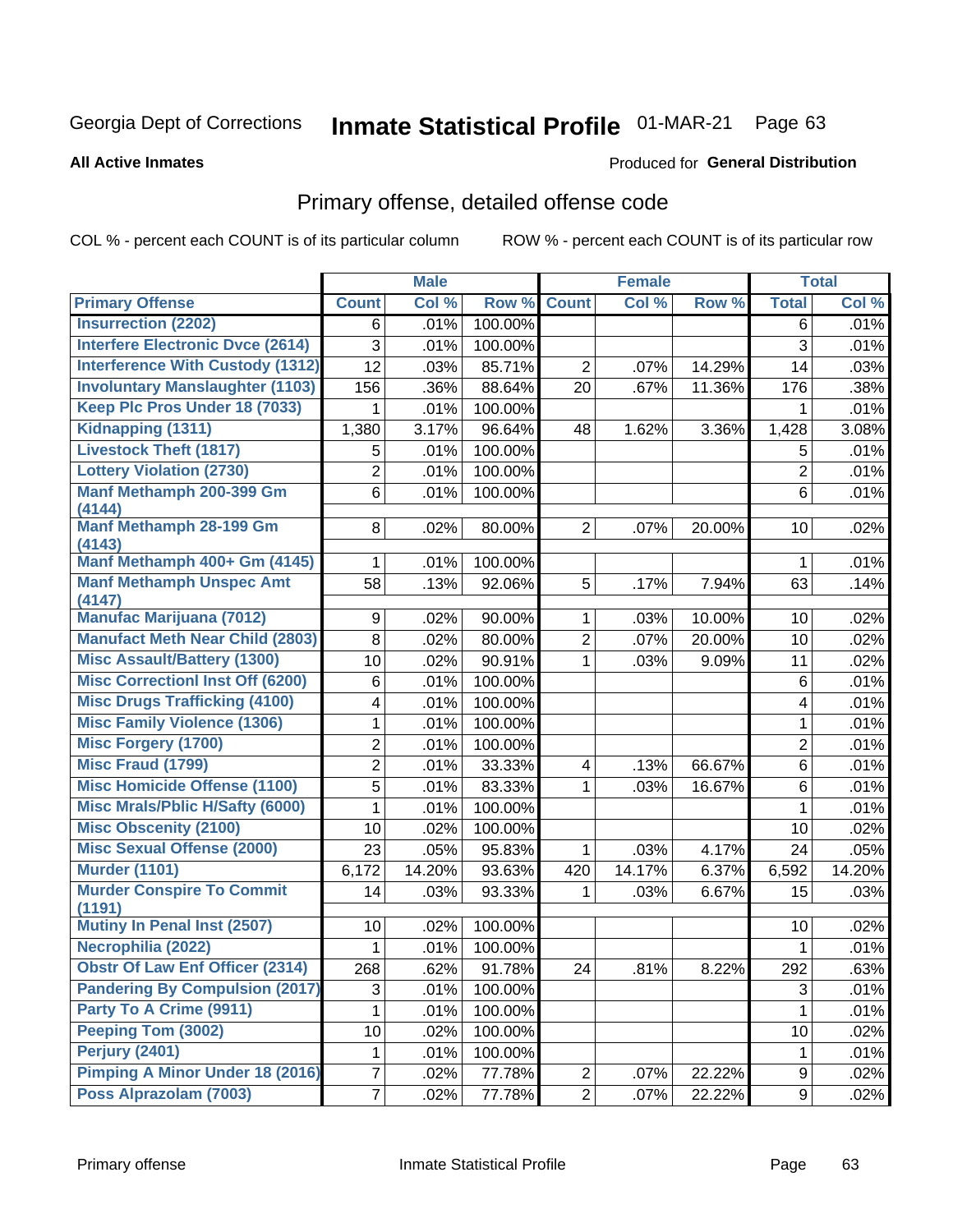# Inmate Statistical Profile 01-MAR-21 Page 64

### **All Active Inmates**

## Produced for General Distribution

# Primary offense, detailed offense code

COL % - percent each COUNT is of its particular column

|                                           |                  | <b>Male</b> |         |                         | <b>Female</b> |        |                | <b>Total</b> |
|-------------------------------------------|------------------|-------------|---------|-------------------------|---------------|--------|----------------|--------------|
| <b>Primary Offense</b>                    | <b>Count</b>     | Col %       | Row %   | <b>Count</b>            | Col %         | Row %  | <b>Total</b>   | Col %        |
| Poss By Inm Proh Items (7015)             | 11               | .03%        | 78.57%  | $\overline{3}$          | .10%          | 21.43% | 14             | .03%         |
| <b>Poss Contraband Articles (5171)</b>    | $\boldsymbol{2}$ | .01%        | 100.00% |                         |               |        | $\overline{2}$ | .01%         |
| <b>Poss Dep Stim Cntrf Drugs</b>          | 45               | .10%        | 69.23%  | 20                      | .67%          | 30.77% | 65             | .14%         |
| (4007)<br>Poss Drug Related Matrl (4016)  | 6                | .01%        | 60.00%  | $\overline{\mathbf{4}}$ | .13%          | 40.00% | 10             | .02%         |
| Poss Firearm 1st Offender (2913)          | 113              | .26%        | 96.58%  | 4                       | .13%          | 3.42%  | 117            | .25%         |
| <b>Poss Firearm Convct Felon</b>          | 954              | 2.19%       | 96.75%  | 32                      | 1.08%         | 3.25%  | 986            | 2.12%        |
| (2914)                                    |                  |             |         |                         |               |        |                |              |
| Poss Hydrocodone (7004)                   | 12               | .03%        | 70.59%  | 5                       | .17%          | 29.41% | 17             | .04%         |
| <b>Poss Knife During Crime (2911)</b>     | 3                | .01%        | 100.00% |                         |               |        | 3              | .01%         |
| Poss Mda/Extsy (4033)                     | 1                | .01%        | 100.00% |                         |               |        | 1              | .01%         |
| Poss Methamphetamine (4031)               | 371              | .85%        | 77.29%  | 109                     | 3.68%         | 22.71% | 480            | 1.03%        |
| <b>Poss Narcotics Opiates (4006)</b>      | 32               | .07%        | 68.09%  | 15                      | .51%          | 31.91% | 47             | .10%         |
| <b>Poss Of Certain Weapons (2912)</b>     | 20               | .05%        | 100.00% |                         |               |        | 20             | .04%         |
| Poss Of Cocaine (4022)                    | 200              | .46%        | 89.69%  | 23                      | .78%          | 10.31% | 223            | .48%         |
| <b>Poss Of Firearm Dur Crime</b>          | 848              | 1.95%       | 95.07%  | 44                      | 1.48%         | 4.93%  | 892            | 1.92%        |
| (2910)                                    |                  |             |         |                         |               |        |                |              |
| <b>Poss Of Lsd (4008)</b>                 | 1.               | .01%        | 100.00% |                         |               |        | 1              | .01%         |
| Poss Of Marijuana (4009)                  | 37               | .09%        | 92.50%  | 3                       | .10%          | 7.50%  | 40             | .09%         |
| Poss Schedule I Drug (7034)               | 10               | .02%        | 83.33%  | $\overline{2}$          | .07%          | 16.67% | 12             | .03%         |
| Poss Tools Commit Crime (1602)            | 10               | .02%        | 100.00% |                         |               |        | 10             | .02%         |
| Poss W Int Dis Other Drug (4053)          | 79               | .18%        | 88.76%  | 10                      | .34%          | 11.24% | 89             | .19%         |
| Poss W Int Dist Cocaine (4050)            | 173              | .40%        | 97.19%  | 5                       | .17%          | 2.81%  | 178            | .38%         |
| Poss W Int Dist Marijuana (4051)          | 419              | .96%        | 94.58%  | 24                      | .81%          | 5.42%  | 443            | .95%         |
| Poss W Int Dist Meth (4052)               | 413              | .95%        | 78.07%  | 116                     | 3.91%         | 21.93% | 529            | 1.14%        |
| Poss Within 1000 Hous Pjt (7009)          | 4                | .01%        | 100.00% |                         |               |        | 4              | .01%         |
| <b>Poss Wpn Drugs By Prisnr</b><br>(2965) | 19               | .04%        | 82.61%  | $\overline{4}$          | .13%          | 17.39% | 23             | .05%         |
| <b>Prov Sex Mater To Minors (2110)</b>    | $\overline{2}$   | .01%        | 100.00% |                         |               |        | $\overline{2}$ | .01%         |
| <b>Racketeering (3404)</b>                | 96               | .22%        | 76.80%  | 29                      | .98%          | 23.20% | 125            | .27%         |
| <b>Rape (2001)</b>                        | 1,823            | 4.19%       | 99.56%  | 8                       | .27%          | .44%   | 1,831          | 3.94%        |
| <b>Reck Cond Infected Person</b>          | 6                | .01%        | 100.00% |                         |               |        | 6              | .01%         |
| (1317)                                    |                  |             |         |                         |               |        |                |              |
| <b>Recv Gds Srvs Fraud Obtnd</b>          | 1 <sup>1</sup>   | .01%        | 100.00% |                         |               |        | 1              | .01%         |
| (1755)<br><b>Remov/Atmpt Wpn Pub Offl</b> | 1.               |             | 100.00% |                         |               |        | 1              | .01%         |
| (7021)                                    |                  | .01%        |         |                         |               |        |                |              |
| Removal Baggage Cargo Etc                 | $\mathbf{1}$     | .01%        | 100.00% |                         |               |        | 1              | .01%         |
| (2761)                                    |                  |             |         |                         |               |        |                |              |
| <b>Robbery (1901)</b>                     | 778              | 1.79%       | 94.76%  | 43                      | 1.45%         | 5.24%  | 821            | 1.77%        |
| <b>Robbery By Force (1903)</b>            | 157              | .36%        | 94.58%  | 9 <sup>1</sup>          | .30%          | 5.42%  | 166            | $.36\%$      |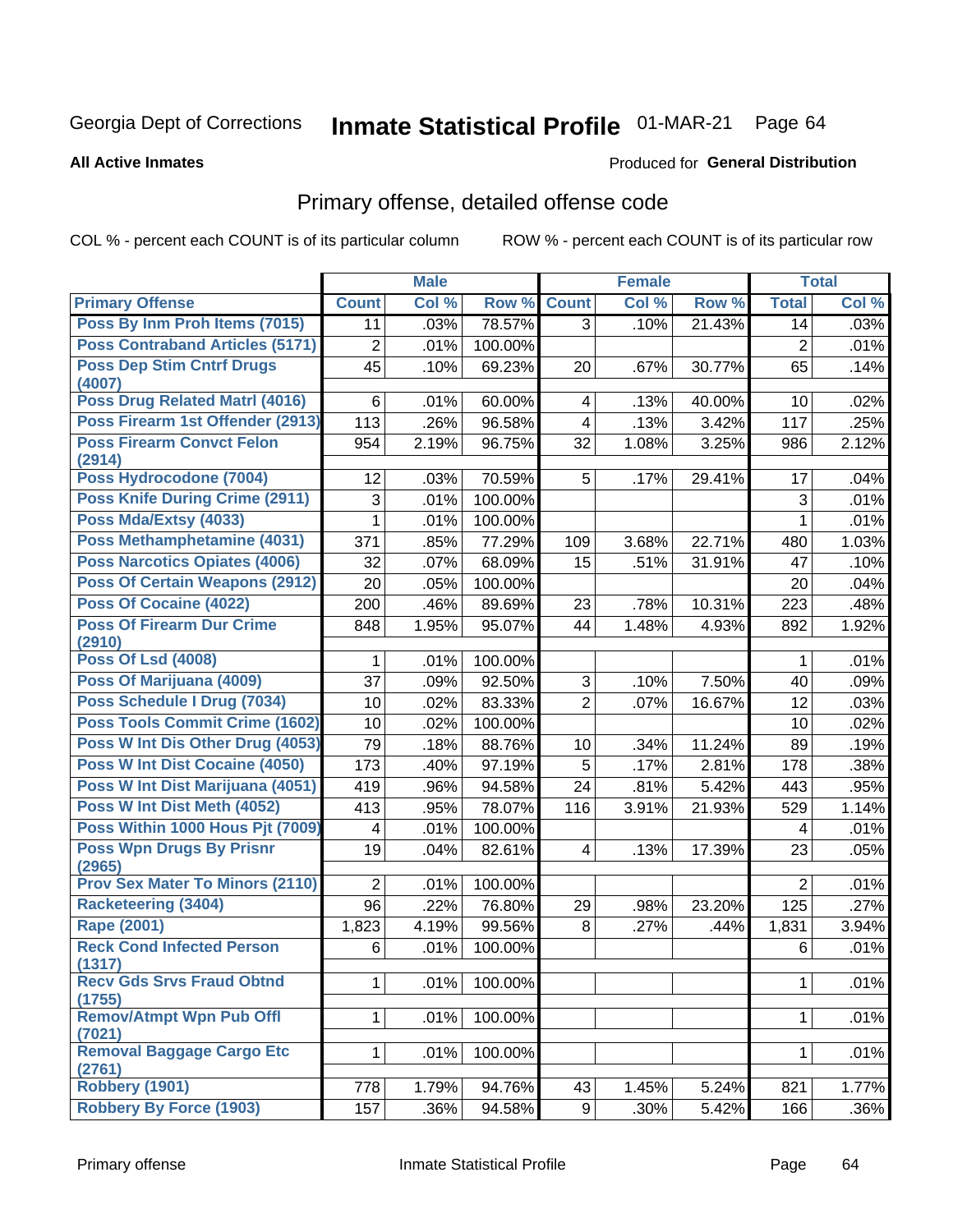# Inmate Statistical Profile 01-MAR-21 Page 65

### **All Active Inmates**

## **Produced for General Distribution**

## Primary offense, detailed offense code

COL % - percent each COUNT is of its particular column

|                                            |                  | <b>Male</b> |         |                         | <b>Female</b> |        |                         | <b>Total</b> |
|--------------------------------------------|------------------|-------------|---------|-------------------------|---------------|--------|-------------------------|--------------|
| <b>Primary Offense</b>                     | <b>Count</b>     | Col %       | Row %   | <b>Count</b>            | Col %         | Row %  | <b>Total</b>            | Col %        |
| <b>Robbery By Intimidation (1904)</b>      | $\overline{221}$ | .51%        | 92.47%  | 18                      | .61%          | 7.53%  | 239                     | .51%         |
| <b>Robbery By Sudden Snatch</b><br>(1905)  | 102              | .23%        | 92.73%  | 8                       | .27%          | 7.27%  | 110                     | .24%         |
| <b>S/D Cocaine (4021)</b>                  | 243              | .56%        | 97.59%  | 6                       | .20%          | 2.41%  | 249                     | .54%         |
| S/D Cont Sub Public (4017)                 | 14               | .03%        | 100.00% |                         |               |        | 14                      | .03%         |
| S/D Cont Sub School (4018)                 | 15               | .03%        | 100.00% |                         |               |        | 15                      | .03%         |
| S/D Dep Stim Cntrf Drugs (4002)            | 17               | .04%        | 85.00%  | 3                       | .10%          | 15.00% | 20                      | .04%         |
| <b>S/D Narcotics Opiates (4001)</b>        | 12               | .03%        | 75.00%  | $\overline{\mathbf{4}}$ | .13%          | 25.00% | 16                      | .03%         |
| S/D Of Marijuana (4004)                    | 92               | .21%        | 96.84%  | 3                       | .10%          | 3.16%  | 95                      | .20%         |
| Sale Mda/Extsy (4034)                      | 1                | .01%        | 100.00% |                         |               |        | 1                       | .01%         |
| Sale Methamphetamine (4032)                | 164              | .38%        | 80.00%  | 41                      | 1.38%         | 20.00% | 205                     | .44%         |
| <b>Sex Exploitation Child (2843)</b>       | 242              | .56%        | 100.00% |                         |               |        | 242                     | .52%         |
| <b>Sex Offender Fail Registr (2026)</b>    | 447              | 1.03%       | 98.46%  | $\overline{7}$          | .24%          | 1.54%  | 454                     | .98%         |
| <b>Sex Offender Fail To Move (2028)</b>    | 5                | .01%        | 100.00% |                         |               |        | 5                       | .01%         |
| Sexl/Asslt/Agn/Pers/Cstdy (2023)           | 21               | .05%        | 91.30%  | 2                       | .07%          | 8.70%  | 23                      | .05%         |
| <b>Sexual Battery (2011)</b>               | 130              | .30%        | 98.48%  | $\overline{2}$          | .07%          | 1.52%  | 132                     | .28%         |
| <b>Simple Battery (1316)</b>               | 14               | .03%        | 93.33%  | 1                       | .03%          | 6.67%  | 15                      | .03%         |
| <b>Sodomy (2002)</b>                       | 18               | .04%        | 100.00% |                         |               |        | 18                      | .04%         |
| <b>Solicit Sodomy From Minor</b><br>(2025) | 3                | .01%        | 100.00% |                         |               |        | 3                       | .01%         |
| <b>Stalking (1320)</b>                     | $\overline{2}$   | .01%        | 100.00% |                         |               |        | $\overline{2}$          | .01%         |
| <b>Statutory Rape (2018)</b>               | 652              | 1.50%       | 98.64%  | 9                       | .30%          | 1.36%  | 661                     | 1.42%        |
| <b>Tampering With Evidence (2315)</b>      | 11               | .03%        | 84.62%  | $\overline{2}$          | .07%          | 15.38% | 13                      | .03%         |
| <b>Telecommunications Fraud</b><br>(1759)  | 2                | .01%        | 66.67%  | $\mathbf{1}$            | .03%          | 33.33% | 3                       | .01%         |
| <b>Terrorist Threats &amp; Acts (1307)</b> | 280              | .64%        | 95.24%  | 14                      | .47%          | 4.76%  | 294                     | .63%         |
| <b>Theft Bring Prop In State (1815)</b>    | 8                | .02%        | 72.73%  | 3                       | .10%          | 27.27% | 11                      | .02%         |
| <b>Theft By Conversion (1808)</b>          | 14               | .03%        | 100.00% |                         |               |        | 14                      | .03%         |
| <b>Theft By Deception (1803)</b>           | 20               | .05%        | 76.92%  | 6                       | .20%          | 23.08% | 26                      | .06%         |
| <b>Theft By Rec Stolen Prop (1806)</b>     | 358              | .82%        | 93.72%  | 24                      | .81%          | 6.28%  | 382                     | .82%         |
| <b>Theft By Shoplifting (1821)</b>         | 255              | .59%        | 76.12%  | 80                      | 2.70%         | 23.88% | 335                     | .72%         |
| <b>Theft By Taking (1802)</b>              | 422              | .97%        | 83.56%  | 83                      | 2.80%         | 16.44% | 505                     | 1.09%        |
| <b>Theft Credit Card (1751)</b>            | 9                | .02%        | 81.82%  | $\mathbf{2}$            | .07%          | 18.18% | 11                      | .02%         |
| <b>Theft Motorveh Or Part (1813)</b>       | 19               | .04%        | 95.00%  | $\mathbf 1$             | .03%          | 5.00%  | 20                      | .04%         |
| <b>Theft Of Lost Property (1805)</b>       | 3                | .01%        | 100.00% |                         |               |        | $\sqrt{3}$              | .01%         |
| <b>Theft Of Services (1807)</b>            | $\overline{2}$   | .01%        | 100.00% |                         |               |        | $\overline{2}$          | .01%         |
| <b>Theft Recv Prop Out State (1816)</b>    | 4                | .01%        | 100.00% |                         |               |        | $\overline{\mathbf{4}}$ | .01%         |
| <b>Traf Amphtmine 200-399 Gm</b><br>(4127) | 6                | .01%        | 75.00%  | $\overline{2}$          | .07%          | 25.00% | 8                       | .02%         |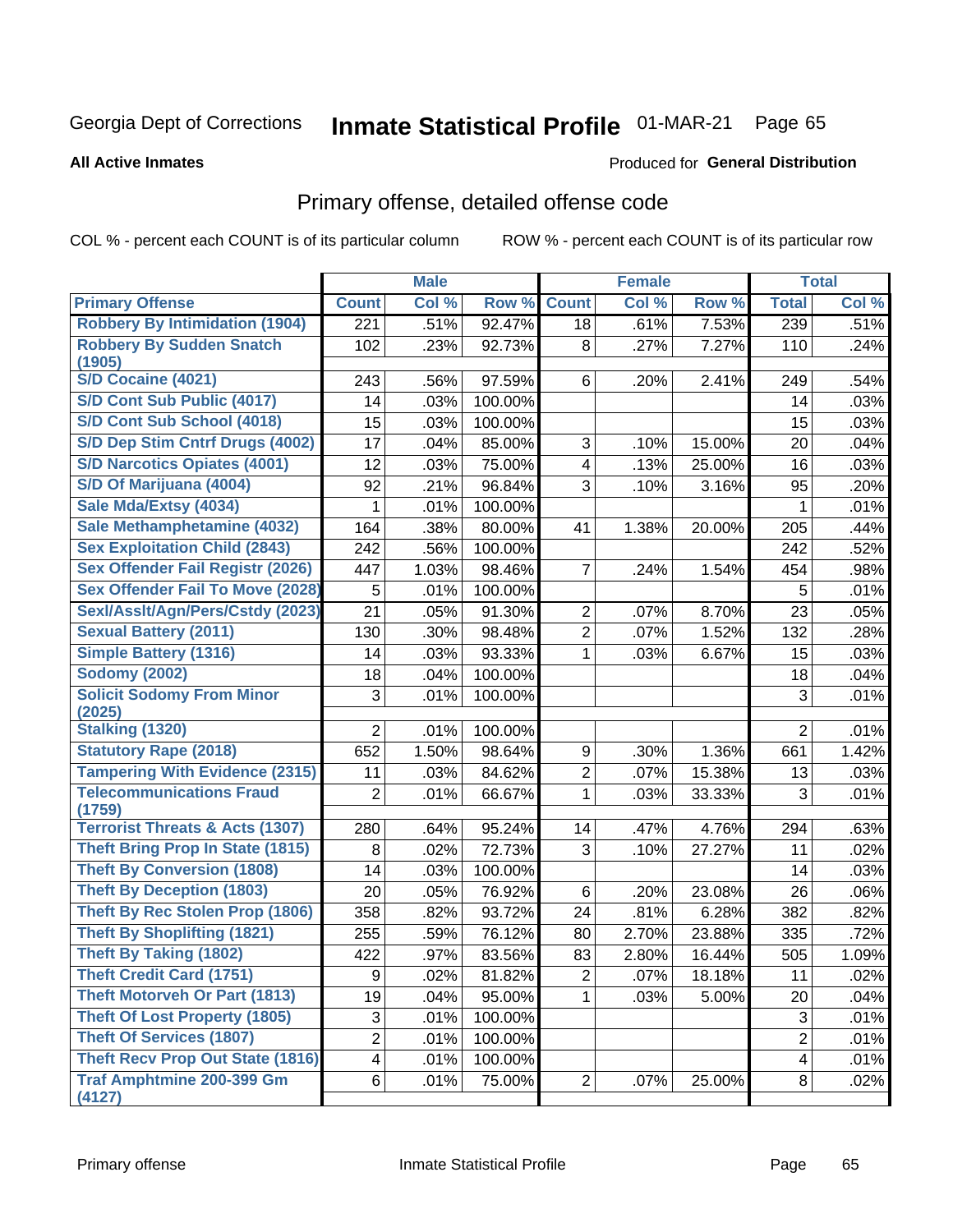# Inmate Statistical Profile 01-MAR-21 Page 66

**All Active Inmates** 

## Produced for General Distribution

# Primary offense, detailed offense code

COL % - percent each COUNT is of its particular column

|                                                 |                | <b>Male</b> |         |                         | <b>Female</b> |         |                  | <b>Total</b> |
|-------------------------------------------------|----------------|-------------|---------|-------------------------|---------------|---------|------------------|--------------|
| <b>Primary Offense</b>                          | <b>Count</b>   | Col %       | Row %   | <b>Count</b>            | Col %         | Row %   | <b>Total</b>     | Col %        |
| <b>Traf Amphtmine 28-199 Gm</b>                 | 7              | .02%        | 70.00%  | 3 <sup>1</sup>          | .10%          | 30.00%  | 10               | .02%         |
| (4126)<br>Traf Amphtmine 400+ Gm (4128)         |                |             |         |                         |               |         |                  |              |
| <b>Traf Cocaine 201-400 Gm (4102)</b>           | 3              | .01%        | 100.00% |                         |               |         | 3                | .01%         |
|                                                 | 85             | .20%        | 94.44%  | 5                       | .17%          | 5.56%   | 90               | .19%         |
| <b>Traf Cocaine 401+ Gm (4103)</b>              | 78             | .18%        | 97.50%  | $\overline{2}$          | .07%          | 2.50%   | 80               | .17%         |
| Traf Cocaine Less 200 Gm (4101)                 | 135            | .31%        | 96.43%  | 5                       | .17%          | 3.57%   | 140              | .30%         |
| <b>Traf Marijna 10-2000 Lb (4121)</b>           | 35             | .08%        | 85.37%  | 6                       | .20%          | 14.63%  | 41               | .09%         |
| <b>Traf Marijna 10001+ Lb (4123)</b>            |                |             |         | 1                       | .03%          | 100.00% | 1                | .01%         |
| Traf Mda/Extsy 200-399gm                        | $\overline{2}$ | .01%        | 100.00% |                         |               |         | $\overline{2}$   | .01%         |
| (4151)<br><b>Traf Mda/Extsy 28-199gm (4150)</b> | 14             | .03%        | 93.33%  | $\mathbf{1}$            | .03%          | 6.67%   | 15               | .03%         |
| Traf Mda/Extsy 400+Gm (4152)                    | 3              | .01%        | 100.00% |                         |               |         | 3                | .01%         |
| Traf Methamph 200-399 Gm                        | 145            | .33%        | 86.31%  | 23                      | .78%          | 13.69%  | 168              | .36%         |
| (4141)                                          |                |             |         |                         |               |         |                  |              |
| <b>Traf Methamph 28-199 Gm</b>                  | 425            | .98%        | 80.65%  | 102                     | 3.44%         | 19.35%  | 527              | 1.13%        |
| (4140)                                          |                |             |         |                         |               |         |                  |              |
| Traf Methamph 400+ Gm (4142)                    | 97             | .22%        | 86.61%  | 15                      | .51%          | 13.39%  | 112              | .24%         |
| <b>Traf Methamph Unspec Amt</b>                 | 87             | .20%        | 79.09%  | 23                      | .78%          | 20.91%  | 110              | .24%         |
| (4146)<br><b>Traf Methaqualone&lt; 400 Gm</b>   |                |             |         |                         |               |         |                  |              |
| (4124)                                          | 3              | .01%        | 100.00% |                         |               |         | 3                | .01%         |
| <b>Traf Narcotic 15-28 Gm (4112)</b>            | 34             | .08%        | 91.89%  | 3                       | .10%          | 8.11%   | 37               | .08%         |
| Traf Narcotic 29+ Gm (4113)                     | 35             | .08%        | 97.22%  | $\mathbf{1}$            | .03%          | 2.78%   | 36               | .08%         |
| <b>Traf Narcotic Less 14 Gm (4111)</b>          | 41             | .09%        | 87.23%  | 6                       | .20%          | 12.77%  | 47               | .10%         |
| <b>Traffick Labor Servitude (1330)</b>          | 1              | .01%        | 100.00% |                         |               |         | 1                | .01%         |
| <b>Traffick Sexual Servitude (1331)</b>         | 23             | .05%        | 92.00%  | $\overline{2}$          | .07%          | 8.00%   | 25               | .05%         |
| <b>Unknown Offense (9999)</b>                   | $\,8\,$        | .02%        | 88.89%  | 1                       | .03%          | 11.11%  | $\boldsymbol{9}$ | .02%         |
| <b>Uniwfl Mfg/Del/Dist N-C S (4014)</b>         | 5              | .01%        | 100.00% |                         |               |         | 5                | .01%         |
| <b>Use Comm Facity Vio C Sub</b>                | 8              | .02%        | 88.89%  | 1                       | .03%          | 11.11%  | 9                | .02%         |
| (4133)                                          |                |             |         |                         |               |         |                  |              |
| <b>Vehicular Homicide (1123)</b>                | 286            | .66%        | 77.51%  | 83                      | 2.80%         | 22.49%  | 369              | .79%         |
| <b>Viol Dngrous Drgs Act (4013)</b>             | 111            | .26%        | 80.43%  | 27                      | .91%          | 19.57%  | 138              | .30%         |
| Viol Ga Cntrl Sbst Act (4012)                   | 1              | .01%        | 100.00% |                         |               |         | 1                | .01%         |
| Viol Motor Vehicle Laws (5001)                  | 19             | .04%        | 90.48%  | $\overline{\mathbf{c}}$ | .07%          | 9.52%   | 21               | .05%         |
| <b>Violatn Othr States Law (8001)</b>           | 30             | .07%        | 93.75%  | $\overline{2}$          | .07%          | 6.25%   | 32               | .07%         |
| <b>Vol Manslaughter Of Fetus</b>                | 3              | .01%        | 100.00% |                         |               |         | 3                | .01%         |
| (1119)<br><b>Voluntary Manslaughter (1102)</b>  | 1,076          | 2.48%       | 88.93%  | 134                     | 4.52%         | 11.07%  | 1,210            | 2.61%        |
| <b>Abandonment Of Dep Child (11)</b>            | 4              | .01%        | 100.00% |                         |               |         | 4                | .01%         |
| <b>Assault &amp; Battery (21)</b>               | 5              | .01%        | 100.00% |                         |               |         | 5                | .01%         |
| <b>Bad Checks (52)</b>                          | $\overline{2}$ | .01%        | 66.67%  | $\mathbf{1}$            | .03%          | 33.33%  | 3                | .01%         |
|                                                 |                |             |         |                         |               |         |                  |              |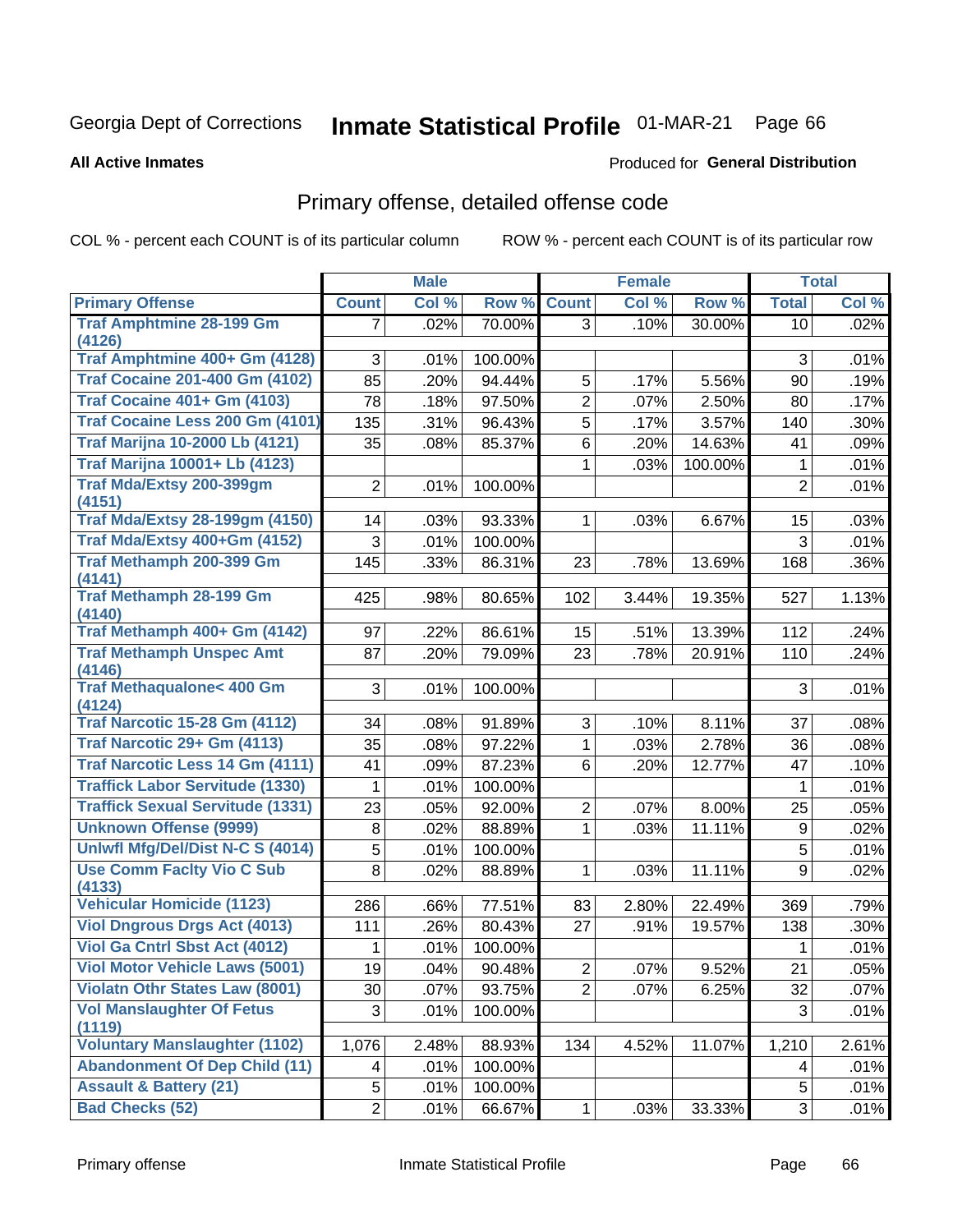# Inmate Statistical Profile 01-MAR-21 Page 67

**All Active Inmates** 

## **Produced for General Distribution**

# Primary offense, detailed offense code

COL % - percent each COUNT is of its particular column

|                                         |                | <b>Male</b> |         |              | <b>Female</b>             |         |                | <b>Total</b> |
|-----------------------------------------|----------------|-------------|---------|--------------|---------------------------|---------|----------------|--------------|
| <b>Primary Offense</b>                  | <b>Count</b>   | Col %       | Row %   | <b>Count</b> | $\overline{\text{Col}}$ % | Row %   | <b>Total</b>   | Col %        |
| <b>Burglary (45)</b>                    | 9              | .02%        | 100.00% |              |                           |         | 9              | .02%         |
| <b>Cheating &amp; Swindling (51)</b>    |                | .01%        | 100.00% |              |                           |         |                | .01%         |
| <b>Cpwl &amp; Concealed Weapon (93)</b> | 6              | .01%        | 100.00% |              |                           |         | 6              | .01%         |
| <b>Crmnl Attempt (98)</b>               |                | .01%        | 100.00% |              |                           |         |                | .01%         |
| <b>Dui</b> (72)                         | 4              | .01%        | 100.00% |              |                           |         | 4              | .01%         |
| Escape (92)                             | 3              | .01%        | 100.00% |              |                           |         | 3              | .01%         |
| Forgery (55)                            | 4              | .01%        | 100.00% |              |                           |         | 4              | .01%         |
| Lottery (54)                            |                | .01%        | 100.00% |              |                           |         |                | .01%         |
| <b>Misc Misdemeanor (500)</b>           | $\overline{c}$ | .01%        | 100.00% |              |                           |         | $\overline{2}$ | .01%         |
| <b>Other Misdemeanor (99)</b>           | 17             | .04%        | 94.44%  | 1            | .03%                      | 5.56%   | 18             | .04%         |
| <b>Pointing Gun At Another (96)</b>     |                | .01%        | 100.00% |              |                           |         |                | .01%         |
| <b>Poss Ntp Whiskey (64)</b>            | $\overline{2}$ | .01%        | 100.00% |              |                           |         | $\overline{2}$ | .01%         |
| <b>Prostitution (81)</b>                |                |             |         | 1            | .03%                      | 100.00% |                | .01%         |
| <b>Public Drunkenness (61)</b>          | 4              | .01%        | 100.00% |              |                           |         | 4              | .01%         |
| <b>Simple Assault (24)</b>              |                | .01%        | 100.00% |              |                           |         |                | .01%         |
| <b>Simple Battery (25)</b>              | 2              | .01%        | 100.00% |              |                           |         | $\overline{2}$ | .01%         |
| <b>Theft By Taking - Larceny (41)</b>   | 31             | .07%        | 100.00% |              |                           |         | 31             | .07%         |
| Viol Motor Veh Law (71)                 | 4              | .01%        | 100.00% |              |                           |         | 4              | .01%         |
| <b>Wife Beating (28)</b>                | $\overline{2}$ | .01%        | 100.00% |              |                           |         | $\overline{2}$ | .01%         |
| <b>Total Rported</b>                    | 43,474         | 100%        | 93.62%  | 2,964        | 100%                      | 6.38%   | 46,438         | 100%         |

| NO1<br>тео | 98         |       | 98     |
|------------|------------|-------|--------|
|            | $\sim$ $-$ | 2,964 | 46,536 |

| Mode (most frequent) | 1101 Murder | 1101 Murder | 1101 Murder |
|----------------------|-------------|-------------|-------------|
|                      |             |             |             |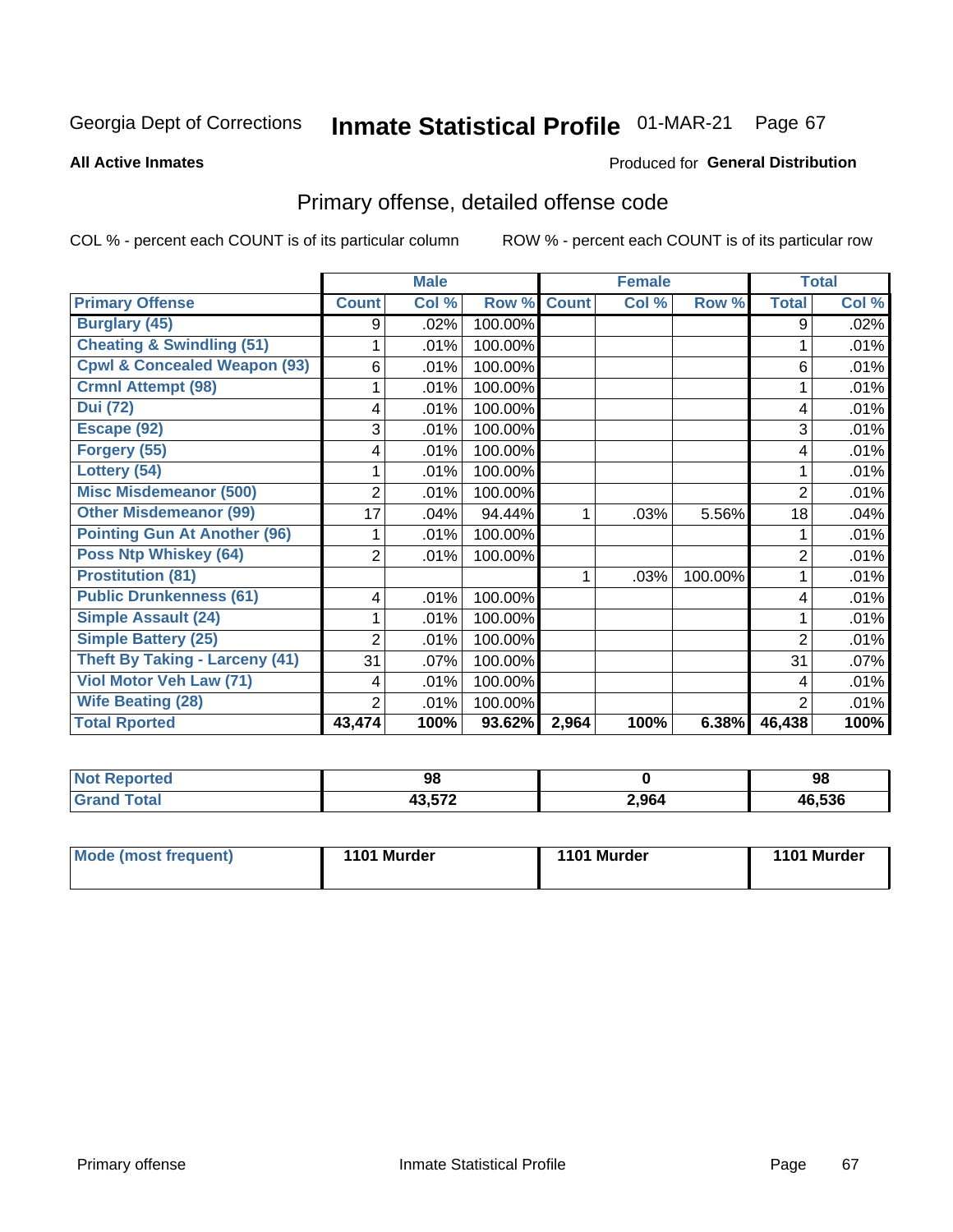# Inmate Statistical Profile 01-MAR-21 Page 68

Produced for General Distribution

### **All Active Inmates**

# County of conviction of primary offense

COL % - percent each COUNT is of its particular column

|     |                             |              | <b>Male</b> |         |                         | <b>Female</b> |        |              | <b>Total</b> |
|-----|-----------------------------|--------------|-------------|---------|-------------------------|---------------|--------|--------------|--------------|
|     | <b>County of Conviction</b> | <b>Count</b> | Col %       | Row %   | <b>Count</b>            | Col %         | Row %  | <b>Total</b> | Col %        |
| 000 | <b>Unknown</b>              | 173          | .40%        | 95.05%  | 9                       | .30%          | 4.95%  | 182          | .39%         |
| 001 | <b>Appling County</b>       | 107          | .25%        | 94.69%  | 6                       | .20%          | 5.31%  | 113          | .24%         |
| 002 | <b>Atkinson County</b>      | 40           | .09%        | 93.02%  | $\sqrt{3}$              | .10%          | 6.98%  | 43           | .09%         |
| 003 | <b>Bacon County</b>         | 68           | .16%        | 94.44%  | 4                       | .13%          | 5.56%  | 72           | .15%         |
| 004 | <b>Baker County</b>         | 12           | .03%        | 80.00%  | 3                       | .10%          | 20.00% | 15           | .03%         |
| 005 | <b>Baldwin County</b>       | 273          | .63%        | 92.54%  | 22                      | .74%          | 7.46%  | 295          | .63%         |
| 006 | <b>Banks County</b>         | 56           | .13%        | 91.80%  | $\mathbf 5$             | .17%          | 8.20%  | 61           | .13%         |
| 007 | <b>Barrow County</b>        | 292          | .67%        | 89.57%  | 34                      | 1.15%         | 10.43% | 326          | .70%         |
| 008 | <b>Bartow County</b>        | 579          | 1.33%       | 90.61%  | 60                      | 2.02%         | 9.39%  | 639          | 1.37%        |
| 009 | <b>Ben Hill County</b>      | 211          | .48%        | 95.05%  | 11                      | .37%          | 4.95%  | 222          | .48%         |
| 010 | <b>Berrien County</b>       | 96           | .22%        | 96.00%  | $\overline{\mathbf{4}}$ | .13%          | 4.00%  | 100          | .21%         |
| 011 | <b>Bibb County</b>          | 964          | 2.21%       | 94.98%  | 51                      | 1.72%         | 5.02%  | 1,015        | 2.18%        |
| 012 | <b>Bleckley County</b>      | 53           | .12%        | 91.38%  | $\mathbf 5$             | .17%          | 8.62%  | 58           | .12%         |
| 013 | <b>Brantley County</b>      | 78           | .18%        | 87.64%  | 11                      | .37%          | 12.36% | 89           | .19%         |
| 014 | <b>Brooks County</b>        | 41           | .09%        | 100.00% |                         |               |        | 41           | .09%         |
| 015 | <b>Bryan County</b>         | 40           | .09%        | 97.56%  | 1                       | .03%          | 2.44%  | 41           | .09%         |
| 016 | <b>Bulloch County</b>       | 442          | 1.01%       | 94.04%  | 28                      | .94%          | 5.96%  | 470          | 1.01%        |
| 017 | <b>Burke County</b>         | 214          | .49%        | 96.83%  | $\overline{7}$          | .24%          | 3.17%  | 221          | .47%         |
| 018 | <b>Butts County</b>         | 113          | .26%        | 92.62%  | $\boldsymbol{9}$        | .30%          | 7.38%  | 122          | .26%         |
| 019 | <b>Calhoun County</b>       | 24           | .06%        | 88.89%  | 3                       | .10%          | 11.11% | 27           | .06%         |
| 020 | <b>Camden County</b>        | 158          | .36%        | 92.40%  | 13                      | .44%          | 7.60%  | 171          | .37%         |
| 021 | <b>Candler County</b>       | 97           | .22%        | 91.51%  | 9                       | .30%          | 8.49%  | 106          | .23%         |
| 022 | <b>Carroll County</b>       | 497          | 1.14%       | 92.90%  | 38                      | 1.28%         | 7.10%  | 535          | 1.15%        |
| 023 | <b>Catoosa County</b>       | 298          | .68%        | 90.58%  | 31                      | 1.05%         | 9.42%  | 329          | .71%         |
| 024 | <b>Charlton County</b>      | 52           | .12%        | 89.66%  | 6                       | .20%          | 10.34% | 58           | .12%         |
| 025 | <b>Chatham County</b>       | 1,599        | 3.67%       | 96.50%  | 58                      | 1.96%         | 3.50%  | 1,657        | 3.56%        |
| 026 | <b>Chattahoochee County</b> | 13           | .03%        | 100.00% |                         |               |        | 13           | .03%         |
| 027 | <b>Chattooga County</b>     | 186          | .43%        | 91.18%  | 18                      | .61%          | 8.82%  | 204          | .44%         |
| 028 | <b>Cherokee County</b>      | 485          | 1.11%       | 91.68%  | 44                      | 1.48%         | 8.32%  | 529          | 1.14%        |
| 029 | <b>Clarke County</b>        | 469          | 1.08%       | 93.80%  | 31                      | 1.05%         | 6.20%  | 500          | 1.07%        |
| 030 | <b>Clay County</b>          | 21           | .05%        | 84.00%  | $\overline{\mathbf{4}}$ | .13%          | 16.00% | 25           | .05%         |
| 031 | <b>Clayton County</b>       | 1,206        | 2.77%       | 93.20%  | 88                      | 2.97%         | 6.80%  | 1,294        | 2.78%        |
| 032 | <b>Clinch County</b>        | 36           | .08%        | 92.31%  | 3                       | .10%          | 7.69%  | 39           | .08%         |
| 033 | <b>Cobb County</b>          | 2,128        | 4.88%       | 93.17%  | 156                     | 5.26%         | 6.83%  | 2,284        | 4.91%        |
| 034 | <b>Coffee County</b>        | 229          | .53%        | 93.85%  | 15                      | .51%          | 6.15%  | 244          | .52%         |
| 035 | <b>Colquitt County</b>      | 200          | .46%        | 94.79%  | 11                      | .37%          | 5.21%  | 211          | .45%         |
| 036 | <b>Columbia County</b>      | 343          | .79%        | 90.50%  | 36                      | 1.21%         | 9.50%  | 379          | .81%         |
| 037 | <b>Cook County</b>          | 104          | .24%        | 92.04%  | 9                       | .30%          | 7.96%  | 113          | .24%         |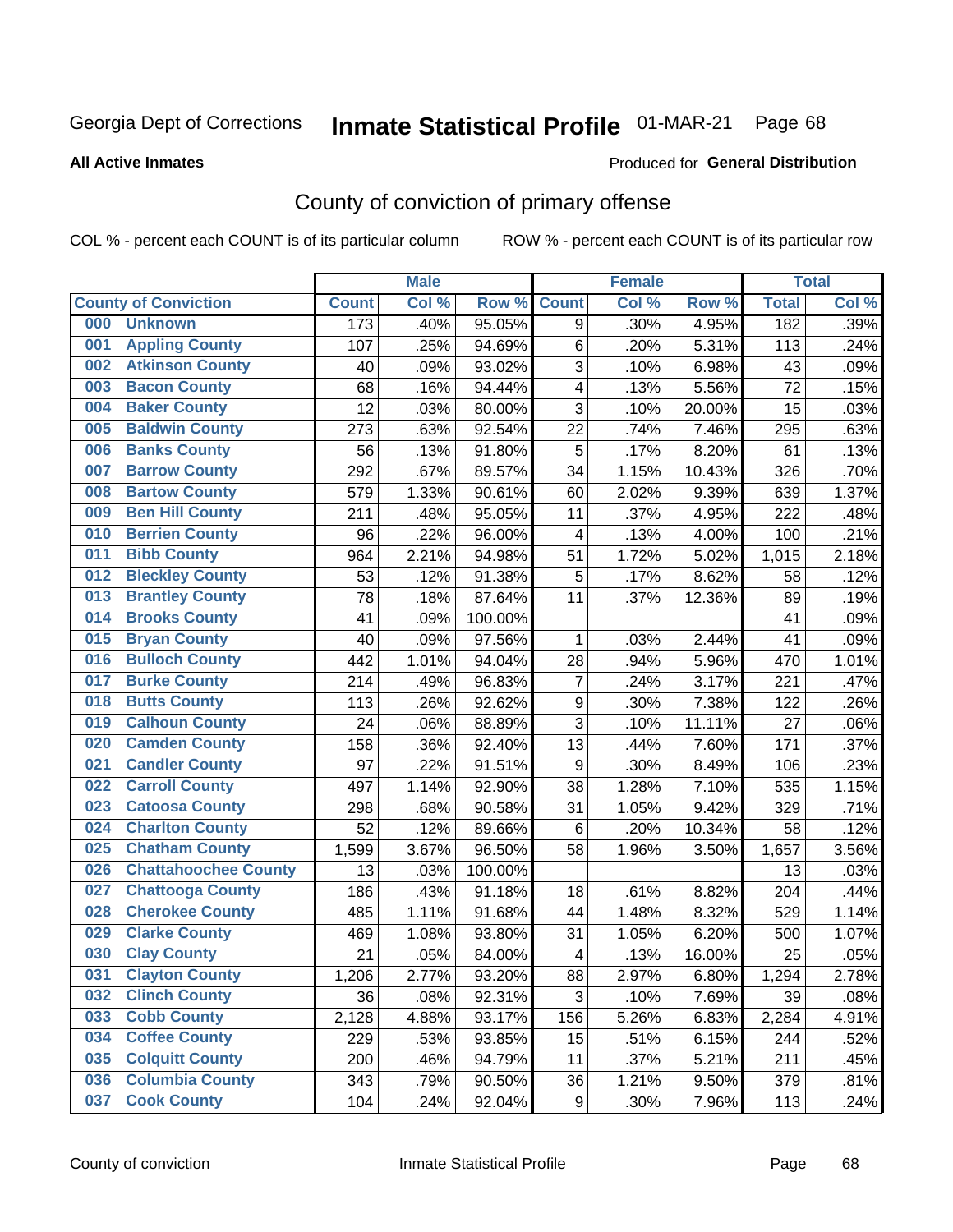# Inmate Statistical Profile 01-MAR-21 Page 69

**Produced for General Distribution** 

### **All Active Inmates**

# County of conviction of primary offense

COL % - percent each COUNT is of its particular column

|                                |              | <b>Male</b> |         |                         | <b>Female</b> |        |              | <b>Total</b> |
|--------------------------------|--------------|-------------|---------|-------------------------|---------------|--------|--------------|--------------|
| <b>County of Conviction</b>    | <b>Count</b> | Col %       | Row %   | <b>Count</b>            | Col %         | Row %  | <b>Total</b> | Col %        |
| <b>Coweta County</b><br>038    | 537          | 1.23%       | 95.21%  | 27                      | .91%          | 4.79%  | 564          | 1.21%        |
| <b>Crawford County</b><br>039  | 20           | .05%        | 95.24%  | 1                       | .03%          | 4.76%  | 21           | .05%         |
| <b>Crisp County</b><br>040     | 324          | .74%        | 94.46%  | 19                      | .64%          | 5.54%  | 343          | .74%         |
| <b>Dade County</b><br>041      | 79           | .18%        | 97.53%  | $\overline{2}$          | .07%          | 2.47%  | 81           | .17%         |
| <b>Dawson County</b><br>042    | 85           | .20%        | 93.41%  | 6                       | .20%          | 6.59%  | 91           | .20%         |
| 043<br><b>Decatur County</b>   | 218          | .50%        | 96.46%  | 8                       | .27%          | 3.54%  | 226          | .49%         |
| <b>Dekalb County</b><br>044    | 2,459        | 5.64%       | 95.13%  | 126                     | 4.25%         | 4.87%  | 2,585        | 5.55%        |
| <b>Dodge County</b><br>045     | 105          | .24%        | 94.59%  | 6                       | .20%          | 5.41%  | 111          | .24%         |
| <b>Dooly County</b><br>046     | 107          | .25%        | 95.54%  | 5                       | .17%          | 4.46%  | 112          | .24%         |
| 047<br><b>Dougherty County</b> | 714          | 1.64%       | 96.75%  | 24                      | .81%          | 3.25%  | 738          | 1.59%        |
| <b>Douglas County</b><br>048   | 913          | 2.10%       | 91.76%  | 82                      | 2.77%         | 8.24%  | 995          | 2.14%        |
| <b>Early County</b><br>049     | 77           | .18%        | 97.47%  | $\mathbf 2$             | .07%          | 2.53%  | 79           | .17%         |
| <b>Echols County</b><br>050    | 11           | .03%        | 78.57%  | $\overline{3}$          | .10%          | 21.43% | 14           | .03%         |
| 051<br><b>Effingham County</b> | 192          | .44%        | 89.72%  | 22                      | .74%          | 10.28% | 214          | .46%         |
| <b>Elbert County</b><br>052    | 125          | .29%        | 93.98%  | 8                       | .27%          | 6.02%  | 133          | .29%         |
| <b>Emanuel County</b><br>053   | 141          | .32%        | 90.97%  | 14                      | .47%          | 9.03%  | 155          | .33%         |
| <b>Evans County</b><br>054     | 76           | .17%        | 95.00%  | $\overline{\mathbf{4}}$ | .13%          | 5.00%  | 80           | .17%         |
| <b>Fannin County</b><br>055    | 84           | .19%        | 88.42%  | 11                      | .37%          | 11.58% | 95           | .20%         |
| <b>Fayette County</b><br>056   | 285          | .65%        | 95.00%  | 15                      | .51%          | 5.00%  | 300          | .64%         |
| <b>Floyd County</b><br>057     | 812          | 1.86%       | 90.93%  | 81                      | 2.73%         | 9.07%  | 893          | 1.92%        |
| <b>Forsyth County</b><br>058   | 329          | .76%        | 90.88%  | 33                      | 1.11%         | 9.12%  | 362          | .78%         |
| <b>Franklin County</b><br>059  | 136          | .31%        | 86.08%  | 22                      | .74%          | 13.92% | 158          | .34%         |
| <b>Fulton County</b><br>060    | 4,355        | 9.99%       | 96.31%  | 167                     | 5.63%         | 3.69%  | 4,522        | 9.72%        |
| <b>Gilmer County</b><br>061    | 90           | .21%        | 90.91%  | 9                       | .30%          | 9.09%  | 99           | .21%         |
| <b>Glascock County</b><br>062  | 8            | .02%        | 100.00% |                         |               |        | 8            | .02%         |
| 063<br><b>Glynn County</b>     | 490          | 1.12%       | 93.51%  | 34                      | 1.15%         | 6.49%  | 524          | 1.13%        |
| <b>Gordon County</b><br>064    | 318          | .73%        | 90.08%  | 35                      | 1.18%         | 9.92%  | 353          | .76%         |
| <b>Grady County</b><br>065     | 140          | .32%        | 97.22%  | $\overline{\mathbf{4}}$ | .13%          | 2.78%  | 144          | .31%         |
| <b>Greene County</b><br>066    | 89           | .20%        | 94.68%  | 5                       | .17%          | 5.32%  | 94           | .20%         |
| <b>Gwinnett County</b><br>067  | 2,261        | 5.19%       | 94.13%  | 141                     | 4.76%         | 5.87%  | 2,402        | 5.16%        |
| <b>Habersham County</b><br>068 | 102          | .23%        | 91.07%  | 10                      | .34%          | 8.93%  | 112          | .24%         |
| 069<br><b>Hall County</b>      | 601          | 1.38%       | 92.60%  | 48                      | 1.62%         | 7.40%  | 649          | 1.39%        |
| <b>Hancock County</b><br>070   | 38           | .09%        | 90.48%  | 4                       | .13%          | 9.52%  | 42           | .09%         |
| <b>Haralson County</b><br>071  | 109          | .25%        | 92.37%  | 9                       | .30%          | 7.63%  | 118          | .25%         |
| 072<br><b>Harris County</b>    | 93           | .21%        | 93.00%  | $\overline{7}$          | .24%          | 7.00%  | 100          | .21%         |
| <b>Hart County</b><br>073      | 158          | .36%        | 92.40%  | 13                      | .44%          | 7.60%  | 171          | .37%         |
| <b>Heard County</b><br>074     | 37           | .08%        | 97.37%  | $\mathbf 1$             | .03%          | 2.63%  | 38           | .08%         |
| <b>Henry County</b><br>075     | 543          | 1.25%       | 91.72%  | 49                      | 1.65%         | 8.28%  | 592          | 1.27%        |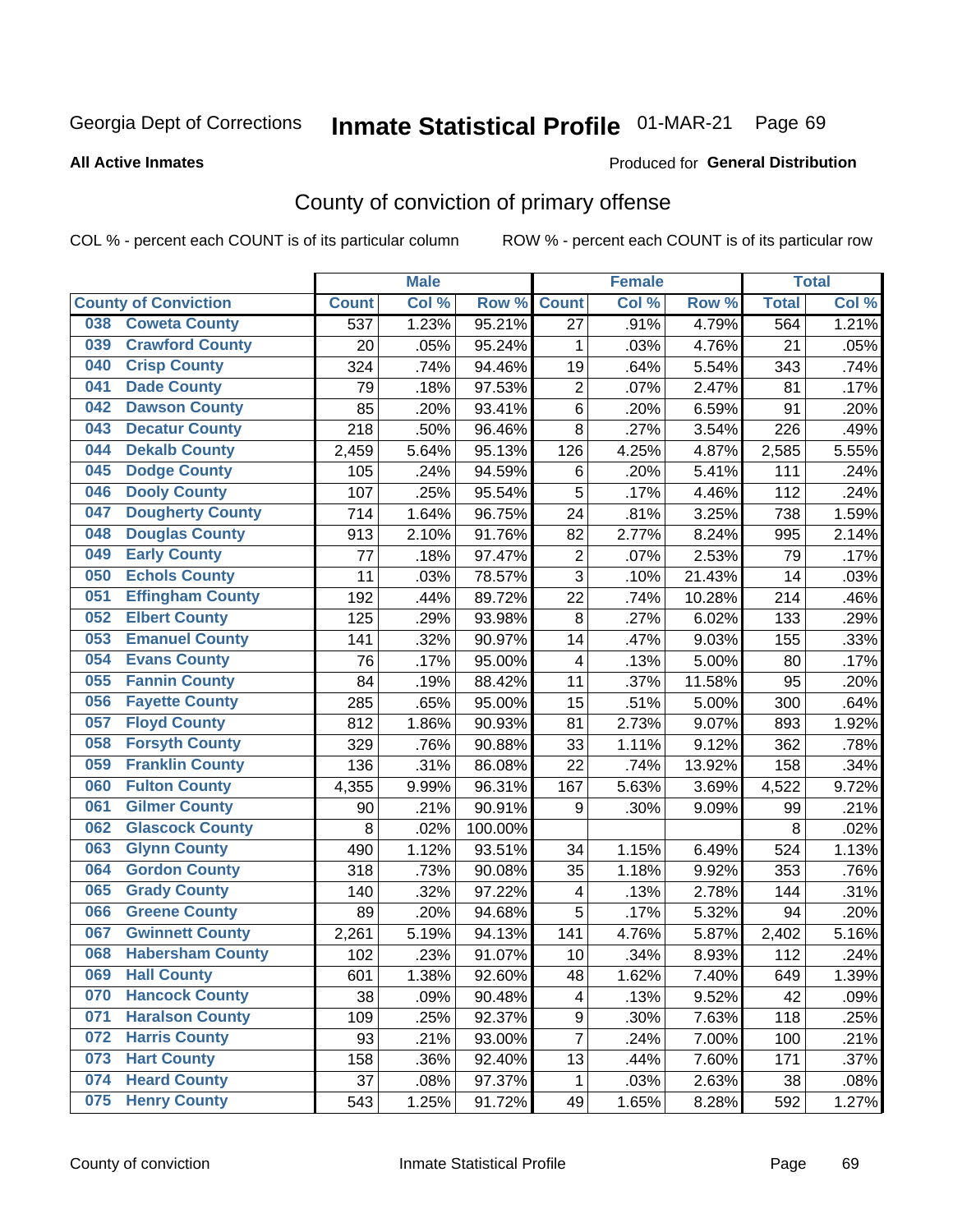# Inmate Statistical Profile 01-MAR-21 Page 70

### **All Active Inmates**

## **Produced for General Distribution**

# County of conviction of primary offense

COL % - percent each COUNT is of its particular column

|       |                             |              | <b>Male</b> |           |                | <b>Female</b> |        |              | <b>Total</b> |
|-------|-----------------------------|--------------|-------------|-----------|----------------|---------------|--------|--------------|--------------|
|       | <b>County of Conviction</b> | <b>Count</b> | Col %       | Row %     | <b>Count</b>   | Col %         | Row %  | <b>Total</b> | Col %        |
| 076   | <b>Houston County</b>       | 656          | 1.51%       | 92.52%    | 53             | 1.79%         | 7.48%  | 709          | 1.52%        |
| 077   | <b>Irwin County</b>         | 53           | .12%        | 100.00%   |                |               |        | 53           | .11%         |
| 078   | <b>Jackson County</b>       | 246          | .56%        | 93.54%    | 17             | .57%          | 6.46%  | 263          | .57%         |
| 079   | <b>Jasper County</b>        | 48           | .11%        | 97.96%    | 1              | .03%          | 2.04%  | 49           | .11%         |
| 080   | <b>Jeff Davis County</b>    | 84           | .19%        | 96.55%    | 3              | .10%          | 3.45%  | 87           | .19%         |
| 081   | <b>Jefferson County</b>     | 142          | .33%        | 94.67%    | 8              | .27%          | 5.33%  | 150          | .32%         |
| 082   | <b>Jenkins County</b>       | 64           | .15%        | 92.75%    | 5              | .17%          | 7.25%  | 69           | .15%         |
| 083   | <b>Johnson County</b>       | 37           | .08%        | 97.37%    | 1              | .03%          | 2.63%  | 38           | .08%         |
| 084   | <b>Jones County</b>         | 155          | .36%        | 86.11%    | 25             | .84%          | 13.89% | 180          | .39%         |
| 085   | <b>Lamar County</b>         | 76           | .17%        | 90.48%    | 8              | .27%          | 9.52%  | 84           | .18%         |
| 086   | <b>Lanier County</b>        | 40           | .09%        | 93.02%    | $\overline{3}$ | .10%          | 6.98%  | 43           | .09%         |
| 087   | <b>Laurens County</b>       | 271          | .62%        | 93.77%    | 18             | .61%          | 6.23%  | 289          | .62%         |
| 088   | <b>Lee County</b>           | 56           | .13%        | 87.50%    | $\,8\,$        | .27%          | 12.50% | 64           | .14%         |
| 089   | <b>Liberty County</b>       | 185          | .42%        | 93.91%    | 12             | .40%          | 6.09%  | 197          | .42%         |
| 090   | <b>Lincoln County</b>       | 30           | .07%        | 100.00%   |                |               |        | 30           | .06%         |
| 091   | <b>Long County</b>          | 59           | .14%        | 95.16%    | 3              | .10%          | 4.84%  | 62           | .13%         |
| 092   | <b>Lowndes County</b>       | 448          | 1.03%       | 96.55%    | 16             | .54%          | 3.45%  | 464          | 1.00%        |
| 093   | <b>Lumpkin County</b>       | 74           | .17%        | 91.36%    | $\overline{7}$ | .24%          | 8.64%  | 81           | .17%         |
| 094   | <b>Macon County</b>         | 48           | .11%        | 96.00%    | $\overline{2}$ | .07%          | 4.00%  | 50           | .11%         |
| 095   | <b>Madison County</b>       | 115          | .26%        | 91.27%    | 11             | .37%          | 8.73%  | 126          | .27%         |
| 096   | <b>Marion County</b>        | 26           | .06%        | 89.66%    | 3              | .10%          | 10.34% | 29           | .06%         |
| 097   | <b>Mcduffie County</b>      | 166          | .38%        | 94.32%    | 10             | .34%          | 5.68%  | 176          | .38%         |
| 098   | <b>Mcintosh County</b>      | 49           | .11%        | 90.74%    | 5              | .17%          | 9.26%  | 54           | .12%         |
| 099   | <b>Meriwether County</b>    | 146          | .34%        | 93.59%    | 10             | .34%          | 6.41%  | 156          | .34%         |
| 100   | <b>Miller County</b>        | 32           | .07%        | 96.97%    | 1              | .03%          | 3.03%  | 33           | .07%         |
| 101   | <b>Mitchell County</b>      | 124          | .28%        | 93.94%    | $\,8\,$        | .27%          | 6.06%  | 132          | .28%         |
| 102   | <b>Monroe County</b>        | 143          | .33%        | 91.08%    | 14             | .47%          | 8.92%  | 157          | .34%         |
| 103   | <b>Montgomery County</b>    | 24           | .06%        | 88.89%    | 3              | .10%          | 11.11% | 27           | .06%         |
| 104   | <b>Morgan County</b>        | 127          | .29%        | 91.37%    | 12             | .40%          | 8.63%  | 139          | .30%         |
| 105   | <b>Murray County</b>        | 179          | .41%        | $90.40\%$ | 19             | .64%          | 9.60%  | 198          | .43%         |
| 106   | <b>Muscogee County</b>      | 1,043        | 2.39%       | 95.86%    | 45             | 1.52%         | 4.14%  | 1,088        | 2.34%        |
| 107   | <b>Newton County</b>        | 586          | 1.34%       | 91.56%    | 54             | 1.82%         | 8.44%  | 640          | 1.38%        |
| 108   | <b>Oconee County</b>        | 42           | .10%        | 97.67%    | 1              | .03%          | 2.33%  | 43           | .09%         |
| 109   | <b>Oglethorpe County</b>    | 61           | .14%        | 98.39%    | 1              | .03%          | 1.61%  | 62           | .13%         |
| 110   | <b>Paulding County</b>      | 214          | .49%        | 95.11%    | 11             | .37%          | 4.89%  | 225          | .48%         |
| 111   | <b>Peach County</b>         | 66           | .15%        | 92.96%    | 5              | .17%          | 7.04%  | 71           | .15%         |
| 112   | <b>Pickens County</b>       | 90           | .21%        | 92.78%    | $\overline{7}$ | .24%          | 7.22%  | 97           | .21%         |
| $113$ | <b>Pierce County</b>        | 110          | .25%        | 89.43%    | 13             | .44%          | 10.57% | 123          | .26%         |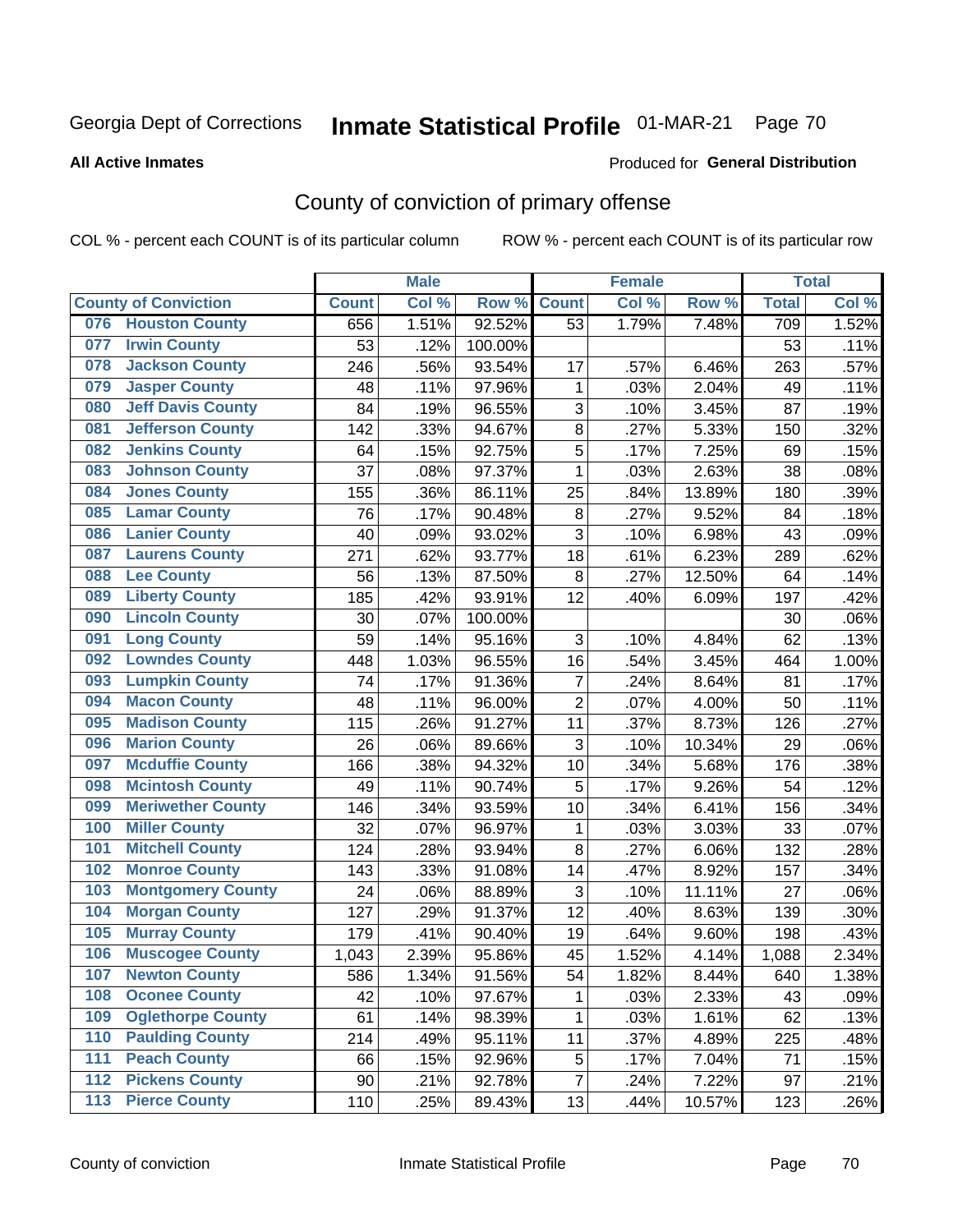**All Active Inmates** 

#### **Inmate Statistical Profile 01-MAR-21** Page 71

Produced for General Distribution

## County of conviction of primary offense

COL % - percent each COUNT is of its particular column

|                                          |              | <b>Male</b> |         |                         | <b>Female</b> |        |              | <b>Total</b> |
|------------------------------------------|--------------|-------------|---------|-------------------------|---------------|--------|--------------|--------------|
| <b>County of Conviction</b>              | <b>Count</b> | Col %       | Row %   | <b>Count</b>            | Col %         | Row %  | <b>Total</b> | Col %        |
| <b>Pike County</b><br>114                | 41           | .09%        | 89.13%  | 5                       | .17%          | 10.87% | 46           | .10%         |
| <b>Polk County</b><br>$115$              | 192          | .44%        | 91.00%  | 19                      | .64%          | 9.00%  | 211          | .45%         |
| <b>Pulaski County</b><br>116             | 37           | .08%        | 90.24%  | 4                       | .13%          | 9.76%  | 41           | .09%         |
| <b>Putnam County</b><br>117              | 137          | .31%        | 95.14%  | $\overline{7}$          | .24%          | 4.86%  | 144          | .31%         |
| <b>Quitman County</b><br>118             | 13           | .03%        | 100.00% |                         |               |        | 13           | .03%         |
| <b>Rabun County</b><br>119               | 47           | .11%        | 87.04%  | $\overline{7}$          | .24%          | 12.96% | 54           | .12%         |
| <b>Randolph County</b><br>120            | 41           | .09%        | 97.62%  | 1                       | .03%          | 2.38%  | 42           | .09%         |
| <b>Richmond County</b><br>121            | 1,626        | 3.73%       | 94.53%  | 94                      | 3.17%         | 5.47%  | 1,720        | 3.70%        |
| <b>Rockdale County</b><br>122            | 368          | .84%        | 93.88%  | 24                      | .81%          | 6.12%  | 392          | .84%         |
| <b>Schley County</b><br>123              | 10           | .02%        | 100.00% |                         |               |        | 10           | .02%         |
| <b>Screven County</b><br>124             | 104          | .24%        | 95.41%  | 5                       | .17%          | 4.59%  | 109          | .23%         |
| <b>Seminole County</b><br>125            | 51           | .12%        | 86.44%  | 8                       | .27%          | 13.56% | 59           | .13%         |
| <b>Spalding County</b><br>126            | 400          | .92%        | 92.81%  | 31                      | 1.05%         | 7.19%  | 431          | .93%         |
| <b>Stephens County</b><br>127            | 120          | .28%        | 94.49%  | $\overline{7}$          | .24%          | 5.51%  | 127          | .27%         |
| <b>Stewart County</b><br>128             | 23           | .05%        | 88.46%  | 3                       | .10%          | 11.54% | 26           | .06%         |
| <b>Sumter County</b><br>129              | 189          | .43%        | 96.43%  | $\overline{7}$          | .24%          | 3.57%  | 196          | .42%         |
| <b>Talbot County</b><br>130              | 23           | .05%        | 92.00%  | $\overline{2}$          | .07%          | 8.00%  | 25           | .05%         |
| <b>Taliaferro County</b><br>131          | 17           | .04%        | 100.00% |                         |               |        | 17           | .04%         |
| <b>Tattnall County</b><br>132            | 179          | .41%        | 90.86%  | 18                      | .61%          | 9.14%  | 197          | .42%         |
| <b>Taylor County</b><br>133              | 50           | .11%        | 90.91%  | 5                       | .17%          | 9.09%  | 55           | .12%         |
| <b>Telfair County</b><br>134             | 86           | .20%        | 95.56%  | 4                       | .13%          | 4.44%  | 90           | .19%         |
| <b>Terrell County</b><br>135             | 75           | .17%        | 96.15%  | 3                       | .10%          | 3.85%  | 78           | .17%         |
| <b>Thomas County</b><br>136              | 185          | .42%        | 96.86%  | 6                       | .20%          | 3.14%  | 191          | .41%         |
| <b>Tift County</b><br>137                | 293          | .67%        | 96.07%  | 12                      | .40%          | 3.93%  | 305          | .66%         |
| <b>Toombs County</b><br>138              | 268          | .62%        | 92.73%  | 21                      | .71%          | 7.27%  | 289          | .62%         |
| <b>Towns County</b><br>139               | 45           | .10%        | 75.00%  | 15                      | .51%          | 25.00% | 60           | .13%         |
| <b>Treutlen County</b><br>140            | 70           | .16%        | 97.22%  | $\overline{2}$          | .07%          | 2.78%  | 72           | .15%         |
| 141<br><b>Troup County</b>               | 537          | 1.23%       | 93.72%  | 36                      | 1.21%         | 6.28%  | 573          | 1.23%        |
| <b>Turner County</b><br>$\overline{142}$ | 69           | .16%        | 95.83%  | 3                       | .10%          | 4.17%  | 72           | .15%         |
| <b>Twiggs County</b><br>143              | 42           | .10%        | 95.45%  | $\overline{2}$          | .07%          | 4.55%  | 44           | .09%         |
| <b>Union County</b><br>144               | 89           | .20%        | 85.58%  | 15                      | .51%          | 14.42% | 104          | .22%         |
| 145<br><b>Upson County</b>               | 147          | .34%        | 91.30%  | 14                      | .47%          | 8.70%  | 161          | .35%         |
| <b>Walker County</b><br>146              | 397          | .91%        | 91.06%  | 39                      | 1.32%         | 8.94%  | 436          | .94%         |
| <b>Walton County</b><br>147              | 597          | 1.37%       | 92.56%  | 48                      | 1.62%         | 7.44%  | 645          | 1.39%        |
| <b>Ware County</b><br>148                | 238          | .55%        | 92.61%  | 19                      | .64%          | 7.39%  | 257          | .55%         |
| <b>Warren County</b><br>149              | 29           | .07%        | 87.88%  | $\overline{\mathbf{4}}$ | .13%          | 12.12% | 33           | .07%         |
| <b>Washington County</b><br>150          | 170          | .39%        | 93.41%  | 12                      | .40%          | 6.59%  | 182          | .39%         |
| <b>Wayne County</b><br>151               | 178          | .41%        | 90.82%  | 18                      | .61%          | 9.18%  | 196          | .42%         |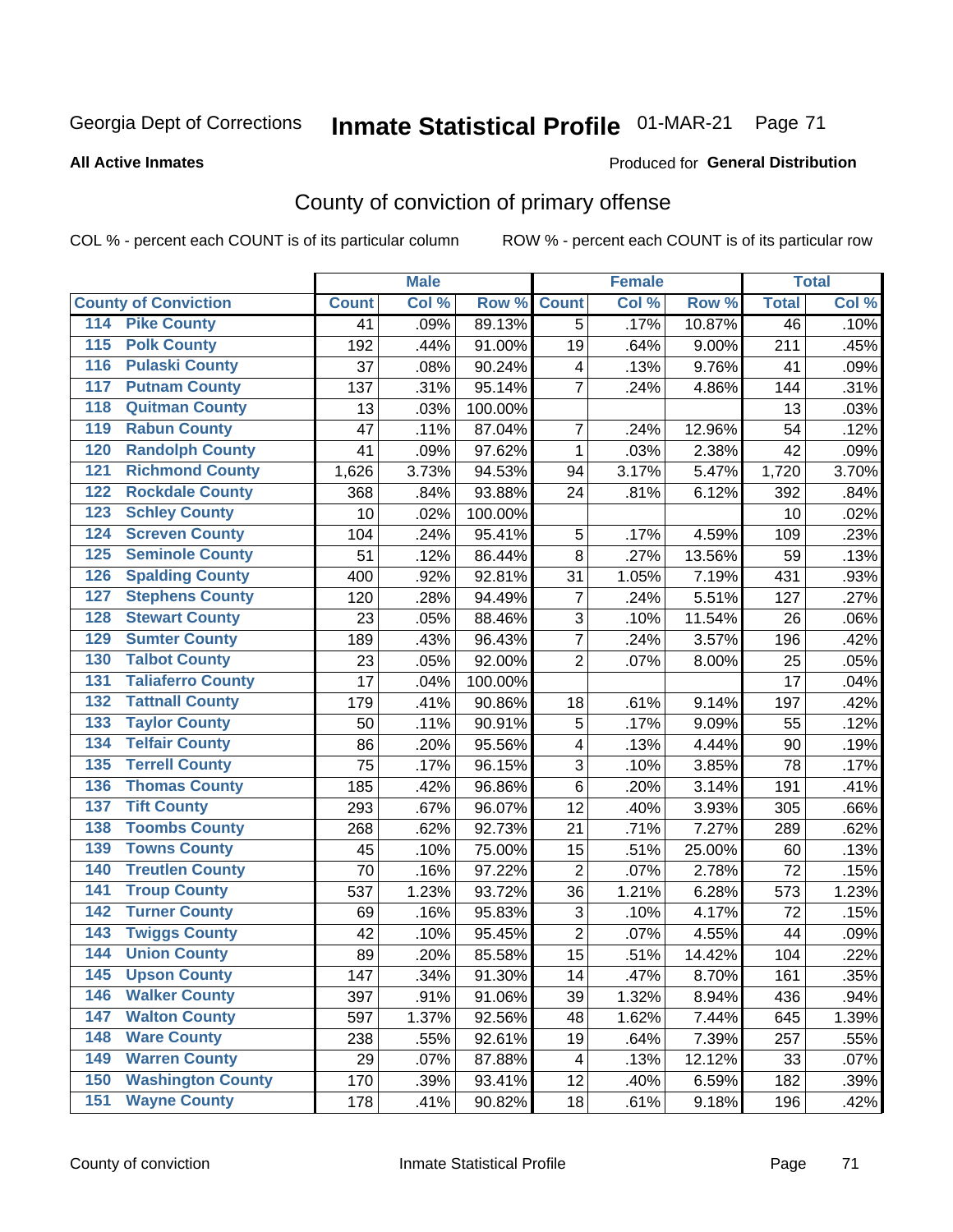# Inmate Statistical Profile 01-MAR-21 Page 72

**All Active Inmates** 

## **Produced for General Distribution**

# County of conviction of primary offense

COL % - percent each COUNT is of its particular column

|                                |              | <b>Male</b> |             |       | <b>Female</b> |        |              | <b>Total</b> |
|--------------------------------|--------------|-------------|-------------|-------|---------------|--------|--------------|--------------|
| <b>County of Conviction</b>    | <b>Count</b> | Col %       | Row % Count |       | Col %         | Row %  | <b>Total</b> | Col %        |
| <b>Webster County</b><br>152   |              | $.02\%$     | 77.78%      | 2     | $.07\%$       | 22.22% | 9            | .02%         |
| <b>Wheeler County</b><br>153   | 16           | .04%        | 94.12%      |       | .03%          | 5.88%  | 17           | .04%         |
| <b>White County</b><br>154     | 75           | $.17\%$     | 93.75%      | 5     | $.17\%$       | 6.25%  | 80           | $.17\%$      |
| <b>Whitfield County</b><br>155 | 645          | 1.48%       | 87.40%      | 93    | 3.14%         | 12.60% | 738          | 1.59%        |
| <b>Wilcox County</b><br>156    | 50           | .11%        | 94.34%      | 3     | .10%          | 5.66%  | 53           | .11%         |
| <b>Wilkes County</b><br>157    | 59           | .14%        | 96.72%      | 2     | $.07\%$       | 3.28%  | 61           | .13%         |
| <b>Wilkinson County</b><br>158 | 36           | $.08\%$     | 97.30%      |       | .03%          | 2.70%  | 37           | .08%         |
| <b>Worth County</b><br>159     | 128          | .29%        | 92.09%      | 11    | .37%          | 7.91%  | 139          | .30%         |
| <b>Total Rported</b>           | 43,572       | 100%        | 93.63%      | 2,964 | 100%          | 6.37%  | 46,536       | 100%         |

| <b>Not Reported</b> |                           |       |        |
|---------------------|---------------------------|-------|--------|
| <b>Total</b>        | 12 ドフつ<br>40.J <i>i</i> 4 | 2,964 | 46,536 |

| <b>Mode (most frequent)</b> | <b>Fulton County</b> | <b>Fulton County</b> | <b>Fulton County</b> |
|-----------------------------|----------------------|----------------------|----------------------|
|                             |                      |                      |                      |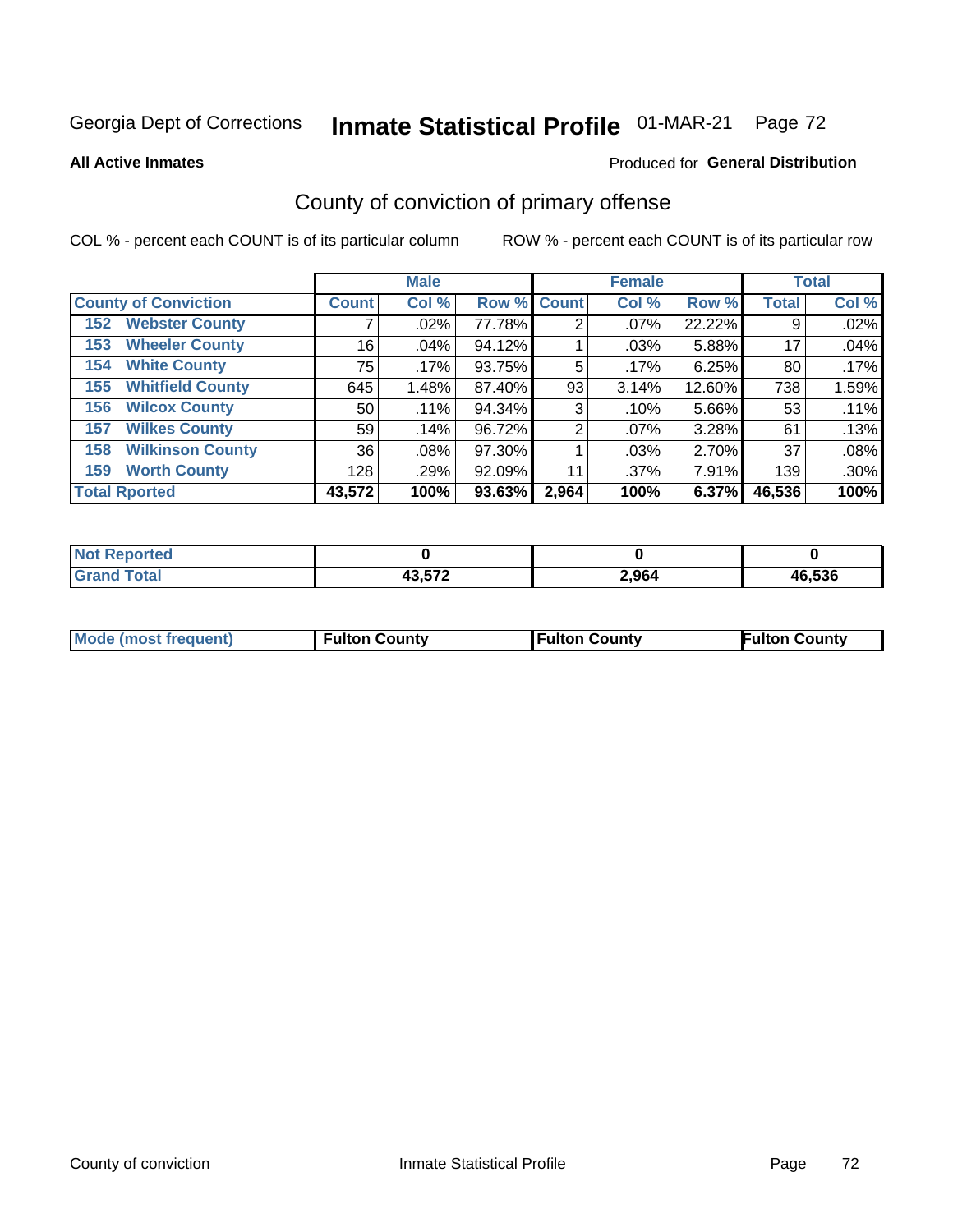## Georgia Dept of Corrections **All Active Inmates**

# Inmate Statistical Profile 01-MAR-21 Page 73

Produced for General Distribution

# Circuit of conviction of primary offense

COL % - percent each COUNT is of its particular column ROW % - percent each COUNT is of its particular row

|                         |                                 | <b>Male</b>      |        |        | <b>Female</b>   |       |        | <b>Total</b> |       |
|-------------------------|---------------------------------|------------------|--------|--------|-----------------|-------|--------|--------------|-------|
|                         | <b>Circuit of Conviction</b>    | <b>Count</b>     | Col %  | Row %  | <b>Count</b>    | Col % | Row %  | <b>Total</b> | Col % |
| 1                       | <b>Alapaha Circuit</b>          | $\overline{316}$ | .73%   | 93.49% | $\overline{22}$ | .74%  | 6.51%  | 338          | .73%  |
| $\overline{2}$          | <b>Alcovy Circuit</b>           | 1,183            | 2.73%  | 92.06% | 102             | 3.45% | 7.94%  | 1,285        | 2.77% |
| $\overline{\mathbf{3}}$ | <b>Atlanta Circuit</b>          | 4,355            | 10.03% | 96.31% | 167             | 5.65% | 3.69%  | 4,522        | 9.76% |
| 4                       | <b>Atlantic Circuit</b>         | 588              | 1.35%  | 93.19% | 43              | 1.46% | 6.81%  | 631          | 1.36% |
| $\overline{5}$          | <b>Augusta Circuit</b>          | 2,183            | 5.03%  | 94.09% | 137             | 4.64% | 5.91%  | 2,320        | 5.00% |
| $\overline{6}$          | <b>Blue Ridge Circuit</b>       | 485              | 1.12%  | 91.68% | 44              | 1.49% | 8.32%  | 529          | 1.14% |
| $\overline{\mathbf{7}}$ | <b>Brunswick Circuit</b>        | 1,017            | 2.34%  | 93.22% | 74              | 2.50% | 6.78%  | 1,091        | 2.35% |
| 8                       | <b>Chattahoochee Circuit</b>    | 1,248            | 2.88%  | 95.27% | 62              | 2.10% | 4.73%  | 1,310        | 2.83% |
| $\overline{9}$          | <b>Cherokee Circuit</b>         | 897              | 2.07%  | 90.42% | 95              | 3.21% | 9.58%  | 992          | 2.14% |
| 10                      | <b>Clayton Circuit</b>          | 1,206            | 2.78%  | 93.20% | 88              | 2.98% | 6.80%  | 1,294        | 2.79% |
| $\overline{11}$         | <b>Cobb Circuit</b>             | 2,128            | 4.90%  | 93.17% | 156             | 5.28% | 6.83%  | 2,284        | 4.93% |
| $\overline{12}$         | <b>Conasauga Circuit</b>        | 824              | 1.90%  | 88.03% | 112             | 3.79% | 11.97% | 936          | 2.02% |
| 13                      | <b>Cordele Circuit</b>          | 692              | 1.59%  | 94.79% | 38              | 1.29% | 5.21%  | 730          | 1.57% |
| 14                      | <b>Coweta Circuit</b>           | 1,754            | 4.04%  | 94.00% | 112             | 3.79% | 6.00%  | 1,866        | 4.03% |
| 15                      | <b>Dougherty Circuit</b>        | 714              | 1.65%  | 96.75% | 24              | .81%  | 3.25%  | 738          | 1.59% |
| 16                      | <b>Dublin Circuit</b>           | 420              | .97%   | 94.81% | 23              | .78%  | 5.19%  | 443          | .96%  |
| 17                      | <b>Eastern Circuit</b>          | 1,599            | 3.68%  | 96.50% | 58              | 1.96% | 3.50%  | 1,657        | 3.57% |
| 18                      | <b>Flint Circuit</b>            | 543              | 1.25%  | 91.72% | 49              | 1.66% | 8.28%  | 592          | 1.28% |
| 19                      | <b>Griffin Circuit</b>          | 873              | 2.01%  | 93.07% | 65              | 2.20% | 6.93%  | 938          | 2.02% |
| $\overline{20}$         | <b>Gwinnett Circuit</b>         | 2,261            | 5.21%  | 94.13% | 141             | 4.77% | 5.87%  | 2,402        | 5.18% |
| $\overline{21}$         | <b>Houston Circuit</b>          | 656              | 1.51%  | 92.52% | 53              | 1.79% | 7.48%  | 709          | 1.53% |
| $\overline{22}$         | <b>Lookout Mountain Circuit</b> | 960              | 2.21%  | 91.43% | 90              | 3.05% | 8.57%  | 1,050        | 2.27% |
| 23                      | <b>Macon Circuit</b>            | 1,050            | 2.42%  | 94.85% | 57              | 1.93% | 5.15%  | 1,107        | 2.39% |
| $\overline{24}$         | <b>Middle Circuit</b>           | 818              | 1.88%  | 92.74% | 64              | 2.17% | 7.26%  | 882          | 1.90% |
| 25                      | <b>Mountain Circuit</b>         | 269              | .62%   | 91.81% | 24              | .81%  | 8.19%  | 293          | .63%  |
| 26                      | <b>Northeastern Circuit</b>     | 686              | 1.58%  | 92.70% | 54              | 1.83% | 7.30%  | 740          | 1.60% |
| $\overline{27}$         | <b>Northern Circuit</b>         | 595              | 1.37%  | 91.54% | 55              | 1.86% | 8.46%  | 650          | 1.40% |
| 28                      | <b>Ocmulgee Circuit</b>         | 903              | 2.08%  | 92.14% | 77              | 2.61% | 7.86%  | 980          | 2.11% |
| 29                      | <b>Oconee Circuit</b>           | 321              | .74%   | 93.31% | 23              | .78%  | 6.69%  | 344          | .74%  |
| 30                      | <b>Ogeechee Circuit</b>         | 802              | 1.85%  | 93.04% | 60              | 2.03% | 6.96%  | 862          | 1.86% |
| $\overline{31}$         | <b>Pataula Circuit</b>          | 310              | .71%   | 94.22% | 19              | .64%  | 5.78%  | 329          | .71%  |
| 32                      | <b>Piedmont Circuit</b>         | 594              | 1.37%  | 91.38% | 56              | 1.90% | 8.62%  | 650          | 1.40% |
| 33                      | <b>Rome Circuit</b>             | 812              | 1.87%  | 90.93% | 81              | 2.74% | 9.07%  | 893          | 1.93% |
| 34                      | <b>South Georgia Circuit</b>    | 518              | 1.19%  | 95.22% | 26              | .88%  | 4.78%  | 544          | 1.17% |
| 35                      | <b>Southern Circuit</b>         | 885              | 2.04%  | 96.09% | 36              | 1.22% | 3.91%  | 921          | 1.99% |
| 36                      | <b>Southwestern Circuit</b>     | 333              | .77%   | 93.80% | 22              | .74%  | 6.20%  | 355          | .77%  |
| 37                      | <b>Stone Mountain Circuit</b>   | 2,459            | 5.67%  | 95.13% | 126             | 4.26% | 4.87%  | 2,585        | 5.58% |
| 38                      | <b>Tallapoosa Circuit</b>       | 301              | .69%   | 91.49% | 28              | .95%  | 8.51%  | 329          | .71%  |
| 39                      | <b>Tifton Circuit</b>           | 543              | 1.25%  | 95.43% | 26              | .88%  | 4.57%  | 569          | 1.23% |
| 40                      | <b>Toombs Circuit</b>           | 309              | .71%   | 95.08% | 16              | .54%  | 4.92%  | 325          | .70%  |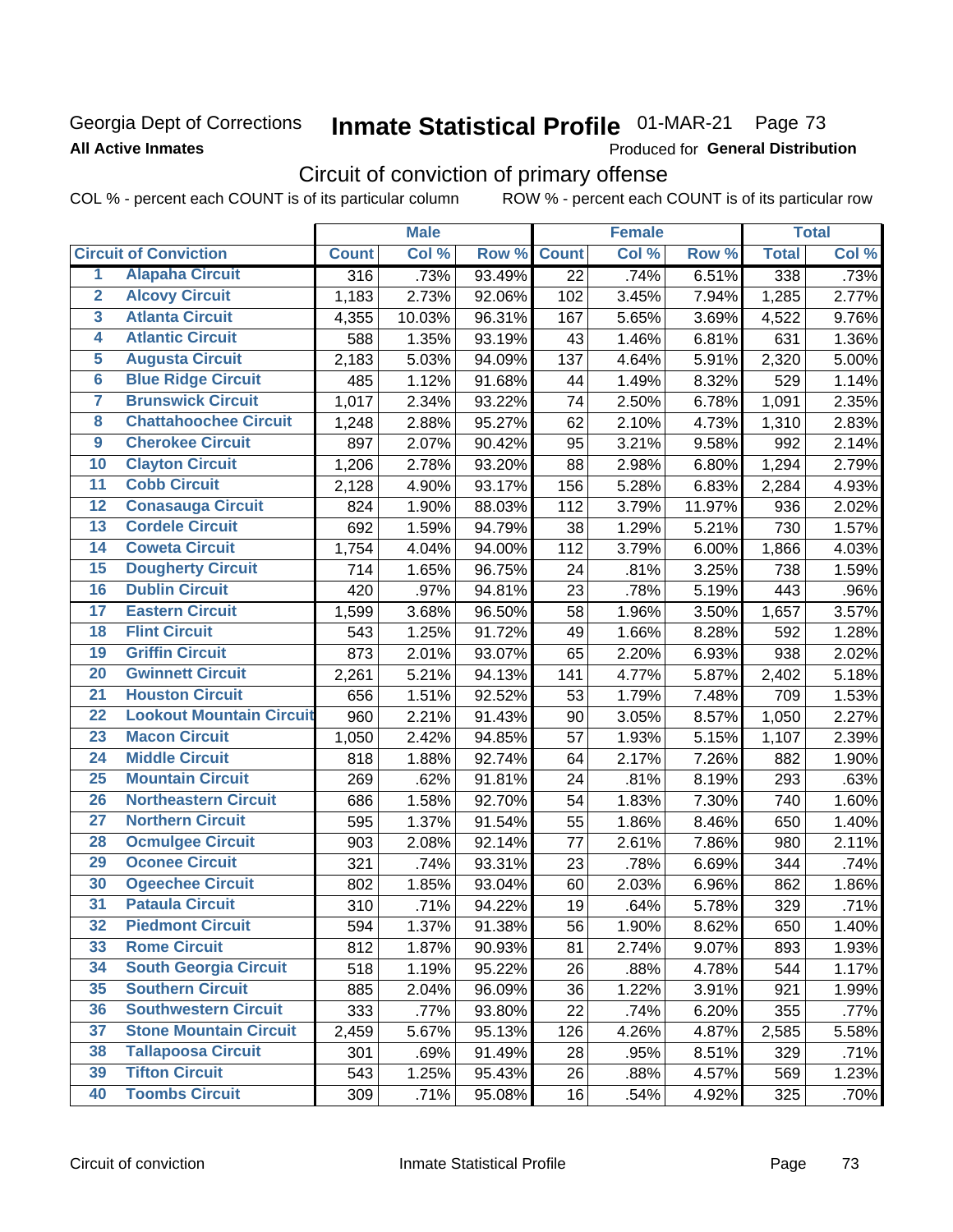### **Georgia Dept of Corrections All Active Inmates**

# Inmate Statistical Profile 01-MAR-21 Page 74

Produced for General Distribution

# Circuit of conviction of primary offense

|                              |                                  |              | <b>Male</b> |        |              | <b>Female</b> |        |              | <b>Total</b> |
|------------------------------|----------------------------------|--------------|-------------|--------|--------------|---------------|--------|--------------|--------------|
| <b>Circuit of Conviction</b> |                                  | <b>Count</b> | Col %       | Row %  | <b>Count</b> | Col %         | Row %  | <b>Total</b> | Col %        |
| 41                           | <b>Waycross Circuit</b>          | 775          | 1.79%       | 91.93% | 68           | 2.30%         | 8.07%  | 843          | 1.82%        |
| 42                           | <b>Western Circuit</b>           | 511          | 1.18%       | 94.11% | 32           | 1.08%         | 5.89%  | 543          | 1.17%        |
| 43                           | <b>Rockdale Circuit</b>          | 368          | .85%        | 93.88% | 24           | .81%          | 6.12%  | 392          | .85%         |
| 44                           | <b>Douglas Circuit</b>           | 913          | 2.10%       | 91.76% | 82           | 2.77%         | 8.24%  | 995          | 2.15%        |
| 45                           | <b>Appalachian Circuit</b>       | 264          | .61%        | 90.72% | 27           | .91%          | 9.28%  | 291          | .63%         |
| 46                           | <b>Enotah Circuit</b>            | 283          | .65%        | 87.08% | 42           | 1.42%         | 12.92% | 325          | .70%         |
| 47                           | <b>Bell-Forsyth J.C.</b>         | 329          | .76%        | 90.88% | 33           | 1.12%         | 9.12%  | 362          | .78%         |
| 48                           | <b>Towaliga Judicial Circuit</b> | 332          | .76%        | 91.46% | 31           | 1.05%         | 8.54%  | 363          | .78%         |
| 49                           | <b>Paulding Circuit</b>          | 214          | .49%        | 95.11% | 11           | .37%          | 4.89%  | 225          | .49%         |
| <b>Total Rported</b>         |                                  | 43,399       | 100%        | 93.63% | 2,955        | 100%          | 6.37%  | 46,354       | 100%         |
|                              |                                  |              |             |        |              |               |        |              |              |
| <b>Not Reported</b>          |                                  |              | 173         |        |              | 9             |        |              | 182          |
| <b>Grand Total</b>           |                                  |              | 43,572      |        |              | 2,964         |        |              | 46,536       |

| <b>Mode (most</b><br>וזחפווו<br>ron | <b>Atlanta</b> | Atlanta | <b>Atlanta</b> |
|-------------------------------------|----------------|---------|----------------|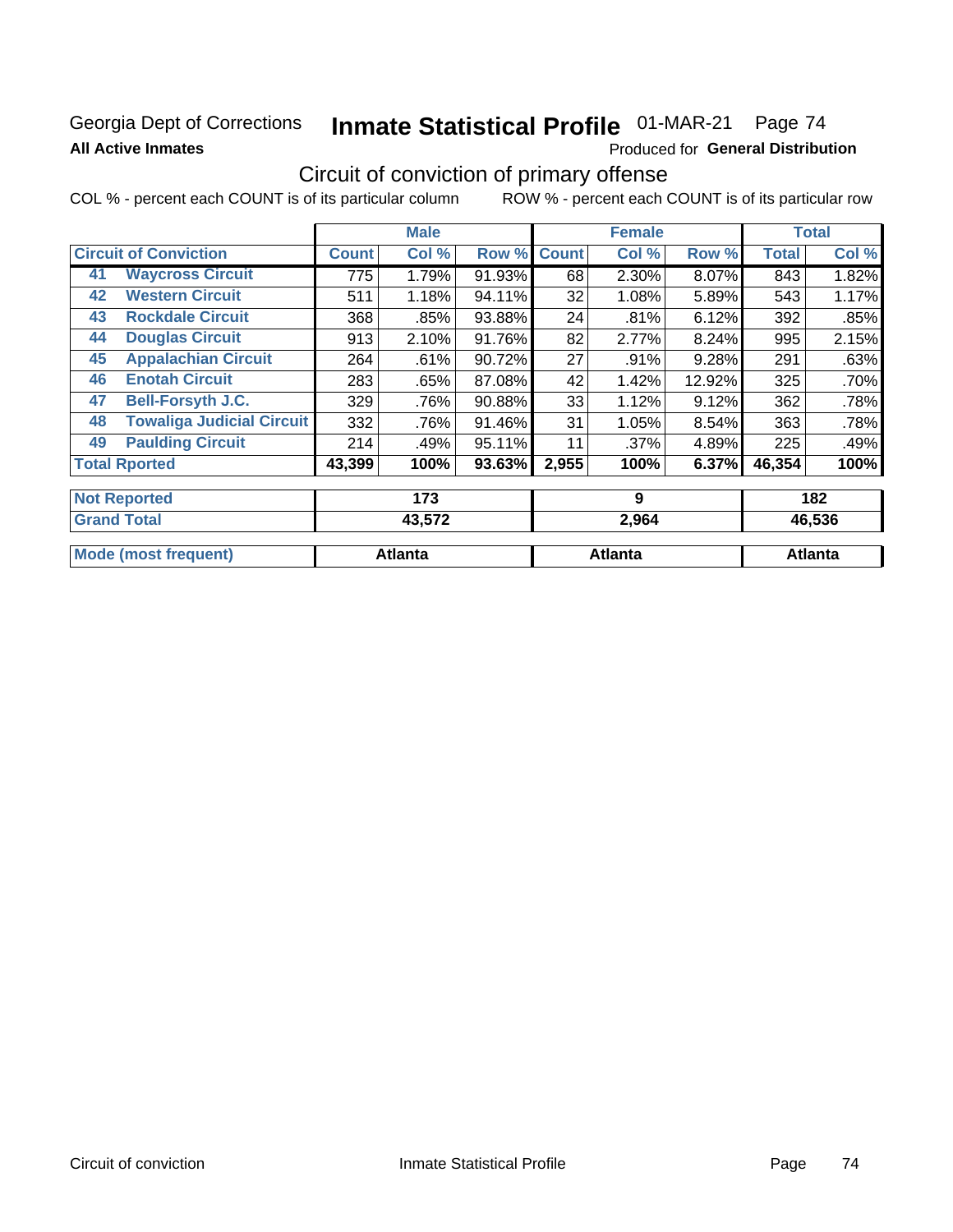#### **All Active Inmates**

#### Produced for **General Distribution**

### Years served (jail + prison) in this incarceration

|                              |              | <b>Male</b> |        |              | <b>Female</b> |       |              | <b>Total</b> |
|------------------------------|--------------|-------------|--------|--------------|---------------|-------|--------------|--------------|
| <b>Years Served</b>          | <b>Count</b> | Col %       | Row %  | <b>Count</b> | Col %         | Row % | <b>Total</b> | Col %        |
| Less than one year           | 4,662        | 10.70%      | 91.84% | 414          | 13.97%        | 8.16% | 5,076        | 10.91%       |
| 1 to 1.99 years              | 6,683        | 15.34%      | 91.59% | 614          | 20.72%        | 8.41% | 7,297        | 15.68%       |
| 2 to 2.99 years              | 4,758        | 10.92%      | 91.20% | 459          | 15.49%        | 8.80% | 5,217        | 11.21%       |
| $3$ to $3.99$ years          | 4,009        | 9.20%       | 92.99% | 302          | 10.19%        | 7.01% | 4,311        | 9.27%        |
| $\overline{4}$ to 4.99 years | 3,075        | 7.06%       | 94.38% | 183          | 6.17%         | 5.62% | 3,258        | 7.00%        |
| $\overline{5}$ to 5.99 years | 2,512        | 5.77%       | 93.87% | 164          | 5.53%         | 6.13% | 2,676        | 5.75%        |
| $6$ to $6.99$ years          | 2,131        | 4.89%       | 93.34% | 152          | 5.13%         | 6.66% | 2,283        | 4.91%        |
| 7 to 7.99 years              | 1,860        | 4.27%       | 94.90% | 100          | 3.37%         | 5.10% | 1,960        | 4.21%        |
| 8 to 8.99 years              | 1,629        | 3.74%       | 94.43% | 96           | 3.24%         | 5.57% | 1,725        | 3.71%        |
| 9 to 9.99 years              | 1,441        | 3.31%       | 95.62% | 66           | 2.23%         | 4.38% | 1,507        | 3.24%        |
| 10 to 10.99 years            | 1,114        | 2.56%       | 94.89% | 60           | 2.02%         | 5.11% | 1,174        | 2.52%        |
| 11 to 11.99 years            | 952          | 2.19%       | 95.30% | 47           | 1.59%         | 4.70% | 999          | 2.15%        |
| 12 to 12.99 years            | 793          | 1.82%       | 96.00% | 33           | 1.11%         | 4.00% | 826          | 1.78%        |
| 13 to 13.99 years            | 884          | 2.03%       | 96.19% | 35           | 1.18%         | 3.81% | 919          | 1.98%        |
| 14 to 14.99 years            | 692          | 1.59%       | 96.51% | 25           | 0.84%         | 3.49% | 717          | 1.54%        |
| 15 to 15.99 years            | 577          | 1.32%       | 94.59% | 33           | 1.11%         | 5.41% | 610          | 1.31%        |
| 16 to 16.99 years            | 461          | 1.06%       | 95.45% | 22           | 0.74%         | 4.55% | 483          | 1.04%        |
| 17 to 17.99 years            | 481          | 1.10%       | 95.82% | 21           | 0.71%         | 4.18% | 502          | 1.08%        |
| 18 to 18.99 years            | 460          | 1.06%       | 94.26% | 28           | 0.94%         | 5.74% | 488          | 1.05%        |
| 19 to 19.99 years            | 432          | 0.99%       | 97.52% | 11           | 0.37%         | 2.48% | 443          | 0.95%        |
| 20 to 20.99 years            | 353          | 0.81%       | 97.25% | 10           | 0.34%         | 2.75% | 363          | 0.78%        |
| 21 to 21.99 years            | 336          | 0.77%       | 95.18% | 17           | 0.57%         | 4.82% | 353          | 0.76%        |
| 22 to 22.99 years            | 298          | 0.68%       | 95.21% | 15           | 0.51%         | 4.79% | 313          | 0.67%        |
| 23 to 23.99 years            | 341          | 0.78%       | 97.15% | 10           | 0.34%         | 2.85% | 351          | 0.75%        |
| 24 to 24.99 years            | 332          | 0.76%       | 97.36% | 9            | 0.30%         | 2.64% | 341          | 0.73%        |
| 25 to 25.99 years            | 304          | 0.70%       | 97.75% | 7            | 0.24%         | 2.25% | 311          | 0.67%        |
| 26 to 26.99 years            | 275          | 0.63%       | 98.21% | 5            | 0.17%         | 1.79% | 280          | 0.60%        |
| 27 to 27.99 years            | 223          | 0.51%       | 96.96% | 7            | 0.24%         | 3.04% | 230          | 0.49%        |
| 28 to 28.99 years            | 170          | 0.39%       | 98.27% | 3            | 0.10%         | 1.73% | 173          | 0.37%        |
| 29 to 29.99 years            | 166          | 0.38%       | 97.08% | 5            | 0.17%         | 2.92% | 171          | 0.37%        |
| Thirty + years               | 1,158        | 2.66%       | 99.06% | 11           | 0.37%         | 0.94% | 1,169        | 2.51%        |
| <b>Total Reported</b>        | 43,562       | 100%        | 93.63% | 2,964        | 100%          | 6.37% | 46,526       | 100%         |

| <b>Not Reported</b>      | 10              |                 | 10              |
|--------------------------|-----------------|-----------------|-----------------|
| <b>Grand Total</b>       | 43,572          | 2,964           | 46,536          |
|                          |                 |                 |                 |
| <b>Mean</b><br>(average) | 7.87            | 5.1             | 7.69            |
| <b>Median (middle)</b>   | 4.52            | 2.98            | 4.41            |
| Mode (most frequent)     | 1 to 1.99 years | 1 to 1.99 years | 1 to 1.99 years |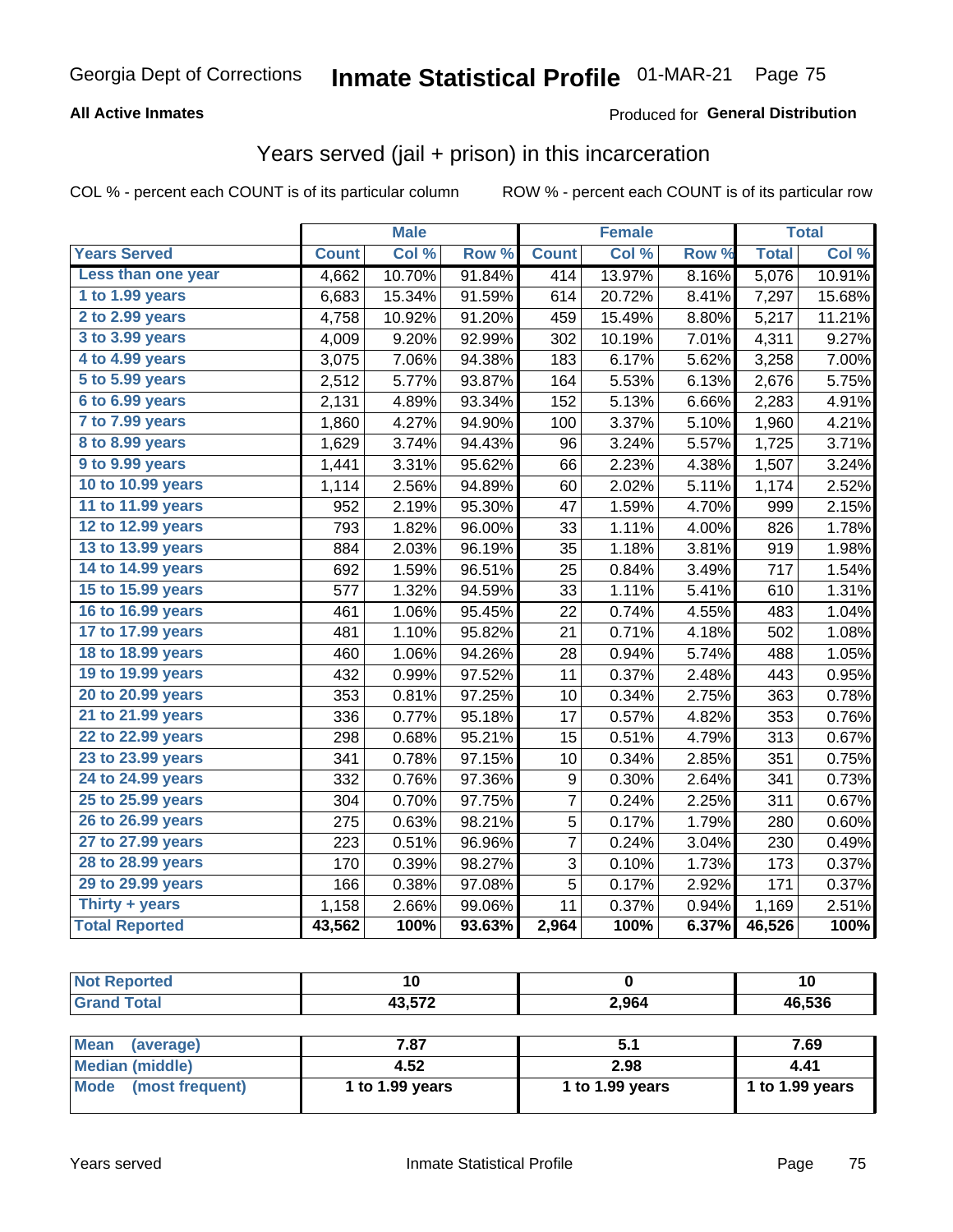#### **All Active Inmates**

Produced for **General Distribution**

### Results of most recent HIV tests

|                         |              | <b>Male</b> |         |              | <b>Female</b> |          |        | Total  |
|-------------------------|--------------|-------------|---------|--------------|---------------|----------|--------|--------|
| <b>HIV Test Results</b> | <b>Count</b> | Col%        | Row %I  | <b>Count</b> | Col %         | Row %    | Total  | Col %  |
| <b>Positive</b>         | 531          | $1.36\%$    | 93.65%  | 36           | 1.43%         | $6.35\%$ | 567    | 1.36%  |
| <b>Negative</b>         | 38,651       | 98.64%      | 93.95%  | 2,487        | 98.57%        | $6.05\%$ | 41,138 | 98.63% |
| Indeterminate           | າ            | 0.01%       | 100.00% |              |               |          |        | 0.01%  |
| <b>Total Reported</b>   | 39,185       | 100%        | 93.95%  | 2,523        | 100%          | 6.05%    | 41,708 | 100%   |

| <b>Not Reported</b> | 4,387  | 441   | 4,828  |
|---------------------|--------|-------|--------|
| Total<br>Gran       | 43,572 | 2,964 | 46,536 |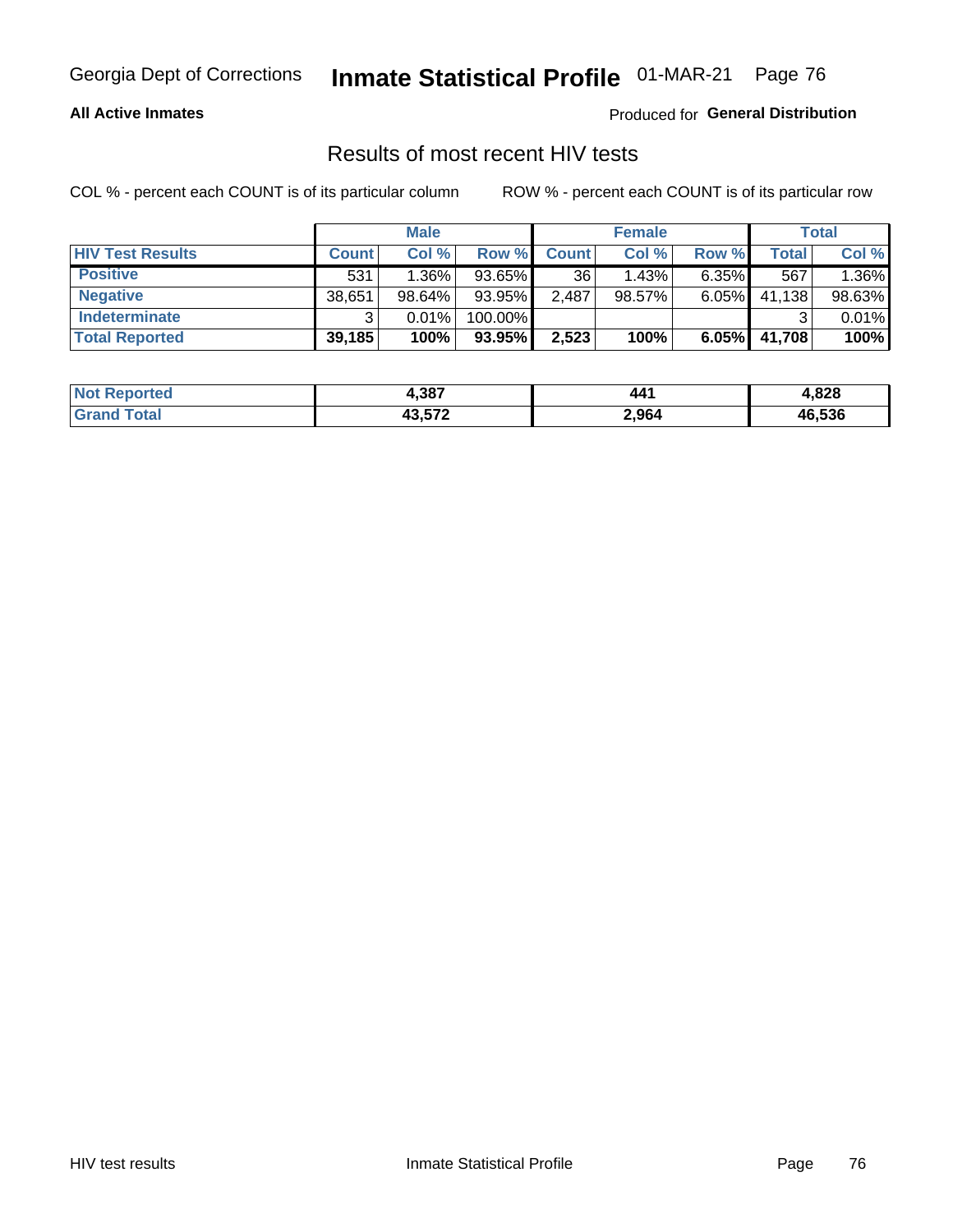#### **All Active Inmates**

#### Produced for **General Distribution**

### Results of most recent tuberculosis test

|                                  |              | <b>Male</b> |           |              | <b>Female</b> |          |              | Total  |
|----------------------------------|--------------|-------------|-----------|--------------|---------------|----------|--------------|--------|
| <b>Tuberculosis Test Results</b> | <b>Count</b> | Col %       | Row %     | <b>Count</b> | Col %         | Row %    | <b>Total</b> | Col %  |
| <b>Positive on current test</b>  | 5,182        | 12.83%      | 98.11%    | 100          | $3.64\%$      | 1.89%    | 5,282        | 12.24% |
| <b>Positive on previous test</b> |              | 0.01%       | 100.00%   |              |               |          |              | 0.01%  |
| <b>Negative</b>                  | 35.209       | 87.17%      | $93.01\%$ | 2.647        | 96.36%        | $6.99\%$ | 37,856       | 87.75% |
| <b>Total Reported</b>            | 40,393       | 100%        | 93.63%    | 2.747        | 100%          | $6.37\%$ | 43,140       | 100%   |

| <b>Not Reported</b> | 3,179  | <b>047</b><br>4 I I | 3,396  |
|---------------------|--------|---------------------|--------|
| Total<br>Gran       | 43,572 | 2,964               | 46,536 |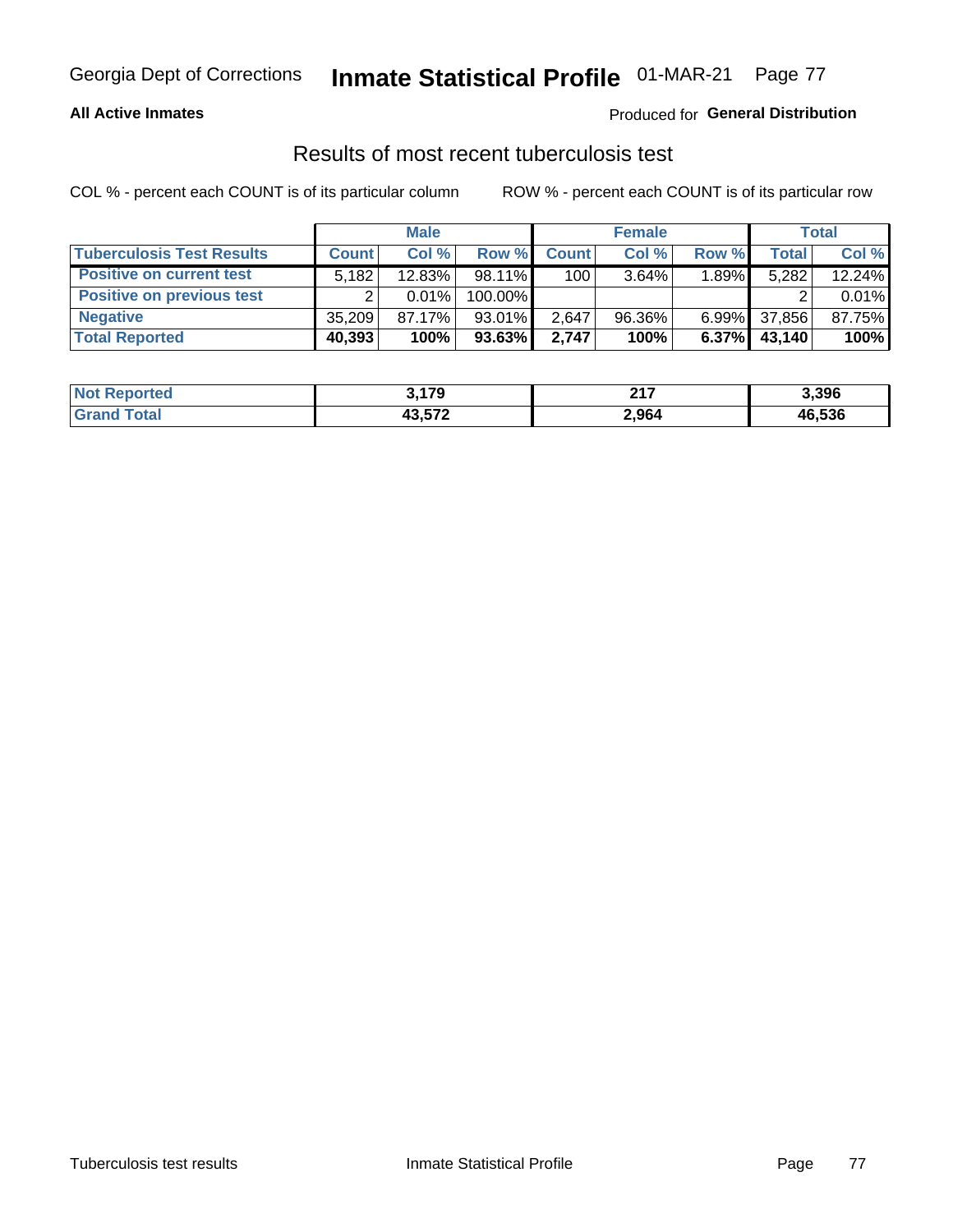#### **All Active Inmates**

Produced for **General Distribution**

### Results of most recent syphilis test

|                                 |              | <b>Male</b> |           |              | <b>Female</b> |          |       | Total  |
|---------------------------------|--------------|-------------|-----------|--------------|---------------|----------|-------|--------|
| <b>Syphilis Test Results</b>    | <b>Count</b> | Col%        | Row %     | <b>Count</b> | Col %         | Row %I   | Total | Col %  |
| <b>Positive on current test</b> | 136          | 1.43%       | $95.10\%$ |              | 2.13%         | $4.90\%$ | 143   | 1.45%  |
| <b>Negative</b>                 | 9.378        | $98.57\%$   | 96.69%    | 321          | $97.87\%$     | 3.31%    | 9,699 | 98.55% |
| <b>Total Reported</b>           | 9,514        | 100%        | 96.67%    | 328          | 100%          | $3.33\%$ | 9,842 | 100%   |

| <b>Not Reported</b> | 34,058 | 2,636 | 36,694 |
|---------------------|--------|-------|--------|
| <b>Grand Total</b>  | 43,572 | 2,964 | 46,536 |